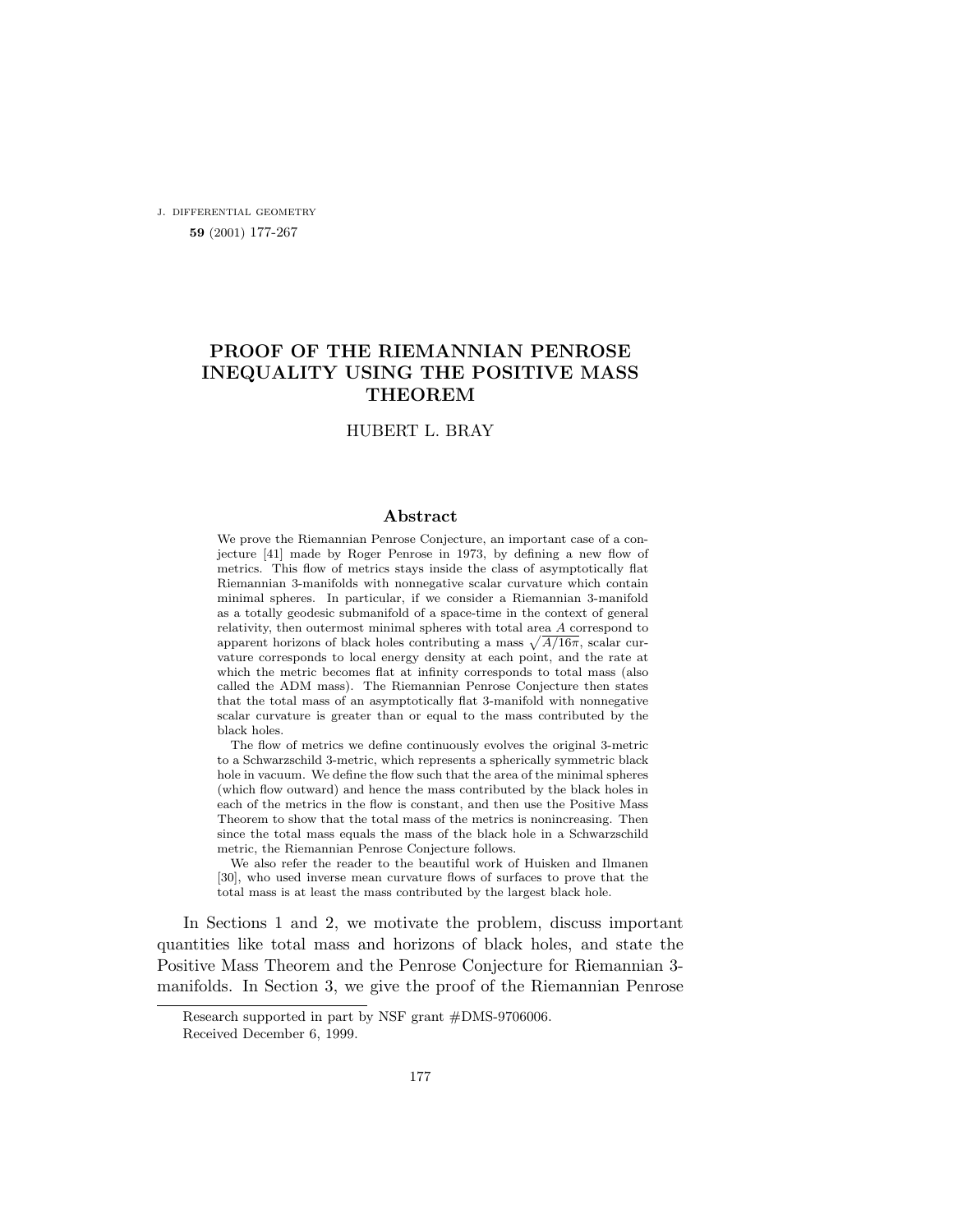<span id="page-1-0"></span>Conjecture, with the supporting arguments given in Sections [4](#page-13-0) through [13.](#page-61-0) In Section [14,](#page-63-0) we apply the techniques used in this paper to define several new quasi-local mass functions which have good monotonicity properties. Finally, in Section [15](#page-67-0) we end with a brief discussion of some of the interesting problems which still remain open, and the author thanks the many people who have made important contributions to the ideas in this paper.

#### **1. Introduction**

General relativity is a theory of gravity which asserts that matter causes four dimensional space-time to be curved, and that our perception of gravity is a consequence of this curvature. Let  $(N^4, \bar{g})$  be the space-time manifold with metric  $\bar{g}$  of signature (-+++). Then the central formula of general relativity is Einstein's equation,

$$
(1) \tG = 8\pi T,
$$

where T is the stress-energy tensor,  $G = \text{Ric}(\bar{g}) - \frac{1}{2}R(\bar{g}) \cdot \bar{g}$  is the Einstein curvature tensor,  $\text{Ric}(\bar{g})$  is the Ricci curvature tensor, and  $R(\bar{g})$  is the scalar curvature of  $\bar{g}$ . One of the beautiful aspects of general relativity is that this seemingly simple formula explains gravity more accurately than Newtonian physics and experimentally is the best theory of gravity currently known.

However, the nature of the behavior of matter in general relativity is not well understood. It is not even well understood how to define how much energy and momentum exist in a given region, except in special cases. There does exist a well-defined notion of local energy and momentum *density* which is given by the stress-energy tensor which, by Equation (1), can be computed in terms of the curvature of  $N^4$ . Also, if we assume that the matter of the space-time manifold  $N^4$  is concentrated in some central region of the universe, then we may consider the idealized situation in which  $N^4$  becomes flatter as we get farther away from this central region. If the curvature of  $N^4$  decays quickly enough and the metric on  $N^4$  is converging to the metric of flat Minkowski space (in some appropriate sense), then  $N^4$  is said to be asymptotically flat (see Definition [21](#page-61-0) in Section [13](#page-61-0)). With these restrictive assumptions it is then possible to define the total ADM mass of the space-time  $N^4$ . Interestingly enough, though, the definition of local energy-momentum density, which involves curvature terms of  $N<sup>4</sup>$ , bears no obvious resem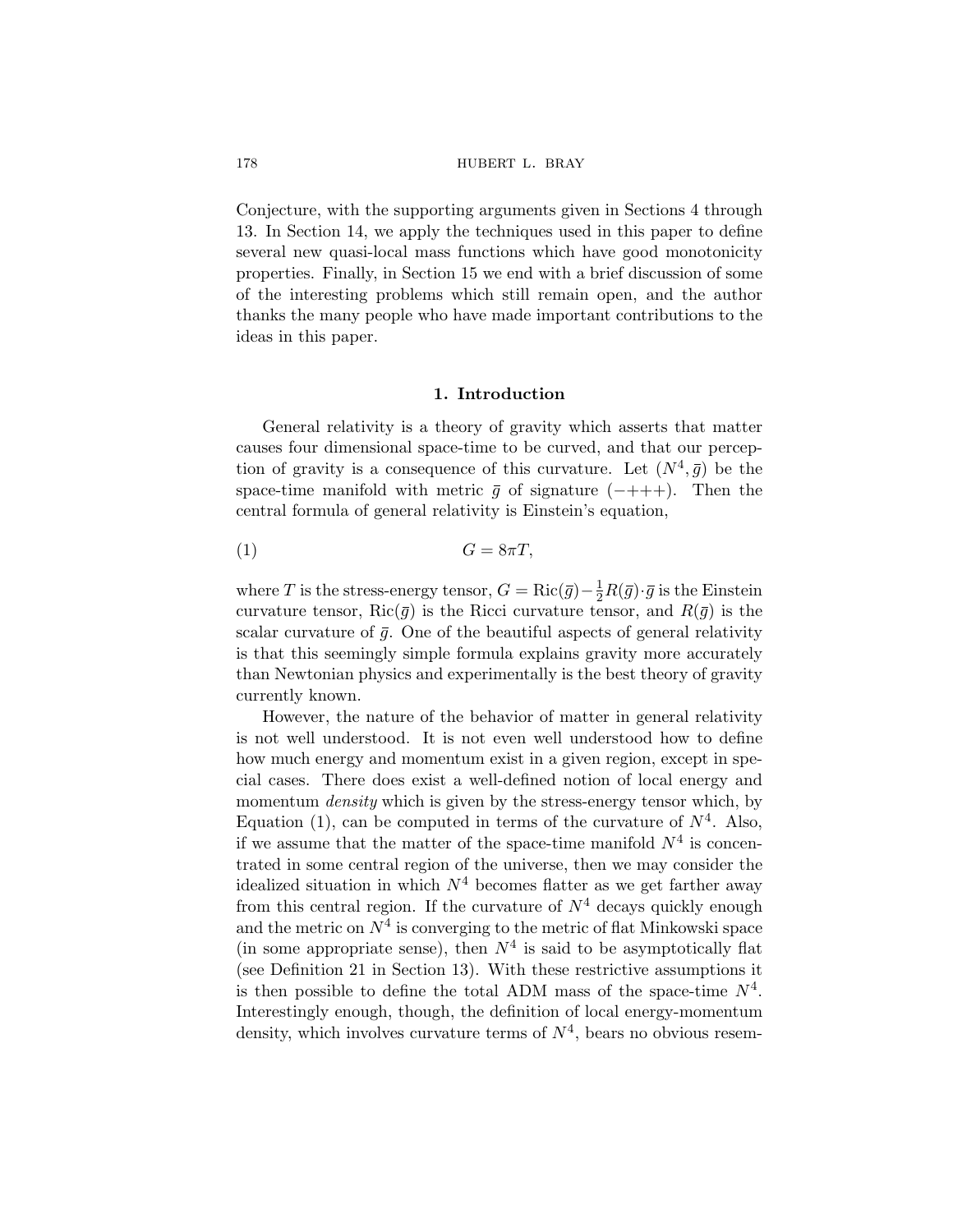blance to the definition of the total mass of  $N^4$ , which is a parameter related to how quickly the metric becomes flat at infinity.

The Penrose Conjecture ([\[41](#page-89-0)], [\[37](#page-89-0)], [[30\]](#page-88-0)) and the Positive Mass Theorem ([[44\]](#page-89-0), [[45\]](#page-89-0), [[46\]](#page-89-0), [[47\]](#page-89-0), [[52\]](#page-90-0)) can both be thought of as basic attempts at understanding the relationship between the local energy density of a space-time  $N^4$  and the total mass of  $N^4$ . In physical terms, the Positive Mass Theorem states that an isolated gravitational system with nonnegative local energy density must have nonnegative total energy. The idea is that nonnegative energy densities must "add up" to something nonnegative. The Penrose Conjecture, on the other hand, states that if an isolated gravitational system with nonnegative local energy density contains black holes contributing a mass  $m$ , then the total energy of the system must be at least m.

One curious phenomenon in general relativity which makes the Positive Mass Theorem and the Penrose Conjecture particularly subtle and interesting is the fact that it is possible to construct vacuum space-times which nevertheless have *positive* total mass. Physicists refer to this extra energy as "gravitational energy" which apparently results from the gravitational waves of the space-time. One interpretation of the Positive Mass Theorem then is that in vacuum space-times gravitational energy is always nonnegative.

Hence, we see that the total ADM mass does not always equal the integral of the energy density of the space-time (over a space-like slice) because we expect gravitational waves to make a positive contribution to the total mass. This might lead one to conjecture that the total ADM mass is always greater than the integral of the energy density of the space-time (over a space-like slice), but this is also false. In fact, potential energy contributions between matter (to the extent that this is well-defined by certain examples) tends to make a negative contribution to the total mass. Hence, the relationship between the total mass of a space-time and the distribution of energy and black holes inside the space-time is nontrivial.

Important cases of the Positive Mass Theorem and the Penrose Conjecture can be translated into statements about complete, asymptotically flat Riemannian 3-manifolds  $(M^3, g)$  with nonnegative scalar curvature. If we consider  $(M^3, g, h)$  as a space-like hypersurface of  $(N^4, \bar{g})$ with metric  $g_{ij}$  and second fundamental form  $h_{ij}$  in  $N^4$ , then Equation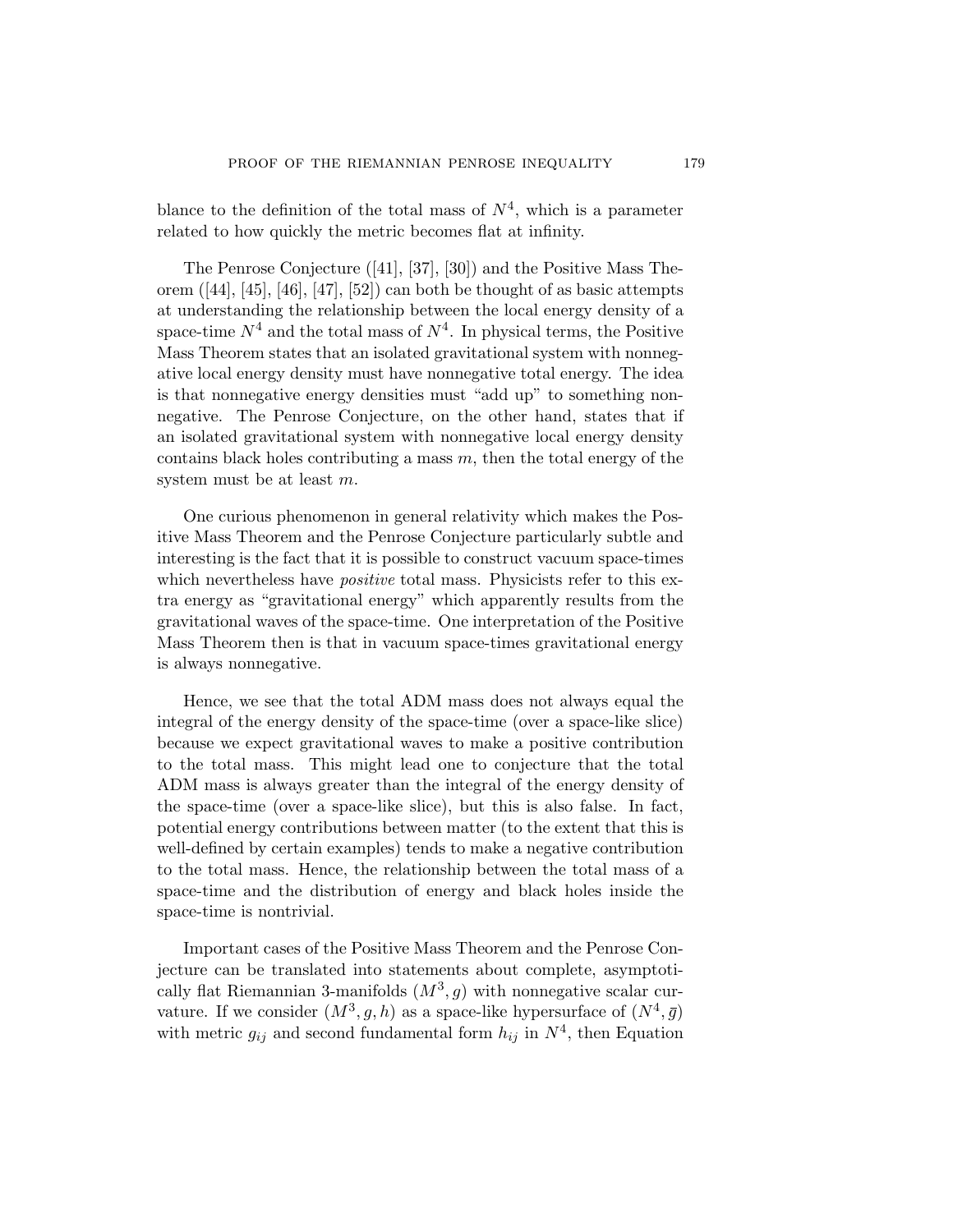([1](#page-1-0)) implies that

(2) 
$$
\mu = \frac{1}{8\pi} G^{00} = \frac{1}{16\pi} \left[ R - \sum_{i,j} h^{ij} h_{ij} + \left( \sum_i h_i^i \right)^2 \right],
$$

(3) 
$$
J^i = \frac{1}{8\pi} G^{0i} = \frac{1}{8\pi} \sum_j \nabla_j \left[ h^{ij} - \left( \sum_k h^k_k \right) g^{ij} \right],
$$

where R is the scalar curvature of the metric  $q, \mu$  is the local energy density, and  $J^i$  is the local current density. The assumption of nonnegative energy density everywhere in  $N^4$ , called the dominant energy condition, implies that we must have

$$
\mu \ge \left(\sum_i J^i J_i\right)^{\frac{1}{2}}
$$

at all points on  $M^3$ . Equations (2), (3), and (4) are called the constraint equations for  $(M^3, g, h)$  in  $(N^4, \bar{g})$ . Thus we see that if we restrict our attention to 3-manifolds which have zero second fundamental form  $h$  in  $N^3$ , the constraint equations are equivalent to the condition that the Riemannian manifold  $(M^3, g)$  has nonnegative scalar curvature everywhere.

An asymptotically flat 3-manifold is a Riemannian manifold  $(M^3, g)$ which, outside a compact set, is the disjoint union of one or more regions (called ends) diffeomorphic to  $(\mathbb{R}^3 \setminus B_1(0), \delta)$ , where the metric g in each of these  $\mathbb{R}^3$  coordinate charts approaches the standard metric  $\delta$  on  $\mathbb{R}^3$ at infinity (with certain asymptotic decay conditions — see Definition [21,](#page-61-0) [\[1\]](#page-87-0), [\[2\]](#page-87-0)). The Positive Mass Theorem and the Penrose Conjecture are both statements which refer to a particular *chosen end* of  $(M^3, g)$ . The total mass of  $(M^3, g)$ , also called the ADM mass [[1](#page-87-0)], is then a parameter related to how fast this chosen end of  $(M^3, g)$  becomes flat at infinity. The usual definition of the total mass is given in Equation ([225](#page-62-0)) in Section [13](#page-61-0). In addition, we give an alternate definition of total mass in the next section.

The Positive Mass Theorem was first proved by Schoen and Yau [[44\]](#page-89-0) in 1979 using minimal surfaces and then by Witten [[52\]](#page-90-0) in 1981 using spinors. The Riemannian Positive Mass Theorem is a special case of the Positive Mass Theorem which comes from considering the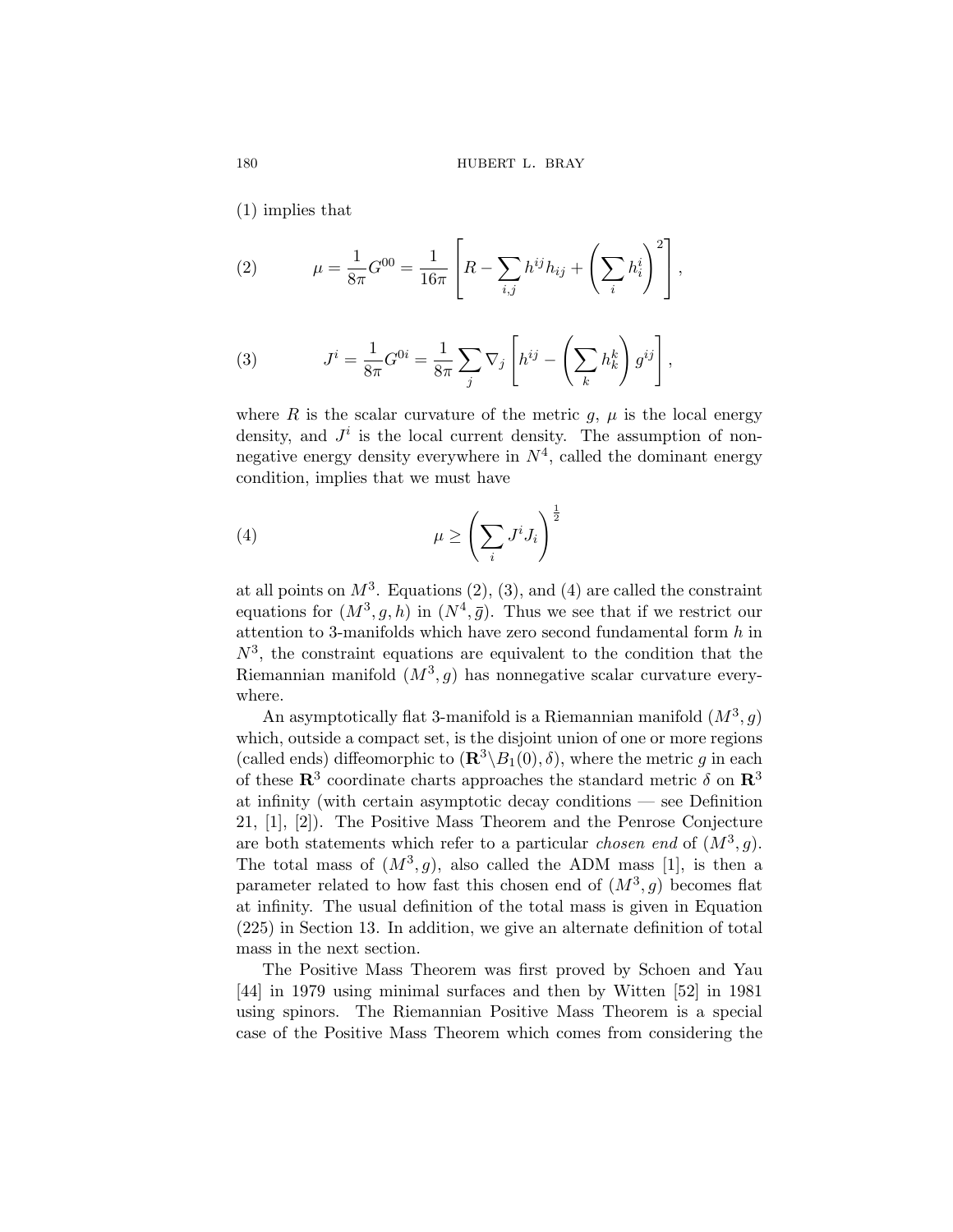space-like hypersurfaces which have zero second fundamental form in the spacetime.

**The Riemannian Positive Mass Theorem.** Let  $(M^3, g)$  be a com*plete, smooth, asymptotically flat* 3*-manifold with nonnegative scalar curvature and total mass* m*. Then*

$$
(5) \t\t\t m \ge 0,
$$

*with equality if and only if*  $(M^3, g)$  *is isometric to*  $\mathbb{R}^3$  *with the standard flat metric.*

Apparent horizons of black holes in  $N^4$  correspond to outermost minimal surfaces of  $M^3$  if we assume  $M^3$  has zero second fundamental form in  $N^4$ . A minimal surface is a surface which has zero mean curvature (and hence is a critical point for the area functional). An outermost minimal surface is a minimal surface which is not contained entirely inside another minimal surface. Again, there is a chosen end of  $M<sup>3</sup>$ , and "contained entirely inside" is defined with respect to this end. Interestingly, it follows from a stability argument [\[43](#page-89-0)] that outermost minimal surfaces are always spheres. There could be more than one outermost sphere, with each minimal sphere corresponding to a different black hole, and we note that outermost minimal spheres never intersect.

As an example, consider the Schwarzschild manifolds  $(\mathbb{R}^3 \setminus \{0\}, s)$ where  $s_{ij} = (1 + m/2r)^4 \delta_{ij}$  and m is a positive constant and equals the total mass of the manifold. This manifold has zero scalar curvature everywhere, is spherically symmetric, and it can be checked that it has an outermost minimal sphere at  $r = m/2$ .

We define the horizon of  $(M^3, g)$  to be the union of all of the outermost minimal spheres in  $M^3$ , so that the horizon of a manifold can have multiple connected components. We note that it is usually more common to call each outermost minimal sphere a horizon, so that their union is referred to as "horizons", but it turns out to be more convenient for our purposes to refer to the union of all of the outermost minimal spheres as one object, which we will call the horizon of  $(M^3, q)$ .

There is a very interesting (but not rigorous) physical motivation to define the mass that a collection of black holes contributes to be  $\sqrt{\frac{A}{16\pi}}$ , where A is the total surface area of the horizon of  $(M^3, g)$  [\[41](#page-89-0)]. Then the physical statement that a system with nonnegative energy density containing black holes contributing a mass  $m$  must have total mass at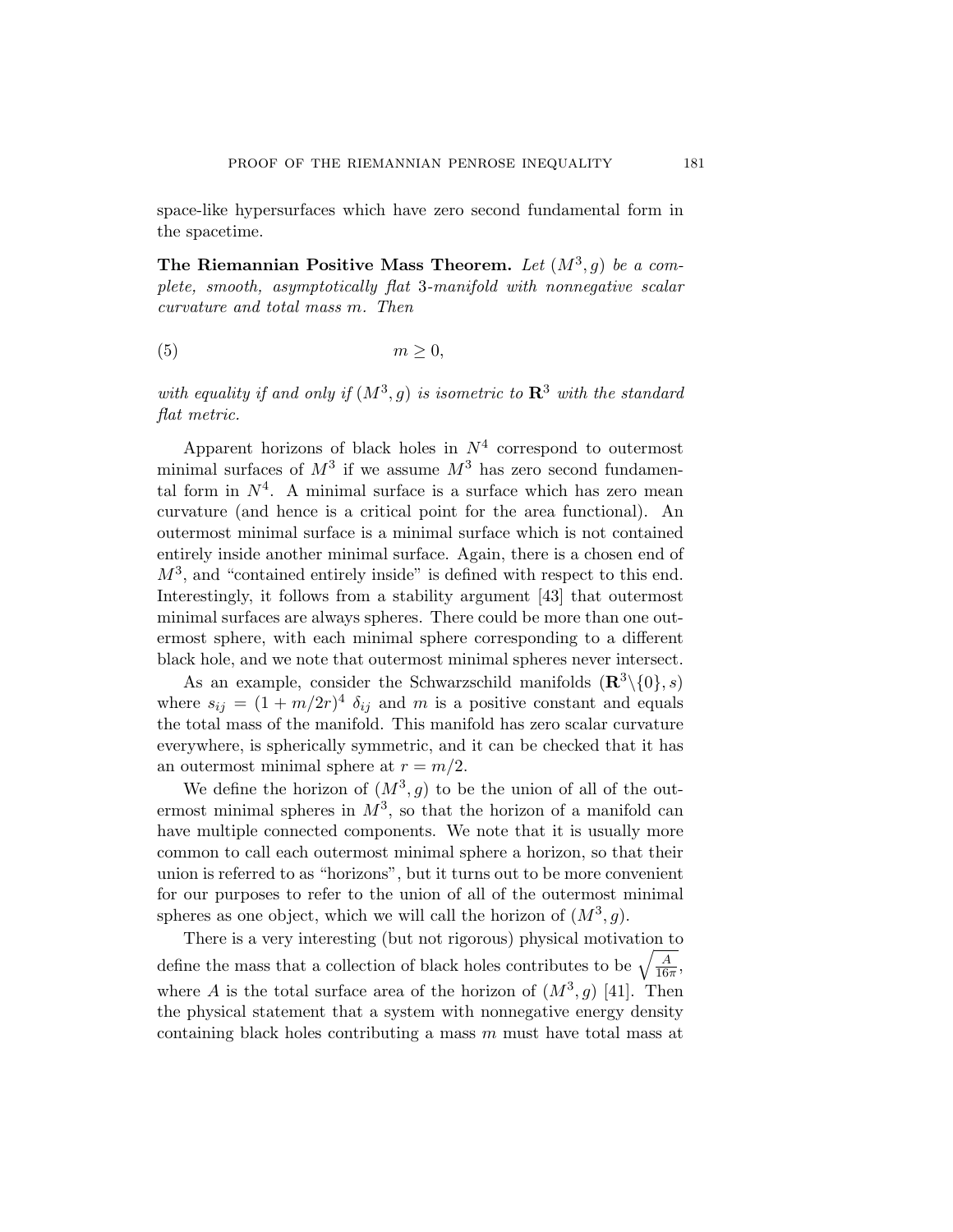#### <span id="page-5-0"></span>182 **hubert L. BRAY**

least m can be translated into the following geometric statement  $([41],$  $([41],$  $([41],$ [[37\]](#page-89-0)), the proof of which is the object of this paper.

**The Riemannian Penrose Conjecture.** Let  $(M^3, g)$  be a complete, *smooth, asymptotically flat* 3*-manifold with nonnegative scalar curvature and total mass* m *whose outermost minimal spheres have total surface area* A*. Then*

(6) 
$$
m \ge \sqrt{\frac{A}{16\pi}},
$$

*with equality if and only if*  $(M^3, g)$  *is isometric to the Schwarzschild metric*  $(\mathbb{R}^3 \setminus \{0\}, s)$  *of mass m outside their respective horizons.* 

The overview of the proof of this result is given in Section [3.](#page-9-0) The basic idea of the approach to the problem is to flow the original metric continuously to a Schwarzschild metric (outside the horizon). The particular flow we define has the important property that the area of the horizon stays constant while the total mass of the manifold is nonincreasing. Then since the Schwarzschild metric gives equality in the Penrose inequality, the inequality follows for the original metric.

The first breakthrough on the Riemannian Penrose Conjecture was made by Huisken and Ilmanen who proved the above theorem in the case that the horizon of  $(M^3, g)$  has only one connected component [[30\]](#page-88-0). More generally, they proved that  $m \geq \sqrt{\frac{A_{\text{max}}}{16\pi}}$ , where  $A_{\text{max}}$  is the area of the largest connected component of the horizon of  $(M^3, g)$ . Their proof is as interesting as the result itself. In the seventies, Geroch [[18\]](#page-88-0) observed that in a manifold with nonnegative scalar curvature, the Hawking mass of a sphere (but not surfaces with multiple components) was monotone increasing under a  $1/H$  flow, where H is the mean curvature of the sphere. Jang and Wald [[37\]](#page-89-0) proposed using this to attack the Riemannian Penrose Conjecture by flowing the horizon of the manifold out to infinity. However, it is not hard to concoct situations in which the  $1/H$  flow of a sphere develops singularities, preventing the idea from working much of the time. Huisken and Ilmanen's approach then was to define a generalized  $1/H$  flow which sometimes "jumps" in order to prevent singularities from developing.

Other contributions have also been made by Herzlich [[26\]](#page-88-0) using the Dirac operator which Witten [\[52](#page-90-0)] used to prove the Positive Mass Theorem, by Gibbons [\[19](#page-88-0)] in the special case of collapsing shells, by Tod [\[50](#page-89-0)], by Bartnik [\[4\]](#page-87-0) for quasi-spherical metrics, and by the author [[7](#page-87-0)] using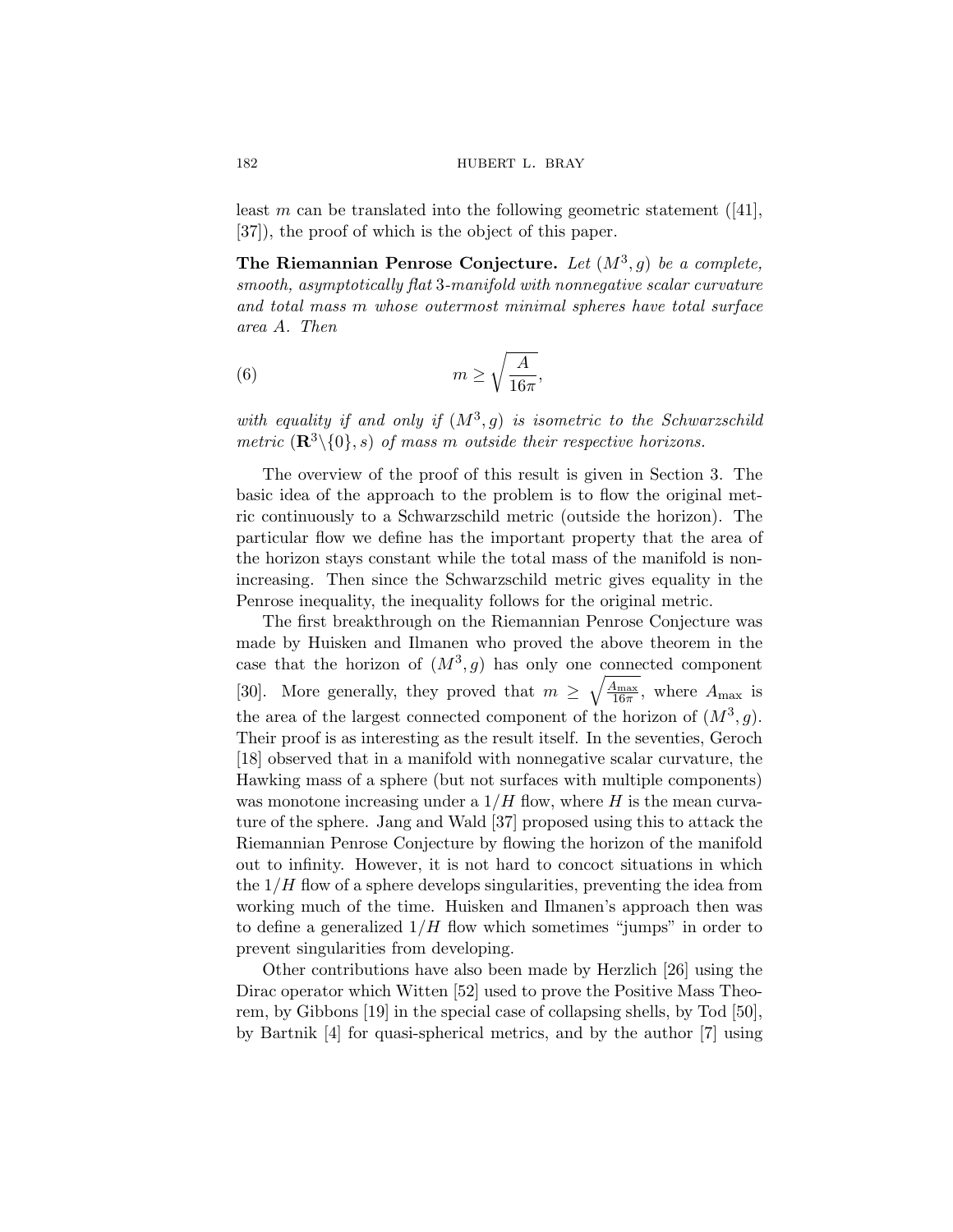<span id="page-6-0"></span>isoperimetric surfaces. There is also some interesting work of Ludvigsen and Vickers [\[38](#page-89-0)] using spinors and Bergqvist [[6](#page-87-0)], both concerning the Penrose inequality for null slices of a space-time.

For more on physical discussions related to the Penrose inequality, gravitational collapse, and cosmic censorship, see also [\[25](#page-88-0)], [\[24](#page-88-0)], [\[23](#page-88-0)], [[22\]](#page-88-0), [[18\]](#page-88-0), and [[13](#page-88-0)]. Papers less well known to the author but recommended to him by Richard Rennie are [[16](#page-88-0)], [\[20](#page-88-0)], [\[27](#page-88-0)] on the Positive Mass Theorem and [[28\]](#page-88-0), [[29](#page-88-0)], [\[53](#page-90-0)] on the Penrose inequality.

#### **2. Definitions and setup**

Without loss of generality, we will be able to assume that an asymptotically flat metric (see Definition [21](#page-61-0)) has an even nicer behavior at infinity in each end because of the following lemma and definition.

**Lemma 1** (Schoen, Yau [[46](#page-89-0)]). Let  $(M^3, g)$  be any asymptotically *flat metric with nonnegative scalar curvature. Then given any*  $\epsilon > 0$ , *there exists a metric go with nonnegative scalar curvature which is harmonically flat at infinity* (*defined in the next definition*) *such that*

(7) 
$$
1 - \epsilon \le \frac{g_0(\vec{v}, \vec{v})}{g(\vec{v}, \vec{v})} \le 1 + \epsilon
$$

*for all nonzero vectors*  $\vec{v}$  *in the tangent space at every point in*  $M$  *and* 

$$
(8) \t\t |\overline{m}_k - m_k| \le \epsilon
$$

*where*  $\overline{m}_k$  *and*  $m_k$  *are respectively the total masses of*  $(M^3, g_0)$  *and*  $(M^3, g)$  *in the kth end.* 

Notice that because of Equation (7), the percentage difference in areas as well as lengths between the two metrics is arbitrarily small. Hence, since the mass changes arbitrarily little also and since inequality [\(6\)](#page-5-0) is a closed condition, it follows that the Riemannian Penrose inequality for asymptotically flat manifolds follows from proving the inequality for manifolds which are harmonically flat at infinity.

**Definition 1.** A Riemannian manifold is defined to be *harmonically flat at infinity* if, outside a compact set, it is the disjoint union of regions (which we will again call ends) with zero scalar curvature which are conformal to  $(\mathbb{R}^3 \setminus B_1(0), \delta)$  with the conformal factor approaching a positive constant at infinity in each region.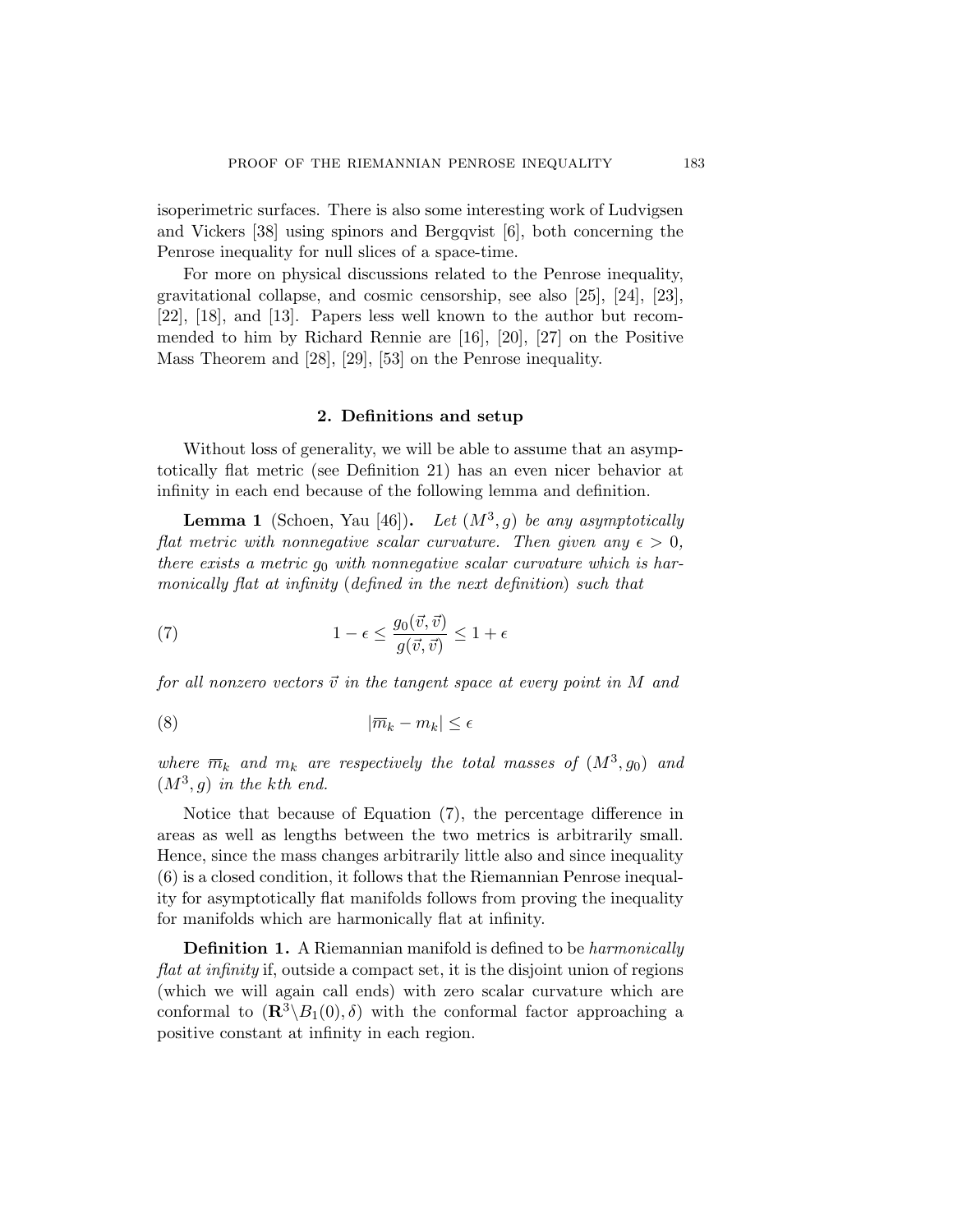Now it is fairly easy to define the total mass of an end of a manifold  $(M^3, g_0)$  which is harmonically flat at infinity. Define  $g_{\text{flat}}$  to be a smooth metric on  $M^3$  conformal to  $g_0$  such that in each end of  $M^3$  in the above definition  $(M^3, g_{\text{flat}})$  is isometric to  $(\mathbb{R}^3 \setminus B_1(0), \delta)$ . Define  $\mathcal{U}_0(x)$  such that

(9) 
$$
g_0 = \mathcal{U}_0(x)^4 g_{\text{flat}}.
$$

Then since  $(M^3, g_0)$  has zero scalar curvature in each end,  $(\mathbb{R}^3 \backslash B_1(0),$  $\mathcal{U}_0(x)^4\delta$  must have zero scalar curvature. This implies that  $\mathcal{U}_0(x)$  is harmonic in  $(\mathbb{R}^3 \setminus B_1(0), \delta)$  (see Equation [\(240](#page-69-0)) in Appendix [A\)](#page-68-0). Since  $\mathcal{U}_0(x)$  is a harmonic function going to a constant at infinity, we may expand it in terms of spherical harmonics to get

(10) 
$$
\mathcal{U}_0(x) = a + \frac{b}{|x|} + \mathcal{O}\left(\frac{1}{|x|^2}\right),
$$

where *a* and *b* are constants.

**Definition 2.** The *total mass* (of an end) of a Riemannian 3 manifold which is harmonically flat at infinity is defined to be 2ab in the above equation.

While the constants a and b scale depending on how we represent  $(M^3, g_0)$  as the disjoint union of a compact set and ends in Definition [1](#page-6-0), it can be checked that 2ab does not. Furthermore, this definition agrees with the standard definition of the total mass of an asymptotically flat manifold (defined in Equation [\(225\)](#page-62-0)) in the case that the manifold is harmonically flat at infinity. We choose to work with this definition because it is more convenient for the calculations we will be doing in this paper.

Now we turn our attention to the definition and properties of horizons. For convenience, we modify the topology of  $M^3$  by compactifying all of the ends of  $M^3$  except for the chosen end by adding the points  $\{\infty_k\}$ . (However, the metrics will still not be defined on these new points.)

**Definition 3.** Define  $S$  to be the collection of surfaces which are smooth compact boundaries of open sets in  $M^3$  containing the points  $\{\infty_k\}.$ 

All of the surfaces that we will be dealing with in this paper will be in S. Also, we see that all of the surfaces in S divide  $M^3$  into two regions, an inside (the open set) and an outside (the complement of

<span id="page-7-0"></span>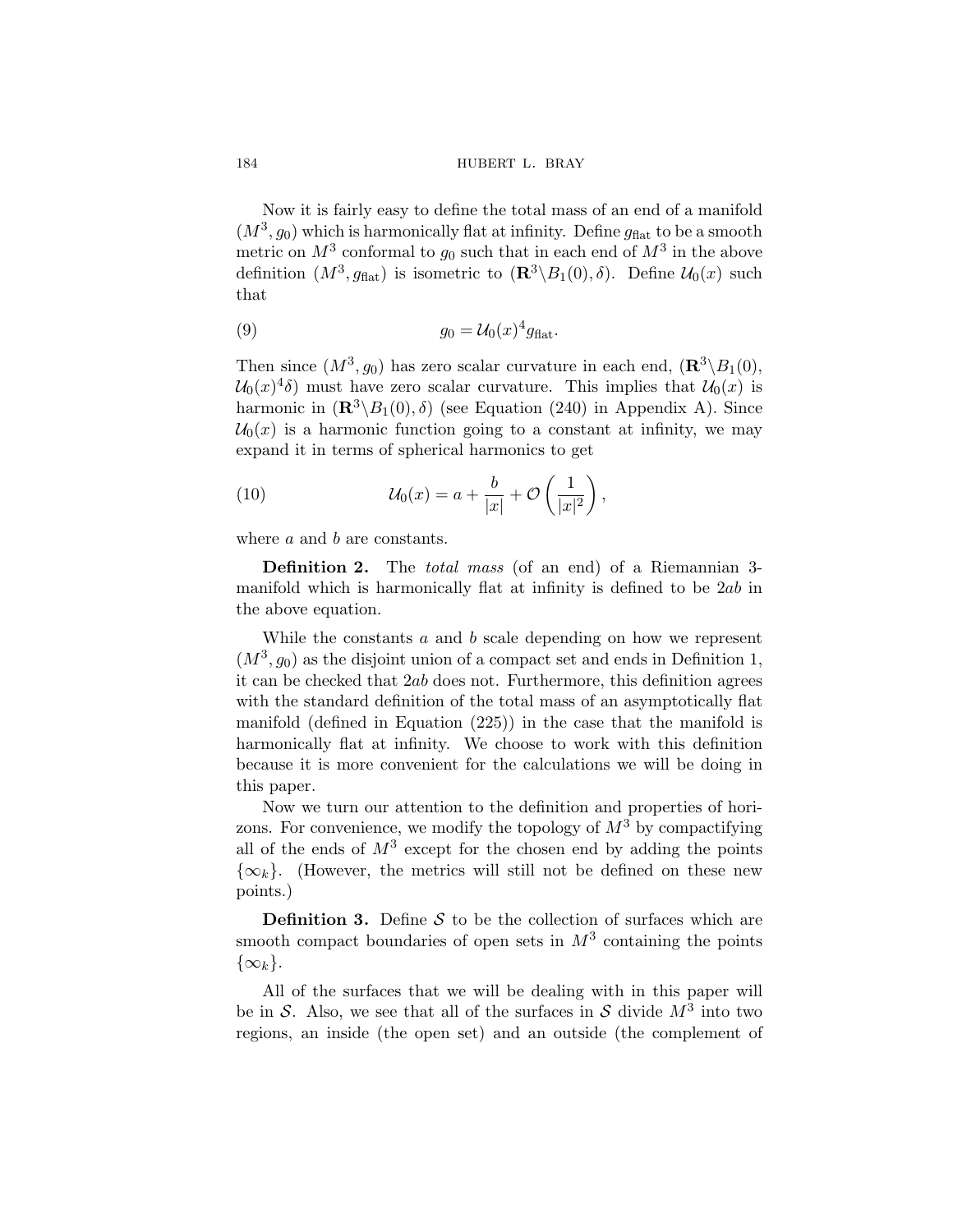<span id="page-8-0"></span>the open set). Thus, the notion of one surface in  $S$  (entirely) enclosing another surface in  $S$  is well-defined.

**Definition 4.** A *horizon* of  $(M^3, g)$  is any zero mean curvature surface in  $S$ .

A horizon may have multiple connected components. Furthermore, by minimizing area over surfaces in  $S$ , a horizon is guaranteed to exist when  $M^3$  has more than one end.

**Definition 5.** A horizon is defined to be *outermost* if it is not enclosed by another horizon.

We note that when at least one horizon exists, there is always a unique outermost horizon, with respect to the chosen end.

**Definition 6.** A surface  $\Sigma \in \mathcal{S}$  is defined to be (strictly) *outer minimizing* if every other surface  $\Sigma \in \mathcal{S}$  which encloses it has (strictly) greater area.

An outer minimizing surface must have nonnegative mean curvature since otherwise the first variation formula would imply that an outward variation would yield a surface with less area. Also, in the case that  $\Sigma$ is a horizon, it is an outer minimizing horizon if and only if it is not enclosed by a horizon with less area. Interestingly, every component of an outer minimizing horizon must be a 2-sphere. When the horizon is strictly outer minimizing (or outermost), this fact follows from the Gauss-Bonnet formula and a second variation argument ([\[43](#page-89-0)], or see Section [8](#page-37-0)). (Without the strictness assumption, tori become possibilities, but are then ruled out by [\[12](#page-87-0)].) We will not use outermost horizons very much in this paper, but point out that outermost horizons are always strictly outer minimizing. Hence, the following theorem, which is the main result of this paper, is a slight generalization of the Riemannian Penrose Conjecture.

**Theorem 1.** Let  $(M^3, g)$  be a complete, smooth, asymptotically flat 3*-manifold with nonnegative scalar curvature, total mass* m*, and an outer minimizing horizon* (*with one or more components*) *of total area* A*. Then*

$$
(11)\t\t\t m \ge \sqrt{\frac{A}{16\pi}}
$$

with equality if and only if  $(M^3, g)$  is isometric to a Schwarzschild man*ifold outside their respective outermost horizons.*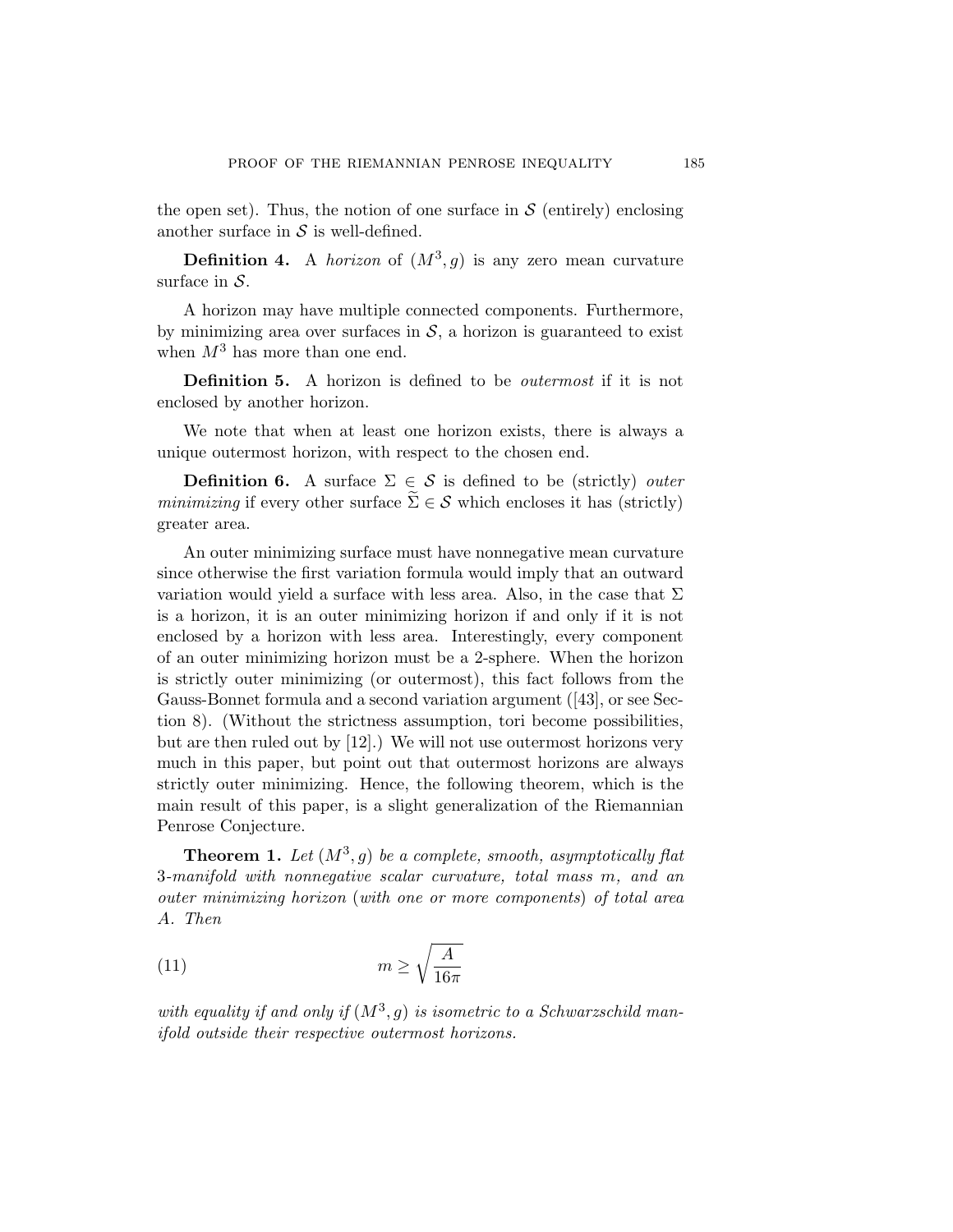Besides the flat metric on **R**3, the Schwarzschild manifolds are the only other complete spherically symmetric 3-manifolds with zero scalar curvature, and as previously mentioned can be described explicitly as  $(\mathbf{R}^3\backslash\{0\},s)$  where

(12) 
$$
s_{ij} = \left(1 + \frac{m}{2r}\right)^4 \delta_{ij},
$$

r is the distance from the origin in  $\mathbb{R}^3$ , and m is a positive constant and equals the total mass of the manifold. Then since the Schwarzschild manifolds have a single minimal sphere which is the coordinate sphere of radius  $m/2$ , we can verify they give equality in the above theorem.

#### **3. Overview of the proof**

In this section we give the overview of the proof of Theorem [1](#page-8-0), which is a slight generalization of the Riemannian Penrose Conjecture. The remainder of the paper is then devoted to proving and finding applications for the claims made in this section.

As discussed in the previous section, without loss of generality for proving the Riemannian Penrose inequality for asymptotically flat manifolds we may restrict our attention to harmonically flat manifolds.

**Assumption.** From this point on, we will assume that  $(M^3, q_0)$ is a complete, smooth, harmonically flat 3-manifold with nonnegative scalar curvature and an outer minimizing horizon  $\Sigma_0$  (with one or more components) of total area  $A_0$ , unless otherwise stated.

We will generalize our results to the asymptotically flat case and handle the case of equality of Theorem [1](#page-8-0) in Section [13.](#page-61-0)

We define a continuous family of conformal metrics  $\{g_t\}$  on  $M^3$ , where

$$
(13) \t\t\t g_t = u_t(x)^4 g_0
$$

and  $u_0(x) \equiv 1$ . Given the metric  $g_t$ , define

(14)  $\Sigma(t) =$  the outermost minimal area enclosure of  $\Sigma_0$  in  $(M^3, g_t)$ 

where  $\Sigma_0$  is the original outer minimizing horizon in  $(M^3, g_0)$  and we stay inside the collection of surfaces  $\mathcal S$  defined in the previous section. In the cases in which we are interested,  $\Sigma(t)$  will not touch  $\Sigma_0$ , from

<span id="page-9-0"></span>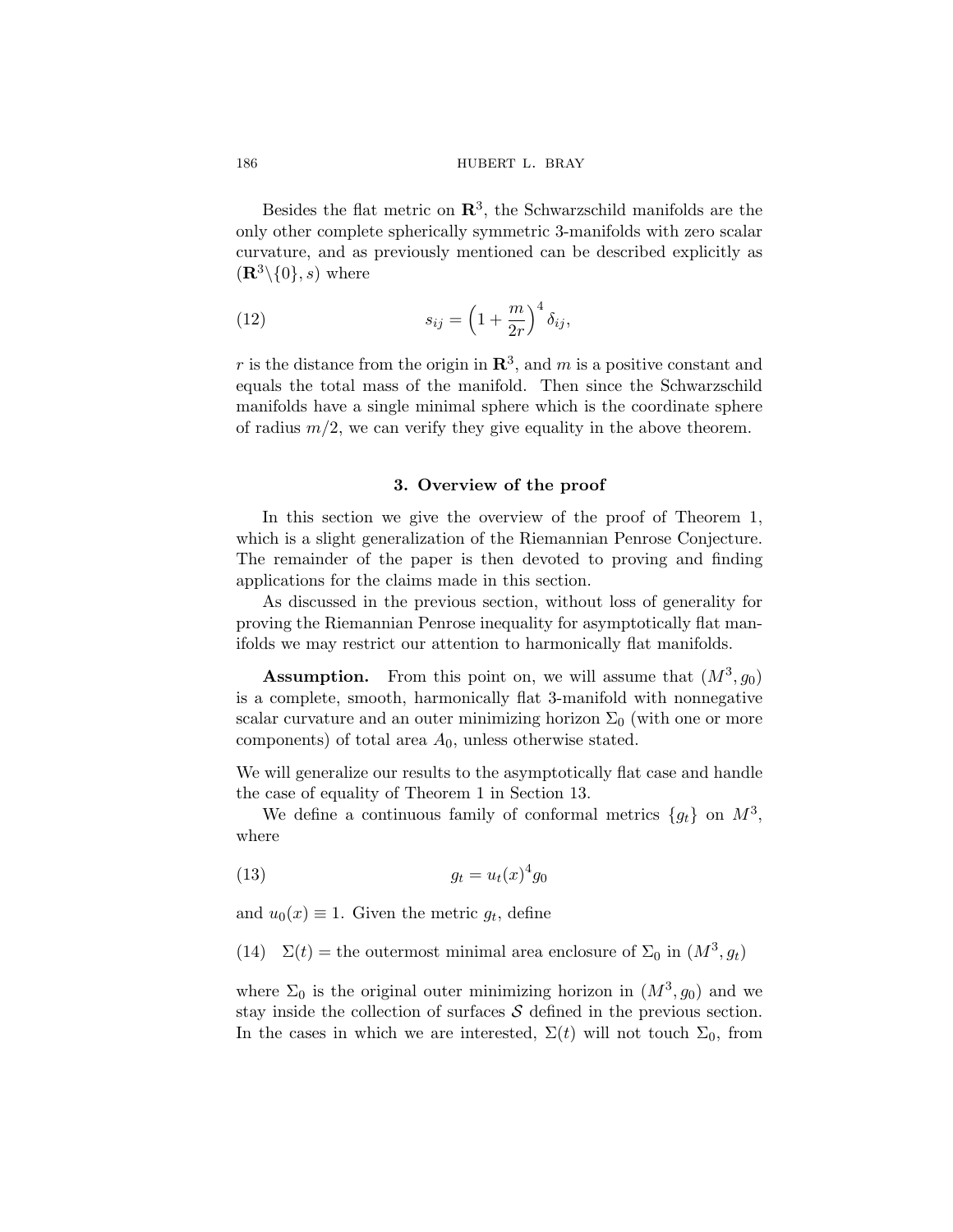<span id="page-10-0"></span>which it follows that  $\Sigma(t)$  is actually a strictly outer minimizing horizon of  $(M^3, g_t)$ . Then given the horizon  $\Sigma(t)$ , define  $v_t(x)$  such that

(15) 
$$
\begin{cases} \Delta_{g_0} v_t(x) = 0 & \text{outside } \Sigma(t) \\ v_t(x) = 0 & \text{on } \Sigma(t) \\ \lim_{x \to \infty} v_t(x) = -e^{-t} \end{cases}
$$

and  $v_t(x) \equiv 0$  inside  $\Sigma(t)$ . Finally, given  $v_t(x)$ , define

(16) 
$$
u_t(x) = 1 + \int_0^t v_s(x)ds
$$

so that  $u_t(x)$  is continuous in t and has  $u_0(x) \equiv 1$ .

**Theorem 2.** *Taken together, Equations* [\(13](#page-9-0))*,* [\(14](#page-9-0))*,* (15) *and* (16) *define a first order o.d.e. in t for*  $u_t(x)$  which has a solution which is *Lipschitz in the t variable,*  $C^1$  *in the x variable everywhere, and smooth in the* x *variable outside*  $\Sigma(t)$ *. Furthermore,*  $\Sigma(t)$  *is a smooth, strictly outer minimizing horizon in*  $(M^3, g_t)$  *for all*  $t \geq 0$ *, and*  $\Sigma(t_2)$  *encloses but does not touch*  $\Sigma(t_1)$  *for all*  $t_2 > t_1 \geq 0$ *.* 

Since  $v_t(x)$  is a superharmonic function in  $(M^3, q_0)$ , it follows that  $u_t(x)$  is superharmonic as well, and from Equation (16) we see that  $\lim_{x\to\infty} u_t(x) = e^{-t}$  and consequently that  $u_t(x) > 0$  for all x and t. Then since

(17) 
$$
R(g_t) = u_t(x)^{-5}(-8\Delta_g + R(g))u_t(x)
$$

it follows that  $(M^3, g_t)$  is an asymptotically flat manifold with nonnegative scalar curvature.

Even so, it still may not seem like  $q_t$  is particularly naturally defined since the rate of change of  $g_t$  appears to depend on t and the original metric  $g_0$  in Equation (15). We would prefer a flow where the rate of change of  $g_t$  is only a function of  $g_t$  (and  $M^3$  and  $\Sigma_0$  perhaps), and interestingly enough this actually does turn out to be the case. In Appendix [A](#page-68-0) we prove this very important fact and provide a very natural motivation for defining this conformal flow of metrics.

**Definition 7.** The function  $A(t)$  is defined to be the total area of the horizon  $\Sigma(t)$  in  $(M^3, g_t)$ .

**Definition 8.** The function  $m(t)$  is defined to be the total mass of  $(M^3, g_t)$  in the chosen end.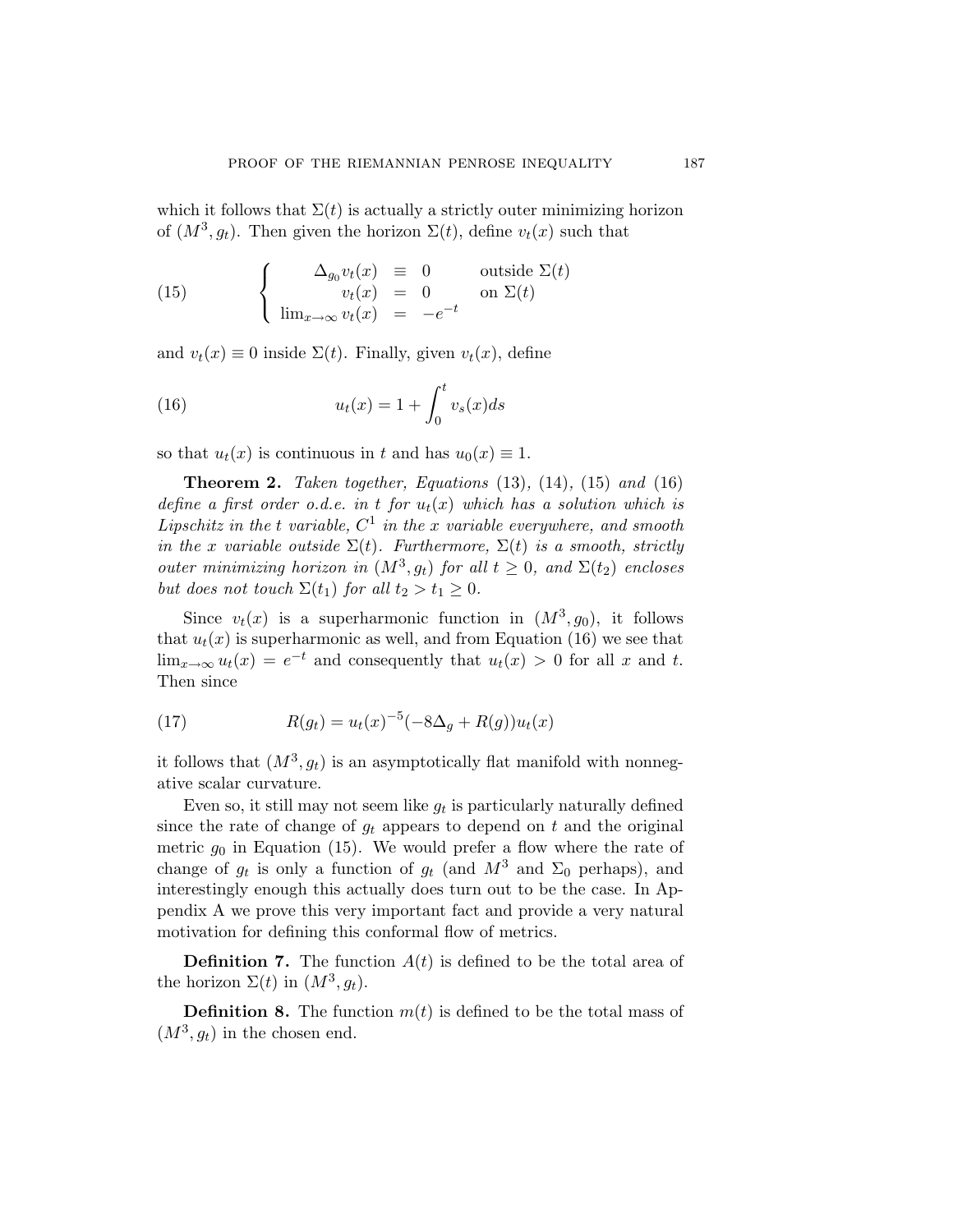The next theorem is the key property of the conformal flow of metrics.

**Theorem 3.** The function  $A(t)$  is constant in t and  $m(t)$  is non*increasing in t, for all*  $t \geq 0$ *.* 

The fact that  $A'(t) = 0$  follows from the fact that to first order the metric is not changing on  $\Sigma(t)$  (since  $v_t(x) = 0$  there) and from the fact that to first order the area of  $\Sigma(t)$  does not change as it moves outward since  $\Sigma(t)$  has zero mean curvature in  $(M^3, g_t)$ . We make this rigorous in Section [5.](#page-22-0) Hence, the interesting part of Theorem 3 is proving that  $m'(t) \leq 0$ . We will see that this last statement follows from a nice trick using the Riemannian Positive Mass Theorem.

Another important aspect of this conformal flow of the metric is that outside the horizon  $\Sigma(t)$ , the manifold  $(M^3, g_t)$  becomes more and more spherically symmetric and "approaches" a Schwarzschild manifold  $(\mathbf{R}^3\setminus\{0\}, s)$  in the limit as t goes to  $\infty$ . More precisely,

**Theorem 4.** *For sufficiently large* t*, there exists a diffeomorphism*  $\phi_t$  *between*  $(M^3, g_t)$  *outside the horizon*  $\Sigma(t)$  *and a fixed Schwarzschild manifold*  $(\mathbb{R}^3 \setminus \{0\}, s)$  *outside its horizon. Furthermore, for all*  $\epsilon > 0$ *, there exists a*  $T$  *such that for all*  $t > T$ *, the metrics*  $g_t$  *and*  $\phi_t^*(s)$  (*when determining the lengths of unit vectors of*  $(M^3, g_t)$  *are within*  $\epsilon$  *of each other and the total masses of the two manifolds are within of each other. Hence,*

(18) 
$$
\lim_{t \to \infty} \frac{m(t)}{\sqrt{A(t)}} = \sqrt{\frac{1}{16\pi}}.
$$

Inequality ([11\)](#page-8-0) of Theorem [1](#page-8-0) then follows from Theorems [2](#page-10-0), 3 and 4, for harmonically flat manifolds. In addition, in Section [13](#page-61-0) we will see that the case of equality in Theorem [1](#page-8-0) follows from the fact that  $m'(0) = 0$  if and only if  $(M^3, g_0)$  is isometric to a Schwarzschild manifold outside their respective outermost horizons. We will also generalize our results to the asymptotically flat case in that section.

The diagrams in Figures [1](#page-12-0) and [2](#page-12-0) are meant to help illustrate some of the properties of the conformal flow of the metric. Figure [1](#page-12-0) depicts the original metric which has a strictly outer minimizing horizon  $\Sigma_0$ . As t increases,  $\Sigma(t)$  moves outwards, but never inwards. In Figure [2](#page-12-0), we can observe one of the consequences of the fact that  $A(t) = A_0$  is constant in t. Since the metric is not changing inside  $\Sigma(t)$ , all of the horizons  $\Sigma(s)$ ,  $0 \leq s \leq t$  have area  $A_0$  in  $(M^3, g_t)$ . Hence, inside  $\Sigma(t)$ , the manifold

<span id="page-11-0"></span>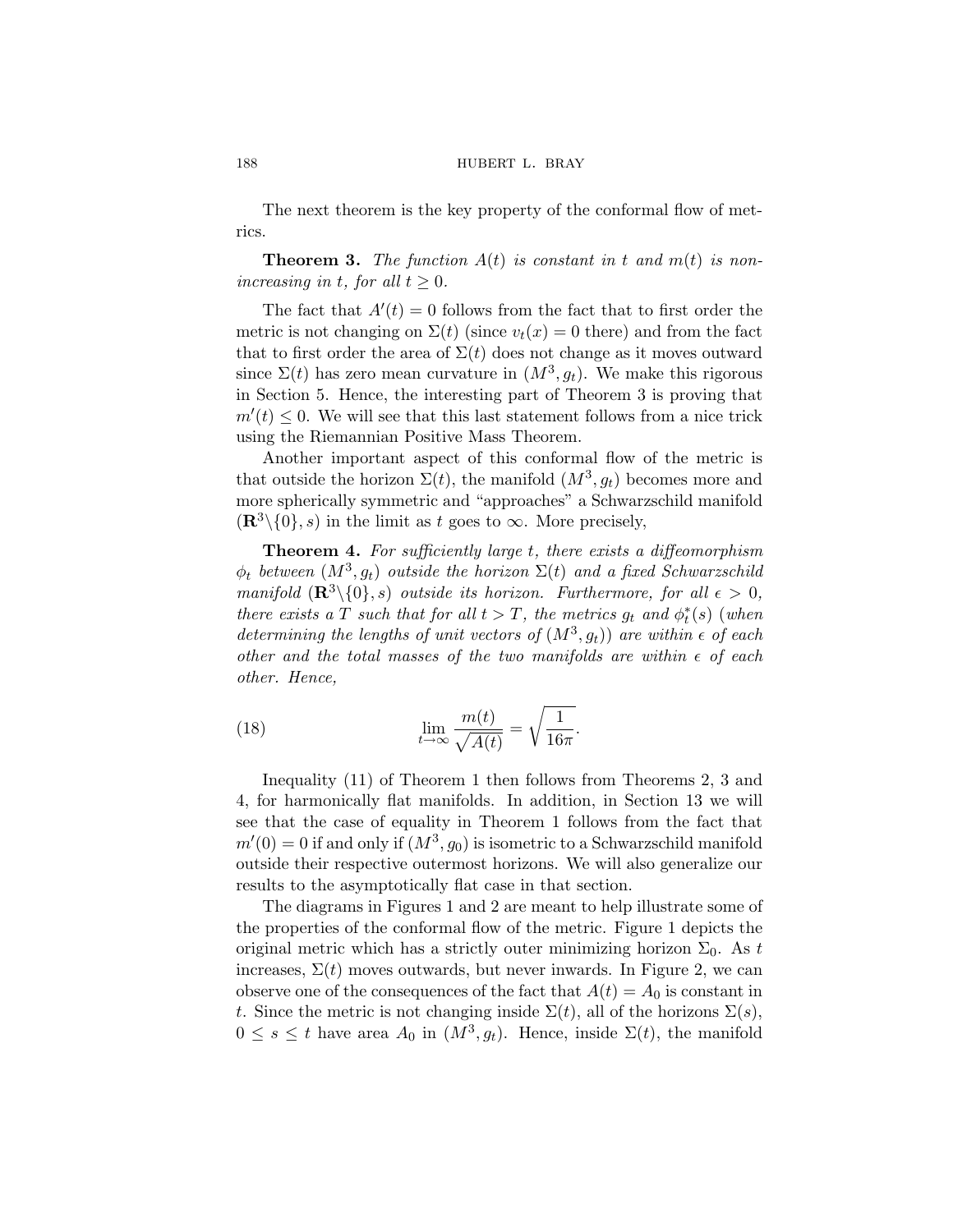<span id="page-12-0"></span>





Figure 2.

 $(M^3, g_t)$  becomes cylinder-like in the sense that it is laminated by all of the previous horizons which all have the same area  $A_0$  with respect to the metric  $g_t$ .

Now let us suppose that the original horizon  $\Sigma_0$  of  $(M^3, g)$  had two components, for example. Then each of the components of the horizon will move outwards as t increases, and at some point before they touch they will suddenly jump outwards to form a horizon with a single component enclosing the previous horizons with two components. Even horizons with only one component will sometimes jump outwards, and it is interesting that this phenomenon of surfaces jumping is also found in the Huisken-Ilmanen approach to the Penrose Conjecture using their generalized  $1/H$  flow.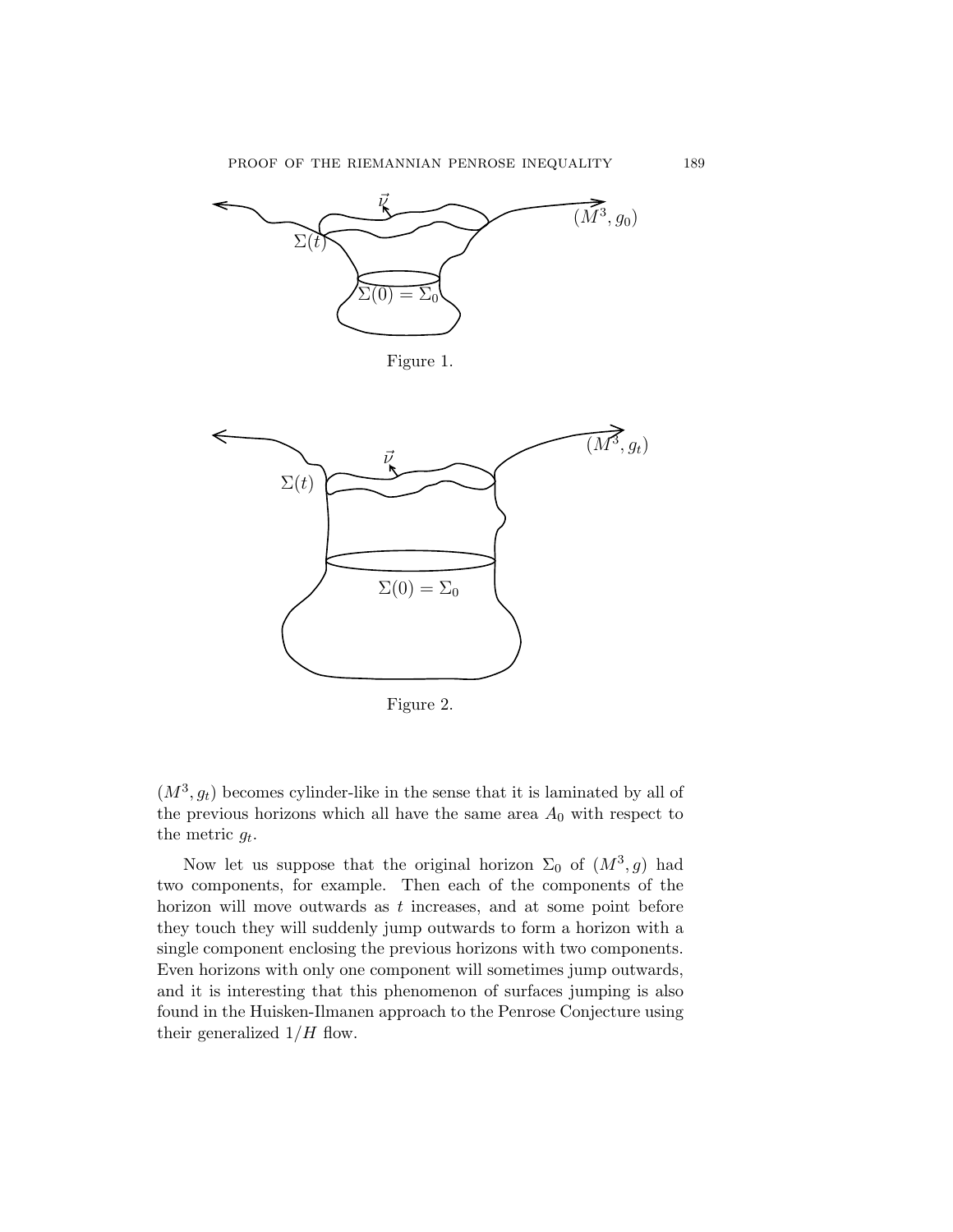#### <span id="page-13-0"></span>190 **hubert L. BRAY**

## **4. Existence and regularity of the flow of metrics**  ${g_t}$

In this section we will prove Theorem [2](#page-10-0) which claims that there exists a solution  $u_t(x)$  to the o.d.e. in t defined by Equations [\(13](#page-9-0)), ([14\)](#page-9-0), ([15\)](#page-10-0), and ([16\)](#page-10-0) with certain regularity properties. To do this, for each  $\epsilon \in (0, \frac{1}{2})$  we will define another family of conformal factors  $u_t^{\epsilon}(x)$  which will be easy to prove exists, and then define

(19) 
$$
u_t(x) = \lim_{\epsilon \to 0} u_t^{\epsilon}(x)
$$

which we will then show satisfies the original o.d.e.

Define  $|z|$  to be the greatest integer less than or equal to z. Define

(20) 
$$
\lfloor z \rfloor_{\epsilon} = \epsilon \left\lfloor \frac{z}{\epsilon} \right\rfloor
$$

which we see is the greatest integer multiple of  $\epsilon$  less than or equal to z.

Define

(21) 
$$
g_t^{\epsilon} = u_t^{\epsilon}(x)^{4} g_0
$$

and  $u_0^{\epsilon}(x) \equiv 1$ . Given the metric  $g_t^{\epsilon}$ , define (for  $t \ge 0$ )

(22)  
\n
$$
\Sigma^{\epsilon}(t) = \begin{cases}\n\Sigma_0 & \text{if } t = 0 \\
\text{the outermost minimal area enclosure} \\
\text{of } \Sigma^{\epsilon}(t - \epsilon) \text{ in } (M^3, g_t^{\epsilon}) & \text{if } t = k\epsilon, \ k \in \mathbb{Z}^+ \\
\Sigma^{\epsilon}(\lfloor t \rfloor_{\epsilon}) & \text{otherwise,} \n\end{cases}
$$

where  $\Sigma_0$  is the original outer minimizing horizon in  $(M^3, g_0)$  and we stay inside the collection of surfaces S defined in Section [2](#page-6-0). Given  $\Sigma^{\epsilon}(t)$ , define  $v_t^{\epsilon}(x)$  such that

(23) 
$$
\begin{cases} \Delta_{g_0} v_t^{\epsilon}(x) \equiv 0 & \text{outside } \Sigma^{\epsilon}(t) \\ v_t^{\epsilon}(x) = 0 & \text{on } \Sigma^{\epsilon}(t) \\ \lim_{x \to \infty} v_t^{\epsilon}(x) = -(1-\epsilon)^{\lfloor \frac{t}{\epsilon} \rfloor} \end{cases}
$$

and  $v_t^{\epsilon}(x) \equiv 0$  inside  $\Sigma^{\epsilon}(t)$ . Finally, given  $v_t^{\epsilon}(x)$ , define

(24) 
$$
u_t^{\epsilon}(x) = 1 + \int_0^t v_s^{\epsilon}(x)ds
$$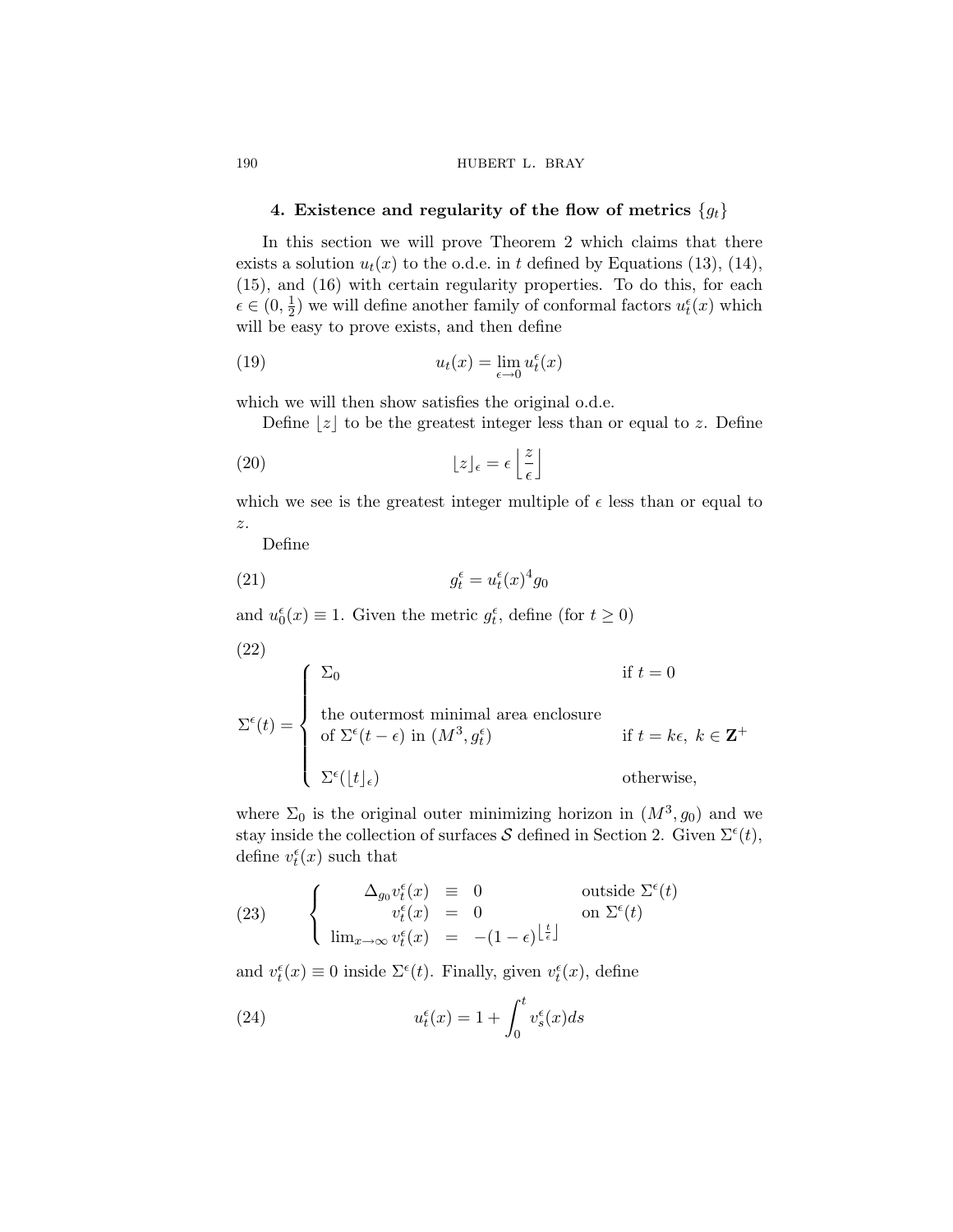<span id="page-14-0"></span>so that  $u_t^{\epsilon}(x)$  is continuous in t and has  $u_0^{\epsilon}(x) \equiv 1$ .

Notice that  $\Sigma^{\epsilon}(t)$  and hence  $v_t^{\epsilon}(x)$  are fixed for  $t \in [k\epsilon, (k+1)\epsilon)$ . Furthermore, for  $t = k\epsilon, k \in \mathbf{Z}^+, \Sigma^{\epsilon}(t)$  does not touch  $\Sigma^{\epsilon}(t-\epsilon)$ , because it can be shown that  $\Sigma^{\epsilon}(t - \epsilon)$  has negative mean curvature in  $(M^3, g_t^{\epsilon})$ and thus acts as a barrier. Hence,  $\Sigma^{\epsilon}(t)$  is actually a strictly outer minimizing horizon of  $(M^3, g_t^{\epsilon})$  and is smooth since  $g_t^{\epsilon}$  is smooth outside  $\Sigma^{\epsilon}(t-\epsilon).$ 

From these considerations it follows that a solution  $u_t^{\epsilon}(x)$  to Equa-tions ([21\)](#page-13-0), [\(22](#page-13-0)), [\(23](#page-13-0)), and ([24\)](#page-13-0) always exists. We can think of  $u_t^{\epsilon}(x)$  as what results when we approximate the original o.d.e. with a stepping procedure where the step size equals  $\epsilon$ .

Initially it might seem a little strange that we are requiring

(25) 
$$
\lim_{x \to \infty} v_t^{\epsilon}(x) = -(1 - \epsilon)^{\left\lfloor \frac{t}{\epsilon} \right\rfloor}.
$$

However, this is done so that

(26) 
$$
\lim_{x \to \infty} v_t^{\epsilon}(x) = -\lim_{x \to \infty} u_t^{\epsilon}(x)
$$

for t values which are an integral multiple of  $\epsilon$ . This is necessary to prove that the rate of change of  $g_t^{\epsilon}$  is just a function of  $g_t^{\epsilon}$  and not of  $g_0$ (when t is an integral multiple of  $\epsilon$ ), and the argument is the same as the one given for the original o.d.e. in Appendix [A](#page-68-0).

In Corollary [15](#page-87-0) of Appendix [E](#page-76-0), we show that we have upper bounds on the  $C^{k,\alpha}$  "norms" of the horizons  $\{\Sigma^{\epsilon}(t)\}\)$ , as defined in Definition [33](#page-81-0). Furthermore, these upper bounds do not depend on  $\epsilon$ , and depend only on T,  $\Sigma_0$ ,  $g_0$ , and the choice of coordinate charts for  $M^3$ . Hence, not only are these surfaces smooth, but any limits of these surfaces, which we will be dealing with later, will also be smooth.

**Lemma 2.** *The horizon*  $\Sigma^{\epsilon}(t_2)$  *encloses*  $\Sigma^{\epsilon}(t_1)$  *for all*  $t_2 \ge t_1 \ge 0$ *. Proof.* Follows from the definition of  $\Sigma^{\epsilon}(t)$  in Equation ([22\)](#page-13-0). q.e.d.

**Lemma 3.** The horizon  $\Sigma^{\epsilon}(t)$  is the outermost minimal area enclo*sure of*  $\Sigma_0$  *in*  $(M^3, g_t^{\epsilon})$  *when*  $t = k\epsilon, k \in \mathbf{Z}^+$ *.* 

*Proof.* The proof is by induction on k. The case when  $k = 1$  follows by definition from Equation ([22\)](#page-13-0). Now assume that the lemma is true for  $t = (k-1)\epsilon$ . Then since the metric is not changing inside  $\Sigma^{\epsilon}((k-1)\epsilon)$ for  $(k-1)\epsilon \leq t \leq k\epsilon$ , the outermost minimal area enclosure of  $\Sigma_0$  in  $(M^3, g_{k\epsilon})$  must be outside  $\Sigma^{\epsilon}((k-1)\epsilon)$ . Then the lemma follows for  $t = k\epsilon$  from Equation ([22\)](#page-13-0) again. q.e.d.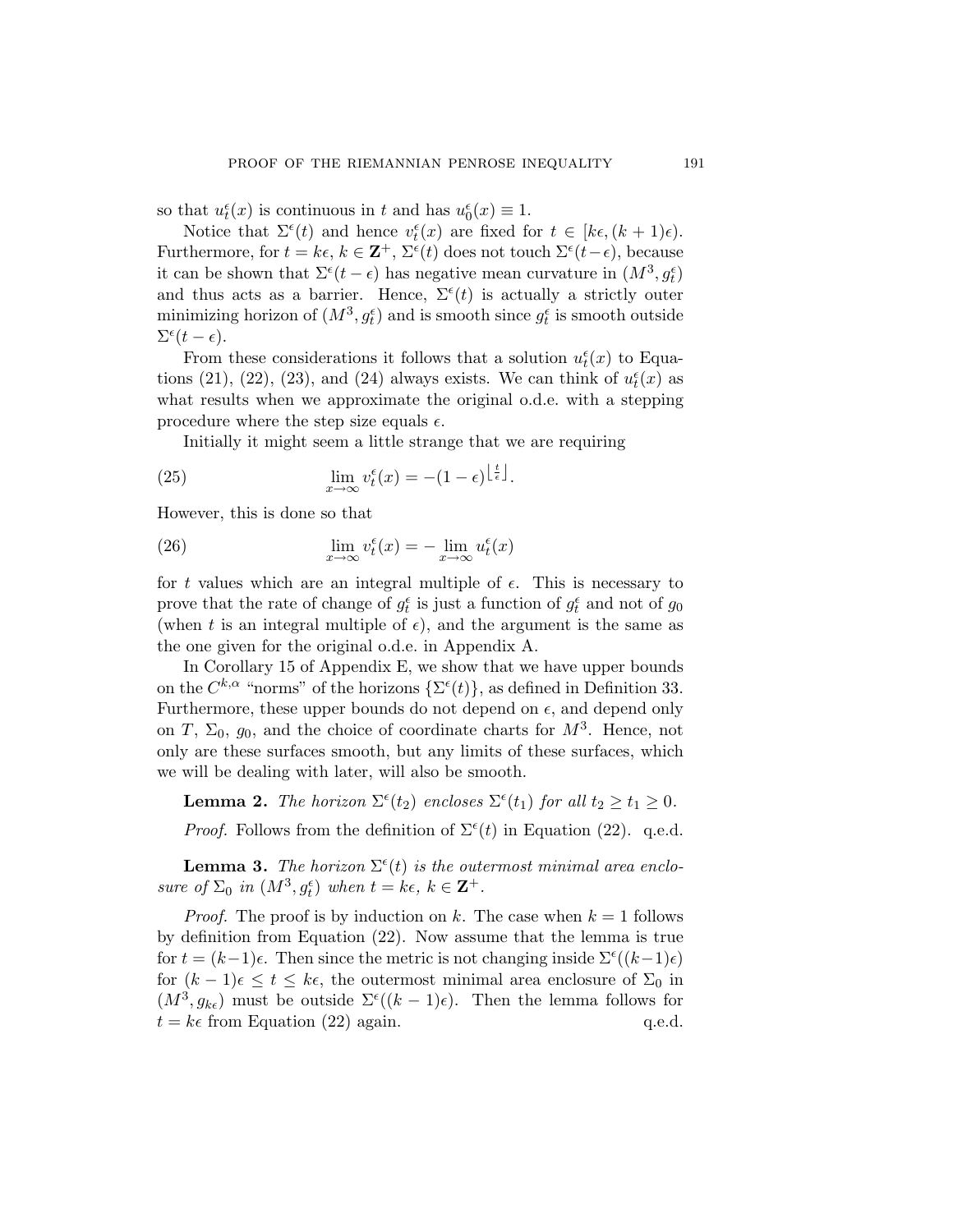#### <span id="page-15-0"></span>192 **hubert L. BRAY**

**Lemma 4.** *The functions*  $u_t^{\epsilon}(x)$  *are positive, bounded, locally Lipschitz functions* (*in* x *and* t), *with uniform Lipschitz constants independent of*  $\epsilon$ .

*Proof.* Since  $u_t^{\epsilon}(x)$  is superharmonic and goes to a positive constant at infinity (which is seen by integrating  $v_t^{\epsilon}(x)$  in Equation [\(24](#page-13-0))),  $u_t^{\epsilon}(x)$ 0. And since  $v_t^{\epsilon}(x) \le 0$ , then from Equation [\(24](#page-13-0)) it follows that  $u_t^{\epsilon}(x) \le$ 1. The fact that  $u_t^{\epsilon}(x)$  is Lipschitz in t follows from Equation ([24\)](#page-13-0) and the fact that  $v_t^{\epsilon}(x)$  is bounded, and the fact that  $u_t^{\epsilon}(x)$  is Lipschitz in x follows from the fact that  $v_t^{\epsilon}(x)$  is Lipschitz (with Lipschitz constant depending on  $t$ ) by Corollary [15](#page-87-0) of Appendix [E.](#page-76-0) q.e.d.

**Corollary 1.** *There exists a subsequence*  $\{\epsilon_i\}$  *converging to zero such that*

(27) 
$$
u_t(x) = \lim_{\epsilon_i \to 0} u_t^{\epsilon_i}(x)
$$

*exists, is locally Lipschitz* (*in* x *and* t), *and the convergence is locally uniform. Hence, we may define the metric*

(28) 
$$
g_t = \lim_{\epsilon_i \to 0} g_t^{\epsilon_i} = u_t(x)^4 g_0
$$

*for*  $t \geq 0$  *as well.* 

*Proof.* Follows from Lemma 4. We will stay inside this subsequence for the remainder of this section.  $q.e.d.$ 

**Definition 9.** Define  $\{\widetilde{\Sigma}_{\gamma}(t)\}\)$  to be the collections of limit surfaces of  $\Sigma^{\epsilon_i}(t)$  in the limit as  $\epsilon_i$  approaches 0.

Initially we define the limits in the measure theoretic sense, which must exist since it is possible to bound the areas of the surfaces  $\Sigma^{\epsilon_i}(t)$ from above and below and to show that they are all contained in a compact region. However, we also have bounds on the  $C^{k,\alpha}$  "norms" (see Definition [33\)](#page-81-0) of the horizons  $\Sigma^{\epsilon}(t)$  by Corollary [15](#page-87-0) in Appendix [E](#page-76-0). Hence, since the bounds given in Corollary [15](#page-87-0) are independent of  $\epsilon$ , the above limits are also true in the Hausdorff distance sense, and the limit surfaces are all smooth.

**Theorem 5.** *The limit surface*  $\widetilde{\Sigma}_{\gamma_2}(t_2)$  *encloses*  $\widetilde{\Sigma}_{\gamma_1}(t_1)$  *for all*  $t_2 >$  $t_1 \geq 0$  *and for any*  $\gamma_1$  *and*  $\gamma_2$ *.* 

*Proof.* This theorem would be trivial and would follow directly from Lemma [2](#page-14-0) if not for the fact that there can be multiple limit surfaces for  $\Sigma^{\epsilon_i}(t)$  as  $\epsilon_i$  goes to zero. Instead, we have some work to do.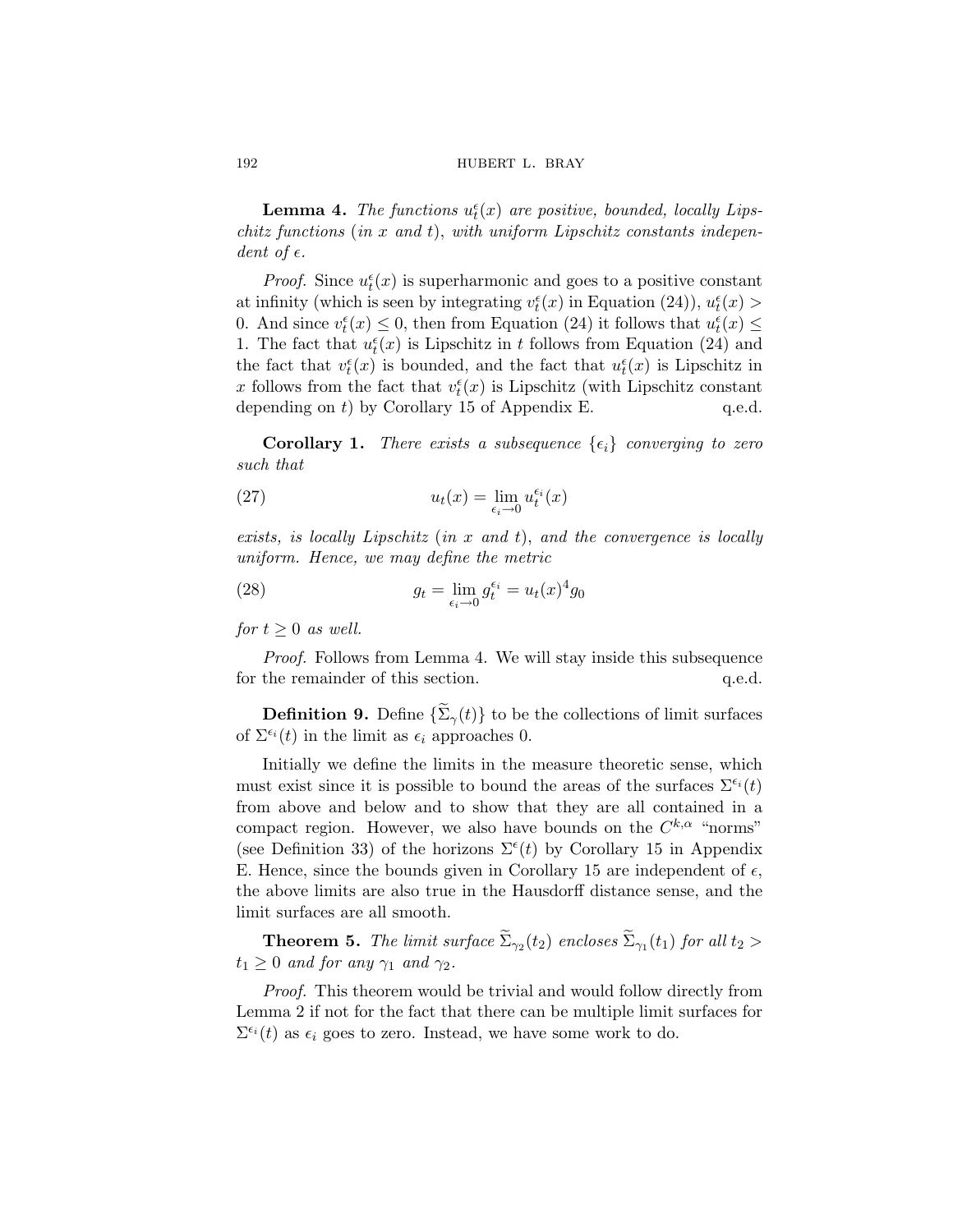<span id="page-16-0"></span>Given any  $\delta > 0$ , choose  $\bar{\epsilon}$  such that

(29) 
$$
|u_t^{\epsilon_i}(x) - u_t(x)| < \delta \quad \text{for all } \epsilon_i < \bar{\epsilon},
$$

which we can do since the convergence in Equation  $(27)$  $(27)$  is locally Lipschitz and since the  $u_t^{\epsilon}(x)$  are all harmonic outside a compact set. Next, choose  $\epsilon_1, \epsilon_2 < \bar{\epsilon}$  such that

(30) 
$$
\operatorname{dis}(\Sigma^{\epsilon_1}(t_1), \widetilde{\Sigma}_{\gamma_1}(t_1)) < \delta
$$

(31) 
$$
\operatorname{dis}(\Sigma^{\epsilon_2}(t_2), \widetilde{\Sigma}_{\gamma_2}(t_2)) < \delta
$$

which is possible since we have convergence in the Hausdorff distance sense. Note that we define

(32) 
$$
\operatorname{dis}(S,T) = \max \left( \sup_{x \in S} \inf_{y \in T} d(x,y), \sup_{x \in T} \inf_{y \in S} d(x,y) \right)
$$

where  $d(x, y)$  is the usual distance function in  $(M^3, g_0)$ . Then by Equation (29) and the triangle inequality,

(33) 
$$
|u_t^{\epsilon_1}(x) - u_t^{\epsilon_2}(x)| < 2\delta
$$

so that by Equation [\(24](#page-13-0)) we have that

(34) 
$$
\left| \int_0^t (v_s^{\epsilon_1}(x) - v_s^{\epsilon_2}(x)) ds \right| < 2\delta
$$

which by the triangle inequality once again implies that

(35) 
$$
\left| \int_{t_1}^{t_2} (v_s^{\epsilon_1}(x) - v_s^{\epsilon_2}(x)) ds \right| < 4\delta.
$$

Since  $\Sigma^{\epsilon_2}(t_2)$  encloses  $\Sigma^{\epsilon_2}(s)$  for  $s < t_2$ , it follows from the maximum principle that

(36) 
$$
v_s^{\epsilon_2}(x) \leq v_{t_2}^{\epsilon_2}(x) \left(1 - \epsilon_2\right) \left(\left\lfloor \frac{s}{\epsilon_2} \right\rfloor - \left\lfloor \frac{t_2}{\epsilon_2} \right\rfloor\right).
$$

Similarly, since  $\Sigma^{\epsilon_1}(t_1)$  is enclosed by  $\Sigma^{\epsilon_1}(s)$  for  $s > t_1$ , it also follows from the maximum principle that

(37) 
$$
v_s^{\epsilon_1}(x) \ge v_{t_1}^{\epsilon_1}(x) \left(1 - \epsilon_1\right) \left(\left\lfloor \frac{s}{\epsilon_1} \right\rfloor - \left\lfloor \frac{t_1}{\epsilon_1} \right\rfloor\right).
$$

Now suppose that  $\widetilde{\Sigma}_{\gamma_2}(t_2)$  did not enclose  $\widetilde{\Sigma}_{\gamma_1}(t_1)$  for some  $t_2 > t_1 \geq$ 0. Then choose  $x_0$  strictly inside  $\widetilde{\Sigma}_{\gamma_1}(t_1)$  and strictly outside  $\widetilde{\Sigma}_{\gamma_2}(t_2)$ ,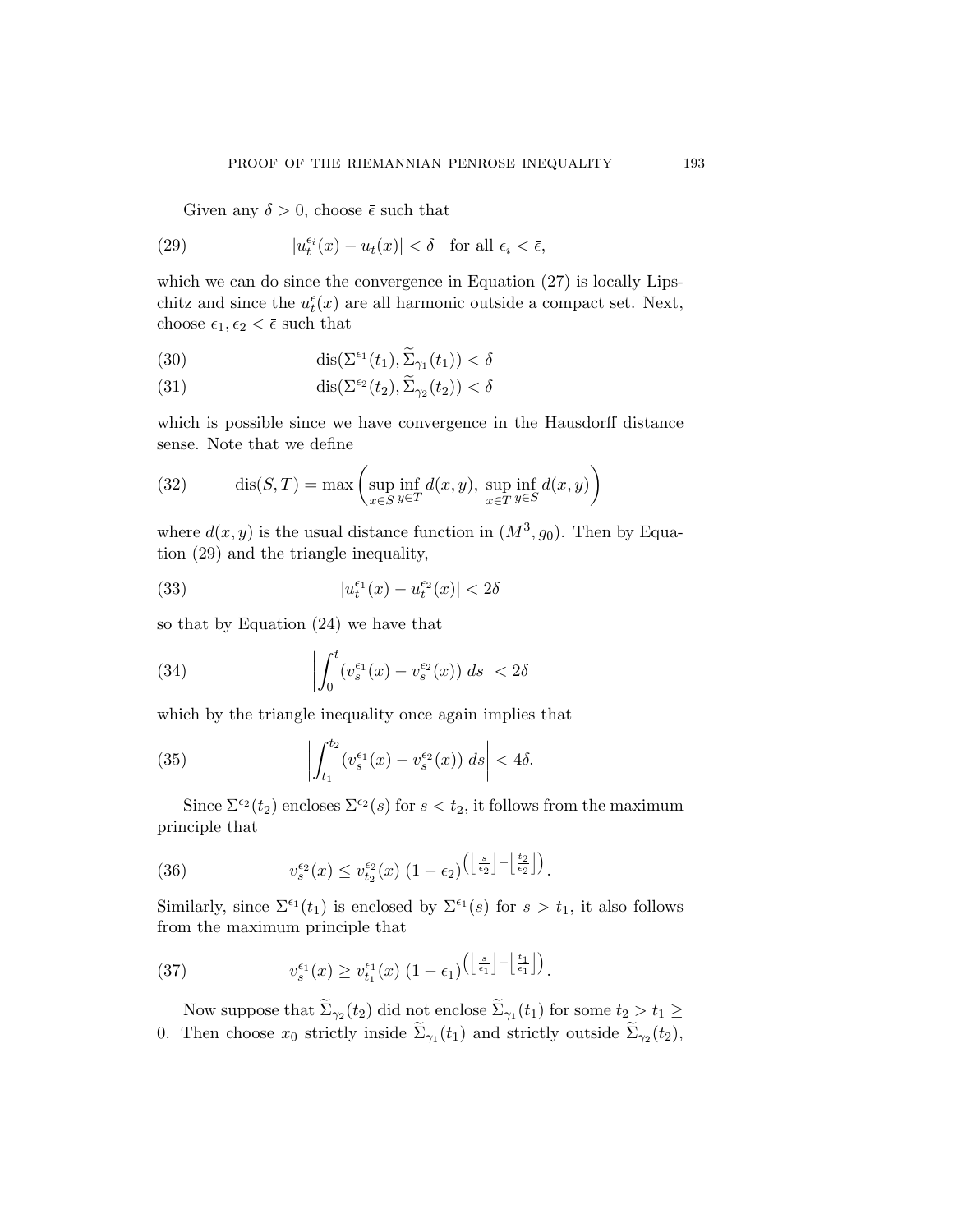<span id="page-17-0"></span>194 **hubert L. BRAY** 

and choose any positive  $\delta < \frac{1}{2} \max \Big( \text{dis} (x_0, \tilde{\Sigma}_{\gamma_1}(t_1)), \text{ dis} (x_0, \tilde{\Sigma}_{\gamma_2}(t_2) \Big) \Big).$ Then we must have

(38) 
$$
v_{t_2}^{\epsilon_2}(x_0) < 0
$$
 and  $v_{t_1}^{\epsilon_1}(x_0) = 0$ .

Then combining Equations [\(35](#page-16-0)), [\(36](#page-16-0)), [\(37](#page-16-0)) and (38) yields

(39) 
$$
-v_{t_2}^{\epsilon_2}(x_0)\int_{t_1}^{t_2} (1-\epsilon_2)^{\left(\left\lfloor \frac{s}{\epsilon_2}\right\rfloor - \left\lfloor \frac{t_2}{\epsilon_2}\right\rfloor\right)} ds < 4\delta.
$$

Let  $\lim_{\epsilon_2 \to 0} v_{t_2}^{\epsilon_2}(x_0) = -\alpha$ , which must be negative by the maximum principle since  $\Sigma^{\epsilon_2}(t_2)$  is approaching  $\widetilde{\Sigma}_{\gamma_2}(t_2)$  smoothly. Then taking the limit of inequality (39) as  $\delta$  and  $\epsilon_2$  both go to zero yields

(40) 
$$
\alpha \int_{t_1}^{t_2} e^{(t_2-s)} ds \le 0,
$$

a contradiction since  $t_2$  is strictly greater than  $t_1$ . Hence,  $\Sigma_{\gamma_2}(t_2)$  must enclose  $\Sigma_{\gamma_1}(t_1)$  for all  $t_2 > t_1 \geq 0$ , proving the theorem. q.e.d.

In the next section, we will prove:

**Theorem 6.** Let  $A_0$  be the area of the original outer minimizing *horizon*  $\Sigma_0$  *with respect to the original metric g<sub>0</sub>. Then* 

$$
(41)\qquad \qquad |\widetilde{\Sigma}_{\gamma}(t)|_{g_t} = A_0
$$

*for all*  $t \geq 0$ *, where*  $|\cdot|_{q_t}$  *denotes area with respect to the metric g<sub>t</sub>.* 

**Corollary 2.** *In addition,*

$$
(42)\qquad \qquad |\tilde{\Sigma}_{\gamma}(t_1)|_{g_{t_2}} = A_0
$$

*for all*  $t_2 \geq t_1 \geq 0$ *.* 

*Proof.* This statement follows from the previous two theorems and the fact that  $v_t^{\epsilon_i}(x)$  is defined to be zero inside  $\Sigma^{\epsilon_i}(t)$  so that  $g_{t_1} = g_{t_2}$ inside  $\Sigma(t_2)$  for  $t_2 \ge t_1 \ge 0$ . q.e.d.

**Definition 10.** Define  $\Sigma(t)$  to be the outermost minimal area enclosure of the original horizon  $\Sigma_0$  in  $(M^3, g_t)$ .

We note that the outermost minimal area enclosure of a smooth region is well-defined in that it always exists and is unique [\[5\]](#page-87-0).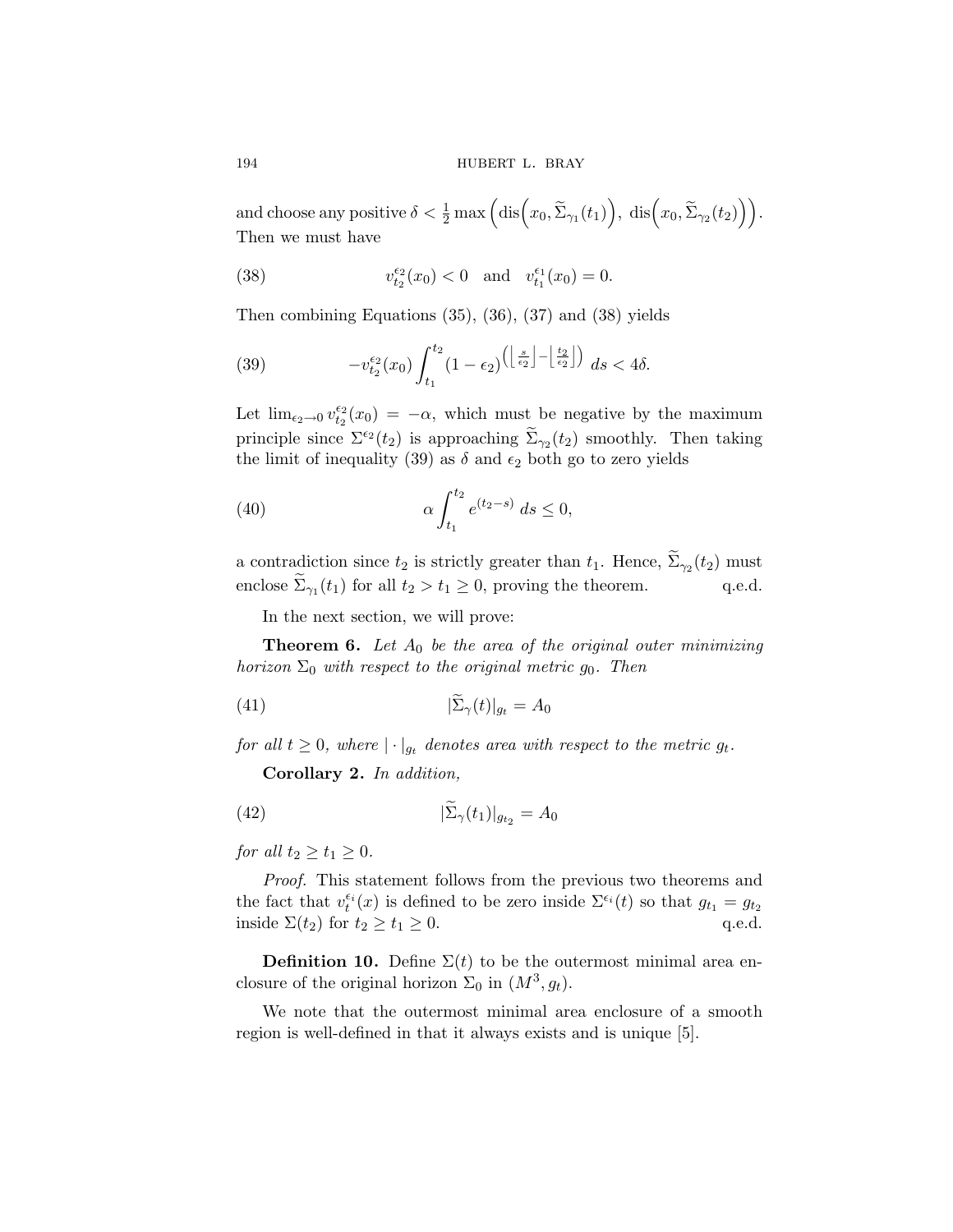<span id="page-18-0"></span>**Lemma 5.** *It is also true that*

(43) 
$$
|\Sigma(t)|_{g_t} = A_0.
$$

*for all*  $t \geq 0$ *.* 

*Proof.* Since by Lemma [3](#page-14-0)  $\Sigma^{\epsilon_i}(t)$  is the outermost minimal area enclosure of  $\Sigma_0$  in  $(M^3, g_t^{\epsilon_i})$ , the result follows from Theorem [6](#page-17-0) and the fact that  $u_t^{\epsilon_i}(x)$  is locally uniformly Lipschitz and is converging to  $u_t(x)$ locally uniformly. This is also discussed in the next section. q.e.d.

**Lemma 6.** *The surface*  $\Sigma(t_2)$  *encloses*  $\widetilde{\Sigma}_{\gamma}(t_1)$  *for all*  $\gamma$  *and*  $t_2 >$  $t_1 \geq 0$ .

*Proof.* By Lemma 5, the minimal area enclosures of  $\Sigma_0$  in  $(M^3, g_{t_2})$ have area  $A_0$ . But by Corollary [2,](#page-17-0)  $\Sigma_{\gamma}(t_1)$  has area  $A_0$  in  $(M^3, g_{t_2})$ . Hence, since  $\Sigma(t_2)$  is the outermost minimal area enclosure by definition, it follows that  $\Sigma(t_2)$  encloses  $\Sigma_{\gamma}(t_1)$ . q.e.d.

**Lemma 7.** *The surface*  $\widetilde{\Sigma}_{\gamma}(t_2)$  *encloses*  $\Sigma(t_1)$  *for all*  $\gamma$  *and*  $t_2 >$  $t_1 \geq 0$ .

*Proof.* Suppose  $\widetilde{\Sigma}_{\gamma}(t_2)$  did not (entirely) enclose  $\Sigma(t_1)$  for some  $t_2 > t_1 \geq 0$ . Then we choose a subsequence  $\{\epsilon'_i\} \subset \{\epsilon_i\}$  converging to zero such that  $\Sigma^{\epsilon'_i}(t_2)$  is converging to  $\widetilde{\Sigma}_{\gamma}(t_2)$  in the Hausdorff distance sense.

On the other hand, by Lemma 5 we have

(44) 
$$
\lim_{\epsilon'_i \to 0} |\Sigma(t_1)|_{\epsilon'_i} = |\Sigma(t_1)|_{g_{t_1}} = A_0.
$$

However, for a given  $\epsilon'_i$ , the metric is shrinking outside of  $\Sigma^{\epsilon'_i}(t_2)$  for  $t_1 \leq t \leq t_2$  by a uniform amount which can be made independent of  $\epsilon'_i$ , and follows from Lemma [2](#page-14-0) and Equations ([23\)](#page-13-0) and ([24\)](#page-13-0). Hence,

(45) 
$$
\lim_{\epsilon'_i \to 0} |\Sigma(t_1)|_{g_{t_2}^{\epsilon'_i}} = |\Sigma(t_1)|_{g_{t_2}} < A_0,
$$

which by Definition [10](#page-17-0) violates Lemma 5. q.e.d.

**Corollary 3.** *The surface*  $\Sigma(t_2)$  *encloses*  $\Sigma(t_1)$  *for all*  $t_2 > t_1 \geq 0$ *. Proof.* Follows directly from the two previous lemmas. q.e.d.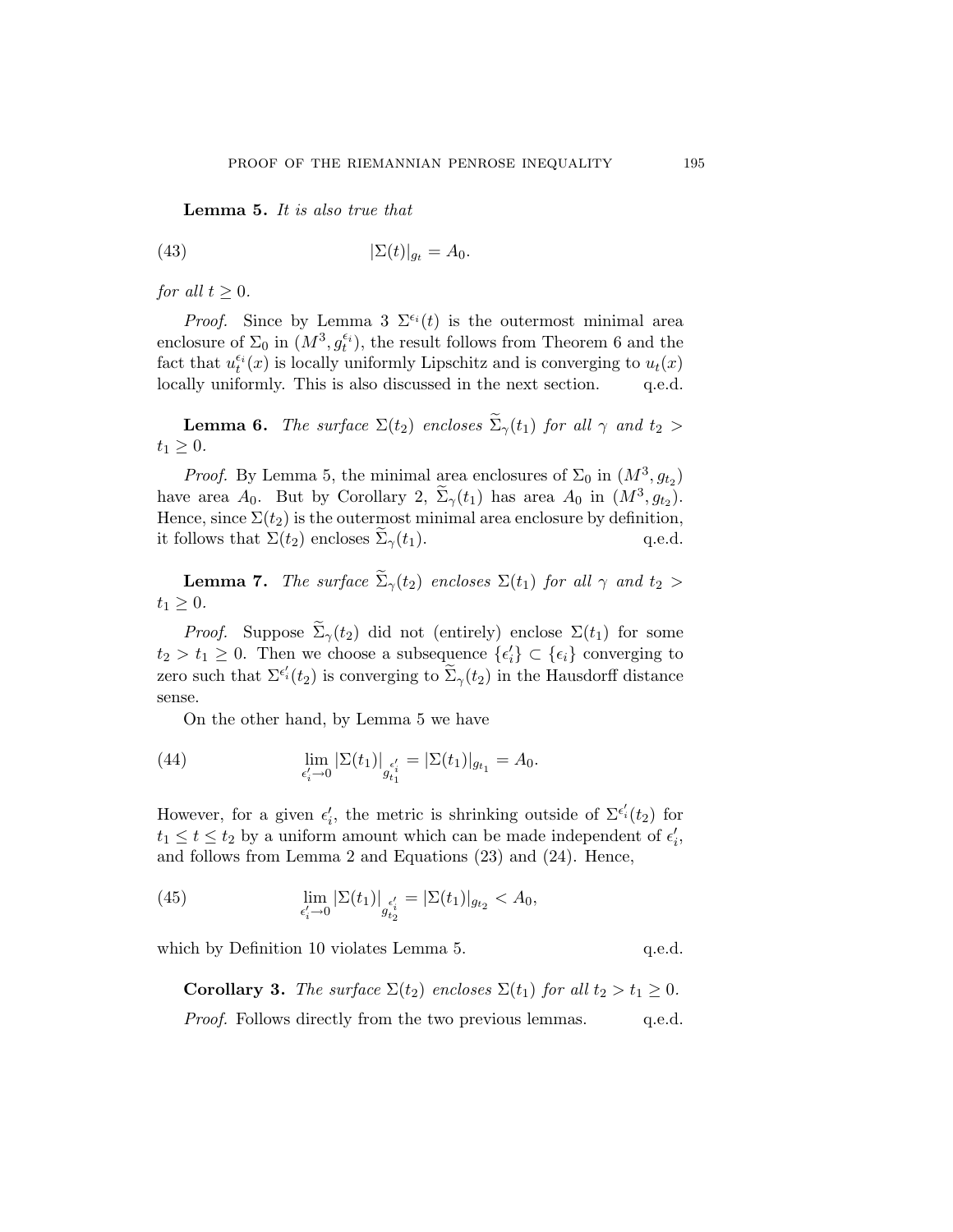**Definition 11.** Define

(46) 
$$
\Sigma^{+}(t) = \lim_{s \to t^{+}} \Sigma(s), \qquad \widetilde{\Sigma}^{+}(t) = \lim_{s \to t^{+}} \widetilde{\Sigma}_{\gamma}(s),
$$

$$
\Sigma^{-}(t) = \lim_{s \to t^{-}} \Sigma(s), \qquad \widetilde{\Sigma}^{-}(t) = \lim_{s \to t^{-}} \widetilde{\Sigma}_{\gamma}(s),
$$

where we define  $\Sigma^-(0) = \Sigma_0 = \widetilde{\Sigma}^-(0)$ .

We note that by the inclusion properties of Theorem [5](#page-15-0) and Corollary [3](#page-18-0) that these limits are always unique.

**Definition 12.** Define the jump times J to be the set of all  $t \geq 0$ with  $\Sigma^+(t) \neq \Sigma^-(t)$ .

**Theorem 7.** *We have the inclusion property that for all*  $t_2 > t_1 \ge$ 0, the surfaces  $\Sigma(t_2), \widetilde{\Sigma}_{\gamma}(t_2), \Sigma^+(t_2), \widetilde{\Sigma}^+(t_2), \Sigma^-(t_2), \widetilde{\Sigma}^-(t_2)$  all enclose *the surfaces*  $\Sigma(t_1), \widetilde{\Sigma}_{\gamma}(t_1), \Sigma^+(t_1), \widetilde{\Sigma}^+(t_1), \Sigma^-(t_1), \widetilde{\Sigma}^-(t_1)$ *. Also, for*  $t \geq$ 0

(47) 
$$
\Sigma(t) = \Sigma^+(t) = \tilde{\Sigma}^+(t)
$$
 and encloses  $\Sigma^-(t) = \tilde{\Sigma}^-(t)$ ,

and all five surfaces are smooth with area  $A_0$  in  $(M^3, g_t)$ . Furthermore, *except for*  $t \in J$ *, all five surfaces in Equation* (47) *are equal,*  $\Sigma_{\gamma}(t)$  *is single valued, and*  $\Sigma(t) = \widetilde{\Sigma}_{\gamma}(t)$ *. In addition, the set J is countable.* 

*Proof.* The inclusion property follows directly from Lemmas [6](#page-18-0) and [7](#page-18-0). These two lemmas also prove that  $\Sigma^+(t)$  encloses  $\tilde{\Sigma}^+(t)$  and that  $\tilde{\Sigma}^+(t)$ encloses  $\Sigma^+(t)$ , proving that they are equal. Similarly it follows that  $\Sigma^{-}(t) = \Sigma^{-}(t)$ , and these two lemmas also imply that  $\Sigma^{+}(t) = \Sigma^{+}(t)$ encloses  $\Sigma^{-}(t) = \overline{\Sigma}^{-}(t)$ .

By Corollary [1](#page-15-0) and Theorem [6,](#page-17-0) all five surfaces have area  $A_0$  in  $(M^3, g_t)$ . By Corollary [3,](#page-18-0)  $\Sigma(t)$  is enclosed by  $\Sigma^+(t)$ . On the other hand,  $\Sigma^+(t)$  has area  $A_0$  and  $\Sigma(t)$  encloses all other minimal area enclosures of  $\Sigma_0$ , so  $\Sigma(t)$  encloses  $\Sigma^+(t)$ . Hence,  $\Sigma(t)=\Sigma^+(t)$ .

By the definition of J, all five surfaces are equal for  $t \notin J$ . Since each  $\Sigma_{\gamma}(t)$  is sandwiched between the surfaces  $\Sigma^{-}(t)$  and  $\Sigma^{+}(t)$  which are equal, it follows that  $\widetilde{\Sigma}_{\gamma}(t)$  is a single limit surface and equals  $\widetilde{\Sigma}^{-}(t)$  =  $\sum^+(t)$  for these  $t \notin J$ , from which it follows that  $\Sigma(t) = \Sigma_\gamma(t)$ .

Define  $\Delta V(t)$  to equal the volume enclosed by  $\Sigma^+(t)$  but not by  $\Sigma^-(t)$ . Then  $\sum_{t \in J \cap [0,T]} \Delta V(t)$  is finite for all  $T > 0$  since it is less than or equal to the volume enclosed by  $\Sigma(T+1)$  but not by  $\Sigma_0$  which is finite. Also,  $\Delta V(t) > 0$  for  $t \in J$  since by Corollary [15](#page-87-0) of Appendix [E](#page-76-0) these surfaces are all uniformly smooth. Hence,  $J$  is countable. q.e.d.

<span id="page-19-0"></span>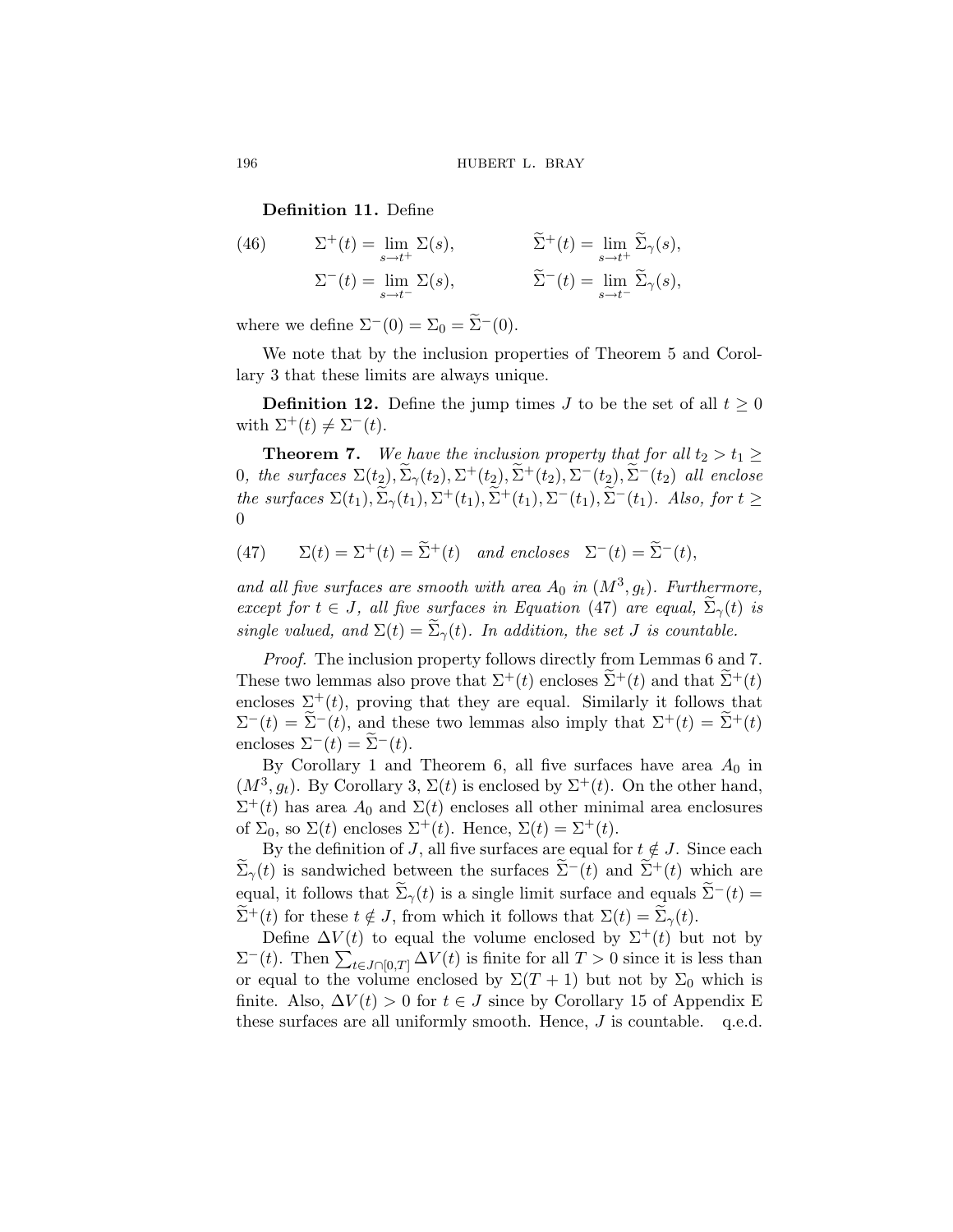<span id="page-20-0"></span>**Definition 13.** Given the horizon  $\Sigma(t)$ , define  $v_t(x)$  such that

(48) 
$$
\begin{cases} \Delta_{g_0} v_t(x) = 0 & \text{outside } \Sigma(t) \\ v_t(x) = 0 & \text{on } \Sigma(t) \\ \lim_{x \to \infty} v_t(x) = -e^{-t} \end{cases}
$$

and  $v_t(x) \equiv 0$  inside  $\Sigma(t)$ .

**Lemma 8.** Using the definition of  $v_t(x)$  given above and the defi*nition of*  $u_t(x)$  *given in Corollary* [1](#page-15-0), *we have that* 

(49) 
$$
u_t(x) = 1 + \int_0^t v_s(x)ds.
$$

*Proof.* By Theorem [7](#page-19-0),  $\lim_{\epsilon_i \to 0} v_s^{\epsilon_i}(x) = v_s(x)$  for almost every value of  $s \geq 0$ . Then using the inclusion property of Theorem [7](#page-19-0) it follows that we can pass the limit into the integral in Equation ([24\)](#page-13-0), proving the lemma.  $q.e.d.$ 

**Lemma 9.** *The surfaces*  $\{\Sigma(t)\}\$  *do not touch for different values of*  $t \geq 0$ *. Furthermore, the metric*  $g_t$  *and the conformal factor*  $u_t(x)$  *are*  $C^1$  *in* x, and  $\Sigma(t_1)$ ,  $\Sigma^+(t_1)$ , and  $\Sigma^-(t_1)$  are outer minimizing horizons *with area*  $A_0$  *in*  $(M^3, g_{t_2})$  *for*  $t_2 \ge t_1 \ge 0$ *.* 

*Proof.* First we note that by Equation ([23](#page-13-0)) and Corollary [15](#page-87-0) in Appendix [E](#page-76-0) that there exists a locally uniform constant  $c$  such that  $v_t^{\epsilon}(x) - cf(x)$  is convex, where  $f(x)$  is any locally defined smooth function with all of its second derivatives greater than or equal to one. Hence, by Equation [\(24](#page-13-0)), the same statement is true for  $u_t^{\epsilon}(x)$ , and then also for  $u_t(x)$  after taking the limit. Hence, for all  $x \in M$  the directional derivatives of  $u_t(x)$  exist in all directions and

(50) 
$$
\nabla_{\vec{w}} u_t(x) \leq -\nabla_{-\vec{w}} u_t(x).
$$

The mean curvature of a surface  $\Sigma$  in  $(M^3, g_t)$  is

(51) 
$$
H = u_t(x)^{-2}H_0 + 4u_t(x)^{-3}\nabla_{\vec{\nu}}u_t(x)
$$

where  $H_0$  is the mean curvature and  $\vec{\nu}$  is the outward pointing unit normal vector of  $\Sigma$  in  $(M^3, g_0)$ . Hence, by Equation (50), the mean curvature of  $\Sigma$  on the outside is always less than or equal to the mean curvature of  $\Sigma$  on the inside (but still using an outward pointing unit normal vector). Since  $\Sigma_0$  has zero mean curvature in  $(M^3, g_0)$  and since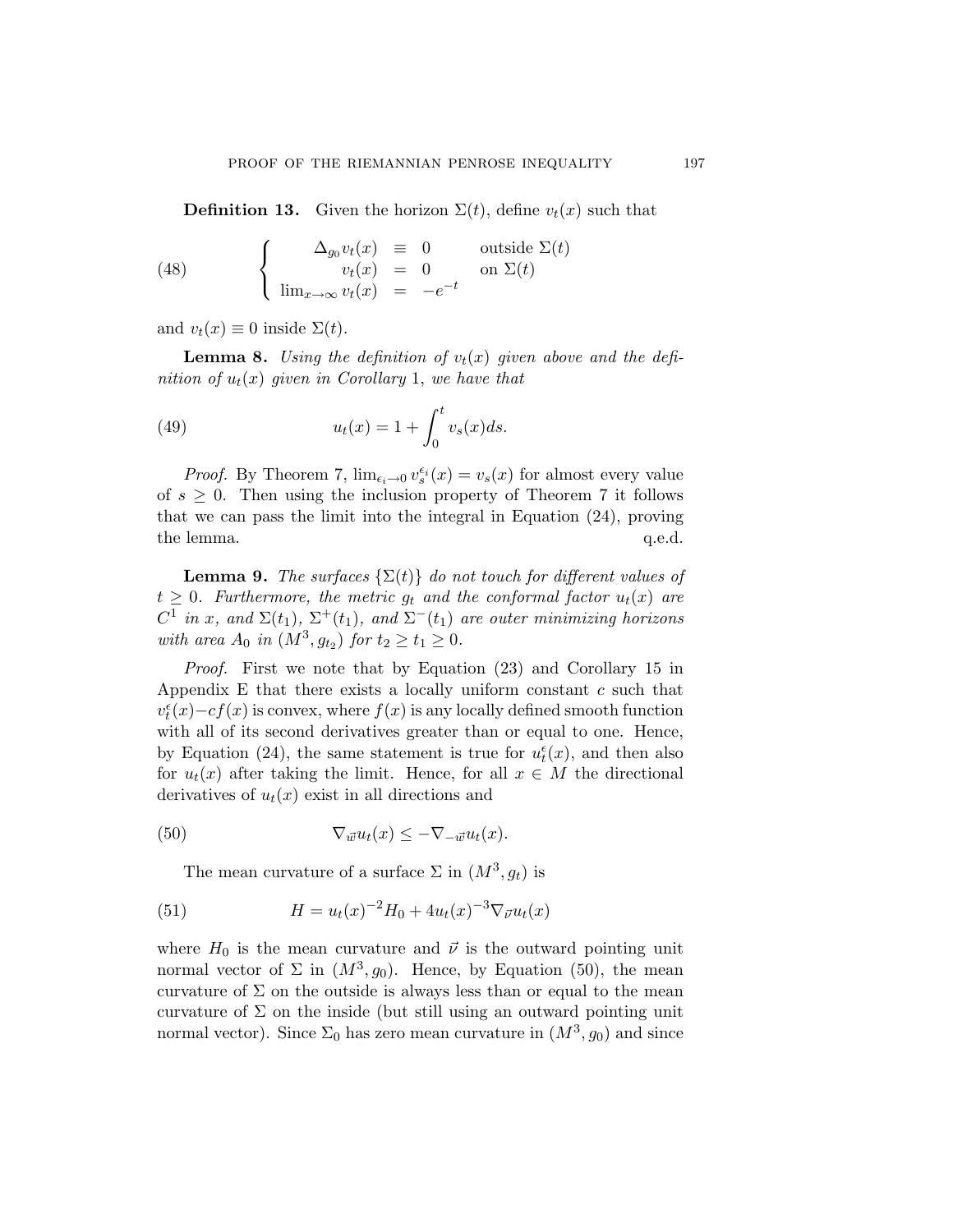$u_t(x) = 1$  on  $\Sigma_0$  and  $u_t(x) \leq 1$  everywhere else, it follows that the mean curvature of  $\Sigma_0$  (on the outside) is nonpositive in  $(M^3, g_t)$  and thus acts as a barrier for  $\Sigma(t)$ .

Suppose  $\Sigma(t)$  touched  $\Sigma_0$  at  $x_0$  for some  $t > 0$ . Since  $\Sigma(t)$  is outside  $\Sigma_0$ , it must have nonpositive mean curvature in  $(M^3, g_0)$ . Then by Equation [\(49](#page-20-0)) we have  $\nabla_{\vec{v}} u_t(x_0) < 0$ , where  $\vec{v}$  is the outward pointing unit normal vector to  $\Sigma(t)$  and  $\Sigma_0$  at  $x_0$  in  $(M^3, g_0)$ . Hence, by Equation ([51\)](#page-20-0) it follows that  $\Sigma(t)$  has negative mean curvature on the outside in  $(M^3, q_t)$ . This is a contradiction, since by the first variation formula and the pseudo-convexity of  $u_t(x)$  we could then flow  $\Sigma(t)$  out and decrease its area, contradicting the fact that it is defined to be a minimal area enclosure of  $\Sigma_0$  in  $(M^3, g_t)$ . Hence,  $\Sigma(t)$  does not touch  $\Sigma_0$ .

Then since the mean curvature of  $\Sigma(t)$  on the outside is less than or equal to the mean curvature on the inside, it follows that both mean curvatures for  $\Sigma(t)$  in  $(M^3, g_t)$  must be zero. Otherwise, it would be possible to do a variation of  $\Sigma(t)$  which decreased its area in  $(M^3, g_t)$ . Similarly, by Corollary [2](#page-17-0) and Theorem [7,](#page-19-0)  $|\Sigma(t_1)|_{g_{t_2}} = A_0$  too, so that by the same first variation argument the mean curvatures of  $\Sigma(t_1)$  on the outside and inside in  $(M^3, g_2)$  must both also be zero, for  $t_2 \ge t_1 \ge 0$ . Hence,  $\Sigma(t_1)$  is a horizon in  $(M^3, g_{t_2})$ .

Hence,  $\Sigma(t_1)$  acts as a barrier for  $\Sigma(t_2)$  for  $t_2 > t_1 \geq 0$ . As discussed in Appendix [A,](#page-68-0) the o.d.e. for  $u_t(x)$  is actually translation invariant in t since the rate of change of  $g_t$  is a function of  $g_t$  and not of t. Thus, the argument proving that  $\Sigma(t_2)$  does not touch  $\Sigma(t_1)$  is essentially the same as the argument two paragraphs above which proved that  $\Sigma(t)$  did not touch  $\Sigma_0$ .

To see that  $u_t(x)$  is  $C^1$  in x, we first observe that by Equation ([49\)](#page-20-0) the directional derivatives in x for  $u_t(x)$  equal

(52) 
$$
\nabla_{\vec{w}} u_t(x) = \int_0^t \nabla_{\vec{w}} v_s(x) ds.
$$

Furthermore,  $v_t(x)$  is smooth everywhere except on  $\Sigma(t)$  and has locally uniform bounds on all of its derivatives off of  $\Sigma(t)$  because of the regularity of  $\Sigma(t)$  coming from Theorem [7](#page-19-0) and Corollary [15](#page-87-0) of Ap-pendix [E](#page-76-0). Hence,  $u_t(x)$  will be  $C^1$  at  $x = x_0$  if and only if the set  $I(x_0) = \{t \mid x_0 \in \Sigma(t)\}\$  has measure zero in **R**. But since we just got through proving that the horizons  $\Sigma(t)$  do not touch for different values of t,  $I(x_0)$  is at most one point, so  $u_t(x)$  is  $C^1$  in x. q.e.d.

Theorem [2](#page-10-0) then follows from Corollary [1](#page-15-0), Definition [10,](#page-17-0) Corollary [3](#page-18-0),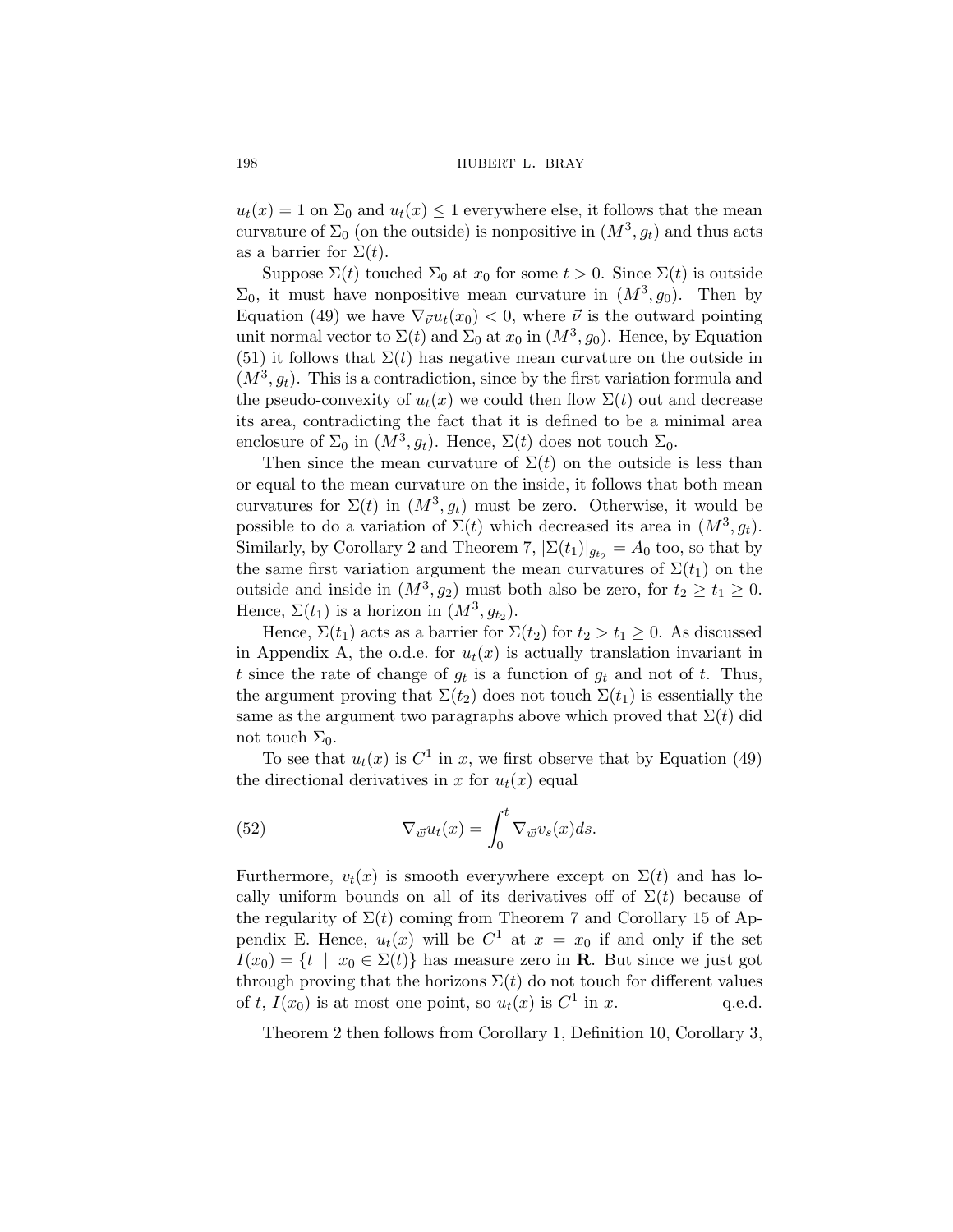<span id="page-22-0"></span>Theorem [7,](#page-19-0) Definition [13](#page-20-0), Lemma [8](#page-20-0), Lemma [9,](#page-20-0) and Corollary [15](#page-87-0) in Appendix [E](#page-76-0).

#### **5. Proof that** A(t) **is a constant**

The fact that  $A(t)$ , defined to be the area of the horizon  $\Sigma(t)$  in  $(M^3, g_t)$ , is constant in t was proven already in Lemma [5](#page-18-0) of the previous section. However, this lemma relied entirely on Theorem [6,](#page-17-0) the proof of which we have postponed until now.

*Proof of Theorem* [6](#page-17-0). We continue with the same notation as in the previous section.

**Definition 14.** We define  $A^{\epsilon}(t) = |\Sigma^{\epsilon}(t)|_{g_t^{\epsilon}}$  and

(53) 
$$
\Delta A^{\epsilon}(t) = A^{\epsilon}(t + \epsilon) - A^{\epsilon}(t),
$$

where t is a nonnegative integer multiple of  $\epsilon$ .

Then if we can prove that for all  $T > 0$ ,

(54) 
$$
\lim_{\epsilon \to 0} A^{\epsilon}(t) = A_0
$$

for all  $t \in [0, T]$ , Theorem [6](#page-17-0) follows since each limit surface  $\tilde{\Sigma}_{\gamma}(t)$  is the limit of a  $\Sigma^{\epsilon_i}(t)$  for some choice of  $\{\epsilon_i\}$  converging to zero, all of the surfaces involved are uniformly smooth (Corollary [15\)](#page-87-0), and  $\{g_t^{\epsilon_i}\}$  are all uniformly Lipschitz and are converging uniformly to  $g_t$  (Corollary [1](#page-15-0)).

Our first observation is that since  $v_t^{\epsilon}(x) \leq 0$ , the metric  $g_t^{\epsilon}$  gets smaller pointwise as t increase. Hence,  $\Delta A^{\epsilon}(t)$  is always negative, where we are requiring that  $t = k\epsilon$  for some nonnegative integer k. Then since  $A^{\epsilon}(0) = A_0$  by definition, it follows that

(55) 
$$
A^{\epsilon}(t) \leq A_0.
$$

Hence, all that we need to prove Equation (54) is a lower bound on  $\Delta A^{\epsilon}(t)/\epsilon$  which goes to zero as  $\epsilon$  goes to zero for "most" values of t.

For convenience, we first set  $t = 0$  and estimate  $\Delta A^{\epsilon}(0)$ . This estimate will then be generalizable for all values of  $t$  since the flow is independent of the base metric  $g_0$  and t as discussed in Section [4](#page-13-0) and described in [A](#page-68-0)ppendix A. Since  $u_{\epsilon}^{\epsilon}(x) = 1 + \epsilon v_0^{\epsilon}(x)$ , it follows that

(56) 
$$
A^{\epsilon}(\epsilon) = \int_{\Sigma^{\epsilon}(\epsilon)} (1 + \epsilon v_0^{\epsilon}(x))^4 dA_{g_0^{\epsilon}}
$$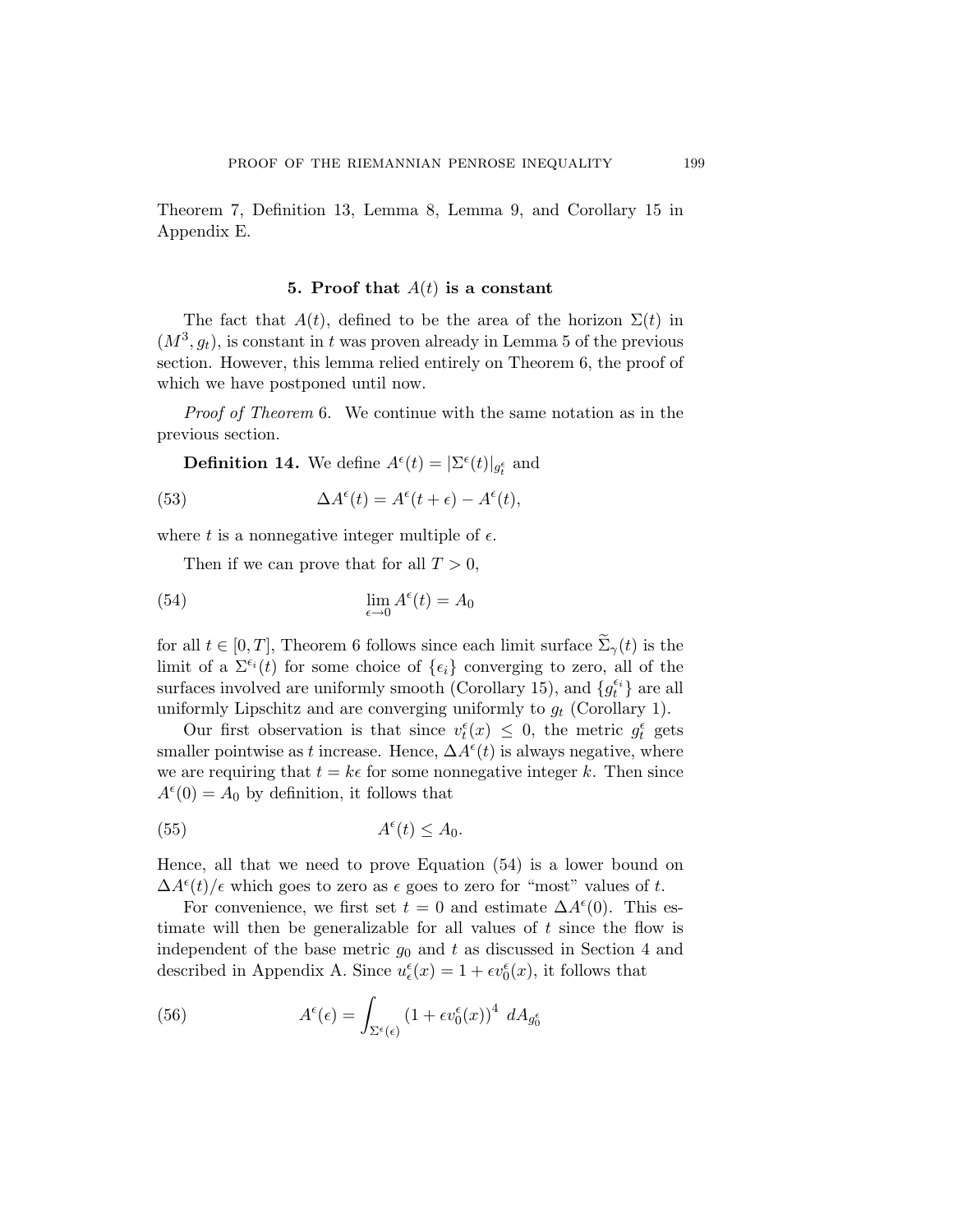where as usual  $dA_{g_0^{\epsilon}}$  is the area form of  $\Sigma^{\epsilon}(\epsilon)$  with respect to  $g_0^{\epsilon}$ . Then since  $\Sigma^{\epsilon}(0)$  is outer minimizing in  $(M^3, g_0^{\epsilon})$ , we also have

(57) 
$$
A^{\epsilon}(0) \leq \int_{\Sigma^{\epsilon}(\epsilon)} 1 \ dA_{g_0^{\epsilon}}.
$$

Hence,

(58) 
$$
\Delta A^{\epsilon}(0) \geq \int_{\Sigma^{\epsilon}(\epsilon)} [(1 + \epsilon v_0^{\epsilon}(x))^4 - 1] dA_{g_0^{\epsilon}}
$$

(59) 
$$
\geq 4\epsilon \int_{\Sigma^{\epsilon}(\epsilon)} \left( v_0^{\epsilon}(x) - \epsilon^2 \right) dA_{g_0^{\epsilon}}
$$

which follows from expanding and the fact that  $-1 \le v_0^{\epsilon}(x) \le 0$ , so that

(60) 
$$
\Delta A^{\epsilon}(0) \geq 4\epsilon |\Sigma^{\epsilon}(\epsilon)|_{g_0^{\epsilon}} \left( \min_{\Sigma^{\epsilon}(\epsilon)} v_0^{\epsilon}(x) - \epsilon^2 \right).
$$

More generally, from the discussion at the end of Appendix [A](#page-68-0), we see that if we define

(61) 
$$
\overline{v}_t^{\epsilon}(x) = v_t^{\epsilon}(x)/u_t^{\epsilon}(x),
$$

then

(62) 
$$
\Delta A^{\epsilon}(t) \geq 4\epsilon |\Sigma^{\epsilon}(t+\epsilon)|_{g_t^{\epsilon}} \left( \min_{\Sigma^{\epsilon}(t+\epsilon)} \overline{v}_t^{\epsilon}(x) - \epsilon^2 \right),
$$

where as before t is a nonnegative integral multiple of  $\epsilon$ . Furthermore,

(63) 
$$
|\Sigma^{\epsilon}(t+\epsilon)|_{g_t^{\epsilon}} \leq |\Sigma^{\epsilon}(t+\epsilon)|_{g_{t+\epsilon}^{\epsilon}} (1-\epsilon)^{-4} \leq A_0 (1-\epsilon)^{-4},
$$

since  $g_t^{\epsilon}$  and  $g_{t+\epsilon}^{\epsilon}$  are conformally related within a factor of  $(1 - \epsilon)^{-4}$ and by inequality [\(55](#page-22-0)). Thus,

(64) 
$$
\Delta A^{\epsilon}(t) \geq 4\epsilon A_0 (1-\epsilon)^{-4} \left( \min_{\Sigma^{\epsilon}(t+\epsilon)} \bar{v}_t^{\epsilon}(x) - \epsilon^2 \right).
$$

**Definition 15.** We define  $V^{\epsilon}(t)$  to be the volume of the region enclosed by  $\Sigma^{\epsilon}(t)$  which is outside the original horizon  $\Sigma_0$  and define

(65) 
$$
\Delta V^{\epsilon}(t) = V^{\epsilon}(t + \epsilon) - V^{\epsilon}(t),
$$

where t is a nonnegative integer multiple of  $\epsilon$ .

<span id="page-23-0"></span>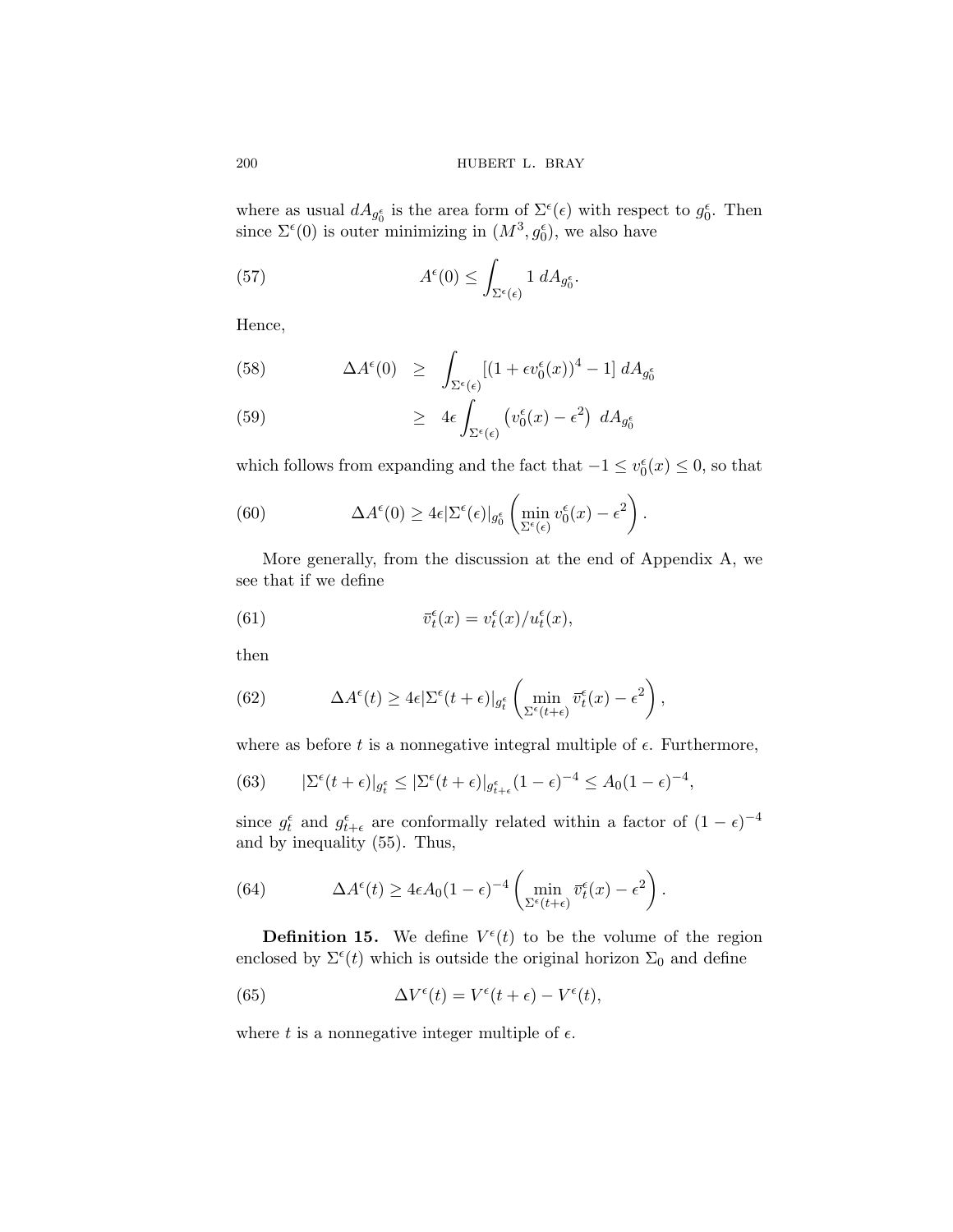We now require  $t \in [0, T]$ , for any fixed  $T > 0$ . Since  $(M^3, g_0)$ is asymptotically flat and  $u_t^{\epsilon}(x)$  has uniform upper and lower bounds, there exists a uniform upper bound  $V_0$  for  $V^{\epsilon}(T)$  which is independent of  $\epsilon$ . Hence, by Lemma [2](#page-14-0) it follows that

(66) 
$$
\Delta V^{\epsilon}(k\epsilon) \leq V_0 \sqrt{\epsilon}
$$

for  $k = 0$  to  $\left\lfloor \frac{T}{\epsilon} \right\rfloor - 1$  except at most  $\left\lfloor \frac{1}{\sqrt{2\epsilon}} \right\rfloor$  $\overline{\epsilon}$ | values of  $k$ .

Furthermore, it is possible to define a function  $f$  which is independent of  $\epsilon$  and only depends on T,  $\Sigma_0$ ,  $g_0$ , and the uniform regularity bounds on the surfaces  $\Sigma^{\epsilon}(t)$  in Corollary [15](#page-87-0) in Appendix [E](#page-76-0) such that

(67) 
$$
\max_{x \in \Sigma^{\epsilon}((k+1)\epsilon)} \text{dis}(x, \Sigma^{\epsilon}(k\epsilon)) \le f(\Delta V^{\epsilon}(k\epsilon)),
$$

where  $f$  is a continuous, increasing function which equals zero at zero. Also, from Corollary [15](#page-87-0) we have

(68) 
$$
|\nabla v_t^{\epsilon}(x)|_{g_0} \leq K
$$

for  $0 \le t \le T$ , where K is also independent of  $\epsilon$ . Hence, since  $v_{k\epsilon}^{\epsilon}(x) = 0$ on  $\Sigma^{\epsilon}(k\epsilon)$ ,

(69) 
$$
\min_{\Sigma^{\epsilon}((k+1)\epsilon)} v^{\epsilon}_{k\epsilon}(x) \ge -Kf(V_0\sqrt{\epsilon}),
$$

and since  $u_t^{\epsilon}(x) \ge (1 - \epsilon)^{\left\lfloor \frac{T}{\epsilon} \right\rfloor}$  for  $0 \le t \le T$ ,

(70) 
$$
\min_{\Sigma^{\epsilon}((k+1)\epsilon)} \overline{v}_{k\epsilon}^{\epsilon}(x) \ge -Kf(V_0\sqrt{\epsilon})(1-\epsilon)^{-\left\lfloor \frac{T}{\epsilon} \right\rfloor},
$$

for  $k = 0$  to  $\left\lfloor \frac{T}{\epsilon} \right\rfloor - 1$  except at most  $\left\lfloor \frac{1}{\sqrt{2\epsilon}} \right\rfloor$  $\overline{\epsilon}$ | values of  $k$ . At these exceptional values of k we will just use the fact that  $\bar{v}_{k\epsilon}^{\epsilon}(x) > -1$ .

Hence, from Equation [\(64](#page-23-0))

(71) 
$$
\Delta A^{\epsilon}(k\epsilon) \ge -4\epsilon A_0 (1-\epsilon)^{-4} \left( K f(V_0\sqrt{\epsilon})(1-\epsilon)^{-\left\lfloor \frac{T}{\epsilon} \right\rfloor} + \epsilon^2 \right)
$$

for  $k = 0$  to  $\left\lfloor \frac{T}{\epsilon} \right\rfloor - 1$  except at most  $\left\lfloor \frac{1}{\sqrt{2\epsilon}} \right\rfloor$  $\overline{\epsilon}$ | values of  $k$  and

(72) 
$$
\Delta A^{\epsilon}(k\epsilon) \ge -4\epsilon A_0 (1-\epsilon)^{-4} (1+\epsilon^2)
$$

for all values of k including the exceptional ones.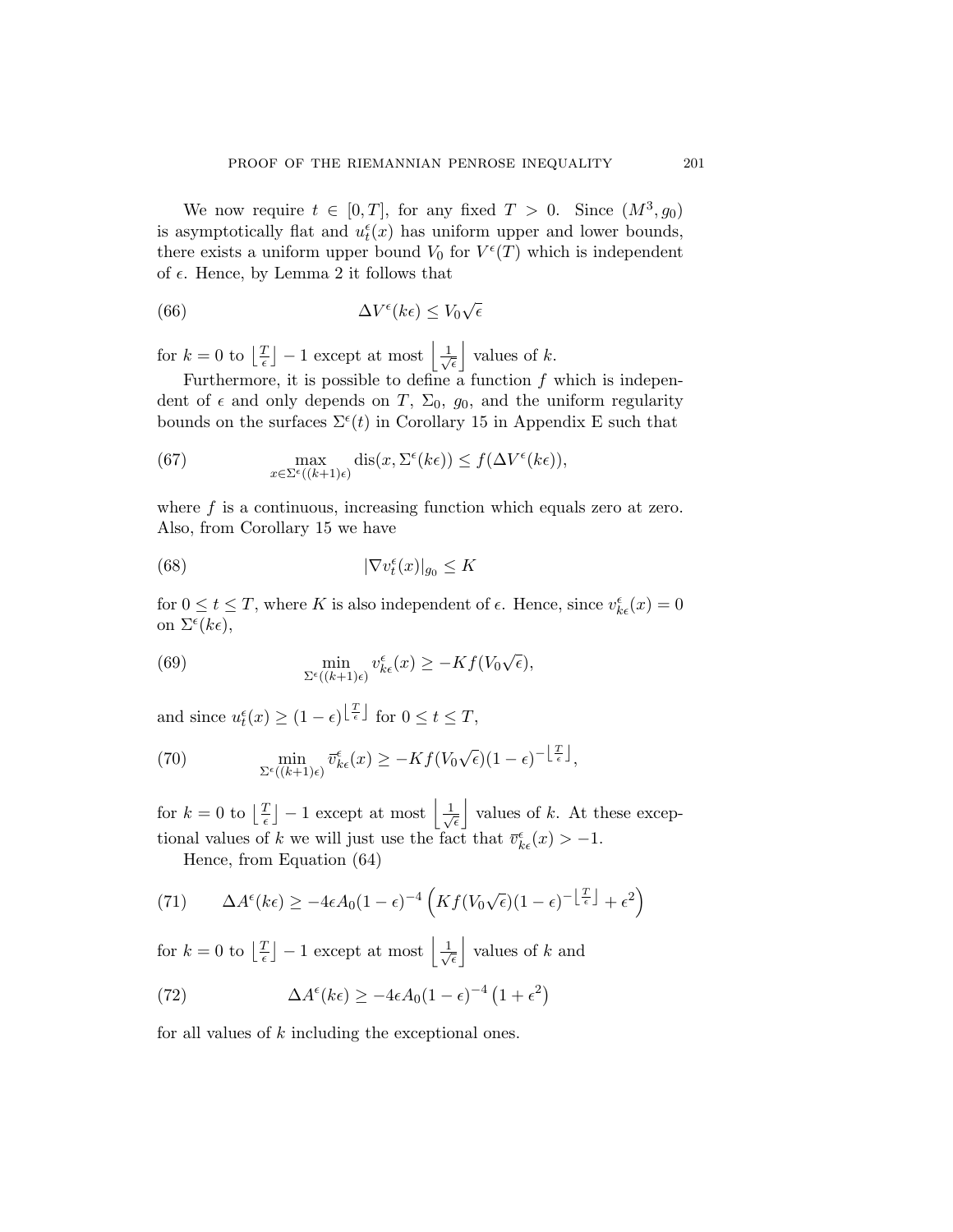Then from Equation [\(53](#page-22-0)) we have that

(73) 
$$
A^{\epsilon}(n\epsilon) = A_0 + \sum_{k=0}^{n-1} \Delta A^{\epsilon}(k\epsilon)
$$

$$
\geq A_0 - 4TA_0(1-\epsilon)^{-4} \left( Kf(V_0\sqrt{\epsilon})(1-\epsilon)^{-1} \frac{T}{\epsilon} + \epsilon^2 \right)
$$

$$
- 4\sqrt{\epsilon}A_0(1-\epsilon)^{-4} (1+\epsilon^2)
$$

for  $1 \leq n \leq \lfloor \frac{T}{\epsilon} \rfloor$ . Then since f goes to zero at zero, Equation ([54\)](#page-22-0) follows from inequalities [\(55](#page-22-0)) and (73) for  $0 \le t \le T$ . Since  $T > 0$  was arbitrary, this proves Theorem [6.](#page-17-0) q.e.d.

### **6. Green's functions at infinity and the Riemannian Positive Mass Theorem**

In this section we will prove a few theorems about certain Green's functions on asymptotically flat 3-manifolds with nonnegative scalar curvature which will be needed in the next section to prove that  $m(t)$  is nonincreasing in  $t$ . However, the theorems in this section, which follow from and generalize the Riemannian Positive Mass Theorem, are also of independent interest.

The results of this section are closely related to the beautiful ideas used by Bunting and Masood-ul-Alam in [[11\]](#page-87-0) to prove the non-existence of multiple black holes in asymptotically flat, static, vacuum spacetimes. Hence, while Theorems [8](#page-26-0) and [9](#page-29-0) do not appear in their paper, these two theorems follow from a natural extension of their techniques.

**Definition 16.** Given a complete, asymptotically flat manifold  $(M^3, \bar{g})$  with multiple asymptotically flat ends (with one chosen end), define

(75) 
$$
\mathcal{E}(\bar{g}) = \inf_{\phi} \left\{ \frac{1}{2\pi} \int_{(M^3, \bar{g})} |\nabla \phi|^2 dV \right\}
$$

where the infimum is taken over all smooth  $\phi(x)$  which go to one in the chosen end and zero in the other ends.

Without loss of generality, we may assume that  $(M^3, \bar{g})$  is actually harmonically flat at infinity (as defined in Section [2](#page-6-0)). Then since such a modification can be done so as to change the metric uniformly pointwise as small as one likes (by Lemma [1](#page-6-0)), it follows that  $\mathcal{E}(\bar{g})$  changes as small

<span id="page-25-0"></span>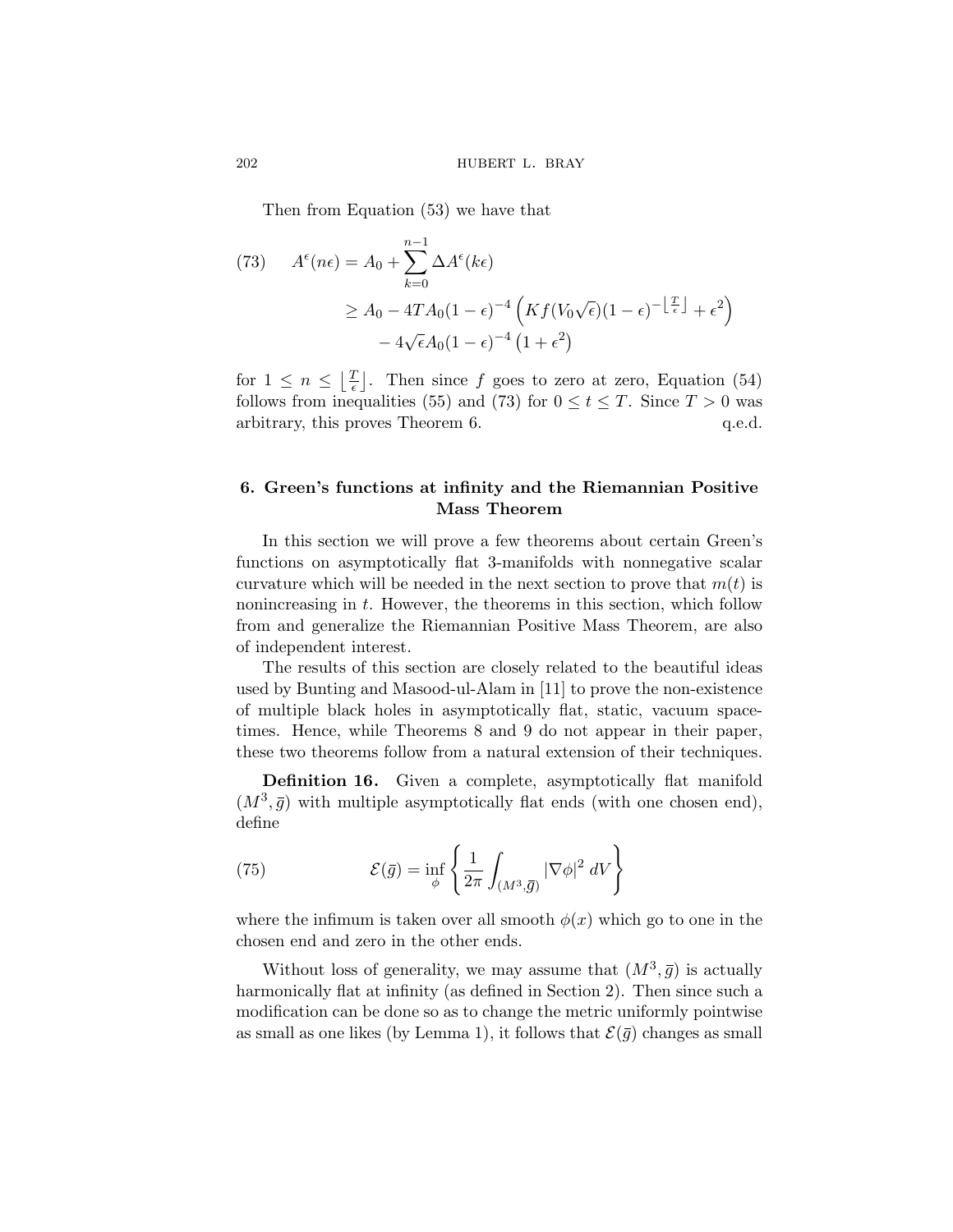<span id="page-26-0"></span>as one likes as well. We remind the reader that the total mass of  $(M^3, \bar{g})$ also changes arbitrarily little with such a deformation.

From standard theory it follows that the infimum in the above definition is achieved by the Green's function  $\phi(x)$  which satisfies

(76) 
$$
\begin{cases} \lim_{x \to \infty_0} \phi(x) = 1 \\ \lim_{x \to \infty_k} \phi(x) = 0 \text{ for all } k \neq 0 \end{cases}
$$

where  $\infty_k$  are the points at infinity of the various asymptotically flat ends and  $\infty_0$  is infinity in the chosen end. Define the level sets of  $\phi(x)$ to be

(77) 
$$
\Sigma_l = \{x \mid \phi(x) = l\}
$$

for  $0 < l < 1$ . Then it follows from Sard's Theorem and the smoothness of  $\phi(x)$  that  $\Sigma(l)$  is a smooth surface for almost every l. Then by the co-area formula it follows that

(78) 
$$
\mathcal{E}(\bar{g}) = \frac{1}{2\pi} \int_0^1 dl \int_{\Sigma_l} |\nabla \phi| dA = \frac{1}{2\pi} \int_0^1 dl \int_{\Sigma_l} \frac{d\phi}{d\eta} dA
$$

since  $\nabla \phi$  is orthogonal to the unit normal vector  $\eta$  of  $\Sigma_l$ . But by the divergence theorem (and since  $\phi(x)$  is harmonic),  $\int_{\Sigma}$  $\frac{d\phi}{d\eta} dA$  is constant for all homologous Σ. Hence,

(79) 
$$
\mathcal{E}(\bar{g}) = \frac{1}{2\pi} \int_{\Sigma} \frac{d\phi}{d\eta} dA
$$

where  $\Sigma$  is any surface in  $M^3$  in S (which is the set of smooth, compact boundaries of open regions which contains the points at infinity  $\{\infty_k\}$  in all of the ends except the chosen one). Then since  $(M^3, \bar{g})$  is harmonically flat at infinity, we know that in the chosen end  $\phi(x)$  $1 - c/|x| + \mathcal{O}(1/|x|^2)$ , so that from Equation (79) it follows that

(80) 
$$
\phi(x) = 1 - \frac{\mathcal{E}(\bar{g})}{2|x|} + \mathcal{O}\left(\frac{1}{|x|^2}\right)
$$

by letting  $\Sigma$  in Equation (79) be a large sphere in the chosen end.

**Theorem 8.** Let  $(M^3, \bar{g})$  be a complete, smooth, asymptotically *flat* 3*-manifold with nonnegative scalar curvature which has multiple asymptotically flat ends and total mass*  $\overline{m}$  *in the chosen end. Then* 

$$
(81) \t\t \overline{m} \ge \mathcal{E}(\bar{g})
$$

*with equality if and only if*  $(M^3, \bar{g})$  *has zero scalar curvature and is conformal to*  $(\mathbb{R}^3, \delta)$  *minus a finite number of points.*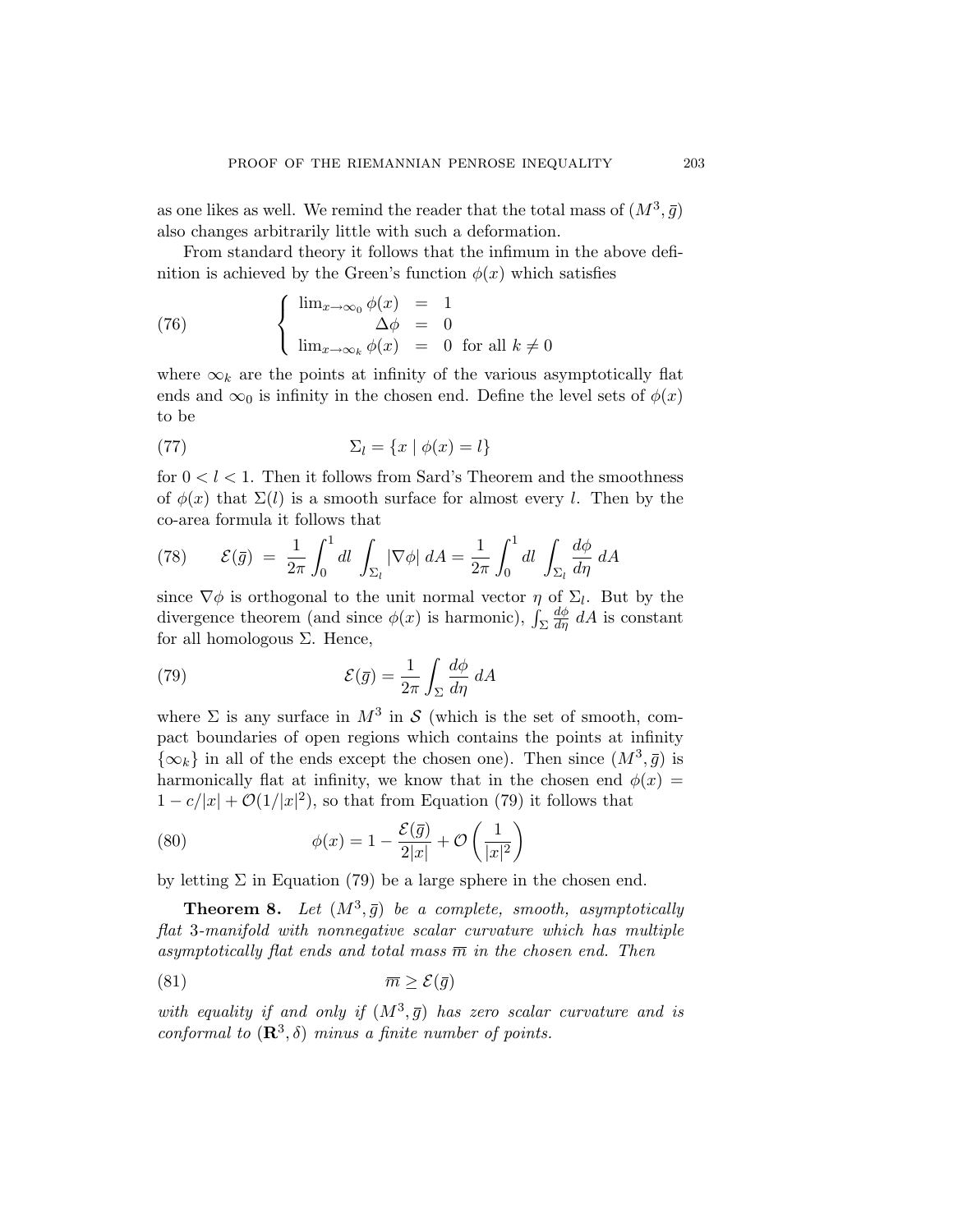*Proof.* Again, without loss of generality we will assume that  $(M^3, \bar{g})$ is harmonically flat at infinity, which by definition means that all of the ends are harmonically flat at infinity. In Figure 3,  $(M^3, \bar{g})$  has three ends, the chosen end (at the top of the figure) and two other ends.



Figure 3.

Then we consider the metric  $(M^3, \tilde{g})$ , with  $\tilde{g} = \phi(x)^4 \bar{g}$ , as depicted in Figure 4. Since  $\phi(x)$  goes to zero (and is bounded above by  $C/|x|$ ) in all of the harmonically flat ends other than the chosen one, the metric  $\tilde{g} = \phi(x)^4 \bar{g}$  in each end is conformal to a punctured ball with the conformal factor being a bounded harmonic function to the fourth power in the punctured ball. Hence, by the removable singularity theorem, this harmonic function can be extended to the whole ball, which proves that the metric  $\tilde{g}$  can be extended smoothly over all of the points at infinity in the compactified ends.



Figure 4.

Furthermore,  $(M^3, \tilde{g})$  has nonnegative scalar curvature since  $(M^3, \bar{g})$ has nonnegative scalar curvature and  $\phi(x)$  is harmonic with respect to  $\bar{g}$  (see Equation ([240\)](#page-69-0) in [A](#page-68-0)ppendix A). Moreover,  $(M^3 \cup {\infty_k}, \tilde{g})$  has nonnegative scalar curvature too since in a neighborhood of each  $\infty_k$  the manifold is conformal to a ball, with the conformal factor being a posi-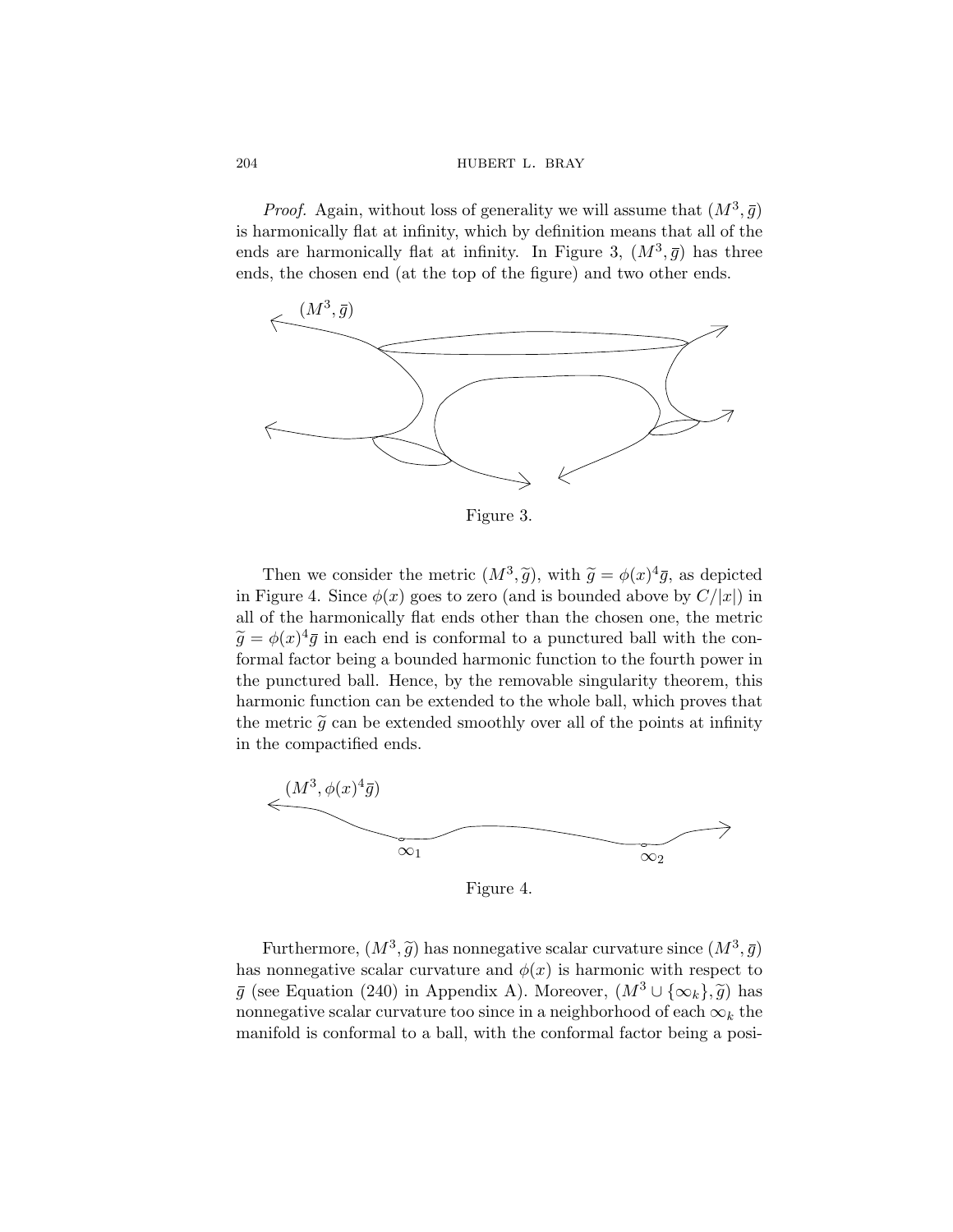tive harmonic function to the fourth power. Hence, since  $(M^3\cup{\{\infty_k\}}\mathfrak{g})$ is a complete 3-manifold with nonnegative scalar curvature with a single harmonically flat end, we may apply the Riemannian Positive Mass Theorem to this manifold to conclude that the total mass of this manifold, which we will call  $\widetilde{m}$ , is nonnegative.

Now we will compute  $\tilde{m}$  in terms of  $\overline{m}$  and  $\mathcal{E}(\overline{q})$ . Since  $\overline{q}$  is harmoni-cally flat at infinity, we know that by Definition [2](#page-7-0) we have  $\bar{g} = \bar{U}(x)^4 \bar{g}_{\text{flat}}$ , where  $(M^3, \bar{g}_{\text{flat}})$  is isometric to  $(\mathbb{R}^3 \setminus B_r(0), \delta)$  in the harmonically flat end of  $(M^3, \bar{q})$ ,

(82) 
$$
\overline{\mathcal{U}}(x) = 1 + \frac{\overline{m}}{2|x|} + \mathcal{O}\left(\frac{1}{|x|^2}\right),
$$

and the scale of the harmonically flat coordinate chart  $\mathbb{R}^3 \setminus B_r(0)$  has been chosen so that  $\overline{\mathcal{U}}(x)$  goes to one at infinity in the chosen end. Furthermore, since  $\tilde{g} = \phi(x)^4 \bar{g}$  is also harmonically flat at infinity (which follows from Equation [\(239](#page-68-0)) in [A](#page-68-0)ppendix A), we have  $\tilde{g} = \tilde{\mathcal{U}}(x)^4 \bar{g}_{\text{flat}} =$  $\phi(x)^4 \overline{\mathcal{U}}(x)^4 \overline{g}_{\text{flat}}$  where

(83) 
$$
\widetilde{\mathcal{U}}(x) = 1 + \frac{\widetilde{m}}{2|x|} + \mathcal{O}\left(\frac{1}{|x|^2}\right).
$$

Then comparing Equations [\(80](#page-26-0)), (82), and (83) with  $\widetilde{\mathcal{U}}(x) = \overline{\mathcal{U}}(x)\phi(x)$ yields

(84) 
$$
\widetilde{m} = \overline{m} - \mathcal{E}(\overline{g}) \ge 0
$$

by the Riemannian Positive Mass Theorem, which proves inequality [\(81](#page-26-0)) for harmonically flat manifolds. Then since asymptotically flat manifolds can be arbitrarily well approximated by harmonically flat manifolds by Lemma [1](#page-6-0), inequality ([81\)](#page-26-0) follows for asymptotically flat manifolds as well.

To prove the case of equality, we require a generalization of the case of equality of the Positive Mass Theorem given in [\[8\]](#page-87-0) as Theorem 5.3. In that paper, we say that a singular manifold has *generalized nonnegative scalar curvature* if it is the limit (in the sense given in [\[8\]](#page-87-0)) of smooth manifolds with nonnegative scalar curvature.

Note that if  $(M^3, \bar{g})$  is only asymptotically flat and not harmonically flat, then we have not shown that  $(M^3, \tilde{g})$  can be extended smoothly over the missing points  $\{\infty_k\}$ . However, as a possibly singular manifold, it does have generalized nonnegative scalar curvature since it is the limit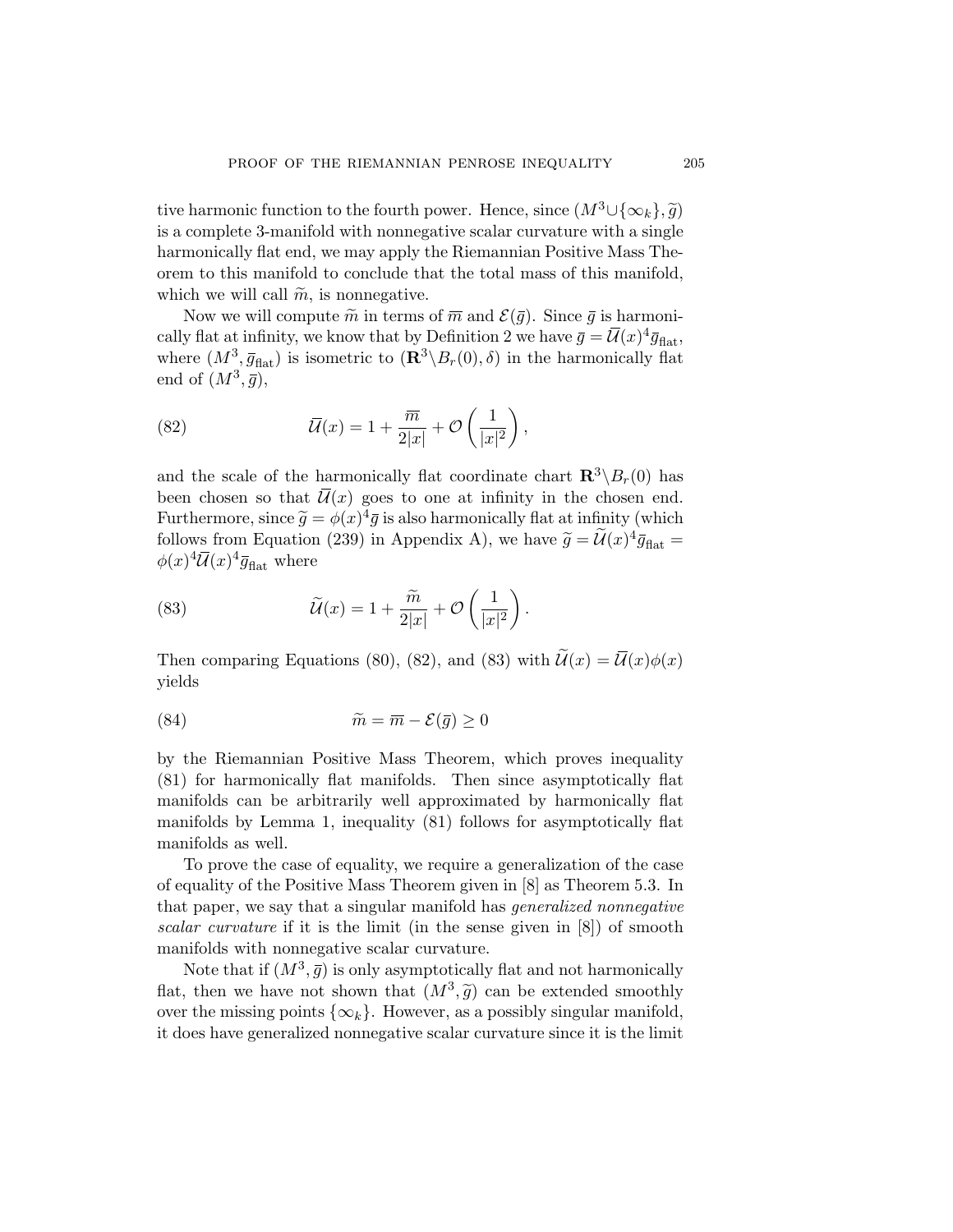of smooth manifolds with nonnegative scalar curvature (since  $(M^3, \bar{g})$ can be arbitrarily well approximated by harmonically flat manifolds).

Then Theorem 5.3 in [[8](#page-87-0)] states that if  $(M^3, \tilde{g})$  has generalized nonnegative scalar curvature, zero mass, and positive isoperimetric constant, then  $(M^3, \tilde{g})$  is flat (outside the singular set). Hence, it follows that if we have equality in inequality ([81\)](#page-26-0), then  $\tilde{g}$  is flat. Hence,  $(M^3, \tilde{g})$ is isometric to  $(\mathbb{R}^3, \delta)$  minus a finite number of points, and since the harmonic conformal factor  $\phi(x)$  preserves the sign of the scalar curvature by Equation [\(240\)](#page-69-0), the case of equality of the theorem follows. q.e.d.

**Definition 17.** Given a complete, asymptotically flat manifold  $(M^3, g)$  with horizon  $\Sigma \in \mathcal{S}$  (defined in Section [2\)](#page-6-0), define

(85) 
$$
\mathcal{E}(\Sigma, g) = \inf_{\varphi} \left\{ \frac{1}{2\pi} \int_{M^3} |\nabla \varphi|^2 dV \right\}
$$

where the infimum is taken over all smooth  $\varphi(x)$  which go to one at infinity and equal zero on the horizon  $\Sigma$  (and are zero inside  $\Sigma$ ). (By definition of  $S$ , all of the ends other than the chosen end are contained inside  $\Sigma$ .)

The infimum in the above definition is achieved by the Green's function  $\varphi(x)$  which satisfies

(86) 
$$
\begin{cases} \lim_{x \to \infty_0} \varphi(x) = 1 \\ \Delta \varphi = 0 \\ \varphi(x) = 0 \text{ on } \Sigma \end{cases}
$$

and as before,

(87) 
$$
\varphi(x) = 1 - \frac{\mathcal{E}(\Sigma, g)}{2|x|} + \mathcal{O}\left(\frac{1}{|x|^2}\right)
$$

in the chosen end.

**Theorem 9.** Let  $(M^3, g)$  be a complete, smooth, asymptotically flat 3-manifold with nonnegative scalar curvature with a horizon  $\Sigma \in \mathcal{S}$  and *total mass* m (*in the chosen end*)*. Then*

(88) 
$$
m \geq \frac{1}{2} \mathcal{E}(\Sigma, g)
$$

*with equality if and only if*  $(M^3, g)$  *is a Schwarzschild manifold outside the horizon* Σ*.*

<span id="page-29-0"></span>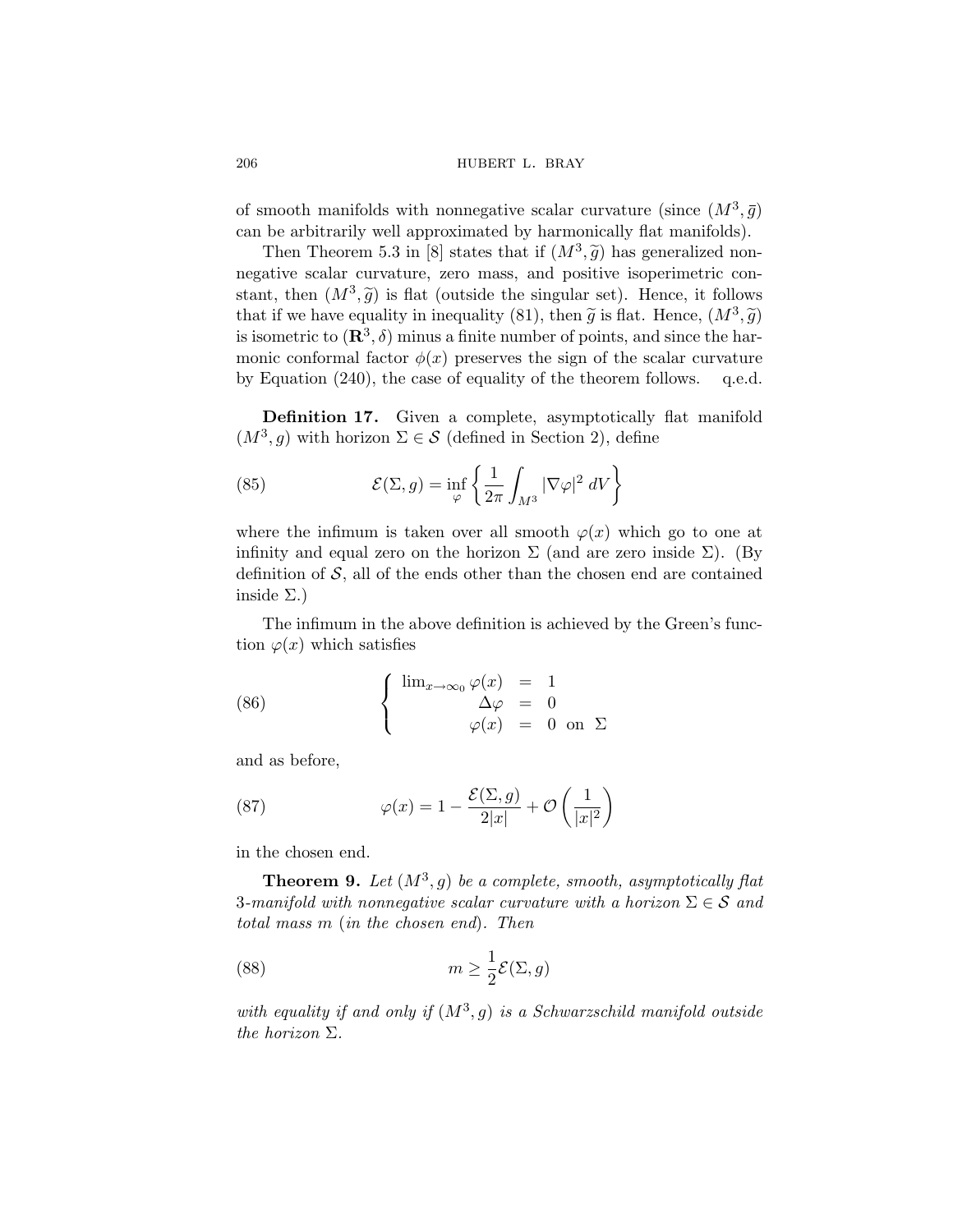<span id="page-30-0"></span>



*Proof.* Let  $M_{\Sigma}^{3}$  be the closed region of  $M^{3}$  which is outside (or on)  $\Sigma$ . Since  $\Sigma \in \mathcal{S}$ ,  $(M_{\Sigma}^3, g)$  has only one end, and we recall that  $\Sigma$  could have multiple components. For example, in Figure 5,  $\Sigma$  has two components.

Then the basic idea is to reflect  $(M_{\Sigma}^3, g)$  through  $\Sigma$  to get a manifold  $(\overline{M}_{\Sigma}^3, \bar{g})$  with two asymptotically flat ends. Then define  $\phi(x)$  on  $(\overline{M}_{\Sigma}^3, \bar{g})$ using Equation [\(76](#page-26-0)) and  $\varphi(x)$  on  $(M_{\Sigma}^3, g)$  using Equation [\(86](#page-29-0)). It follows from symmetry that  $\phi(x) = \frac{1}{2}$  on  $\Sigma$ , so that

(89) 
$$
\phi(x) = \frac{1}{2}(\varphi(x) + 1)
$$

on  $(M^3_{\Sigma}, g)$ . Then

(90) 
$$
\mathcal{E}(\bar{g}) = \frac{1}{2}\mathcal{E}(\Sigma, g)
$$

so that Theorem [9](#page-29-0) follows from Theorem [8](#page-26-0).

The only technicality is that Theorem [8](#page-26-0) applies to smooth manifolds with nonnegative scalar curvature, and  $(\overline{M}_{\Sigma}^3, \overline{g})$  is typically not smooth along  $\Sigma$ , which also makes it unclear how to define the scalar curvature there. However, it happens that because  $\Sigma$  has zero mean curvature, these issues can be resolved.

This idea of reflecting a manifold through its horizon is used by Bunting and Masood-ul-Alam in [\[11](#page-87-0)], and the issue of the smoothness of the reflected manifold appears in their paper as well. However, in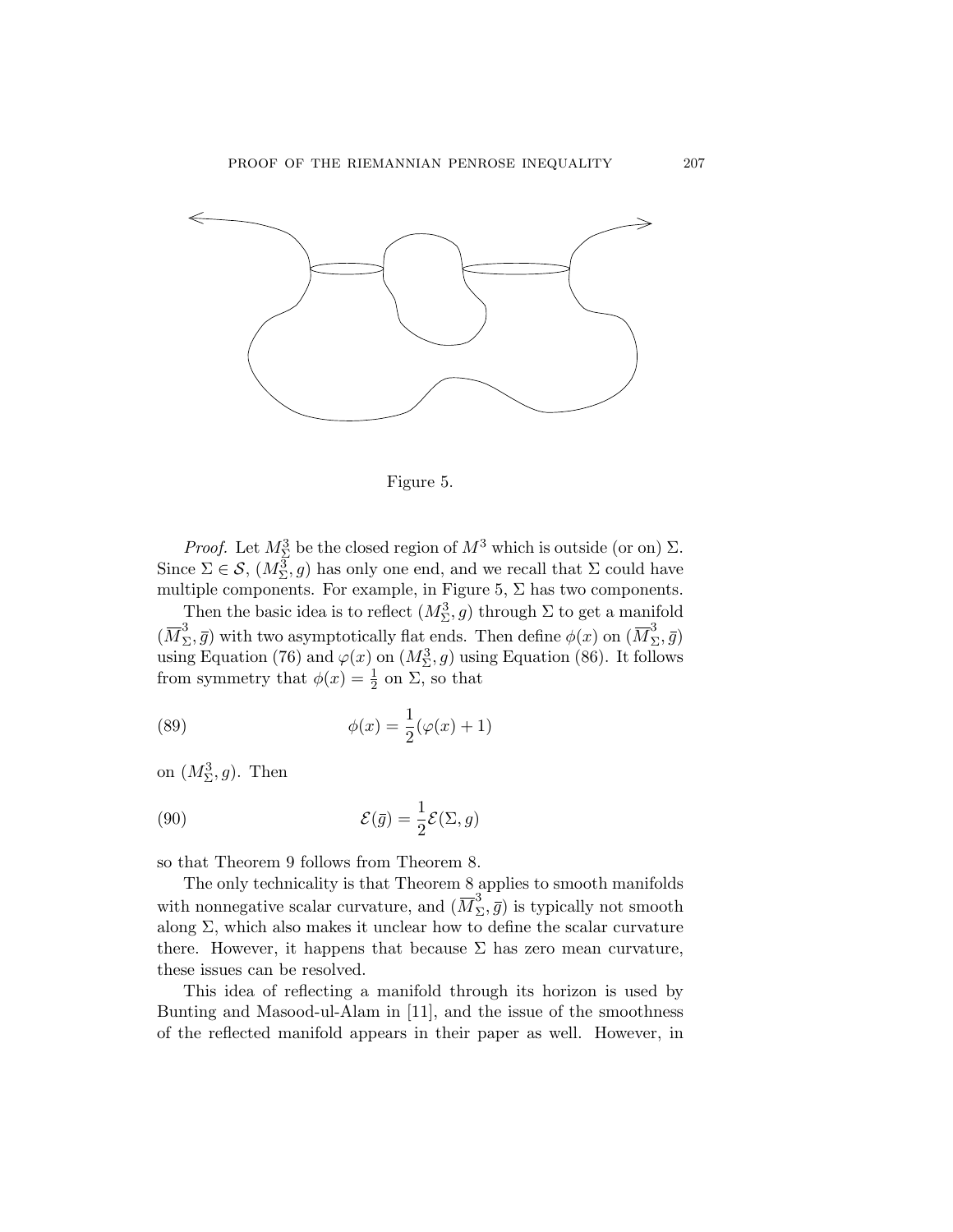their setting they have the simpler case in which the horizon not only has zero mean curvature but also has zero second fundamental form. Hence, the reflected manifold is  $C^{1,1}$ , which apparently is sufficient for their purposes.

However, in our setting we can not assume that the horizon  $\Sigma$  has zero second fundamental form, so that  $(\overline{M}_{\Sigma}^3, \overline{g})$  is only Lipschitz. To solve this problem, given  $\delta > 0$  we will define a smooth manifold  $(M_{\Sigma,\delta}^3, \widetilde{g}_{\delta})$  with nonnegative scalar curvature which, in the limit as  $\delta$ approaches zero, approaches  $(\overline{M}_{\Sigma}^3, \overline{g})$  (meaning that there exists a diffeomorphism under which the metrics are arbitrarily uniformly close to each other and the total masses are arbitrarily close). Then by Defini-tion [16](#page-25-0) it follows that  $\mathcal{E}(\tilde{g}_{\delta})$  is close to  $\mathcal{E}(\bar{g})$ , from which we will be able to conclude

(91) 
$$
m \approx \widetilde{m}_{\delta} \ge \mathcal{E}(\widetilde{g}_{\delta}) \approx \mathcal{E}(\bar{g}) = \frac{1}{2}\mathcal{E}(\Sigma, g),
$$

where  $\widetilde{m}_{\delta}$  is the mass of  $(\widetilde{M}_{\Sigma,\delta}^3, \widetilde{g}_{\delta})$  and the approximations in the above inequality can be made to be arbitrarily accurate by choosing  $\delta$  small, thereby proving inequality ([88](#page-29-0)).

The first step is to construct the smooth manifolds

(92) 
$$
(\widetilde{M}_{\Sigma,\delta}^3, \bar{g}_{\delta}) \approx (M_{\Sigma}^3, g) \cup (\Sigma \times [0, 2\delta], G) \cup (M_{\Sigma}^3, g),
$$

where identifications are made along the boundaries of these three manifolds as drawn below. (To be precise, the second  $(M_{\Sigma}^3, g)$  in the above union is meant to be a copy of the first  $(M^3_{\Sigma}, g)$  and therefore distinct.) We will define the metric G such that the metric  $\bar{g}_{\delta}$  is smooth, although it will not have nonnegative scalar curvature. Then we will define

(93) 
$$
\widetilde{g}_{\delta} = u_{\delta}(x)^{4} \overline{g}_{\delta}
$$

so that  $\widetilde{g}_{\delta}$  is not only smooth but also has nonnegative scalar curvature, and we will show that because of our choice of the metric  $G, u_{\delta}(x)$ approaches one in the limit as  $\delta$  approaches zero.

We will use the local coordinates  $(z, t)$  to describe points on  $\Sigma \times$  $[0, 2\delta]$ , where  $z = (z_1, z_2) \in$  a local coordinate chart for  $\Sigma$  and  $t \in$ [0, 2 $\delta$ ]. Then we define  $G(\partial_t, \partial_t) = 1$ ,  $G(\partial_t, \partial_{z_1}) = 0$ , and  $G(\partial_t, \partial_{z_2}) = 0$ . Then it follows that  $\Sigma \times t$  is obtained by flowing  $\Sigma \times 0$  in the unit normal direction for a time t, and that  $\partial_t$  is orthogonal to  $\Sigma \times t$ . Hence, all that remains to fully define the metric  $G$  is to define it smoothly on the tangent planes of  $\Sigma \times t$  for  $0 \le t \le 2\delta$ .

<span id="page-31-0"></span>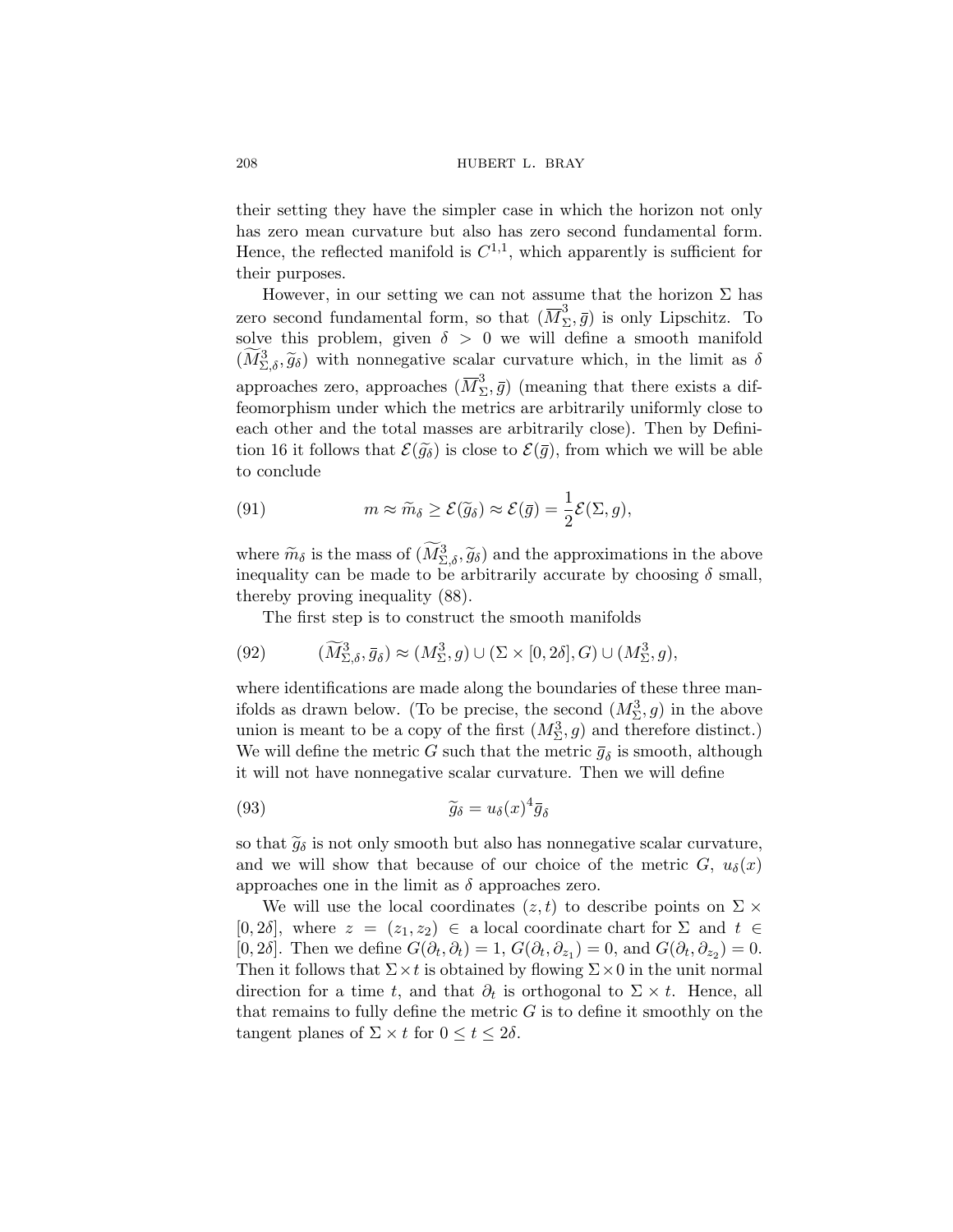<span id="page-32-0"></span>

Figure 6.

Let  $\overline{G}(z,t)$  be the metric G restricted to  $\Sigma \times t$ . Then

(94) 
$$
\frac{d}{dt}\overline{G}_{ij}(z,t) = 2\overline{G}_{ik}(z,t)h_j^k(z,t)
$$

where  $h_j^k(z, t)$  is the second fundamental form of  $\Sigma \times t$  in  $(\Sigma \times [0, 2\delta], G)$ with respect to the normal vector  $\partial_t$ . Furthermore, since  $\Sigma \times 0$  is identified with  $\Sigma \in (M_{\Sigma}^3, g)$ , we can extend the coordinates  $(z, t)$  for t slightly less than zero into  $(M_{\Sigma}^3, g)$ , thereby giving us smooth initial data for  $\overline{G}_{ij}(z,t)$  and  $h_j^k(z,t)$  for  $-\epsilon < t \leq 0$ , for some positive  $\epsilon$ .

Now we extend  $h_j^k(z,t)$  smoothly for  $0 \leq t \leq 2\delta$  in such a way that  $h_j^k(z,t)$  is an odd function about  $t=\delta$ , meaning that  $h_j^k(z,t)$  $-h_j^k(z, 2\delta-t)$ . Naturally there are many ways to accomplish this smooth extension.

Then we define  $\overline{G}_{ij}(z,t)$  to be the smooth solution to the o.d.e. given in Equation (94) using the initial data for  $\overline{G}_{ij}(z,t)$  at  $t=0$ . By the oddness of  $h_j^k(z,t)$  about  $t = \delta$  it follows that  $\overline{G}_{ij}(z,t)$  is symmetric about  $t = \delta$ , that is,  $\overline{G}_{ij}(z, t) = \overline{G}_{ij}(z, 2\delta - t)$ . Hence, the identification of  $\Sigma \times (2\delta)$  with  $\Sigma \in \mathbb{R}$  be second copy of  $(M_{\Sigma}^3, g)$  is smooth by symmetry. This completes the smooth construction of the metric  $(\widetilde{M}_{\Sigma,\delta}^3, \bar{g}_{\delta}).$ 

Now define  $H(z,t) = \sum_j h_j^j(z,t)$  to be the mean curvature of  $\Sigma \times t$ in  $(\Sigma \times [0, 2\delta], G)$ , and let  $\dot{H}(z, t) = \frac{d}{dt} H(z, t)$ . We note that

(95) 
$$
H(z,0) = 0 = H(z,2\delta)
$$

since  $\Sigma$  is a horizon (and hence has zero mean curvature) in  $(M_{\Sigma}^3, g)$ . Let  $\alpha = \sup_z \dot{H}(z,0)$  and let  $\beta = \sup_z \sum_{jk} h_j^k(z,0) h_k^j(z,0)$ , which we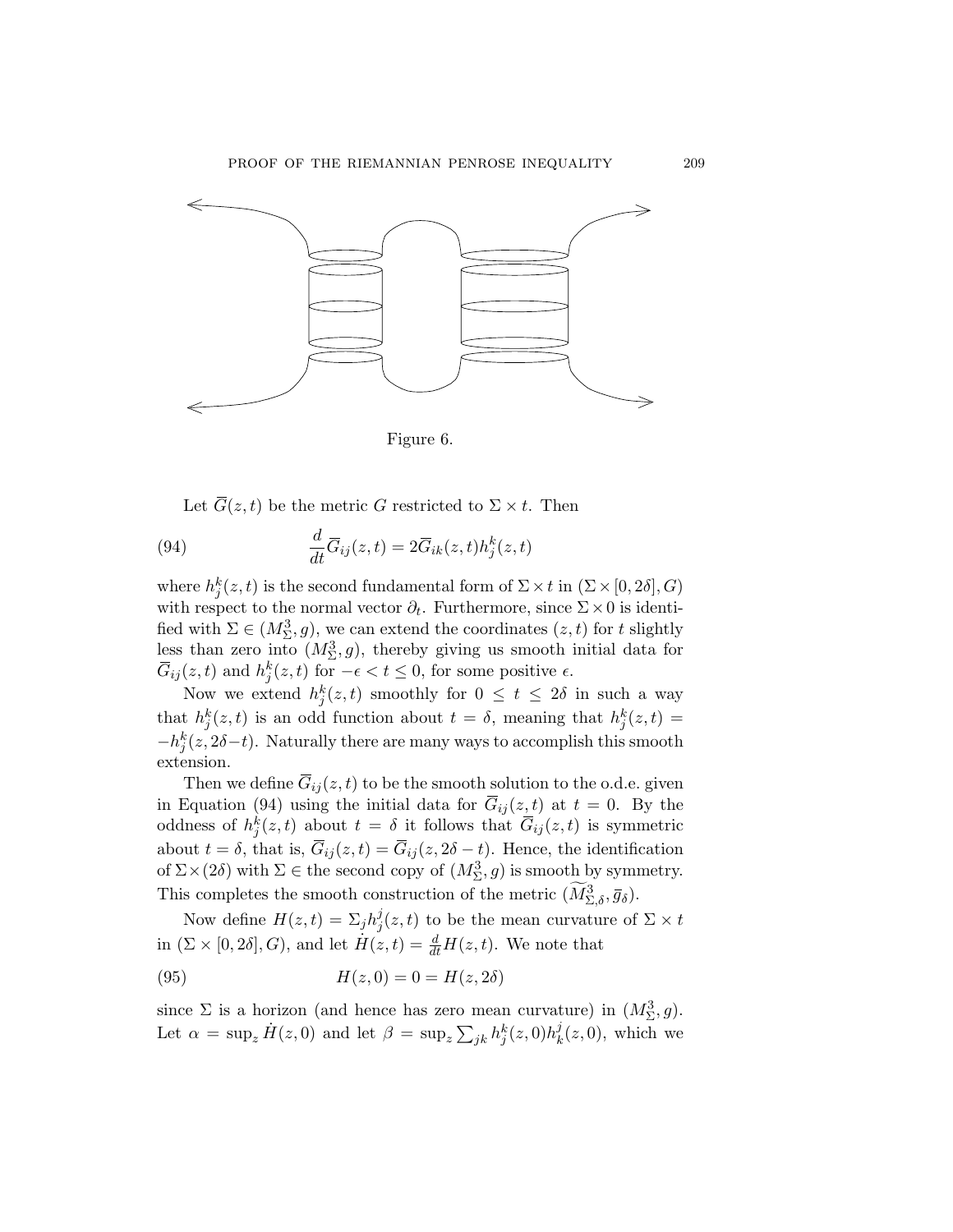note are functions of the metric g on  $M_{\Sigma}^3$  and are independent of  $\delta$ . Then we require that the smooth extension we choose for  $h_j^k$  satisfies

$$
(96) \qquad \qquad \dot{H}(z,t) \le 2|\alpha|+1,
$$

(which is possible because of Equation [\(95](#page-32-0))) and

(97) 
$$
\sum_{jk} h_j^k(z, t) h_k^j(z, t) \leq 2\beta + 1.
$$

Then combining Equations [\(95](#page-32-0)) and (96) also yields

(98) 
$$
|H(z,t)| \le (2|\alpha|+1)\delta.
$$

These estimates allow us to bound the scalar curvature of  $(\widetilde{M}_{\Sigma,\delta}^3, \bar{g}_{\delta})$ from below since by the second variation formula and the Gauss equation (see Equations [\(117\)](#page-37-0) and ([118](#page-38-0))) we have that

(99) 
$$
R = -2\dot{H} + 2K - |h|^2 - H^2
$$

where  $R(z, t)$  is scalar curvature and  $K(z, t)$  is the Gauss curvature of  $\Sigma \times t$ . At this point we realize that we also need a lower bound  $K_0$ for  $K(z, t)$  which is independent of  $\delta$ , which follows from imposing an upper bound on the  $C^2$  norm (in the z variable) of our smooth choice of  $h_j^k(z,t)$ . Then using this combined with inequalities (96), (97), and (98) we get

$$
(100) \t\t R(z,t) \ge R_0
$$

where  $R_0$  is independent of  $\delta$  (for  $\delta < 1$ ).

Now we are ready to define  $\tilde{g}_{\delta}$  using Equation [\(93\)](#page-31-0). We already know that  $(\widetilde{M}_{\Sigma,\delta}^3, \bar{g}_{\delta})$  is smooth and has nonnegative scalar curvature everywhere except possibly in  $\Sigma \times [0, 2\delta]$  where it has  $R \geq R_0$ . If  $R_0 \geq 0$ , then we just let  $u_{\delta}(x) = 1$  so that  $\tilde{g} = \bar{g}$ . Otherwise, we define  $u_{\delta}(x)$  such that

(101) 
$$
(-8\Delta_{\overline{g}} + \mathcal{R}_{\delta}(x))u_{\delta}(x) = 0
$$

and  $u_{\delta}(x)$  goes to one in both asymptotically flat ends, where  $\mathcal{R}_{\delta}(x)$ equals  $R_0$  in  $\Sigma \times [0, 2\delta]$ , equals zero for x more than a distance  $\delta$  from  $\Sigma \times$  $[0, 2\delta]$ , is smooth, and takes values in  $[R_0, 0]$  everywhere. Then it follows that for sufficiently small  $\delta$ ,  $u_{\delta}(x)$  is a smooth superharmonic function.

<span id="page-33-0"></span>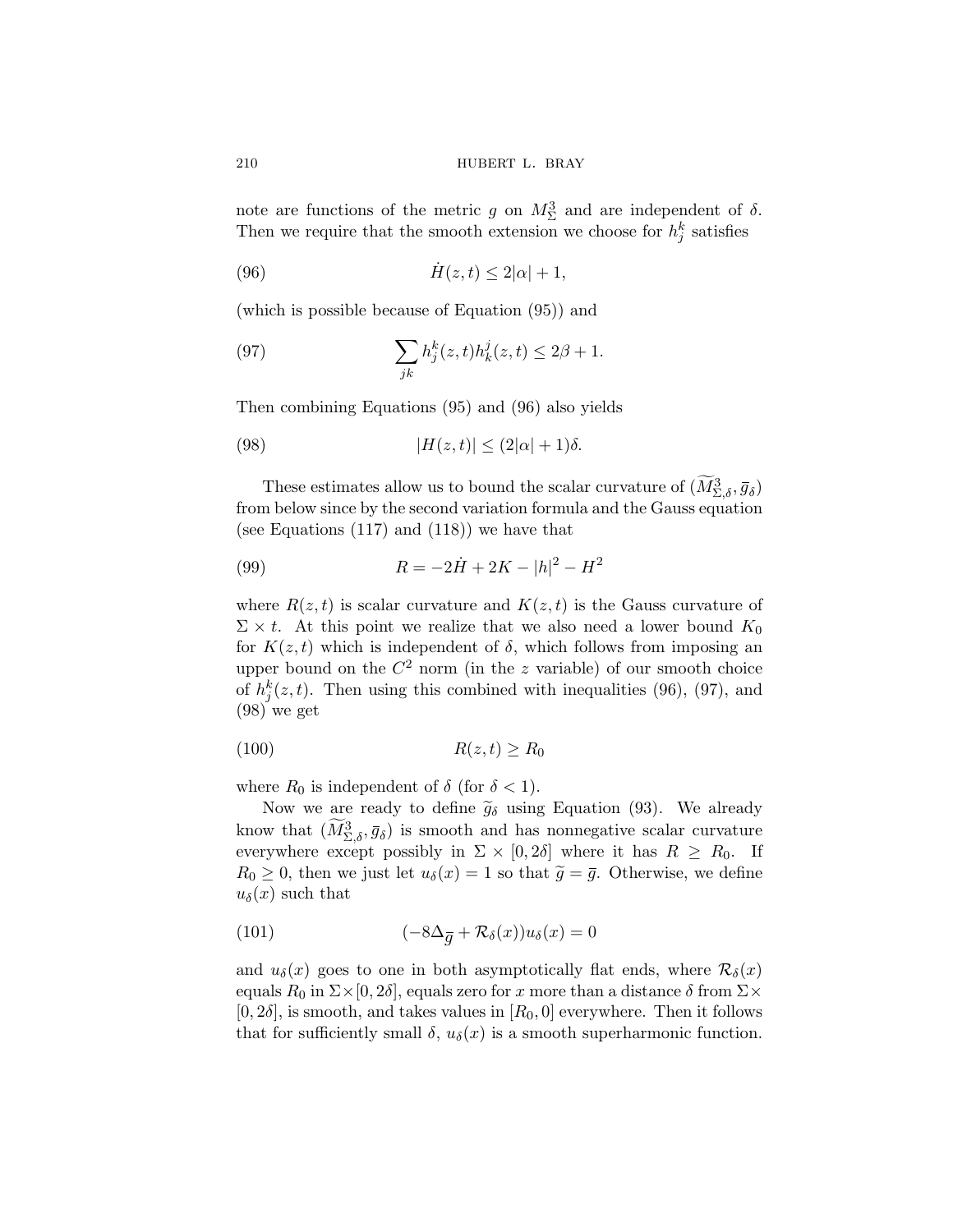Furthermore, since  $\mathcal{R}_{\delta}$  is zero everywhere except on an open set whose volume is going to zero as  $\delta$  goes to zero, and since  $\mathcal{R}_{\delta}$  is uniformly bounded from below on this small set, it follows from bounding Green's functions from above that

(102) 
$$
1 \le u_{\delta}(x) \le 1 + \epsilon(\delta)
$$

where  $\epsilon$  goes to zero as  $\delta$  approaches zero.

Furthermore, by Equations [\(100\)](#page-33-0), ([93](#page-31-0)), and ([240](#page-69-0)),  $(\widetilde{M}_{\Sigma,\delta}^3, \widetilde{g}_{\delta})$  has nonnegative scalar curvature, and since  $u_{\delta}(x)$  and and  $(\widetilde{M}_{\Sigma,\delta}^3, \overline{g}_{\delta})$  are smooth, so is  $(M_{\Sigma,\delta}^3, \tilde{g}_\delta)$ . In addition, it follows from the construction of  $(\widetilde{M}^3_{\Sigma,\delta},\bar{g}_\delta)$  that there exists a diffeomorphism into  $(\overline{M}^3,\bar{g})$  with respect to which the metrics are arbitrarily uniformly close to each other in the limit as  $\delta$  goes to zero. Hence, by Equation (102), we see that the same statement is true for  $(M^3_{\Sigma,\delta}, \tilde{g}_\delta)$ . Finally, it follows from Equation ([101](#page-33-0)) that  $\widetilde{m}_{\delta}$ , the mass of  $(\widetilde{M}_{\Sigma,\delta}^3, \widetilde{g}_{\delta})$ , converges to m, the mass of  $(\overline{M}_{\Sigma}^3, \overline{g})$ , in the limit as  $\delta$  goes to zero. Hence, inequality [\(91](#page-31-0)) follows, proving inequality ([88\)](#page-29-0).

To prove the case of equality, we note that we can view the above proof in a different way. Since the singular manifold  $(\overline{M}_{\Sigma}^3, \overline{g})$  is the limit of the smooth manifolds  $(\widetilde{M}_{\Sigma,\delta}^3, \widetilde{g}_{\delta})$  which have nonnegative scalar curvature, it follows that  $(\overline{M}_{\Sigma}^3, \overline{g})$  has generalized nonnegative scalar curvature as defined in [[8](#page-87-0)]. Then if we reexamine the proof of Theorem [8](#page-26-0), we see that the theorem, including the case of equality, is also true for singular manifolds like  $(\overline{M}_{\Sigma}^3, \overline{g})$  which have generalized nonnegative scalar curvature (see the discussion at the end of the proof of Theorem [8](#page-26-0)). Hence, by Equation ([90\)](#page-30-0) and Theorem [8,](#page-26-0) we get equality in inequal-ity ([88\)](#page-29-0) if and only if  $(\overline{M}_{\Sigma}^3, \overline{g})$  has zero scalar curvature and is conformal to  $(\mathbb{R}^3, \delta)$  minus a finite number of points.

Since  $(\overline{M}_{\Sigma}^3, \overline{g})$  has two ends, it must be conformal to  $(\mathbf{R}^3 \setminus \{0\}, \delta)$ , and since it has zero scalar curvature, it follows from Equation ([240](#page-69-0)) that it must be a Schwarzschild metric. Hence, in the case of equality for inequality [\(88\)](#page-29-0),  $(M^3, g)$  must be a Schwarzschild manifold outside  $\Sigma$ . q.e.d.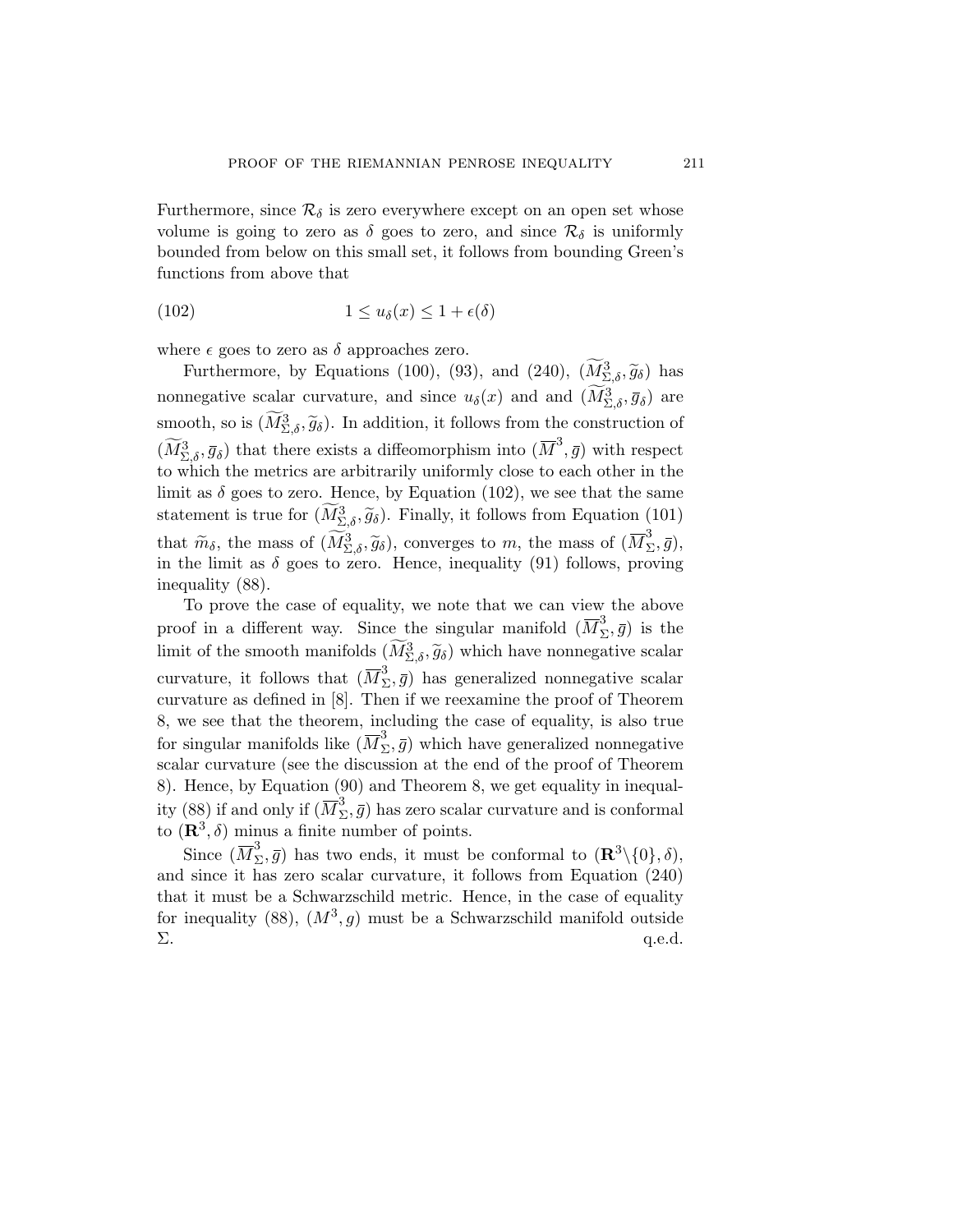#### **7. Proof that** m(t) **is nonincreasing**

In this section we will finish the proof of Theorem [3](#page-11-0) begun in Sec-tion [5](#page-22-0) by proving that  $m(t)$ , the total mass of  $(M^3, g_t)$ , is non-increasing in t. The fact that  $m(t)$  is nonincreasing is of course central to the argument presented in this paper for proving the Riemannian Penrose Conjecture and is perhaps the most important property of the conformal flow of metrics  ${g_t}$ .

We begin with a corollary to Lemma [8](#page-20-0) and Theorem [7](#page-19-0) in Section [4](#page-13-0).

**Corollary 4.** The left and right hand derivatives  $\frac{d}{dt^{\pm}}$  of  $u_t(x)$  exist *for all* t > 0 *and are equal except at a countable number of* t*-values. Furthermore,*

$$
\frac{d}{dt^+}u_t(x) = v_t^+(x)
$$

*and*

(104) 
$$
\frac{d}{dt^{-}} u_t(x) = v_t^{-}(x)
$$

where  $v_t^{\pm}(x)$  equals zero inside  $\Sigma^{\pm}(t)$  (*see Definition* [11](#page-19-0)) and outside  $\Sigma^{\pm}(t)$  *is the harmonic function which equals* 0 *on*  $\Sigma^{\pm}(t)$  *and goes to*  $-e^{-t}$  *at infinity.* 

We will use this corollary to compute the left and right hand derivatives of  $m(t)$ . As proven at the end of Appendix [A,](#page-68-0) the flow of metrics  ${g_t}$  we are considering has the property that the rate of change of the metric  $g_t$  is just a function of  $g_t$  and not of t or  $g_0$ . Hence, we will just prove that  $m'(0) \leq 0$ , from which it will follow that  $m'(t) \leq 0$ . So without loss of generality, we will assume that the flow begins at some time  $-t_0 < 0$ , and then compute the left and right hand derivatives of  $m(t)$  at  $t=0$ .

Also, we remind the reader that we proved that  $\Sigma^+(t)$  and  $\Sigma^-(t)$ are horizons in  $(M^3, g_t)$  in Lemma [9](#page-20-0). Furthermore,  $v_0^{\pm}(x)$  is harmonic in  $(M^3, g_0)$ , equals 0 on  $\Sigma^{\pm}(0)$ , and goes to −1 at infinity. Hence, by Equation [\(87\)](#page-29-0) and Theorem [9](#page-29-0) of the previous section,

(105) 
$$
v_0^{\pm}(x) = -1 + \frac{\mathcal{E}(\Sigma^{\pm}(0), g_0)}{2|x|} + \mathcal{O}\left(\frac{1}{|x|^2}\right)
$$

where

(106) 
$$
m(0) \ge \frac{1}{2} \mathcal{E}(\Sigma^{\pm}(0), g_0).
$$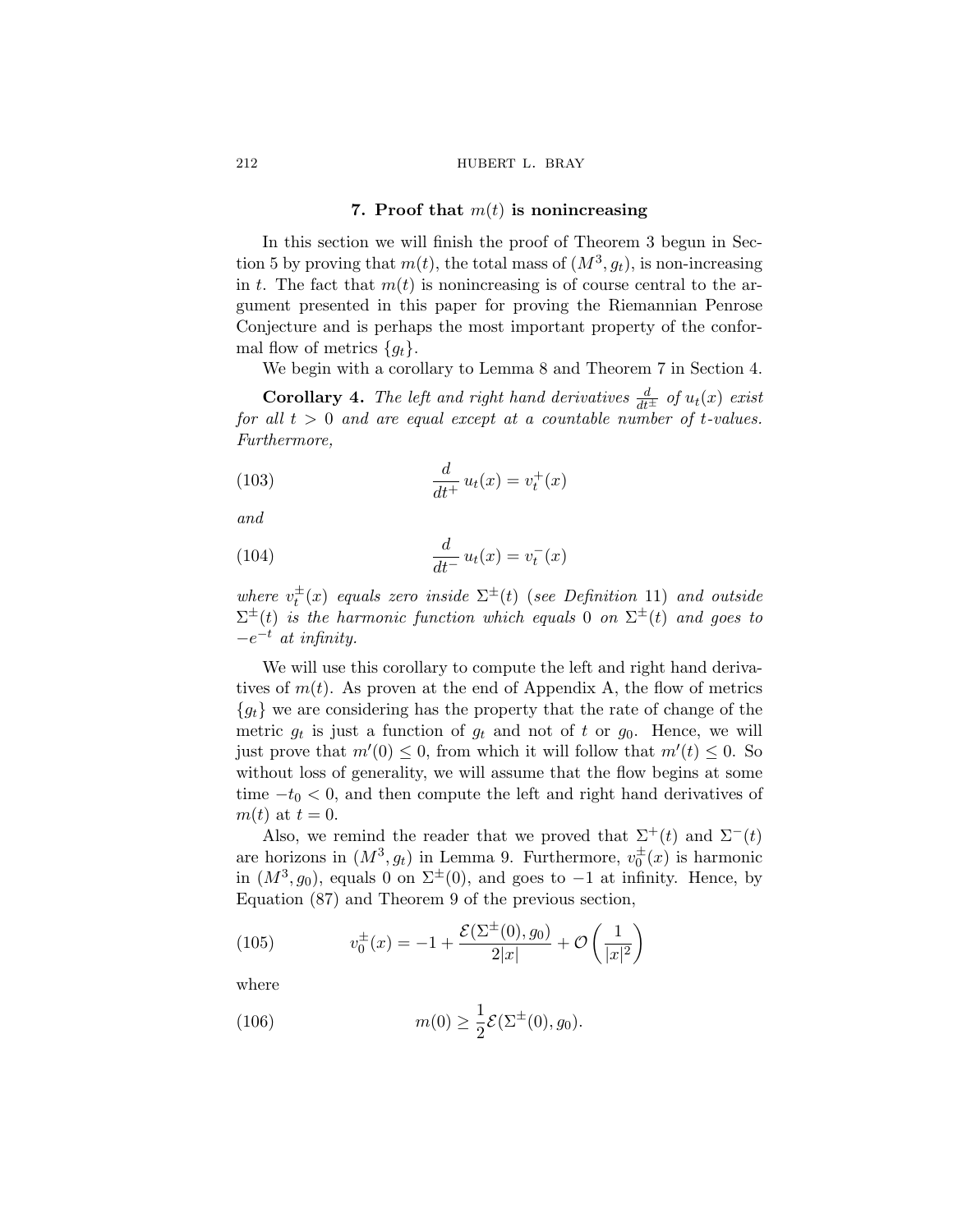<span id="page-36-0"></span>Now we are ready to compute  $m'(t)$ . As in Section [2](#page-6-0), let  $g_0 =$  $U_0(x)^4 g_{\text{flat}}$ , where  $(M^3, g_{\text{flat}})$  is isometric to  $(\mathbb{R}^3 \setminus B_{r_0}(0), \delta)$  in the harmonically flat end, where we have chosen  $r_0$  and scaled the harmonically flat coordinate chart such that  $\mathcal{U}_0(x)$  goes to one at infinity. Then by Definition [2](#page-7-0) for the total mass, we have that

(107) 
$$
U_0(x) = 1 + \frac{m(0)}{2|x|} + \mathcal{O}\left(\frac{1}{|x|^2}\right).
$$

We will also let  $g_t = \mathcal{U}_t(x)^4 g_{\text{flat}}$  in the harmonically flat end. Then since  $g_t = u_t(x)^4 g_0$ , it follows that

(108) 
$$
\mathcal{U}_t(x) = u_t(x) \mathcal{U}_0(x).
$$

Now we define  $\alpha(t)$  and  $\beta(t)$  such that

(109) 
$$
u_t(x) = \alpha(t) + \frac{\beta(t)}{|x|} + \mathcal{O}\left(\frac{1}{|x|^2}\right).
$$

Then since  $u_0(x) \equiv 1$  and  $\frac{d}{dt^{\pm}} u_t(x)|_{t=0} = v_0^{\pm}(x)$ , it follows from Equation ([105\)](#page-35-0) that

(110)  
\n
$$
\alpha(0) = 1, \qquad \frac{d}{dt^{\pm}} \alpha(t)|_{t=0} = -1,
$$
\n
$$
\beta(0) = 0, \qquad \frac{d}{dt^{\pm}} \beta(t)|_{t=0} = \frac{1}{2} \mathcal{E}(\Sigma^{\pm}(0), g_0).
$$

Thus, by Equation (108),

(111) 
$$
\mathcal{U}_t(x) = \alpha(t) + \frac{1}{|x|} \left( \beta(t) + \frac{m(0)}{2} \alpha(t) \right) + \mathcal{O}\left(\frac{1}{|x|^2}\right)
$$

so that by Definition [2](#page-7-0)

(112) 
$$
m(t) = 2\alpha(t) \left(\beta(t) + \frac{m(0)}{2}\alpha(t)\right).
$$

Hence, by Equation (110)

(113) 
$$
\frac{d}{dt^{\pm}} m(t)|_{t=0} = \mathcal{E}(\Sigma^{\pm}(0), g_0) - 2m(0) \leq 0
$$

by Equation ([106](#page-35-0)). Then since we were able to choose  $t = 0$  without loss of generality as previously discussed, we have proven the following theorem.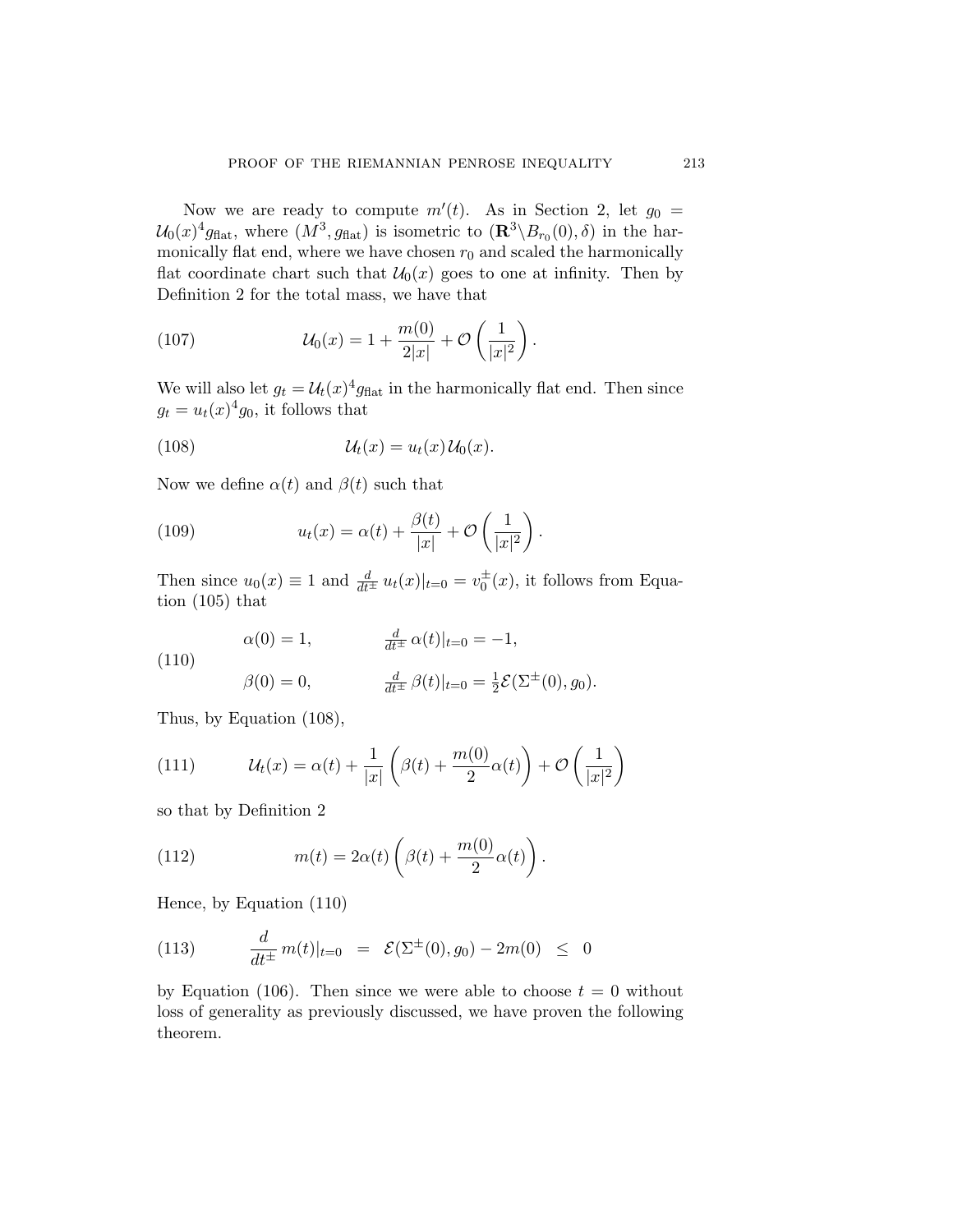**Theorem 10.** *The left and right hand derivatives*  $\frac{d}{dt^{\pm}}$  *of*  $m(t)$  *exist for all*  $t > 0$  *and are equal except at a countable number of t-values. Furthermore,*

(114) 
$$
\frac{d}{dt^{\pm}} m(t) \le 0
$$

*for all*  $t > 0$  (*and the right hand derivative of*  $m(t)$  *at*  $t = 0$  *exists and is nonpositive as well*)*.*

Hence,  $m'(t)$  exists almost everywhere, and since the left and right hand derivatives of  $m(t)$  are all nonpositive,  $m(t)$  is nonincreasing. Since we proved that  $A(t)$  is constant in Section [5](#page-22-0), this completes the proof of Theorem [3.](#page-11-0)

## **8.** The stability of  $\Sigma(t)$

A very interesting and important property of the horizons  $\Sigma(t)$  follows from the fact that they are locally stable with respect to outward variations. Since  $\Sigma(t)$  is strictly outer minimizing in  $(M^3, g_t)$ , we know that each component of  $\Sigma(t)$  must be stable under outward variations (holding t fixed). In particular, choose any component  $\Sigma_i(t)$  of  $\Sigma(t)$ , and flow it outwards in the unit normal direction at constant speed one. Since  $\Sigma(t)$  is smooth, we can do this for some positive amount of time without the surface forming singularities. Let  $A(s)$  be the area of the surface after being flowed at speed one for time s. Then since  $\Sigma_i(t)$ has zero mean curvature,  $A'(0) = 0$ . And since  $\Sigma(t)$  is strictly outer minimizing, which we recall means that all surfaces in  $(M^3, g_t)$  which enclose  $\Sigma(t)$  have strictly larger area, we must have  $A''(0) \geq 0$ .

On the other hand,

(115) 
$$
A'(s) = \int H d\mu
$$

where the integral is being taken over the surface resulting from flowing  $\Sigma_i(t)$  for time s, H is the mean curvature of the surface, and  $d\mu$  is the area form of the surface. Then since  $H \equiv 0$  at  $s = 0$ ,

(116) 
$$
A''(0) = \int_{\Sigma_i(t)} \frac{d}{ds}(H)d\mu.
$$

We will then use the second variation formula

(117) 
$$
\frac{d}{dt}H = -|h|^2 - \text{Ric}(\vec{\nu}, \vec{\nu}),
$$

<span id="page-37-0"></span>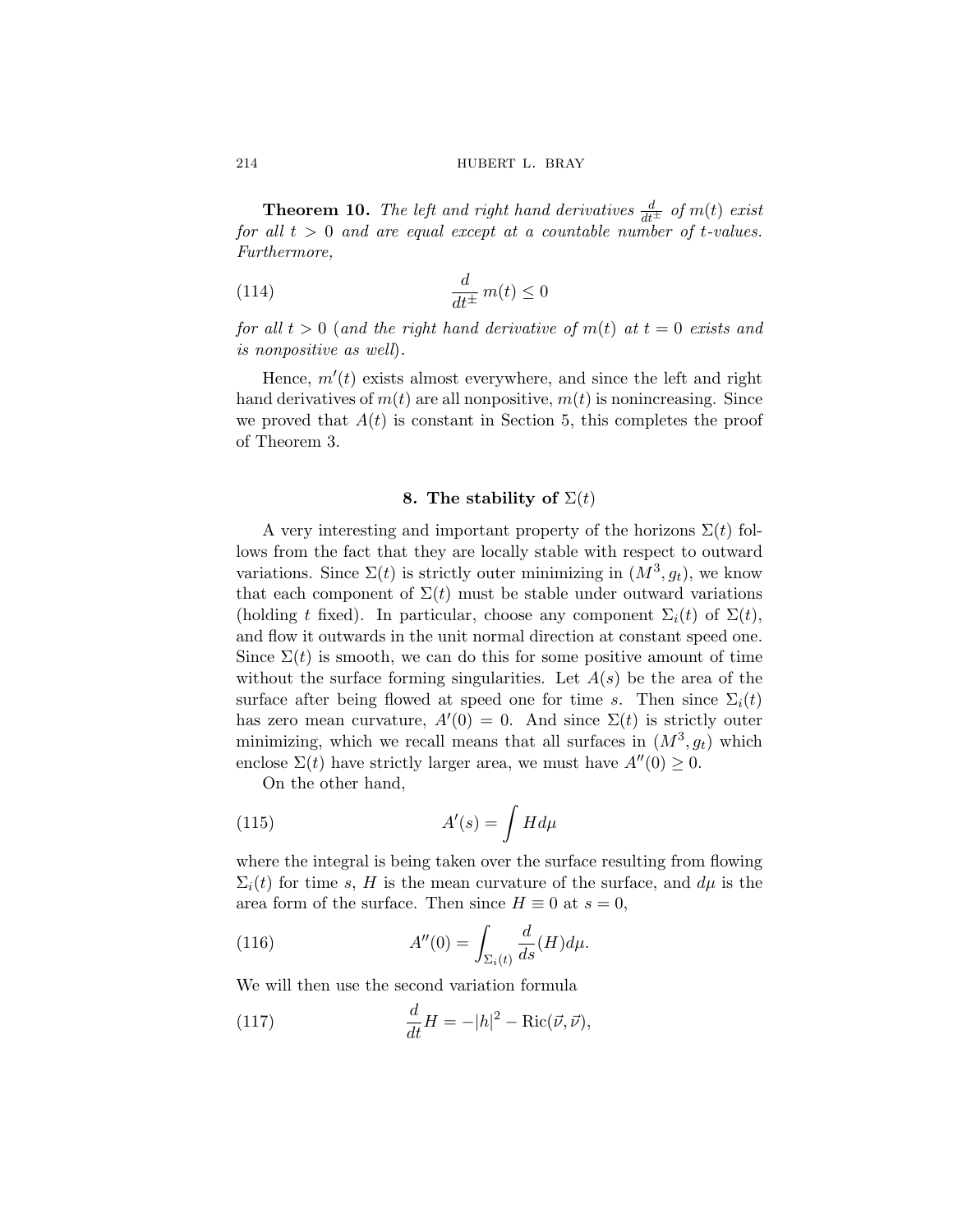<span id="page-38-0"></span>the Gauss equation,

(118) 
$$
Ric(\vec{\nu}, \vec{\nu}) = \frac{1}{2}R - K + \frac{1}{2}H^2 - \frac{1}{2}|h|^2,
$$

and the fact that  $|h|^2 = \frac{1}{2}(\lambda_1 - \lambda_2)^2 + \frac{1}{2}H^2$ , where h is the second fundamental form of  $\Sigma_i(t)$  (so that  $H = \text{trace}(h)$ ), Ric is the Ricci curvature tensor of  $(M^3, g_t)$ ,  $\vec{\nu}$  is the outward pointing normal vector to  $\Sigma_i(t)$ , R is the scalar curvature of  $(M^3, g_t)$ , K is the Gauss curvature of  $\Sigma_i(t)$ , and  $\lambda_1$  and  $\lambda_2$  are the principal curvatures of  $\Sigma_i(t)$ , to get

(119) 
$$
A''(0) = \int_{\Sigma_i(t)} -\frac{1}{2}R + K - \frac{1}{4}(\lambda_1 - \lambda_2)^2
$$

since  $H = 0$ . Hence, since  $A''(0) \ge 0$ ,  $R \ge 0$ , and  $\int_{\Sigma_i(t)} K \le 4\pi$  by the Gauss-Bonnet formula (actually we have equality in the last inequality since  $\Sigma_i(t)$  is a sphere since  $\Sigma(t)$  is strictly outer minimizing in  $(M^3, g_t)$ - see below), we conclude that

(120) 
$$
\int_{\Sigma_i(t)} (\lambda_1 - \lambda_2)^2 d\mu \le 16\pi
$$

with respect to the metric  $g_t$ . However, it happens that the left hand side of inequality (120) is conformally invariant, and  $g_t$  is conformal to  $g_{\text{flat}}$  (defined in Section [2](#page-6-0)). Thus, inequality (120) is also true with respect to the metric  $g_{\text{flat}}$ .

**Theorem 11.** *Each component*  $\Sigma_i(t)$  *of the surface*  $\Sigma(t)$  (*which is a strictly outer minimizing horizon in*  $(M^3, g_t)$ *) is a sphere and satisfies* 

(121) 
$$
\int_{\Sigma_i(t)} (\lambda_1 - \lambda_2)^2 d\mu \le 16\pi
$$

*with respect to the fixed metric*  $q_{\text{flat}}$ *.* 

We also comment that Equation (119) can be used to prove that each component of a strictly outer minimizing surface  $\Sigma$  in a manifold  $(M^3, g)$ with nonnegative scalar curvature is a sphere. First, we choose a superharmonic function  $u(x)$  defined outside  $\Sigma$  in  $(M^3, g)$  approximately equal to one which has negative outward derivative on  $\Sigma$ . Then the metric  $(M^3, u(x)^4g)$  has *strictly* positive scalar curvature by Equation [\(240](#page-69-0)). Also, since  $\Sigma$  now has negative mean curvature in  $(M^3, u(x)^4g)$ by the Neumann condition on  $u(x)$ ,  $\Sigma$  acts a barrier so that the outermost minimal area enclosure of  $\Sigma$  does not touch  $\Sigma$  and hence is a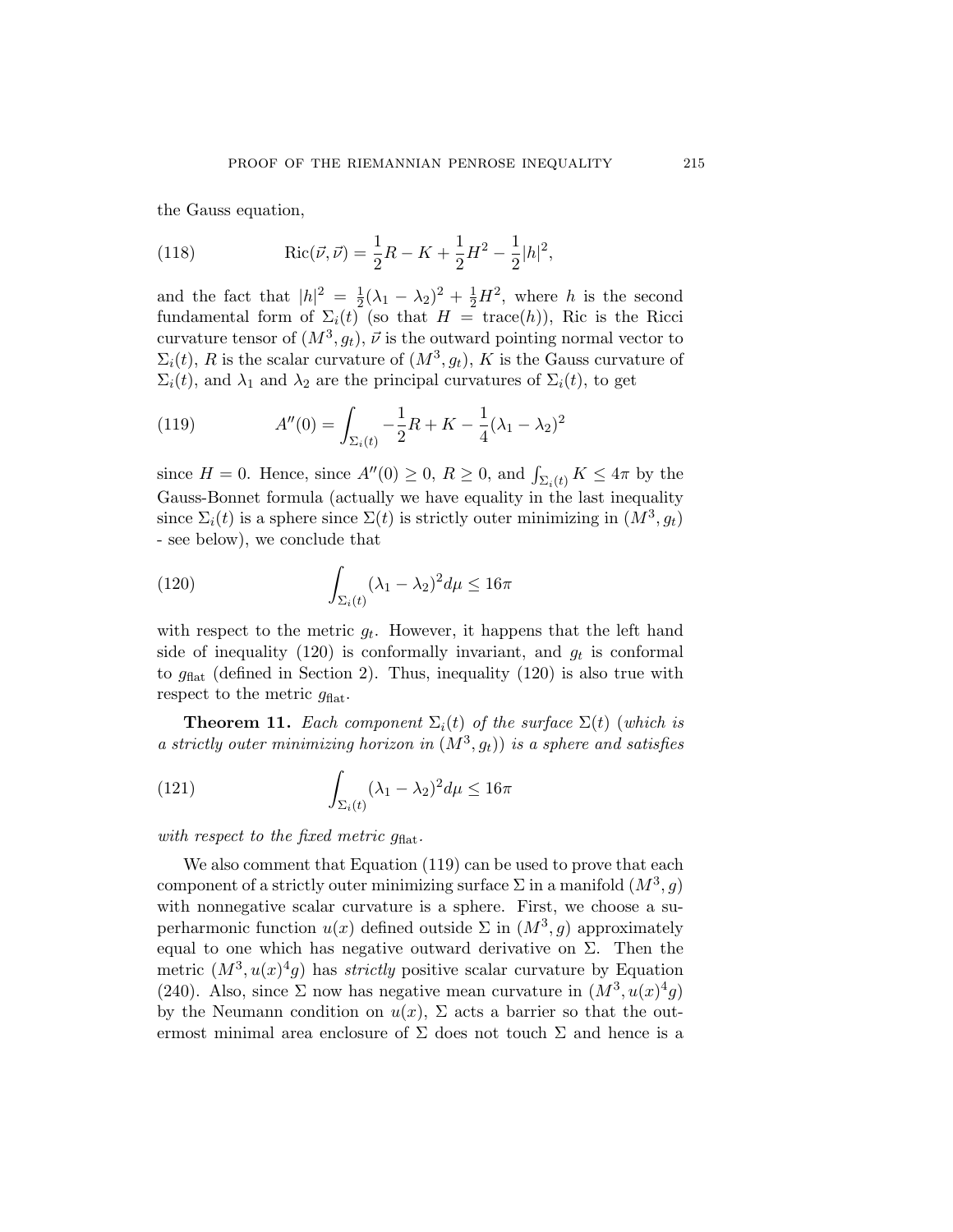<span id="page-39-0"></span>stable horizon with zero mean curvature. Then by Equation [\(119\)](#page-38-0) and the Gauss-Bonnet formula, each component of this outermost minimal area enclosure of  $\Sigma$  must be a sphere. In the limit as  $u(x)$  approaches one, the area of this outermost minimal area enclosure in  $(M^3, g)$  must approach the area of  $\Sigma$ . Then since  $\Sigma$  is *strictly* outer minimizing in  $(M^3, g)$ , these outermost minimal area enclosures must be approaching  $\Sigma$  in the limit as  $u(x)$  goes to one, proving that each component of  $\Sigma$  is a sphere.

Unfortunately, this argument doesn't quite work for non-strictly outer minimizing horizons, but Equation ([119\)](#page-38-0) does prove that each component of the horizon is either a sphere or a torus. The torus possibility is then ruled out by [[12\]](#page-87-0).

We will need Theorem [11](#page-38-0) in Sections [10](#page-41-0) and [11](#page-46-0).

# **9.** The exponential growth rate of  $Diam(\Sigma(t))$

In this section we will show that the diameter of  $\Sigma(t)$  is growing approximately exponentially with respect to the fixed metric  $g_0$ . This fact will be used in Section [10](#page-41-0) to prove that  $\Sigma(t)$  eventually encloses any bounded set. It will also be used in Section [11](#page-46-0) to help bound the behavior of  $\Sigma(t)$  for large t.

We recall from Section [2](#page-6-0) that we may write  $g_0 = \mathcal{U}_0(x)^4 g_{\text{flat}}$ , where the harmonically flat end of  $(M^3, g_{\text{flat}})$  is isometric to  $(\mathbf{R}^3 \setminus B_{r_0}(0), \delta)$ , where now we have chosen  $r_0$  such that we can require  $\mathcal{U}_0(x)$  to go to one at infinity. Let  $S(r)$  denote the sphere of radius r in  $\mathbb{R}^3$  centered at zero. Then for  $r \ge r_0$ , we can define  $S(r)$  to be a sphere in  $(M^3, q_{\text{flat}})$ .

**Theorem 12.** *Given any*  $\tilde{t} \geq 0$ *, there exists a*  $t \geq \tilde{t}$  *such that*  $\Sigma(t)$ *is not entirely enclosed by*  $S(r(t))$  (*and*  $r(t) \geq r_0$ ), *where* 

(122) 
$$
r(t) = \left(\frac{A_0}{65\pi}\right)^{1/2} e^{2t},
$$

*and*  $A_0 = A(0)$ *.* 

*Proof.* The proof is a proof by contradiction. We will assume that for some  $\tilde{t} \geq 0$  (with  $r(\tilde{t}) \geq r_0$ ) that  $\Sigma(t)$  is entirely enclosed by  $S(r(t))$ for all  $t \geq \tilde{t}$ . Then we will use this to prove that  $A(t)$  is not constant, contradicting Theorem [3.](#page-11-0)

In fact, we will show that  $|S(r(t))|_{g_t}$  (which is the area of  $S(r(t))$ ) with respect to the metric  $g_t$ ) is less than  $A_0 \equiv A(0)$  for some  $t \geq t$ .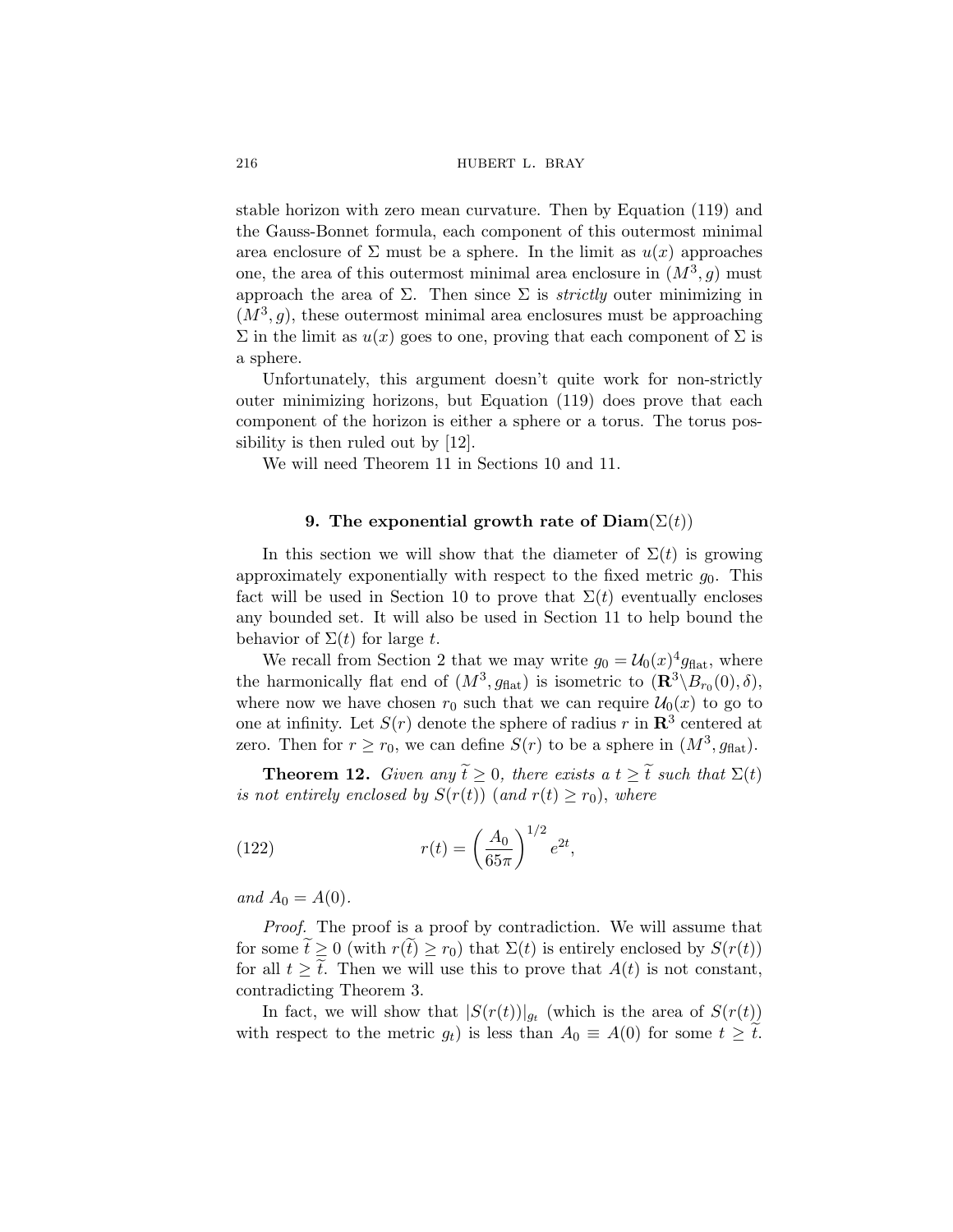<span id="page-40-0"></span>Then since  $A(t)$  is defined to be the area of  $\Sigma(t)$  which is defined to be the outermost minimal area enclosure of  $\Sigma_0$ , this will force  $A(t) < A_0$ , a contradiction.

As in Section [7](#page-35-0), we define  $g_t = u_t(x)^4 g_0$  and  $g_t = \mathcal{U}_t(x)^4 g_{\text{flat}}$  so that  $\mathcal{U}_t(x) = u_t(x)\mathcal{U}_0(x)$ . In addition, we define  $\mathcal{V}_t(x) = v_t(x)\mathcal{U}_0(x)$  so that

(123) 
$$
\frac{d}{dt}\mathcal{U}_t(x) = \mathcal{V}_t(x)
$$

since  $\frac{d}{dt}u_t(x) = v_t(x)$ . Next we define  $\mathcal{Q}_t(x)$  outside  $S(r(t))$  in  $(M^3, g_{\text{flat}})$ such that

(124) 
$$
\begin{cases} Q_t = 0 & \text{on } S(r(t)) \\ \Delta_{g_{\text{flat}}} Q_t = 0 & \text{outside } S(r(t)) \\ Q_t \rightarrow -e^{-t} & \text{at infinity.} \end{cases}
$$

so that

(125) 
$$
\mathcal{Q}_t(x) = -e^{-t} \left( 1 - \frac{r(t)}{|x|} \right)
$$

outside  $S(r(t))$ .

Then since we are assuming that  $\Sigma(t)$  is entirely enclosed by  $S(r(t))$ , it follows from Equations [\(15](#page-10-0)) and [\(239\)](#page-68-0) that

(126) 
$$
\begin{cases} \n\mathcal{V}_t \leq 0 & \text{on } S(r(t)) \\ \n\Delta_{g_{\text{flat}}} \mathcal{V}_t \equiv 0 & \text{outside } S(r(t)) \\ \n\mathcal{V}_t \rightarrow -e^{-t} & \text{at infinity.} \n\end{cases}
$$

Hence, by the maximum principle,

$$
(127) \t\t\t\t $\mathcal{V}_t(x) \leq \mathcal{Q}_t(x)$
$$

for all x outside  $S(r(t))$ . Consequently,

(128) 
$$
\mathcal{U}_t(x) = \mathcal{U}_{\tilde{t}}(x) + \int_{\tilde{t}}^t \mathcal{V}_s(x) ds
$$

$$
\leq \mathcal{U}_{\tilde{t}}(x) + \int_{\tilde{t}}^t \mathcal{Q}_s(x) ds
$$

for x outside  $S(r(t))$ . Now choose k such that  $\mathcal{U}_{\tilde{t}}(x) \leq e^{-\tilde{t}} + \frac{k}{|x|}$  outside  $S(r(\tilde{t}))$ . Then using this and Equation (125), we get

(129) 
$$
\mathcal{U}_t(x) \leq e^{-t} + \frac{1}{|x|} \left[ k + \sqrt{\frac{A_0}{65\pi}} \left( e^t - e^{\tilde{t}} \right) \right]
$$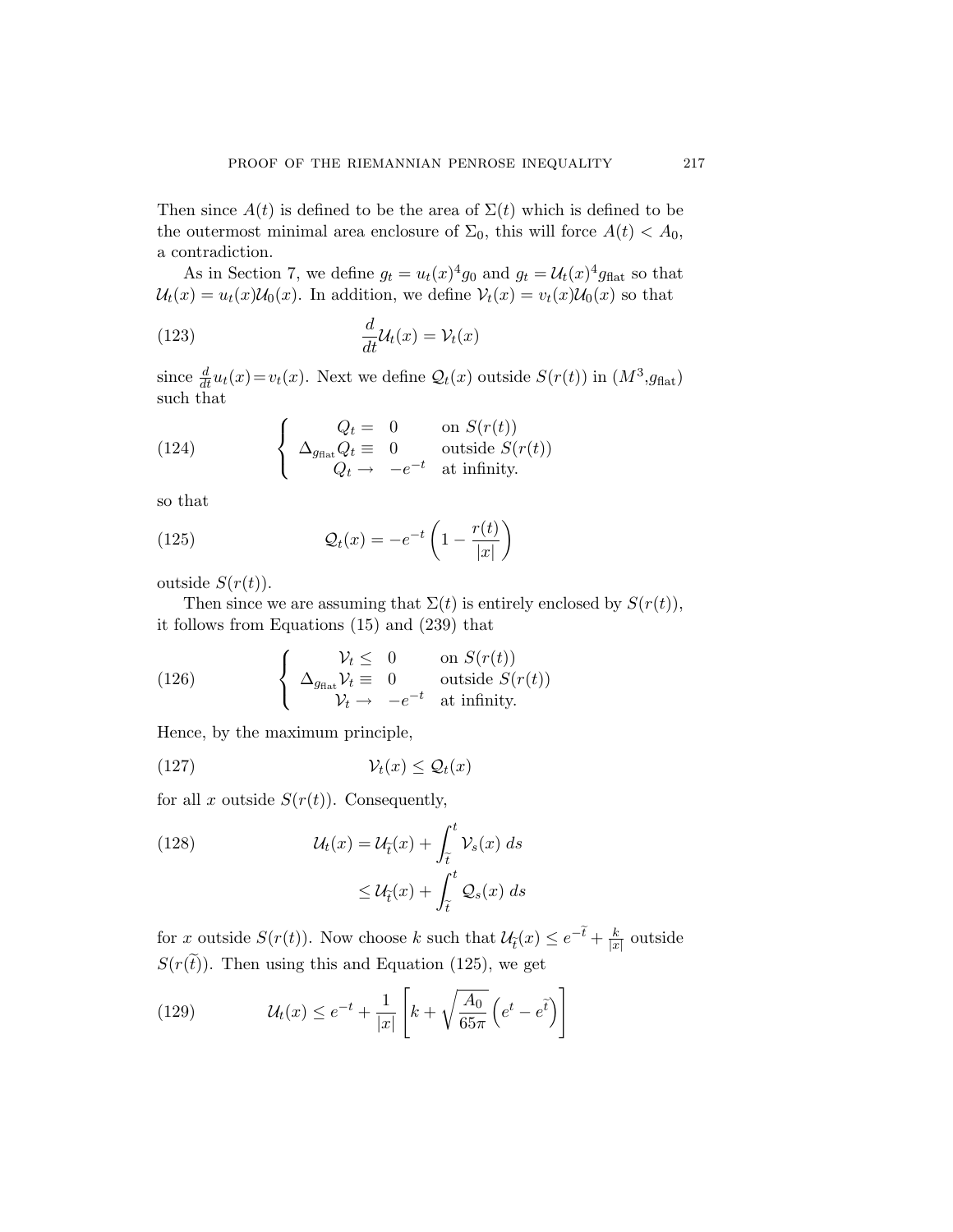for x outside  $S(r(t))$ .

Now we define  $\mathcal{A}(t)$  to be the area of  $S(r(t))$  in  $(M^3, g_t)$ . Then

(130) 
$$
\mathcal{A}(t) = \int_{S(r(t))} \mathcal{U}_t(x)^4 dA_{g_{\text{flat}}} \leq 4\pi r(t)^2 \left(\sup_{S(r(t))} \mathcal{U}_t(x)\right)^4 \leq \frac{4}{65} A_0 \left[2 + e^{-t} \left(k\sqrt{\frac{65\pi}{A_0}} - e^t\right)\right]^4
$$

by inequality [\(129\)](#page-40-0), where  $dA_{g_{\text{flat}}}$  is the area form of  $S(r(t))$  in  $(M^3, g_{\text{flat}})$ . Hence,

(131) 
$$
\lim_{t \to \infty} \mathcal{A}(t) = \frac{64}{65} A_0,
$$

which means that  $\mathcal{A}(t) < A_0$  for some  $t \geq \tilde{t}$ . But by Theorem [3](#page-11-0),  $|\Sigma(t)|_{g_t} = A_0$  for all  $t \geq 0$ , and since  $\Sigma(t)$  was defined to be a minimal area enclosure of the original horizon  $\Sigma_0$  in  $(M^3, g_t)$ , we have a contradiction.  $q.e.d.$ 

### **10. Proof that**  $\Sigma(t)$  eventually encloses any bounded set

In this section we will prove that  $\Sigma(t)$  eventually encloses any bounded set in a finite amount of time. In particular, this will allow us to conclude that  $\Sigma(t)$  flows into the harmonically flat end of  $(M^3, g_0)$  in a finite amount of time, which greatly simplifies the discussion in the next two sections.

**Theorem 13.** *Given any bounded set*  $B \subset M^3$ *, there exists a*  $t \geq 0$ *such that*  $\Sigma(t)$  *encloses*  $B$ *.* 

*Proof.* The proof of this theorem is a proof by contradiction. We will show that if the theorem were false, then we would be able to find a  $\bar{t}$  such that  $A(\bar{t})$ , the area of  $\Sigma(\bar{t})$  in  $(M^3, g_{\bar{t}})$ , was greater than  $A_0$ , contradicting Theorem [3.](#page-11-0)

So suppose there exists a bounded set  $B \subset M^3$  such that  $\Sigma(t)$  does not (entirely) enclose B for any  $t \geq 0$ . Then since B is bounded, there exists an  $R_1 > r_0$  such that the coordinate sphere  $S(R_1)$  (defined in the previous section) encloses B. Hence,  $\Sigma(t)$  does not enclose  $S(R_1)$  for any t.

<span id="page-41-0"></span>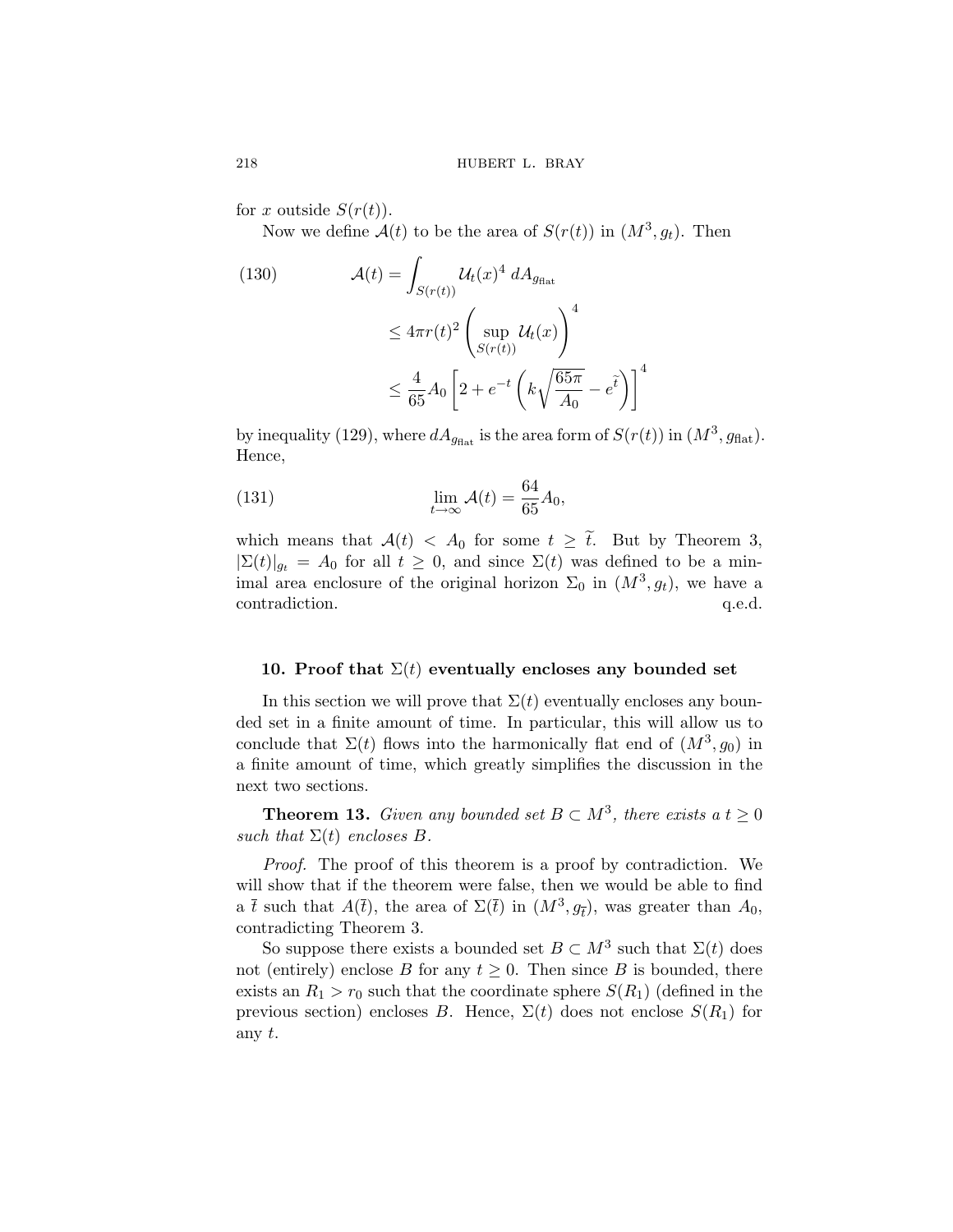<span id="page-42-0"></span>Now choose any  $R_2 > R_1$ . By Theorem [12,](#page-39-0) there exists a  $\bar{t}$  such that  $\Sigma(\bar{t})$  is not enclosed by  $S(R_2)$ . Then it follows that at least one component  $\Sigma_i(\bar{t})$  of  $\Sigma(\bar{t})$  must satisfy

(135) 
$$
\Sigma_i(\bar{t}) \cap S(R) \neq \varnothing
$$

for all  $R_1 \leq R \leq R_2$ . This follows from the fact that each component of the region inside  $\Sigma(\bar{t})$  must intersect the region inside  $S(r_0)$  since otherwise the area of  $\Sigma(\bar{t})$  could be decreased by simply eliminating that component.

We will show that it is possible to choose  $R_2$  large enough to make the area of  $\Sigma_i(\bar{t})$  in  $(M^3, g_{\bar{t}})$  as large as we want, which is a contradiction. Since

(136) 
$$
|\Sigma_i(\bar{t})|_{g_{\bar{t}}} = \int_{\Sigma_i(\bar{t})} \mathcal{U}_{\bar{t}}(x)^4 dA_{g_{\text{flat}}}
$$

where  $dA_{g_{\text{flat}}}$  is the area form of  $\Sigma_i(\bar{t})$  in  $(M^3, g_{\text{flat}})$ , we can show that  $|\Sigma_i(\bar{t})|_{g_{\bar{t}}}$  is large if we have adequate lower bounds on  $\mathcal{U}_{\bar{t}}(x)$  and on the area of  $|\Sigma_i(\bar{t})|$  in  $(M^3, g_{\text{flat}})$ .

To find a lower bound on  $\mathcal{U}_{\bar{t}}(x)$  we will use Theorem [20](#page-73-0) in Appendix [C.](#page-73-0) Let

(137) 
$$
\mathcal{U}_{\infty}(x) = \lim_{t \to \infty} \mathcal{U}_t(x)
$$

Then since  $u_t(x)$  is decreasing in t by Equation [\(16\)](#page-10-0), so is  $\mathcal{U}_t(x)$ . Hence,

(138) 
$$
\mathcal{U}_t(x) \geq \mathcal{U}_{\infty}(x).
$$

for all  $t \geq 0$ . However, to use Theorem [20](#page-73-0), we need a superharmonic function defined on  $\mathbb{R}^3$ , whereas  $\mathcal{U}_{\infty}(x)$  is defined on  $(M^3, g_{\text{flat}})$  which is only isometric to  $(\mathbb{R}^3 \setminus B_{r_0}(0), \delta)$  in the harmonically flat end. Let  $c > 0$ be the minimum value of  $\mathcal{U}_{\infty}(x)$  on  $S(r_0)$ . and let  $\phi$  be the isometry mapping  $(\mathbb{R}^3 \setminus B_{r_0}(0), \delta)$  to the harmonically flat end of  $(M^3, g_{\text{flat}})$ . Then we can define  $\mathcal{U}(x)$  on  $\mathbb{R}^3$  as

(139) 
$$
\mathcal{U}(x) = \begin{cases} \min(c/2, \mathcal{U}_{\infty}(\phi(x))), & \text{for } |x| \ge r_0 \\ c/2, & \text{for } |x| < r_0. \end{cases}
$$

Since the minimum value of two superharmonic functions is superharmonic, it follows that  $\mathcal{U}(x)$  is superharmonic on  $(\mathbb{R}^3, \delta)$ . Furthermore, since  $\mathcal{U}_{\infty}(x)$  goes to zero at infinity, there exists an  $\tilde{r} \geq r_0$  such that

(140) 
$$
\mathcal{U}(x) = \mathcal{U}_{\infty}(\phi(x))
$$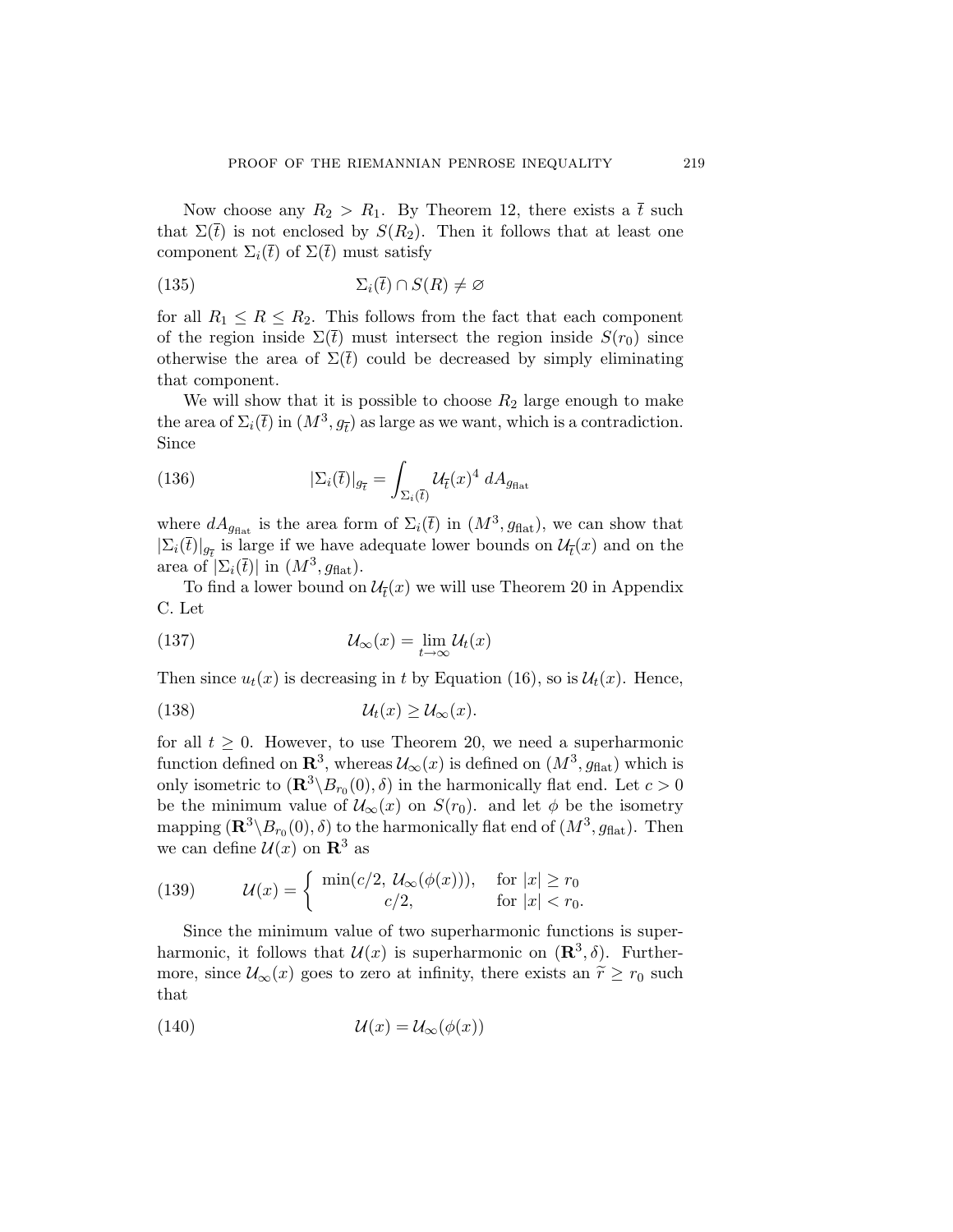for  $|x| > \tilde{r}$ . (Without loss of generality, we will assume that we chose  $R_1$  from before so that  $R_1 > \tilde{r}$ .

Next, we observe that

(141) 
$$
|S(R)|_{g_t} = \int_{S(R)} \mathcal{U}_t(x)^4 \, dA_{g_{\text{flat}}} \ge A_0
$$

by Theorem [3](#page-11-0) since  $\Sigma(t)$  has area  $A_0$  and is a minimal area enclosure of  $\Sigma_0$  in  $(M^3, g_t)$ . Hence, taking the limit as t goes to infinity, it follows from Equation ([140](#page-42-0)) that

(142) 
$$
\int_{S_R(0)} \mathcal{U}(x)^4 \ dA \ge A_0
$$

in  $(\mathbb{R}^3, \delta)$  for  $R > \tilde{r}$ , so that by Theorem [20](#page-73-0) in Appendix [C](#page-73-0)

(143) 
$$
\mathcal{U}(x) \ge c A_0^{1/4} |x|^{-1/2}
$$

for  $|x| \geq \tilde{r}$  and for some  $c > 0$ . Thus, by Equations [\(140\)](#page-42-0) and [\(138](#page-42-0))

(144) 
$$
\mathcal{U}_t(x) \ge c A_0^{1/4} |x|^{-1/2}
$$

for all  $t \geq 0$  and for all x in  $M^3$  outside  $S(\tilde{r})$ . This lower bound on  $\mathcal{U}_t(x)$  is the first of two steps needed to prove that integral in Equation ([136](#page-42-0)) is large.

The second step of the proof is to find the right lower bound on the area of  $\Sigma_i(\bar{t})$  in  $(M^3, g_{\text{flat}})$ . So far all we have is Equation [\(135](#page-42-0)) which tells us that the diameter of  $\Sigma_i(\bar{t})$  in  $(M^3, g_{\text{flat}})$  is at least  $R_2 - R_1$ . Naturally this is not enough to bound the area from below without some control on the possible geometries of  $\Sigma_i(\bar{t})$  in  $(M^3, g_{\text{flat}})$ .

Fortunately, we do have very good control on the geometry of each component  $\Sigma_i(\bar{t})$  of  $\Sigma(\bar{t})$  by virtue of Theorem [11.](#page-38-0) Using the same notation as in the Gauss equation given in Equation ([118\)](#page-38-0), we can substitute

(145) 
$$
(\lambda_1 - \lambda_2)^2 = (2R - 4Ric(\nu, \nu)) - 4K + H^2
$$

into Equation [\(121\)](#page-38-0) to get

(146) 
$$
\int_{\Sigma_i(\bar{t})} H^2 dA_{g_{\text{flat}}} \leq 32\pi + \int_{\Sigma_i(\bar{t})} (4\text{Ric}(\nu,\nu) - 2R) dA_{g_{\text{flat}}}
$$

where we have used the Gauss-Bonnet theorem and the fact that every component of  $\Sigma(\bar{t})$  is a sphere. In addition,  $4Ric(\nu,\nu) - 2R$  is zero in the harmonically flat end of  $M^3$  since  $g_{\text{flat}}$  is flat.

<span id="page-43-0"></span>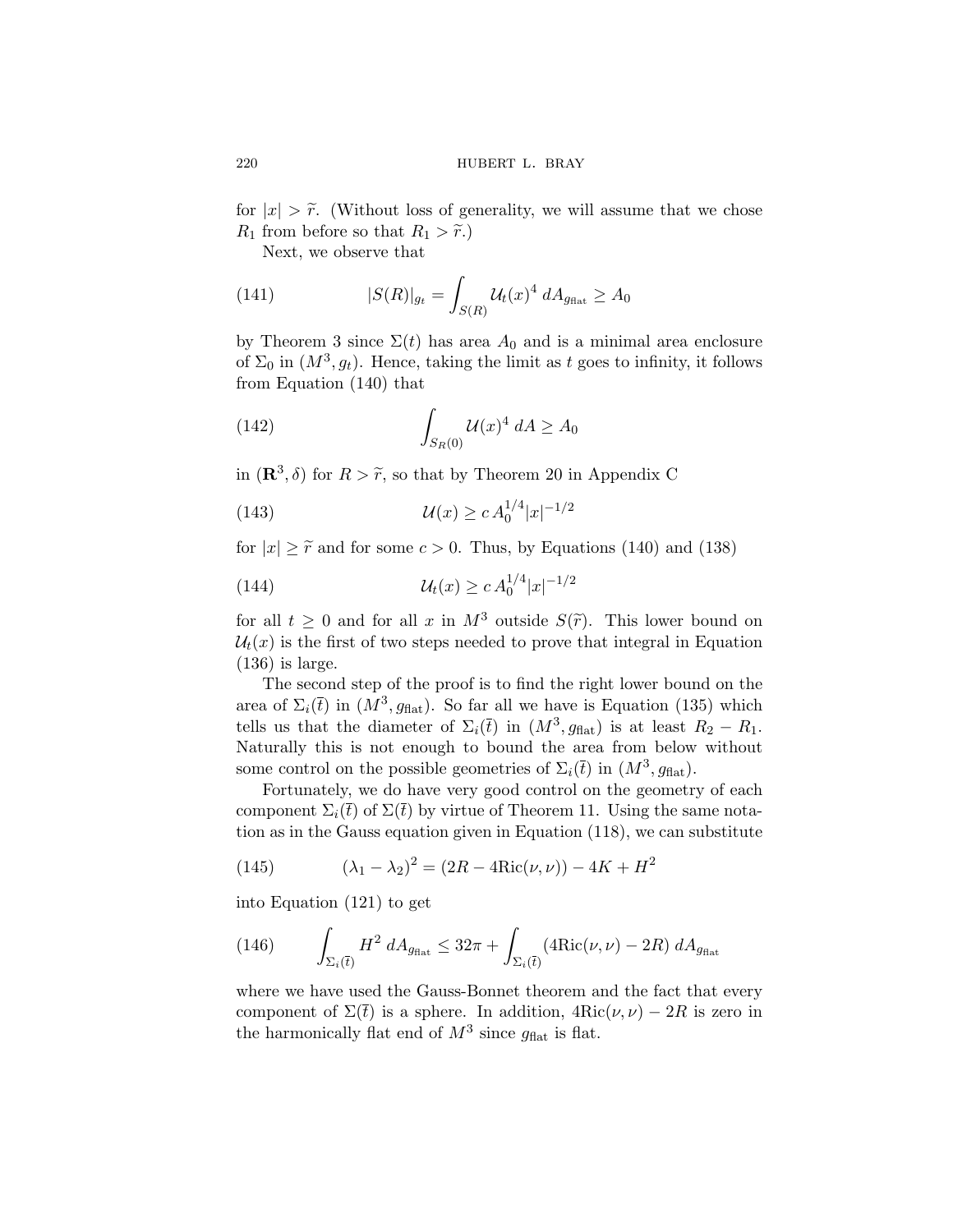Now we want to show that the right hand side of Equation ([146](#page-43-0)) is bounded. Let  $K$  be the compact set of points outside (or on) the original horizon  $\Sigma_0$  and inside (or on)  $S(r_0)$ . Let

(147) 
$$
R_{\max} = \sup_{K} |4Ric(\nu, \nu) - 2R|
$$

which is finite since  $(M^3, g_{\text{flat}})$  is smooth and K is compact. Then since

(148) 
$$
A_0 = |\Sigma(\bar{t})|_{g_{\bar{t}}} \geq |\Sigma_i(\bar{t}) \cap K|_{g_{\bar{t}}} = \int_{\Sigma_i(\bar{t}) \cap K} \mathcal{U}_{\bar{t}}(x)^4 dA_{g_{\text{flat}}}
$$

it follows that

(149) 
$$
|\Sigma_i(\bar{t}) \cap K|_{g_{\text{flat}}} \le \frac{A_0}{\inf_K \mathcal{U}_{\bar{t}}(x)^4} \le \frac{A_0}{\inf_K u(x)^4 \mathcal{U}_0(x)^4}
$$

where we recall that  $\mathcal{U}_{\tau}(x) = u_{\tau}(x)\mathcal{U}_{0}(x)$  and where  $u(x)$  is defined to be the positive harmonic function which equals 1 (and hence also  $u_{\bar{t}}(x)$ ) on the original horizon  $\Sigma_0$  and goes to zero at infinity and hence is a barrier function for the superharmonic function  $u_{\bar{t}}(x)$  in  $(M^3, g_{\bar{t}})$ . Thus, we have that

(150) 
$$
\int_{\Sigma_i(\bar{t})} H^2 dA_{g_{\text{flat}}} \leq 32\pi + \frac{R_{\text{max}} A_0}{\inf_K u(x)^4 \mathcal{U}_0(x)^4} \equiv k.
$$

We will need the Willmore functional bound in inequality (150) to use the identity (Equation 16.31 in [\[21](#page-88-0)])

(151) 
$$
|\Sigma \cap B_r(x)| \ge \pi r^2 \left(1 - \frac{1}{16\pi} \int_{\Sigma \cap B_r(x)} H^2 dA\right)
$$

where  $\Sigma$  is any smooth, compact surface which is the boundary of a region in  $\mathbb{R}^3$  and everything is with respect to the standard flat metric δ. Since  $(M^3, g_{\text{flat}})$  is flat in the harmonically flat end region of  $M^3$ , we will be able to use this identity on  $\Sigma_i(\bar{t})$ .

Since our choice of  $R_2$  could be arbitrarily large, let  $R_2 = 3(2^{n^2} 1)R_1$  where *n* is a positive integer which may be chosen to be arbitrarily large. Then by Equation ([135](#page-42-0)) we can choose

(152) 
$$
x_k \in \Sigma_i(\bar{t}) \cap S(3(2^k - 1)R_1)
$$

for  $1 \leq k \leq n^2$ . Then if we define  $r_k = 2^k R_1$  it follows that the balls  $B_{r_k}(x_k)$  are all disjoint. Hence,

(153) 
$$
\int_{\Sigma_i(\bar{t}) \cap B_{r_k}(x_k)} H^2 dA_{g_{\text{flat}}} \leq \frac{k}{n}
$$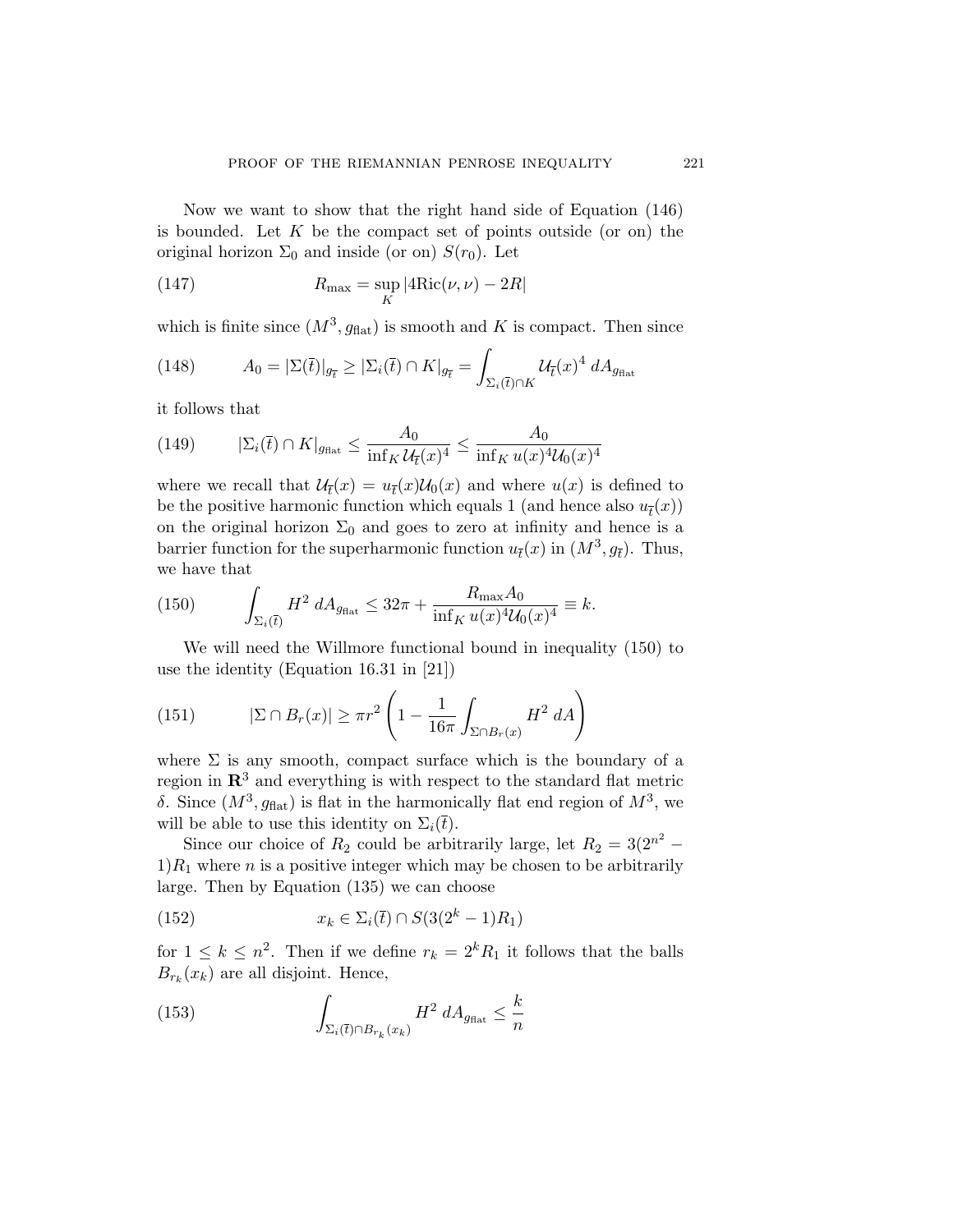except at most n different values of  $k$ . Then for these values of  $k$ , it follows from Equation ([144](#page-43-0)) that

$$
(154) \int_{\Sigma_{i}(\bar{t}) \cap B_{r_{k}}(x_{k})} \mathcal{U}_{\bar{t}}(x)^{4} dA_{g_{\text{flat}}} \geq c^{4} A_{0} \int_{\Sigma_{i}(\bar{t}) \cap B_{r_{k}}(x_{k})} |x|^{-2} dA_{g_{\text{flat}}}
$$

$$
\geq c^{4} A_{0} |\Sigma_{i}(\bar{t}) \cap B_{r_{k}}(x_{k})| (2^{k+2} R_{1})^{-2}
$$

$$
\geq c^{4} A_{0} \pi r_{k}^{2} \left(1 - \frac{k}{16\pi n}\right) (2^{k+2} R_{1})^{-2}
$$

$$
= c^{4} A_{0} \frac{\pi}{16} \left(1 - \frac{k}{16\pi n}\right)
$$

where |x| is defined to be r on  $S(r)$  in the harmonically flat end of  $(M^3, g_{\text{flat}})$ . Hence, we have that

(155)  
\n
$$
A_0 = |\Sigma(\bar{t})|_{g_{\bar{t}}} \geq |\Sigma_i(\bar{t})|_{g_{\bar{t}}}
$$
\n
$$
= \int_{\Sigma_i(\bar{t})} \mathcal{U}_{\bar{t}}(x)^4 \, dA_{g_{\text{flat}}}
$$
\n
$$
\geq \sum_{k=1}^{n^2} \int_{\Sigma_i(\bar{t}) \cap B_{r_k}(x_k)} \mathcal{U}_{\bar{t}}(x)^4 \, dA_{g_{\text{flat}}}
$$
\n
$$
\geq c^4 A_0 \frac{\pi}{16} \left(1 - \frac{k}{16\pi n}\right) (n^2 - n)
$$

which is a contradiction since  $n$  can be chosen to be arbitrarily large. Hence, given any bounded set  $B \subset M^3$ , there must exist a  $t \geq 0$  such that  $\Sigma(t)$  encloses B. q.e.d.

We immediately deduce a very useful corollary. Since  $\Sigma(t)$  always flows outwards and must eventually entirely enclose  $S(r_0)$  by the above theorem, it follows that after a certain point in time  $\Sigma(t)$  is entirely in the harmonically flat end of  $(M^3, g_{\text{flat}})$ . Furthermore, since  $\Sigma(t)$  is defined to be the outermost surface with minimum area in  $(M^3, g_t)$  which encloses the original horizon, these  $\Sigma(t)$  only have one component since having any additional components would only increase the area of  $\Sigma(t)$ . Then since it follows from a stability argument that each component is a sphere ([\[43](#page-89-0)] or see the end of Section [8\)](#page-37-0),  $\Sigma(t)$  is a single sphere. Thus, we get the following corollary to Theorem [13](#page-41-0).

**Corollary 5.** *There exists a*  $t_0 \geq 0$  *such that for all*  $t \geq t_0$ *, topologically*  $\Sigma(t)$  *is a single sphere and is in the harmonically flat end of*  $(M^3, g_{\text{flat}})$  *which is isometric to*  $(\mathbb{R}^3 \setminus B_{r_0}(0), \delta)$ *.* 

<span id="page-45-0"></span>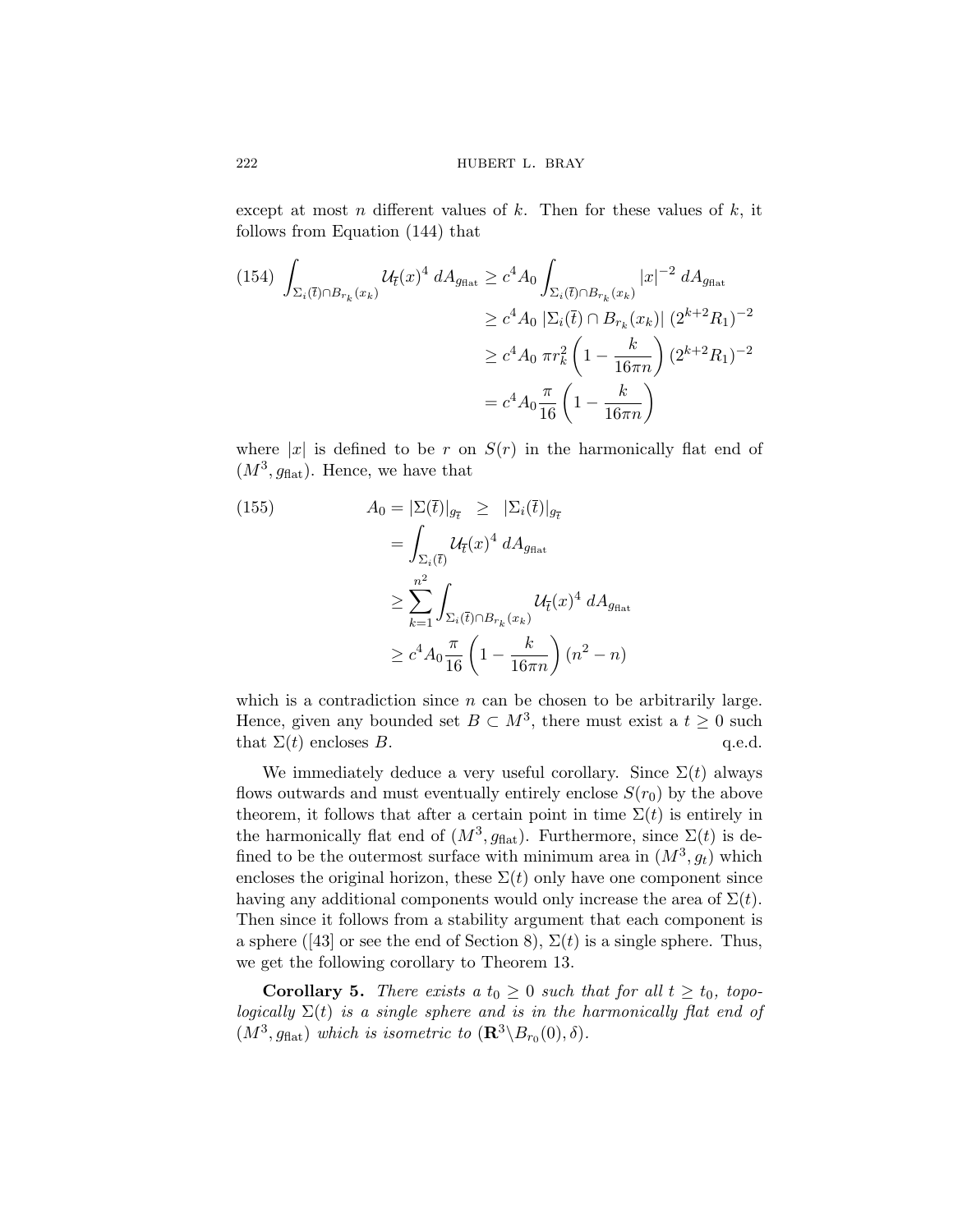<span id="page-46-0"></span>We remind the reader that  $(M^3, g_{\text{flat}})$  was defined in Section [2](#page-6-0) and is conformal to the harmonically flat manifold  $(M^3, g_0)$ .

## **11. Bounds on the behavior of**  $\Sigma(t)$

The main objective of this section is to achieve upper and lower bounds for the diameter of  $\Sigma(t)$  in  $(M^3, g_0)$  for large t. However, in the process of deriving these bounds we also prove other interesting although not essential bounds on the behavior of  $\Sigma(t)$ .

As in the previous two sections,  $g_0 = \mathcal{U}_0(x)^4 g_{\text{flat}}$ , where the harmonically flat end of  $(M^3, g_{\text{flat}})$  is isometric to  $(\mathbb{R}^3 \setminus B_{r_0}(0), \delta)$ , and  $\mathcal{U}_0(x)$ goes to one at infinity. From Corollary [5](#page-45-0) of the previous section, we see that  $\Sigma(t)$  is in the flat region of  $(M^3, g_{\text{flat}})$  for  $t \ge t_0$  so that the behavior of  $\Sigma(t)$  for large t reduces to a problem in  $\mathbb{R}^3$ .

Furthermore, from Section [9](#page-39-0) we know that the diameter of  $\Sigma(t)$  is going up roughly as some constant times  $e^{2t}$ . Then since  $\mathbb{R}^3$  is linear, it makes since and is convenient to rescale distances by the factor  $e^{-2t}$ so that in this new rescaled  $\mathbb{R}^3$  the diameter of  $\Sigma(t)$  is approximately bounded. In fact, the goal of this section is to show that the diameter of  $\Sigma(t)$  in this rescaled  $\mathbb{R}^3$  is bounded above and below by constants. (From this point on  $\Sigma(t)$  will refer to the rescaled  $\Sigma(t)$ .)

We will use capital letters to denote rescaled quantities. Recall that  $g_t = \mathcal{U}_t(x)^4 g_{\text{flat}}$  and  $g_t = u_t(x)^4 g_0$  so that  $\mathcal{U}_t(x) = u_t(x) \mathcal{U}_0(x)$ . Let

(162) 
$$
U_t(x) = e^t \mathcal{U}_t(xe^{2t}).
$$

so that  $U_t(x)$  goes to one at infinity for all t since we arranged  $\mathcal{U}_0(x)$  to go to one at infinity and  $u_t(x)$  goes to  $e^{-t}$  at infinity. Analogously, we define  $V_t(x) = v_t(x)U_0(x)$  (so that  $\frac{d}{dt}U_t(x) = V_t(x)$ ) and we define

(163) 
$$
V_t(x) = e^t \mathcal{V}_t(xe^{2t}).
$$

Then we observe that  $V_t(x)$  goes to  $-1$  at infinity (since  $v_t(x)$  goes to  $-e^{-t}$  at infinity) and  $V_t(x)$  equals zero on  $\Sigma(t)$ . Furthermore, differentiating Equation (162) gives us

(164) 
$$
\frac{d}{dt}U_t(x) = V_t(x) + U_t(x) + 2r\frac{\partial}{\partial r}U_t(x)
$$

where r is the radial coordinate in  $\mathbb{R}^3$ .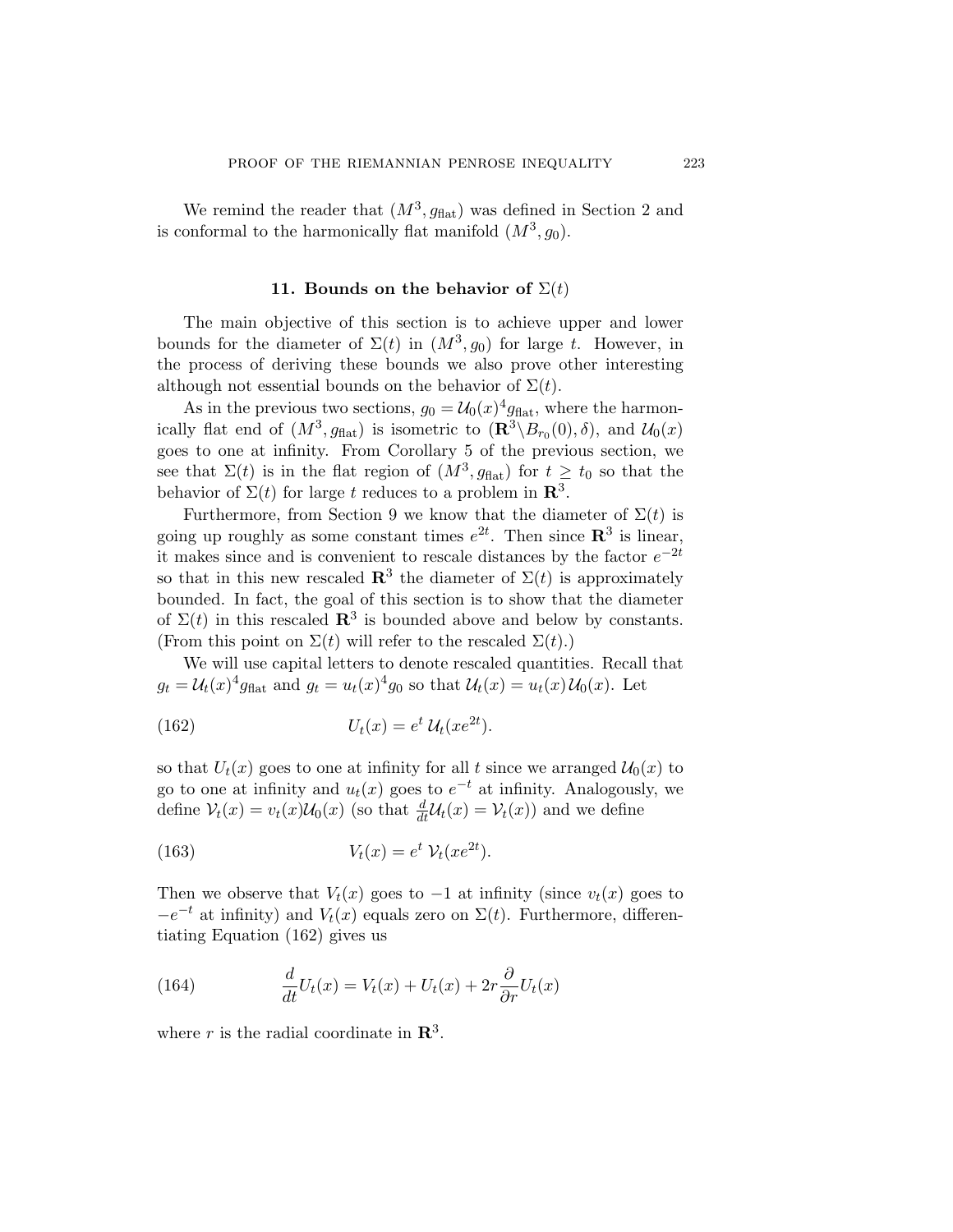<span id="page-47-0"></span>**Lemma 10.** *For*  $t \ge t_0$  (*as defined in Corollary* [5](#page-45-0)), *the Riemannian manifold*  $(\mathbb{R}^3 \setminus B_{r_0e^{-2t}}(0), U_t(x)^4\delta)$  *is isometric to the harmonically flat end of*  $(M^3, g_t)$  *and has total mass*  $m(t)$ *.* 

Consequently,  $\Sigma(t)$  has zero mean curvature in  $(\mathbb{R}^3 \setminus B_{r_0e^{-2t}}(0))$ ,  $U_t(x)^4\delta$ , from which it follows that  $U_t H + 4\frac{dU_t}{d\vec{\nu}} = 0$ , where  $H$  is the mean curvature of  $\Sigma(t)$  and  $\vec{\nu}$  is the outward pointing unit normal vector of  $\Sigma(t)$  in  $(\mathbb{R}^3, \delta)$ . Also, since  $(M^3, g_t)$  has zero scalar curvature outside  $\Sigma(t)$  (for  $t \geq t_0$  in Corollary [5\)](#page-45-0), it follows from Equation [\(240\)](#page-69-0) that  $U_t(x)$  is harmonic in  $(\mathbb{R}^3, \delta)$  outside  $\Sigma(t)$ . Then from the discussion and definitions in the above paragraphs this in turn implies that  $\mathcal{U}_t(x)$ is harmonic, which implies that  $V_t(x)$  is harmonic, which implies that  $V_t(x)$  is also harmonic outside  $\Sigma(t)$ . To summarize:



Figure 7.

(165) 
$$
\begin{cases} U_t H + 4 \frac{dU_t}{d\vec{\nu}} = 0 & \text{on } \Sigma(t) \\ \Delta U_t \equiv 0 & \text{outside } \Sigma(t) \\ U_t \rightarrow 1 & \text{at infinity} \end{cases}
$$

(166) 
$$
\begin{cases}\nV_t = 0 & \text{on } \Sigma(t) \\
\Delta V_t \equiv 0 & \text{outside } \Sigma(t) \\
V_t \rightarrow -1 & \text{at infinity.}\n\end{cases}
$$

Equations ([164](#page-46-0)), (165), and (166) characterize the new rescaled first order o.d.e. in t for  $U_t(x)$ . On the one hand  $U_t(x)$  determines  $\Sigma(t)$  since  $\Sigma(t)$  is the outermost area minimizing horizon of  $(\mathbf{R}^3 \setminus B_{r_0e^{-2t}}(0), U_t(x)^4\delta)$ , and on the other hand  $\Sigma(t)$  determines  $V_t(x)$  by Equation (166) which determines the first order rate of change of  $U_t(x)$  in Equation ([164](#page-46-0)). In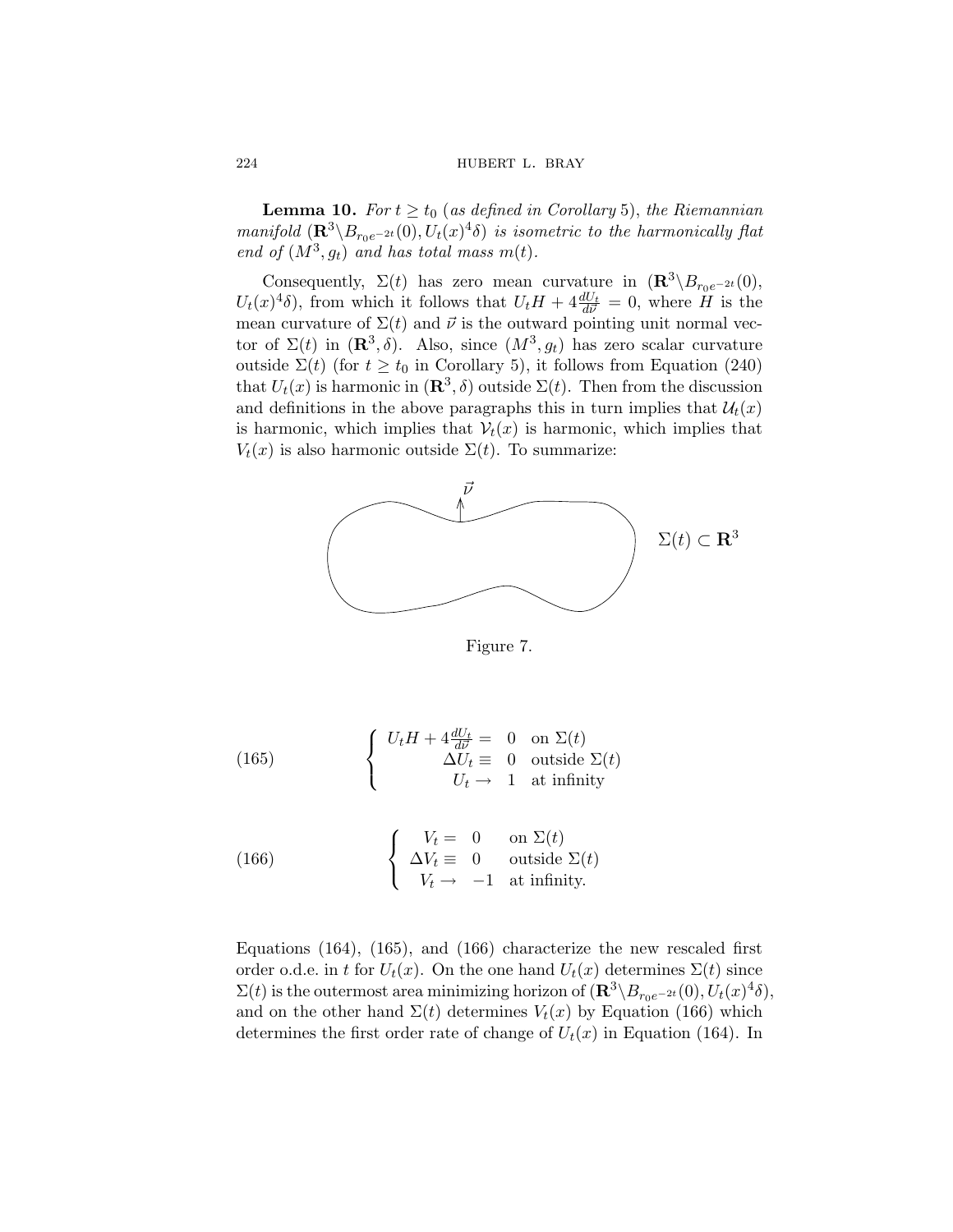<span id="page-48-0"></span>the next section we will prove that  $U_t(x)$  actually converges to  $1+\frac{M}{2r}$  for some positive  $M$  in the limit as  $t$  goes to infinity in this o.d.e. and that  $\Sigma(t)$  converges to a sphere of radius  $m/2$ . However, first it is necessary to prove that the diameter of  $\Sigma(t)$  is bounded, which is what we will do in this section.

In Section [7](#page-35-0) we proved that  $m(t)$  was nonincreasing. In fact, by closely reexamining Equations [\(84\)](#page-28-0), [\(90](#page-30-0)), and [\(113\)](#page-36-0) we have that

$$
(167) \t\t\t m'(t) = -2\widetilde{m}(t) \le 0
$$

where  $\widetilde{m}(t)$  is the total mass of the manifold  $(\overline{M}_{\Sigma(t)}^3, \widetilde{g}_t)$ , where  $\widetilde{g}_t =$  $\phi(x)^4 \overline{g_t}$ ,  $M^3_{\Sigma(t)}$  is the closed region of  $M^3$  which is outside or on  $\Sigma(t)$ ,  $(\overline{M}_{\Sigma(t)}^3, \overline{g_t})$  is the manifold obtained by reflecting  $(M_{\Sigma(t)}^3, g_t)$  through  $\Sigma(t)$ , and  $\phi(x)$  is the harmonic function on  $(\overline{M}_{\Sigma(t)}^3, \overline{g_t})$  which goes to one in the original end and zero in the other end.

Then since  $(M^3_{\Sigma(t)}, g_t)$  is isometric to  $(\mathbf{R}^3_{\Sigma(t)}, U_t(x)^4\delta)$  (where  $\mathbf{R}^3_{\Sigma(t)}$ is the region in **R**<sup>3</sup> outside  $\Sigma(t)$ ),  $(\overline{M}_{\Sigma(t)}^3, \widetilde{g}_t)$  is isometric to  $(\mathbf{R}_{\Sigma(t)}^3, \widetilde{g}_t)$  $W_t(x)^4\delta$  where  $W_t(x) = \phi(x)U_t(x)$ . Furthermore, by Equation [\(239](#page-68-0)) it follows that  $W_t(x)$  is harmonic in  $(\mathbb{R}^3, \delta)$ , and since  $\phi(x) = \frac{1}{2}$  on  $\Sigma(t)$ by symmetry and  $U_t(x)$  and  $\phi(x)$  both go to one at infinity, we have that

(168) 
$$
\begin{cases}\nW_t = \frac{1}{2}U_t & \text{on } \Sigma(t) \\
\Delta W_t \equiv 0 & \text{outside } \Sigma(t) \\
W_t \rightarrow 1 & \text{at infinity.}\n\end{cases}
$$

**Lemma 11.** *For*  $t \ge t_0$ *, the Riemannian manifold*  $(\mathbf{R}_{\Sigma(t)}^3, W_t(x)^4\delta)$ *is isometric to*  $(\overline{M}_{\Sigma(t)}^3, \widetilde{g}_t)$  *defined above and has total mass*  $\widetilde{m}(t)$ *.* 

**Corollary 6.** *For*  $t \geq t_0$ *,* 

(169) 
$$
m(t) = -\frac{1}{2\pi} \int_{\Sigma(t)} \frac{dU_t}{d\vec{\nu}}
$$

*and*

(170) 
$$
\widetilde{m}(t) = -\frac{1}{2\pi} \int_{\Sigma(t)} \frac{dW_t}{d\vec{\nu}}.
$$

*Proof.* In fact, by the divergence theorem, the above equations are true if we replace  $\Sigma(t)$  with any homologous surface containing  $\Sigma(t)$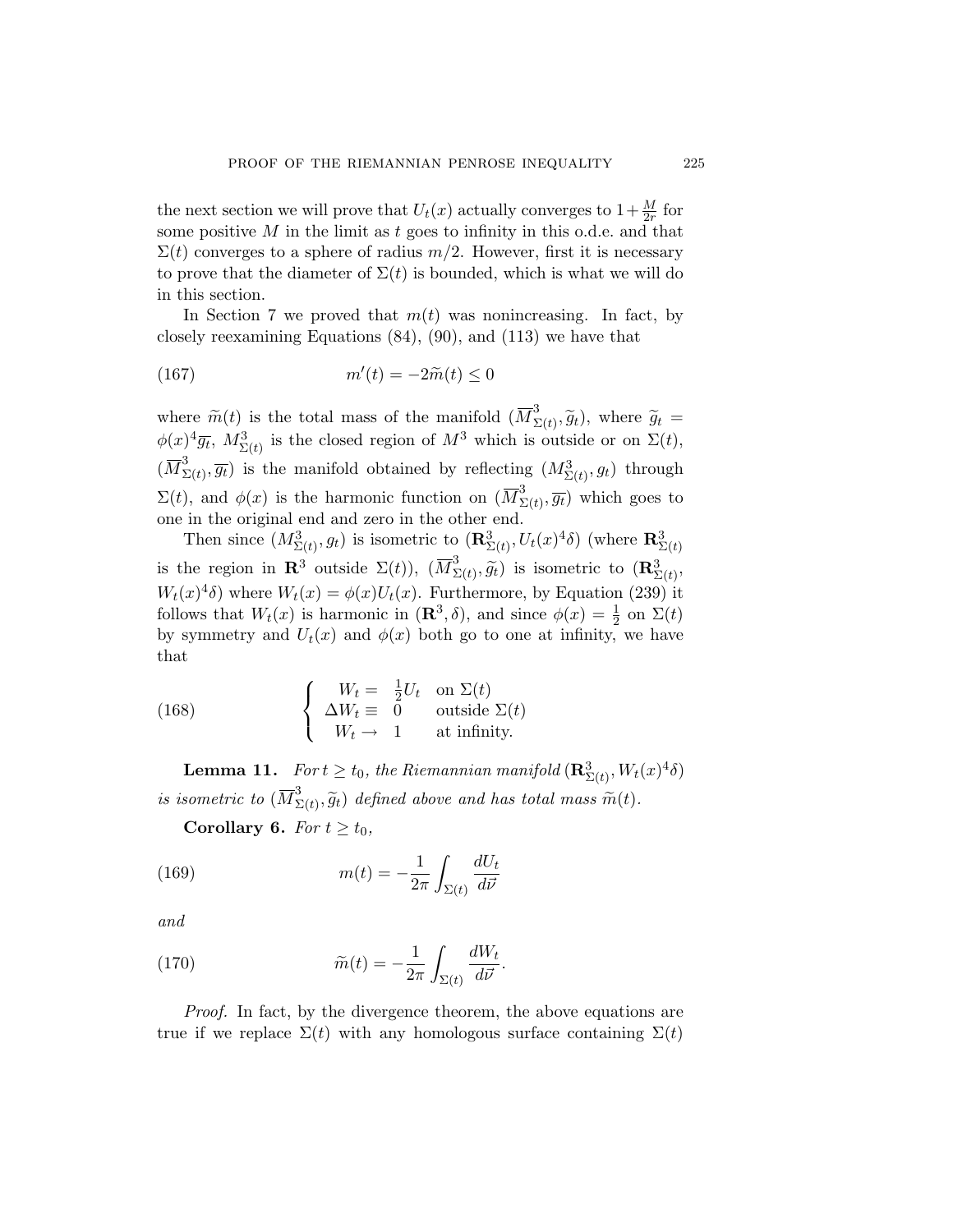<span id="page-49-0"></span>226 **hubert L. BRAY** 

since  $U_t(x)$  and  $W_t(x)$  are harmonic in  $\mathbb{R}^3$ . Then the corollary follows from the definition of total mass given in Definition [2](#page-7-0) where we consider the above statements with  $\Sigma(t)$  replaced by a large sphere at infinity.

q.e.d.

Furthermore, since  $U_t(x)$ ,  $V_t(x)$ , and  $W_t(x)$  are all harmonic functions in  $(\mathbb{R}^3, \delta)$  outside  $\Sigma(t)$ , it follows from their boundary values that

(171) 
$$
V_t(x) = U_t(x) - 2W_t(x)
$$

outside  $\Sigma(t)$ . Then plugging this into Equation [\(164](#page-46-0)) we get

(172) 
$$
\frac{d}{dt}U_t(x) = 2(U_t(x) - W_t(x) + r\frac{\partial}{\partial r}U_t(x))
$$

outside  $\Sigma(t)$ .

The above equation reveals the key idea we will use to study the behavior of the o.d.e. for  $U_t(x)$ . By Equation [\(167](#page-48-0)), it follows that  $\widetilde{m}(t)$ must be going to zero for large t since  $m(t)$  cannot become less than zero by the Positive Mass Theorem. Also, the Positive Mass Theorem states that there is only one zero mass metric, namely  $(\mathbb{R}^3, \delta)$ , and in Section [12](#page-52-0) we will use this fact to prove that  $W_t(x)$  is approaching the constant function one. Then it follows from studying Equation (172) that  $U_t(x)$  approaches  $1+\frac{M}{2r}$  for some positive M in the limit as t goes to infinity. With a few additional observations this will prove that  $(M^3, g_t)$ converges to a Schwarzschild metric outside the horizon  $\Sigma(t)$  as claimed in Theorem [4.](#page-11-0)

In the rest of this section, we will show that the rescaled horizon  $\Sigma(t)$ is very well behaved in  $\mathbb{R}^3$  as  $t \to \infty$ . In fact, we will show that both the areas and the diameters of the surfaces  $\Sigma(t)$  have uniform upper and lower bounds. Later in Section [12](#page-52-0) we will use this to prove that the harmonic functions  $U_t(x)$ ,  $V_t(x)$ , and  $W_t(x)$  also have upper and lower bounds independent of  $t$ , which will be needed when we take limits of these harmonic function.

We recall that by Corollary [5](#page-45-0),  $\Sigma(t)$  has only one component for  $t \geq t_0$ , and that this component is a sphere. Furthermore, by Equation ([146](#page-43-0)), it follows that the conformal-invariant (and hence scale-invariant) quantity

(173) 
$$
\int_{\Sigma(t)} H^2 d\mu \leq 32\pi,
$$

where H is the mean curvature and  $d\mu$  is the area form of  $\Sigma(t)$  in  $(\mathbb{R}^3, \delta)$ .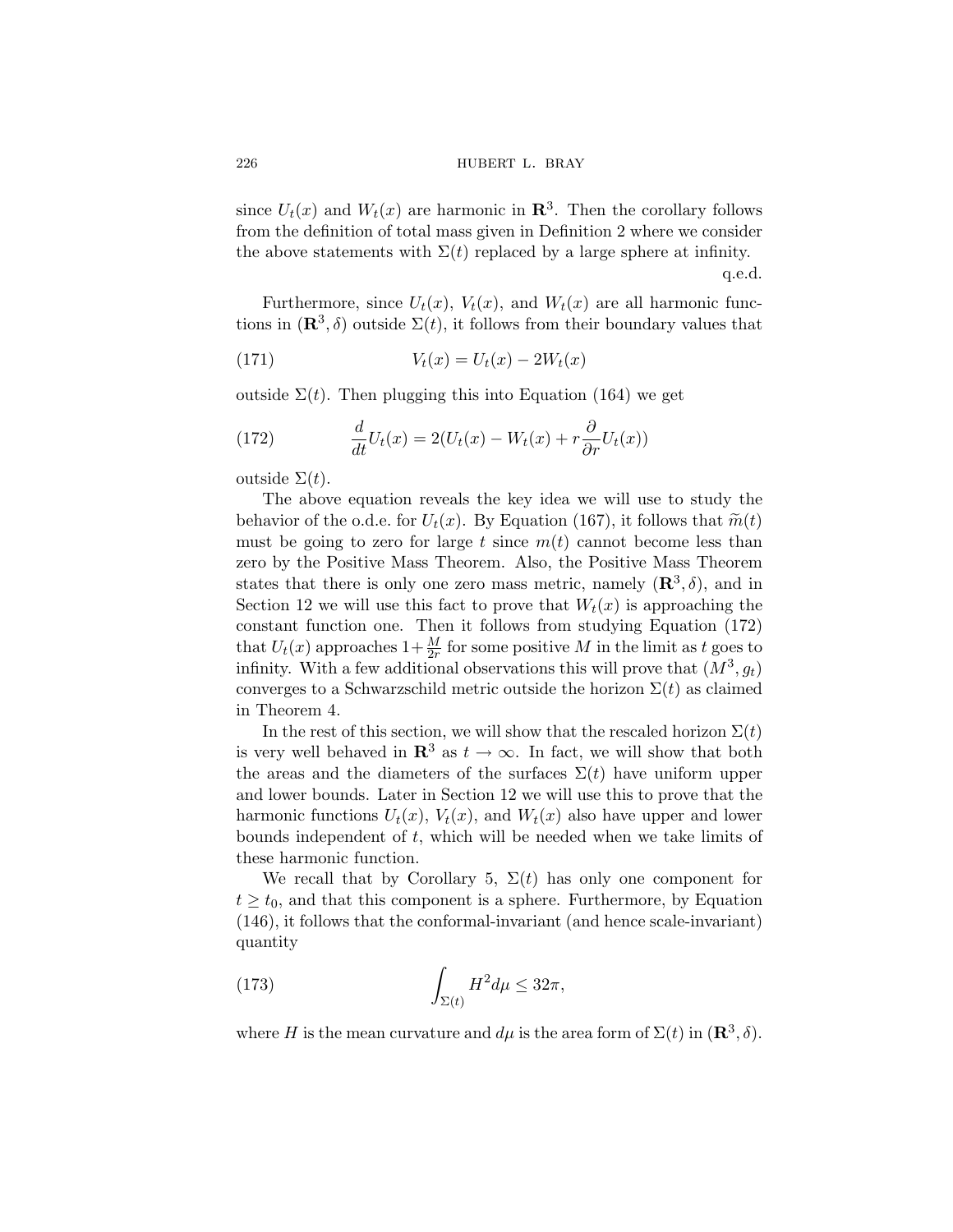<span id="page-50-0"></span>The Willmore functional of a surface in  $\mathbb{R}^n$  is defined to be one fourth of the integral of the mean curvature squared over the surface. Surfaces with bounded Willmore functional have been widely studied, and in particular, it was shown by L. Simon in [[49\]](#page-89-0) that the ratio of the diameter squared to the area of a surface is bounded both from above and from below by the Willmore functional of the surface. More precisely, for a surface  $\Sigma$  in  $\mathbb{R}^3$ ,

(174) 
$$
\frac{4}{\int_{\Sigma} H^2 d\mu} \le \frac{\text{diam}(\Sigma)^2}{|\Sigma|} \le \frac{C^2}{4} \int_{\Sigma} H^2 d\mu,
$$

where  $C$  is some positive constant. Hence, since Theorem [12](#page-39-0) tells us that the rescaled  $\Sigma(t)$  satisfy

(175) 
$$
\text{diam}(\Sigma(t)) \ge \left(\frac{A_0}{65\pi}\right)^{1/2}
$$

for arbitrarily large values of  $t$ , we get the following corollary.

**Corollary 7.** *Given any*  $\widetilde{t} \geq 0$ *, there exists a*  $t \geq \widetilde{t}$  *such that* 

(176) 
$$
|\Sigma(t)| \geq \frac{A_0}{k},
$$

*where*  $A_0 = A(0)$ *,*  $|\Sigma(t)|$  *denotes the area of the rescaled*  $\Sigma(t)$  *in*  $(\mathbb{R}^3, \delta)$ *, and*  $k = 8 \cdot 65C^2 \pi^2$ .

Now going back to Corollary [6](#page-48-0) and using Equation ([171](#page-49-0)), we get that

(177) 
$$
m(t) - 2\widetilde{m}(t) = -\frac{1}{2\pi} \int_{\Sigma(t)} \frac{dV_t}{d\vec{\nu}}.
$$

Then since  $\widetilde{m}(t)$  is the total mass of  $(\overline{M}_{\Sigma(t)}^3, \widetilde{g}_t)$ , by the Positive Mass Theorem it must be positive. Hence,

(178) 
$$
m(t) \geq -\frac{1}{2\pi} \int_{\Sigma(t)} \frac{dV_t}{d\vec{\nu}}.
$$

But from Theorem [21](#page-76-0) in Appendix [D](#page-74-0) and Equation [\(173](#page-49-0)), we have that

(179) 
$$
-\frac{1}{2\pi} \int_{\Sigma(t)} \frac{dV_t}{d\vec{\nu}} \ge (24\pi)^{-1/2} |\Sigma(t)|^{1/2}
$$

which proves inequality  $(180)$  $(180)$  $(180)$  of the following theorem.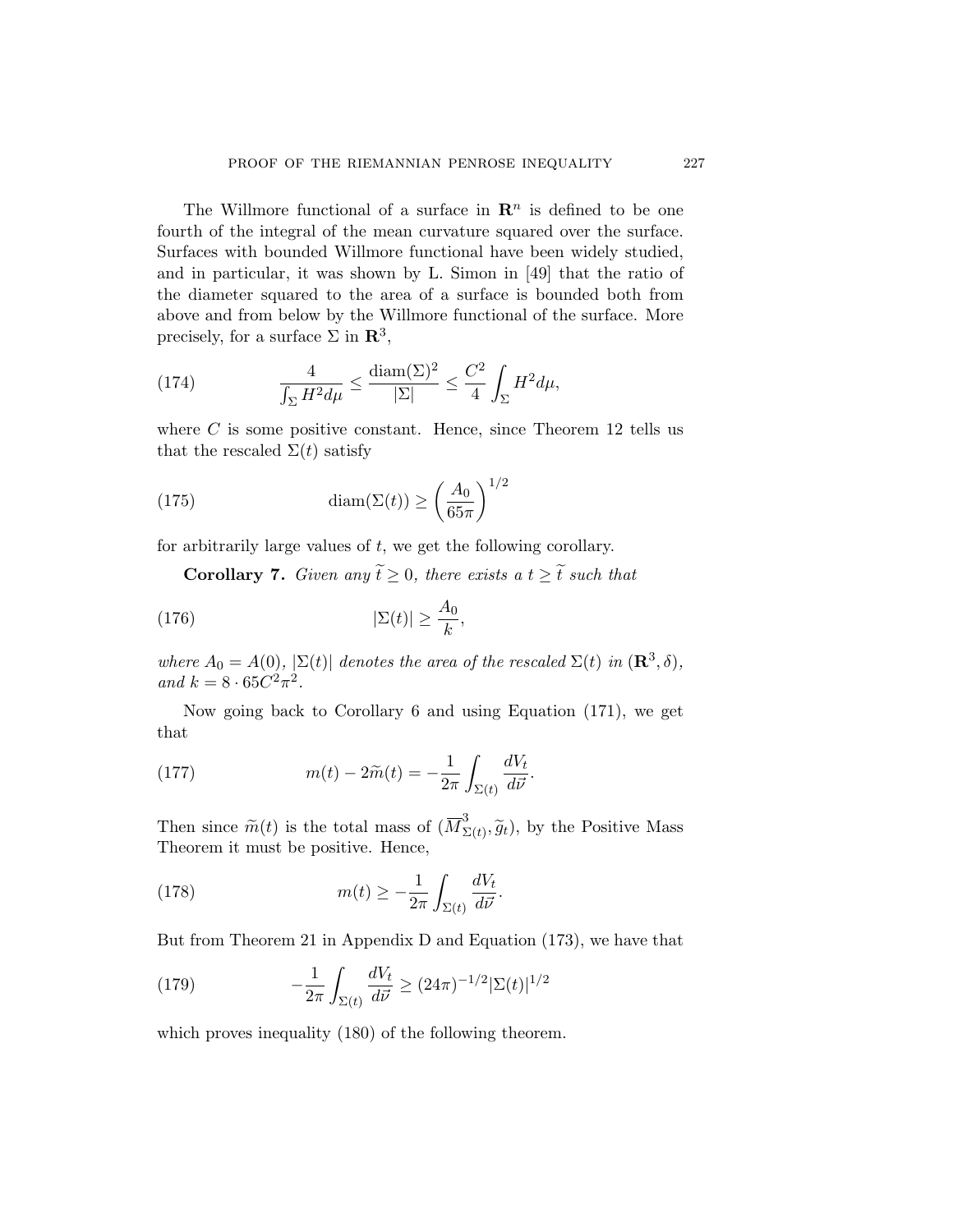**Theorem 14.** *For*  $t \ge t_0$  (*as defined in Corollary* [5](#page-45-0)),

(180) 
$$
m(t) \ge \left(\frac{|\Sigma(t)|}{24\pi}\right)^{1/2}
$$

*where*  $|\Sigma(t)|$  *denotes the area of the rescaled*  $\Sigma(t)$  *in*  $(\mathbb{R}^3, \delta)$ *. Also,* 

(181) 
$$
m(t) \ge \left(\frac{A_0}{24\pi k}\right)^{1/2}
$$

*for all*  $t \geq 0$ *, where again*  $A_0 = A(0)$  *and*  $k = 8 \cdot 65C^2 \pi^2$ *.* 

Inequality (181) then follows from inequality (180), Corollary [7](#page-50-0), and the fact that  $m(t)$  is nonincreasing. We note that since  $m(t)$  and  $A_0$  are respectively the total mass of  $(M^3, g_t)$  and the area of the horizon  $\Sigma(t)$ in  $(M^3, g_t)$ , inequality (181) is a weak Penrose inequality for  $(M^3, g_t)$ . Furthermore, since the area of the horizon  $A(t)$  is constant and  $m(t)$  is non-increasing, we get this same weak Penrose inequality for the original metric  $(M^3, g_0)$ .

Now going back to Equation ([165](#page-47-0)), we observe that

(182) 
$$
m(t) = -\frac{1}{2\pi} \int_{\Sigma(t)} \frac{dU_t}{d\vec{\nu}} = \frac{1}{8\pi} \int_{\Sigma(t)} U_t(x)H.
$$

Thus, by the Cauchy-Schwarz inequality,

(183) 
$$
m(t) \leq \frac{1}{8\pi} \left( \int_{\Sigma(t)} U_t(x)^2 \right)^{1/2} \left( \int_{\Sigma(t)} H^2 \right)^{1/2}.
$$

Furthermore, since the area of  $\Sigma(t)$  in  $(M^3, g_t)$  equals  $A_0$ , by Lemma [10](#page-47-0)

(184) 
$$
A_0 = \int_{\Sigma(t)} U_t(x)^4.
$$

Thus,

(185) 
$$
\int_{\Sigma(t)} U_t(x)^2 \leq |\Sigma(t)|^{1/2} A_0^{1/2},
$$

so that by Equation [\(173\)](#page-49-0) we have that

(186) 
$$
m(t) \le (2\pi)^{-1/2} A_0^{1/4} |\Sigma(t)|^{1/4},
$$

which, when combined with Theorem 14, gives inequality [\(187\)](#page-52-0) of the following theorem.

<span id="page-51-0"></span>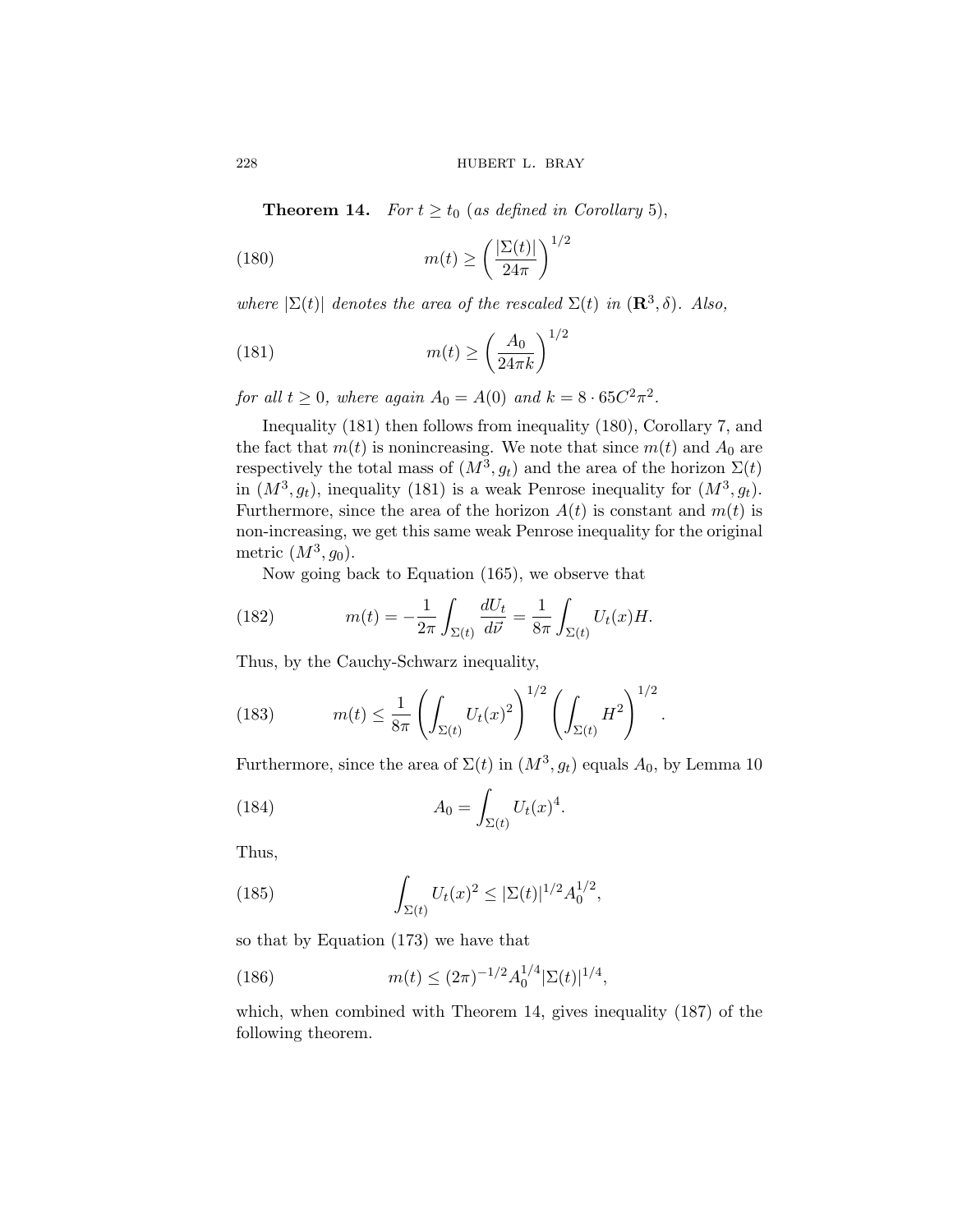<span id="page-52-0"></span>**Theorem 1[5](#page-45-0).** *For*  $t \ge t_0$  (*as defined in Corollary* 5),

(187) 
$$
\frac{1}{(12k)^2} \le \frac{|\Sigma(t)|}{A_0} \le 12^2
$$

*and*

(188) 
$$
\frac{1}{8\pi(12k)^2} \le \frac{diam(\Sigma(t))^2}{A_0} \le 8\pi (12C)^2
$$

*where*  $A_0 = A(0)$  *and*  $k = 8 \cdot 65C^2 \pi^2$ .

Inequality (188) then follows from inequalities (187), [\(173](#page-49-0)), and [\(174](#page-50-0)), and is important for Section 12.

## **12. The limit metric**

In this section we will prove that, outside the horizons  $\Sigma(t)$ , the metrics  $(M^3, g_t)$  approach a Schwarzschild metric. More precisely, we will prove Theorem [4](#page-11-0) by showing that the rescaled  $\Sigma(t)$ , defined in the previous section as the original  $\Sigma(t)$  rescaled by the factor  $e^{-2t}$ , converge to a coordinate sphere of radius  $M/2$  in  $(\mathbb{R}^3, \delta)$  and that

(189) 
$$
\lim_{t \to \infty} U_t(x) = 1 + \frac{M}{2|x|}
$$

for  $|x| \geq M/2$ , where  $M = \lim_{t \to \infty} m(t)$ .

The first step is to bound  $U_t(x)$  from above. From inequality (188) in Section [11](#page-46-0), it follows that the rescaled  $\Sigma(t)$  (defined for  $t \geq t_0$ ) stay inside  $S_{r_{\text{max}}}(0)$ , where  $r_{\text{max}} = 12C(8\pi A_0)^{1/2}$ . Hence, by the maximum principle and Equation [\(166\)](#page-47-0),

(190) 
$$
V_t(x) \le -1 + \frac{r_{\text{max}}}{|x|}.
$$

Now choose b such that

(191) 
$$
U_{t_0}(x) \le 1 + \frac{b}{|x|}
$$

and let  $c = \max(b, r_{\max})$ . Then analyzing Equation ([164](#page-46-0)) allows us to conclude that

$$
(192)\t\t\t U_t(x) \le 1 + \frac{c}{|x|}
$$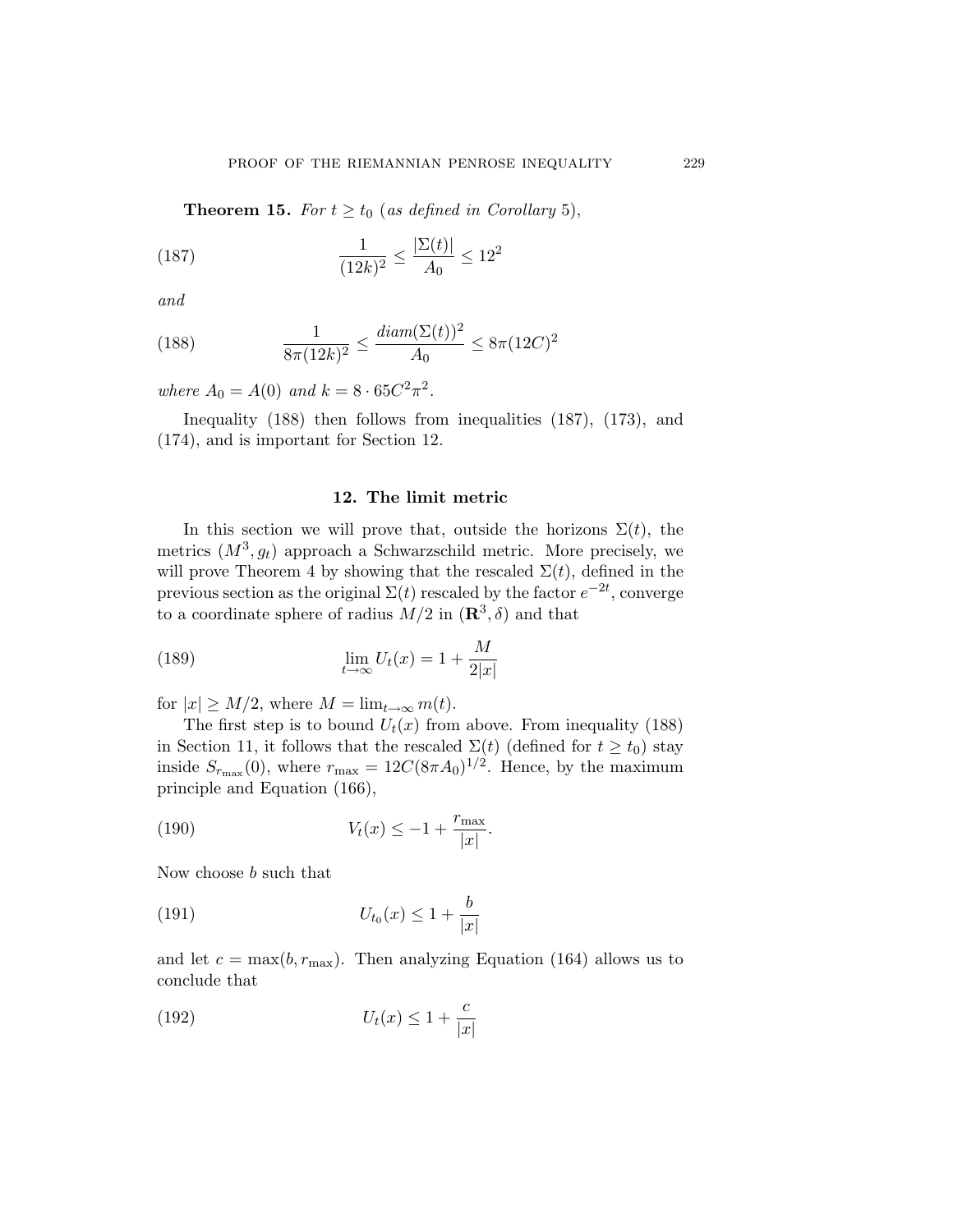for all  $t \geq t_0$  and all x outside the ball of radius  $r_0e^{-2t}$ . Then since  $W_t(x) \leq (1 + U_t(x))/2$  by the maximum principle and Equation [\(168\)](#page-48-0), it follows that

$$
(193) \t Wt(x) \le 1 + \frac{c}{2|x|}
$$

for all  $t \geq t_0$  and all x outside  $\Sigma(t)$ .

Since  $W_t(x)$  is harmonic outside  $S_{r_{\text{max}}}(0)$  in  $(\mathbb{R}^3, \delta)$  and goes to one at infinity, it is completely determined in this region by its values on  $S_{r_{\max}+1}(0).$ 

**Definition 18.** For  $\alpha \in (0, 1/2)$ , we define  $H_{\alpha}$  to be the set of positive harmonic functions  $h(x)$  defined outside  $S_{r_{\text{max}}}(0)$  in  $(\mathbb{R}^3, \delta)$  which go to one at infinity and which satisfy

$$
(194) \qquad |h(x) - 1| \le \alpha
$$

for all  $x \in S_{r_{\text{max}}+1}(0)$ .

Now let's put the supremum topology (for x outside  $S_{r_{\text{max}}+1}(0)$ ) on  $H_{\alpha}$ , so that  $k(x)$  is in an  $\epsilon$  neighborhood of  $h(x)$  if and only if  $|k(x) - h(x)| < \epsilon$  for all  $x \in S_{r_{\text{max}}+1}(0)$ , for  $k(x), h(x) \in H_\alpha$ . Then it follows that  $H_{\alpha}$  is a compact space with this topology [[21\]](#page-88-0).

Next we define the following very useful continuous functional  $\mathcal F$  on  $H_{\alpha}$ .

**Definition 19.** Given  $h(x) \in H_\alpha$ , let  $(P^3, k)$  be the Riemannian manifold isometric to  $(\mathbb{R}^3 \setminus \overline{B}_{r_{\text{max}}+2}(0), h(x)^4\delta)$ . Then we define

(195) 
$$
\mathcal{F}(h(x)) = \inf_{\psi(x)} \left\{ \frac{1}{4\pi} \int_{(P^3,k)} |\nabla \psi|^2 dV \mid \lim_{x \to \infty} \psi(x) = \psi_0 \right\}
$$

where  $\psi$  is a spinor,  $\psi_0$  is a fixed constant spinor of norm one defined at infinity,  $\nabla$  is the spin connection, and dV is the volume form on  $P^3$ with respect to the metric  $k$ .

Furthermore, from standard theory there exists a minimizing spinor for each  $h(x)$  which satisfies

(196) 
$$
\begin{cases} \nabla^j \nabla_j \psi(x) = 0, & \text{for } x \in P^3 \\ \nu^j \nabla_j \psi = 0, & \text{for } x \in \partial P^3 \\ \lim_{x \to \infty} \psi(x) = \psi_0 \end{cases}
$$

where  $\nabla_j$  is the spin connection in  $(P^3, k)$ ,  $\overline{\nabla}^j$  its formal adjoint, and  $\vec{\nu}$ is the outward pointing unit normal vector to the boundary of  $P^3$ .

<span id="page-53-0"></span>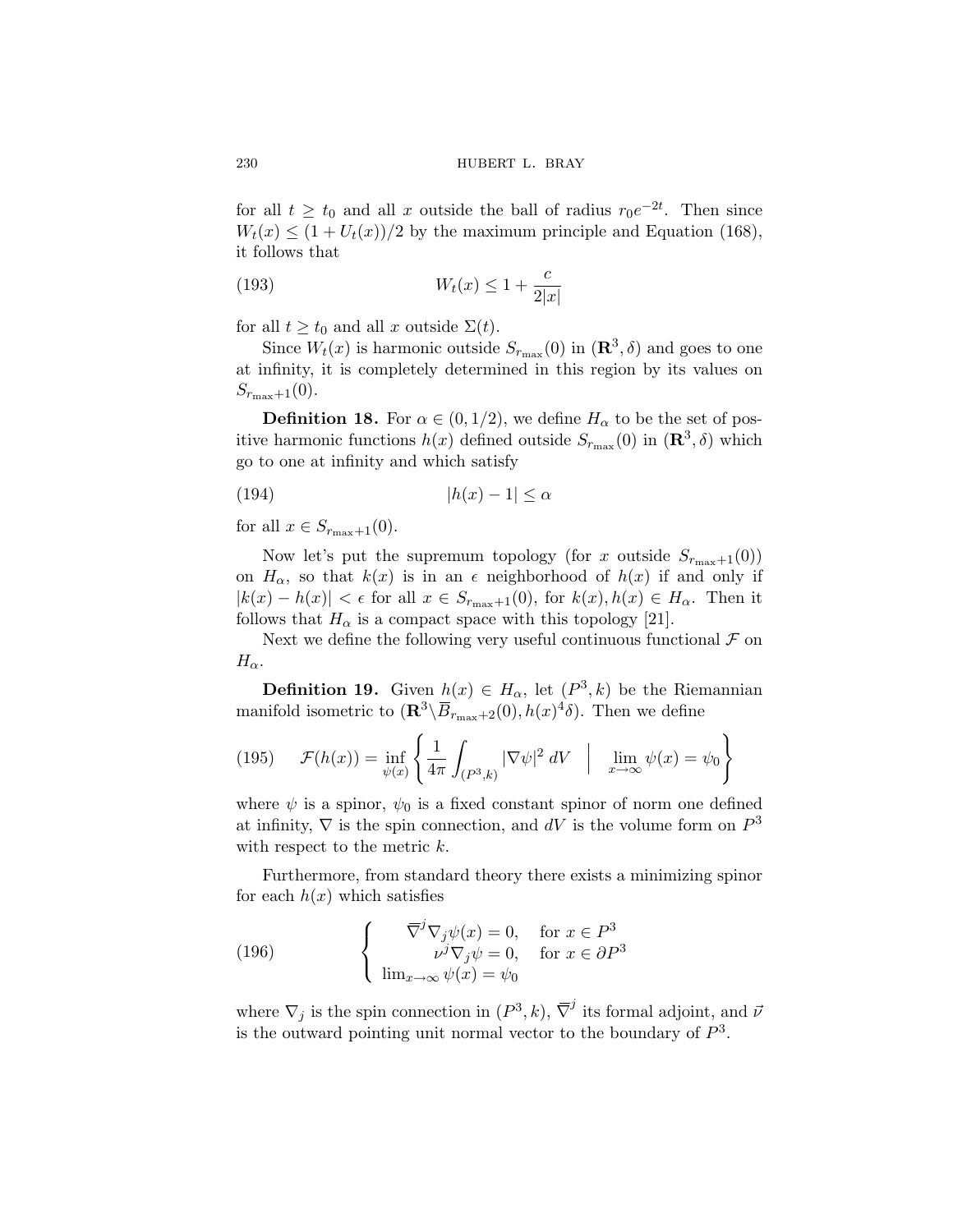**Lemma 12.** *The functional*  $\mathcal F$  *is continuous on*  $H_\alpha$ .

*Proof.* Working with respect to the standard flat metric on  $\mathbb{R}^3 \backslash \overline{B}_{r_{\text{max}}+2}(0)$ , we can write down explicit formulas for the spin connection derived in [\[17](#page-88-0)] for the case of two-component Weyl spinors. Hence, we let  $\psi(x)=(\psi^1(x), \psi^2(x))$  be a pair of complex-valued functions and

(197) 
$$
\mathcal{F}(h(x)) = \frac{1}{4\pi} \int_{\mathbf{R}^3 \setminus \overline{B}_{r_{\text{max}}+2}(0)} h(x)^2 \left| \vec{\nabla} \psi + i \left( \frac{\vec{\nabla} h}{h} \times \vec{\sigma} \right) \psi \right|^2 dV
$$

where  $\times$  is the cross product in  $\mathbb{R}^3$ ,  $\sigma^i$  are the Pauli spin matrices

(198) 
$$
\sigma^1 = \begin{pmatrix} 0 & 1 \\ 1 & 0 \end{pmatrix}, \sigma^2 = \begin{pmatrix} 0 & -i \\ i & 0 \end{pmatrix}, \sigma^3 = \begin{pmatrix} 1 & 0 \\ 0 & -1 \end{pmatrix},
$$

 $\vec{\nabla}$  is now the usual gradient in  $\mathbb{R}^3$ , and  $dV$  is the usual volume form in  $\mathbb{R}^3$ . Using the fact that ([196](#page-53-0)) is the Euler-Lagrange equation for Equation (197), one can show that  $|\psi(x)|$  is uniformly bounded. It also follows that  $|\vec{\nabla}\psi(x)| \leq c/r^2$ , and since  $h(x)$  is harmonic,  $|\vec{\nabla}h(x)| \leq c/r^2$ too, for some uniform constant  $c > 0$ .

Using these facts, we can compute the derivative of  $\mathcal{F}(h_t(x))$  with respect to t at  $t = 0$ . Since the energy functional of the spinors in Equation [\(195\)](#page-53-0) is strictly convex, it follows that the minimizing spinor varies smoothly for smooth variations of  $h(x)$ . Furthermore, it follows from Equation [\(196\)](#page-53-0) that the contribution to the first order rate of change of  $\mathcal{F}(h_t(x))$  due to the variation of the minimizing spinor is zero. Hence, from the previous paragraph it follows that the derivative of  $\mathcal{F}(h_t(x))$  with respect to t at  $t = 0$  is uniformly bounded (with respect to the supremum norm on  $H_{\alpha}$ ) in all directions, from which it follows that F is continuous on  $H_{\alpha}$ . q.e.d.

**Definition 20.** Define  $\mathcal{H}_{\alpha}$  to be the closure in the topological space  $H_{\alpha}$  of the set of all  $h(x)$  such that the corresponding manifold with boundary  $(P^3, k)$  defined in the previous definition can be extended to be a complete, smooth, asymptotically flat manifold with nonnegative scalar curvature (with possibly multiple ends but without boundary).

Note that since  $\mathcal{H}_{\alpha}$  is a closed subset of a compact topological space,  $\mathcal{H}_{\alpha}$  is also compact using this same supremum topology.

Using Definition [2](#page-7-0), we can define the total mass functional  $m(h(x))$ for  $h(x) \in H_\alpha$  to be the total mass of  $(P^3, k)$  (defined in Definition [19](#page-53-0)). We note that m is continuous on  $H_{\alpha}$ .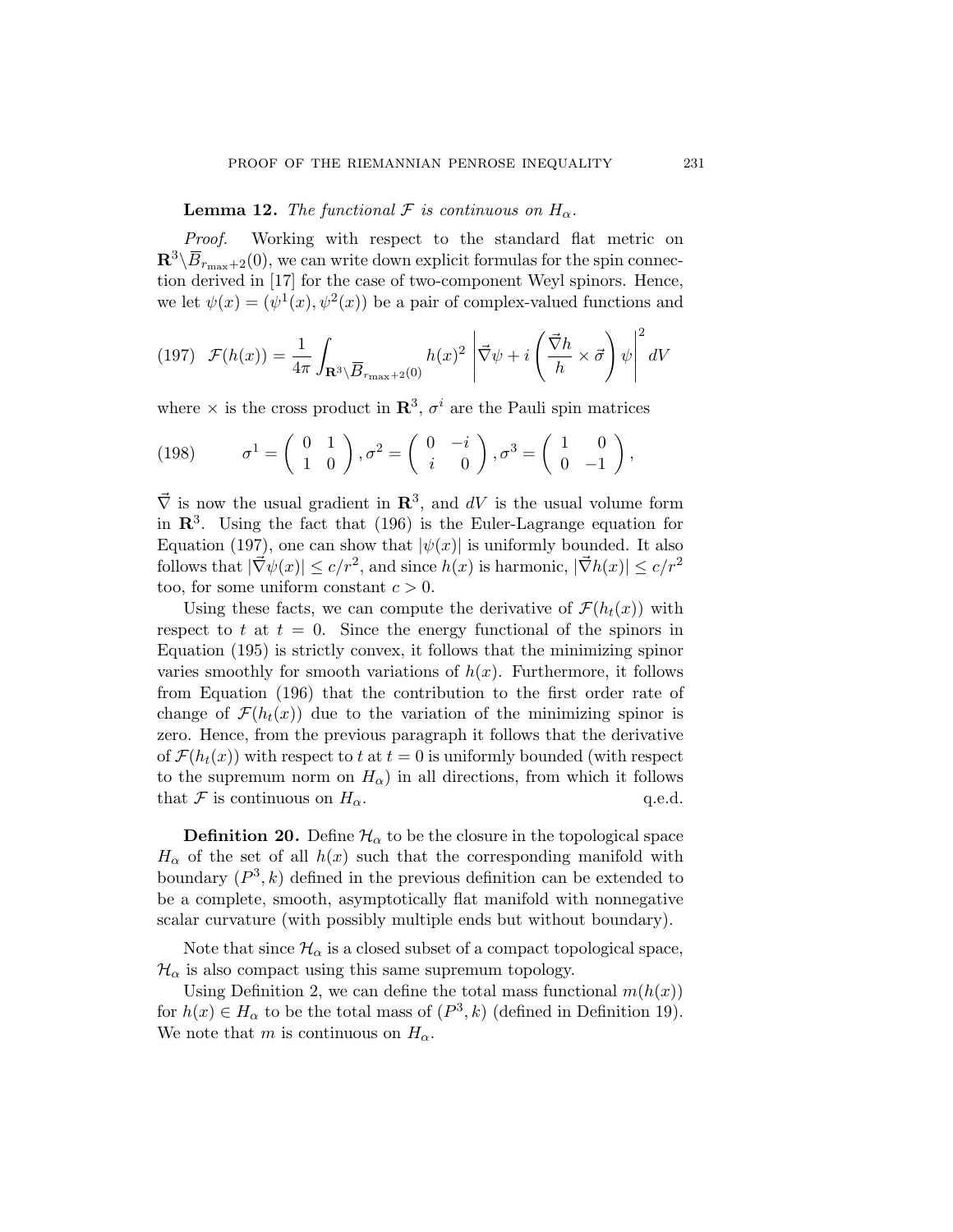**Lemma 13.** *Given*  $h(x) \in \mathcal{H}_{\alpha}$ ,

(199) 
$$
m(h(x)) \ge \mathcal{F}(h(x)).
$$

*Proof.* This lemma follows directly from Witten's proof of the Positive Mass Theorem [[52\]](#page-90-0), [\[40\]](#page-89-0). In Witten's argument, he showed that the total mass is bounded below by such an integral over the whole manifold for a spinor which satisfies the Dirac equation and goes to a constant spinor with norm one at infinity. Thus, the infimum of the same integral over a smaller region and over more spinors must be smaller than the original integral. This proves the inequality for  $h(x)$  which correspond to  $(P^3, k)$  which can be extended smoothly. Then the inequality follows for all  $h(x) \in \mathcal{H}_{\alpha}$  since the total mass m and the functional  $\mathcal F$  are continuous functionals on  $H_{\alpha}$ . q.e.d.

**Lemma 14.** *For*  $h(x) \in H_\alpha$ ,  $\mathcal{F}(h(x)) = 0$  *if and only if*  $h(x) \equiv 1$ *.* 

*Proof.* By Equation [\(196\)](#page-53-0), it follows that the norm of the minimizing spinor is not identically zero, from which it follows that  $\mathcal{F}(h(x)) = 0$ implies the existence of a parallel spinor. Hence, since  $(P^3, k)$  is asymptotically flat, it must be flat everywhere, which implies that  $h(x) \equiv 1$ . Conversely, if  $h(x) \equiv 1$ , choosing  $\psi(x) \equiv \psi_0$  proves that  $\mathcal{F}(h(x)) = 0$ . q.e.d.

**Lemma 15.** For all  $\delta > 0$ , there exists an  $\epsilon > 0$  such that

(200) 
$$
\mathcal{F}(h(x)) < \epsilon \Rightarrow \sup_{x \in S_{r_{\text{max}}+1}(0)} |h(x) - 1| < \delta
$$

*for*  $h(x) \in \mathcal{H}_\alpha$ .

*Proof.* Since F is a continuous functional on the compact space  $\mathcal{H}_{\alpha}$ and only equals zero if  $h(x) \equiv 1$ , the lemma follows. q.e.d.

**Corollary 8.** *For all*  $\delta > 0$ *, there exists an*  $\epsilon \in (0, 2(r_{\text{max}} + 1)\delta)$ *such that*

(201) 
$$
m(h(x)) < \epsilon \Rightarrow \sup_{x \in S_{r_{\max}+1}(0)} |h(x) - 1| < \delta
$$

*for*  $h(x) \in \mathcal{H}_\alpha$ .

*Proof.* The fact that there exists an  $\epsilon > 0$  follows directly from Lemmas 13 and 15. Then by considering  $h(x) = 1 + a/2|x|$  for  $a > 0$ 

<span id="page-55-0"></span>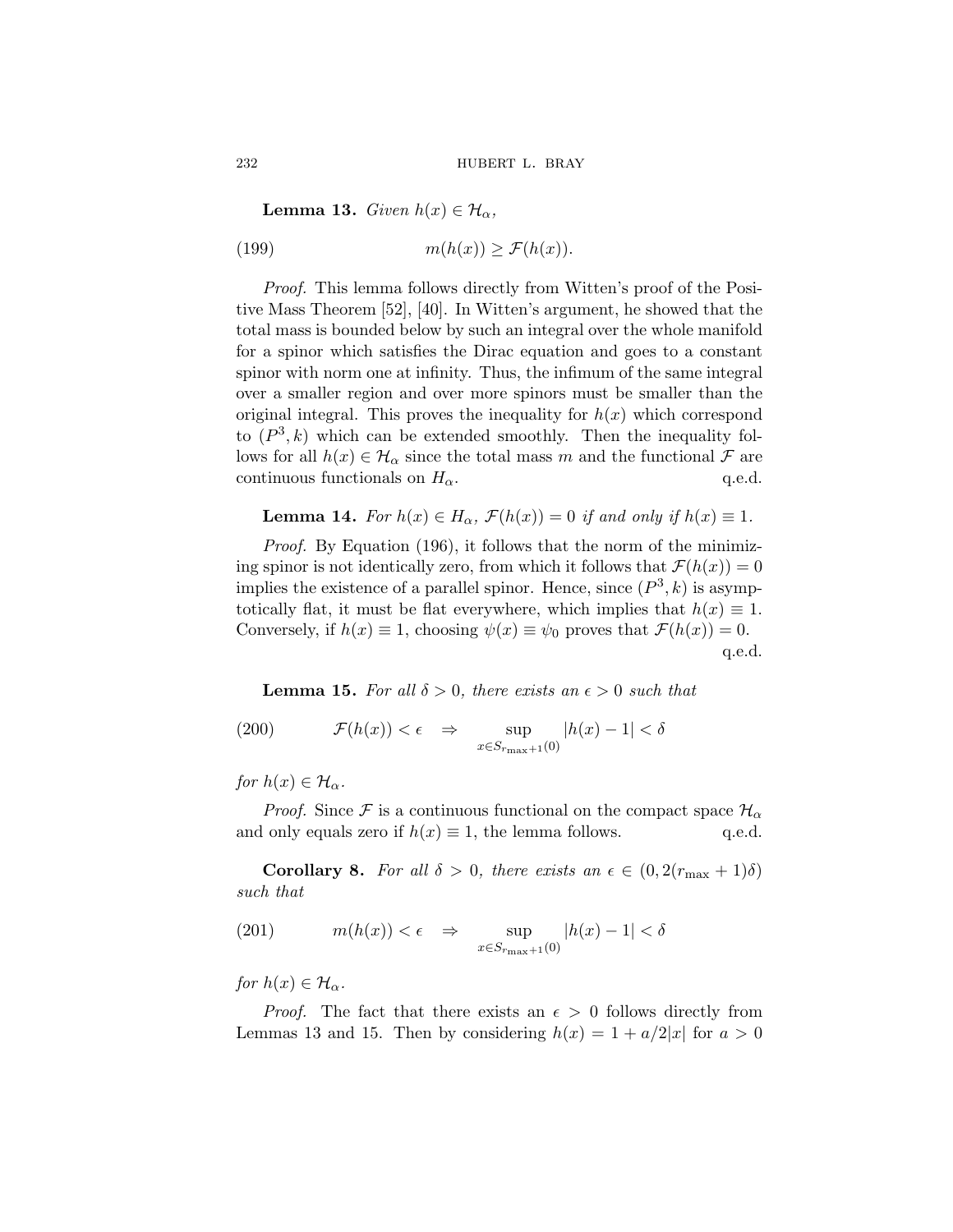<span id="page-56-0"></span>which corresponds to a Schwarzschild metric with total mass  $a$ , it follows that  $\epsilon < 2(r_{\text{max}} + 1)\delta$ . q.e.d.

Alternatively, the previous discussion with spinors beginning with Definition [19](#page-53-0) and ending with the above corollary could be replaced by quoting Theorem 1.1 of [\[8\]](#page-87-0) (the proof of which also uses spinors) which proves Corollary [8](#page-55-0) as well.

Now we are ready to apply these results to understand the asymptotic behavior of  $U_t(x)$  as t goes to infinity.

**Theorem 16.** For all  $\delta > 0$ , there exists a t such that for all  $t \geq \overline{t}$ 

(202) 
$$
\left| U_t(x) - \left( 1 + \frac{M}{2|x|} \right) \right| \le \delta
$$

*for*  $|x| \geq r_{\text{max}} + 1$ *, where*  $M \equiv \lim_{t \to \infty} m(t) > 0$ *.* 

*Proof.* First, we let

(203) 
$$
\overline{U}_t(x) = U_t(x) - \left(1 + \frac{m(t)}{2|x|}\right)
$$

and

(204) 
$$
\overline{W}_t(x) = W_t(x) - \left(1 + \frac{\widetilde{m}(t)}{2|x|}\right)
$$

so that by Lemmas [10](#page-47-0) and [11](#page-48-0) the harmonic functions  $\overline{U}_t(x)$  and  $\overline{W}_t(x)$ do not have a constant term or a  $1/|x|$  term in their expansions using spherical harmonics. Then substituting these two expressions into Equation [\(172\)](#page-49-0) yields

(205) 
$$
\frac{d}{dt}\overline{U}_t(x) = 2\left(\overline{U}_t(x) - \overline{W}_t(x) + r\frac{\partial}{\partial r}\overline{U}_t(x)\right)
$$

by Equation [\(167\)](#page-48-0).

Also, by Equation ([167\)](#page-48-0) and the Positive Mass Theorem,  $\int_0^\infty \tilde{m}(t) dt$  $\leq m(0)/2$ , so  $T_{bad} = \{t \mid \widetilde{m}(t) \geq \epsilon\}$  has finite measure less than or equal to  $m(0)/2\epsilon$ . Hence, by Lemma [11](#page-48-0) and Corollary [8,](#page-55-0) for all  $\delta > 0$ , there exists an  $\epsilon > 0$  such that

$$
\sup_{x \in S_{r_{\text{max}}+1}(0)} |W_t(x) - 1| < \delta
$$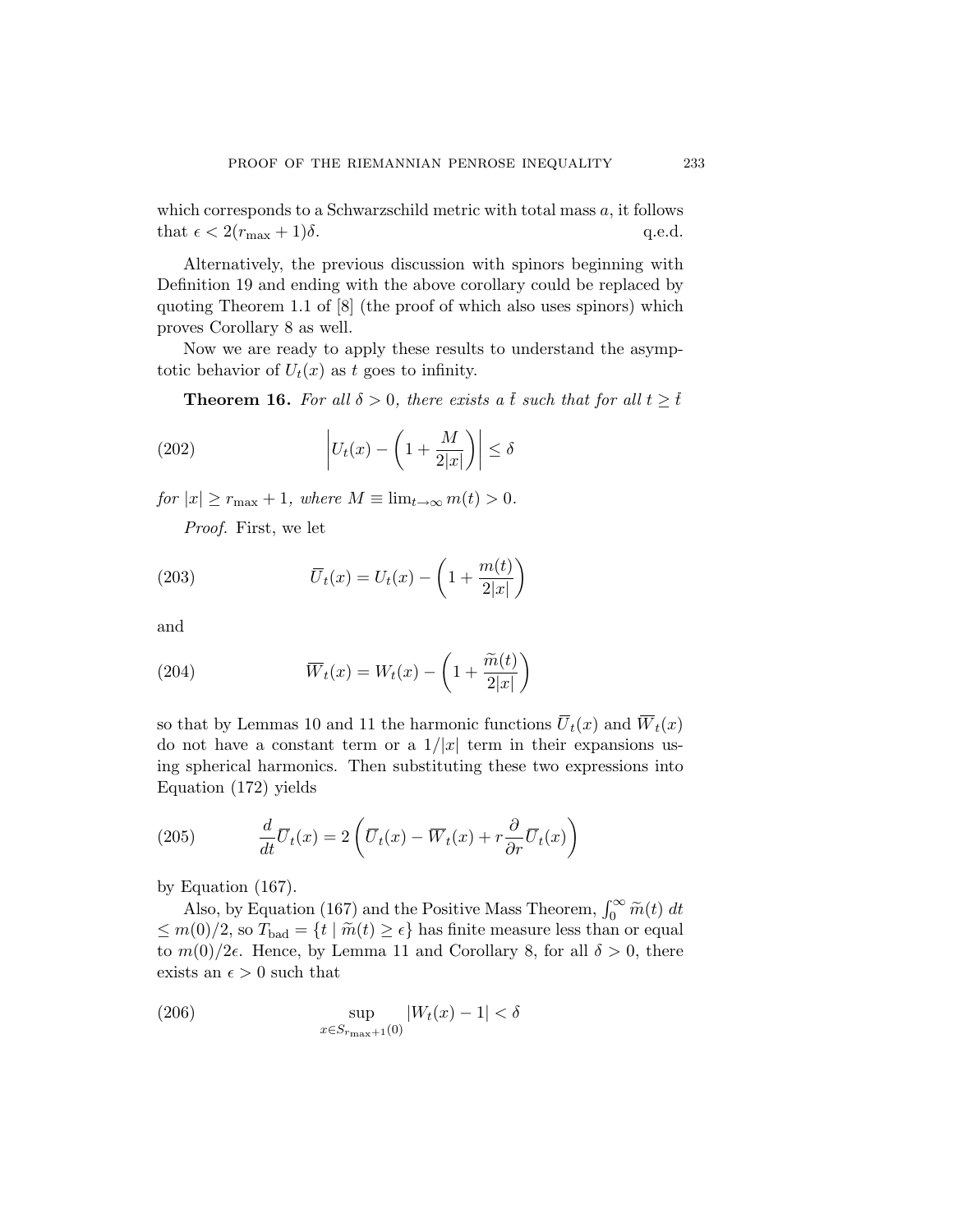and hence

(207) 
$$
\sup_{x \in S_{r_{\max}+1}(0)} |\overline{W}_t(x)| < 2\delta
$$

since

(208) 
$$
\widetilde{m}(t) < \epsilon < 2(r_{\text{max}} + 1)\delta,
$$

for all  $t \notin T_{bad}$ . Also, for all t we have the uniform bound

(209) 
$$
\sup_{x \in S_{r_{\max}+1}(0)} |\overline{W}_t(x)| < B
$$

(where  $B = 1 + c/2(r_{\text{max}} + 1)$ ) by Equations [\(204](#page-56-0)) and ([193](#page-53-0)) and since  $\widetilde{m}(t) \leq c$  by Equation [\(193\)](#page-53-0). Then since  $\overline{W}_t(x)$  is a harmonic function without a constant term or a  $1/|x|$  term, it follows that

(210) 
$$
|\overline{W}_t(x)| \le k \frac{(r_{\text{max}} + 1)^2}{|x|^2} \begin{cases} 2\delta & \text{for } t \notin T_{\text{bad}} \\ B & \text{for } t \in T_{\text{bad}} \end{cases}
$$

for  $|x| \ge r_{\text{max}} + 1$  and some positive constant k (which we will not need to compute). Then from analyzing Equation [\(205](#page-56-0)) and using the fact that  $\overline{U}_t(x)$  does not have a constant term or a  $1/|x|$  term and the fact that  $T_{bad}$  has finite measure, it follows that we can choose some t large enough such that

(211) 
$$
|\overline{U}_t(x)| \le k \frac{(r_{\text{max}} + 1)^2}{|x|^2} (2.01) \delta
$$

for all  $t \geq \overline{t}$  and  $|x| \geq r_{\text{max}} + 1$ . Hence, since  $\delta > 0$  was arbitrary and  $M = \lim_{t \to \infty} m(t)$  (and is positive by inequality ([181](#page-51-0))), Theorem [16](#page-56-0) follows. q.e.d. follows.  $q.e.d.$ 

**Corollary 9.** For all  $\delta > 0$ , there exists a t such that

(212) 
$$
\left| V_t(x) - \left( \frac{M}{2|x|} - 1 \right) \right| \le \delta
$$

*for*  $|x| \ge r_{\text{max}} + 1$  *and all*  $t \ge \bar{t}$  *except on a set with measure less than* δ*.*

*Proof.* We recall from Equation [\(171\)](#page-49-0) that  $V_t(x) = U_t(x) - 2W_t(x)$ . Hence, since  $U_t(x)$  is converging to  $1 + \frac{M}{2|x|}$  by Theorem [16](#page-56-0) and  $W_t(x)$ is converging to 1 (for  $t \notin T_{bad}$ ) by Equations ([204](#page-56-0)), (207), and (208), then the corollary follows from the fact that  $T_{bad}$  has finite measure.

q.e.d.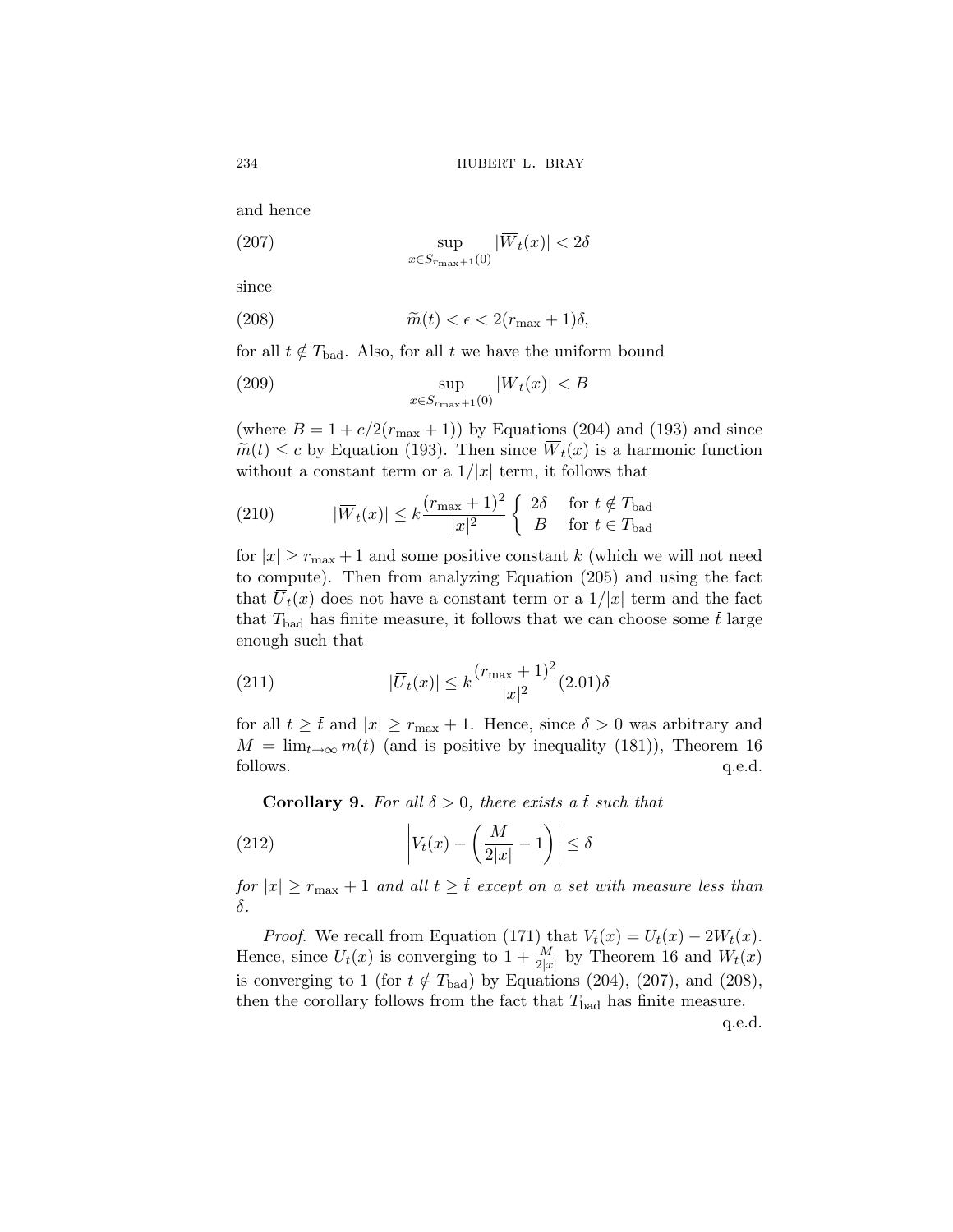<span id="page-58-0"></span>**Corollary 10.** For all  $\delta > 0$ , there exists a t such that for all  $t \geq \overline{t}$ ,

(213) 
$$
\left| V_t(x) - \left( \frac{M}{2|x|} - 1 \right) \right| \le \delta
$$

*and*

$$
(214) \t\t |W_t(x) - 1| \le \delta
$$

*for*  $|x| \geq r_{\text{max}} + 1$ *.* 

*Proof.* Equation (213) follows from the previous corollary, Equation [\(166](#page-47-0)), and Theorem [7.](#page-19-0) Equation (214) then follows from Equation (213), Theorem [16,](#page-56-0) and Equation [\(171](#page-49-0)). q.e.d.

The next two lemmas use Corollary 10 to prove that  $\Sigma(t)$  converges to the sphere of radius  $M/2$ . The main idea is that since  $V_t(x)$  converges to  $\frac{M}{2|x|} - 1$  and equals zero on  $\Sigma(t)$  by definition, then  $\Sigma(t)$  must be converging to  $S_{M/2}(0)$ .

In the rest of this section we will want to take limits of certain sequences of surfaces, and naturally there are several ways to do this. However, in our case, all of the surfaces we are dealing with are boundaries of regions, so it seems most natural to follow [\[39](#page-89-0)]. In [[39\]](#page-89-0), a very general definition of the measure of the perimeter of a Lebesgue measurable set is given on p. 64. Then on p. 70, it is shown that the space of Lebesgue measurable sets with equally bounded perimeters in a compact region K is compact with respect to the  $L^1$  norm of the characteristic functions of the regions, meaning that any sequence of such sets contains a subsequence such that the characteristic functions of the subsequence converge in  $L^1(K)$ . Thus, in what follows, we will say that  $\Sigma_{\infty}$  is a limit of a sequence of surfaces  $\{\Sigma(t_i)\}\$ if it is the boundary of a Lebesgue measurable set with bounded perimeter whose characteristic function is the  $L^1$  limit of the characteristic functions of a subsequence of the  $\{\Sigma(t_i)\}\)$ . We note that [\(187](#page-52-0)) implies that the  $\{\Sigma(t_i)\}\)$  have equally bounded perimeters for  $t_i \geq t_0$ . We also note that since this perimeter function is shown to be lower semicontinuous in [\[39](#page-89-0)],  $\Sigma_{\infty}$  has bounded perimeter. (We also note that we define the boundary of a region to be the set of boundary points such that every open ball around a boundary point contains a positive measure of both the region and the complement of the region.)

From the above considerations, it also turns out that the  $\{\Sigma(t_i)\}\$  will converge to  $\Sigma_{\infty}$  in the Hausdorff distance sense as well. This follows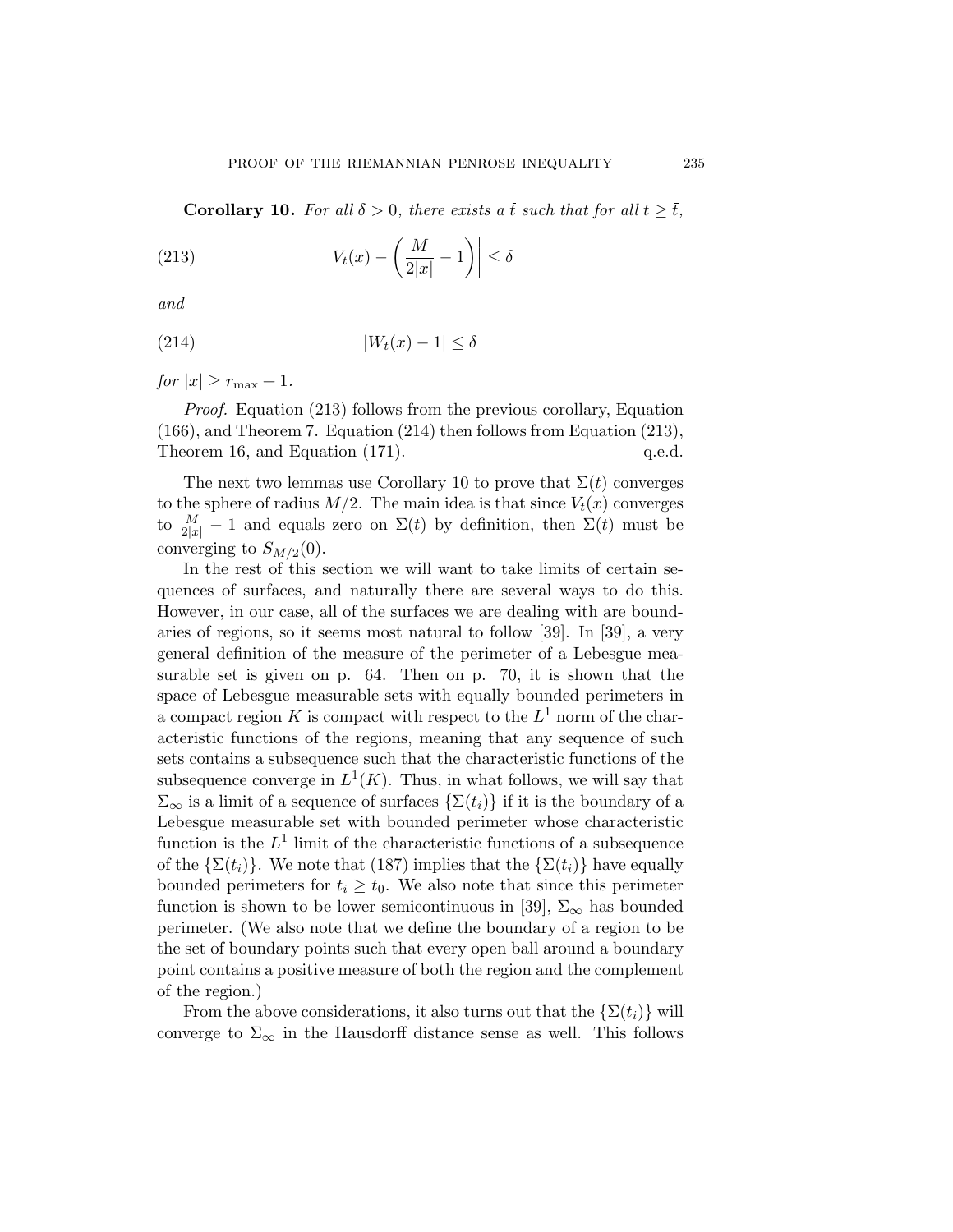from the fact that each  $\Sigma(t_i)$  minimizes area in  $(\mathbb{R}^3 \setminus B_{r_0e^{-2t}}(0), U_t(x)^4\delta)$ and we have uniform upper and lower bounds on the  $U_{t_i}(x)$ . (This is related to the proof of Lemma [24](#page-78-0) in Appendix [E.](#page-76-0))

**Lemma 16.** *Let*  $\Sigma_{\infty}$  *be any limit of*  $\Sigma(t)$  *in*  $(\mathbb{R}^3, \delta)$ *. Then no part of*  $\Sigma_{\infty}$  *lies inside*  $S_{M/2}(0)$ *.* 

*Proof.* Let R be the open region outside  $\Sigma_{\infty}$ , and consider a sequence of  $t_i$  going to infinity such that  $\Sigma(t_i)$  is converging to a limit  $\Sigma_{\infty}$ . Since each  $\Sigma(t_i)$  is outer minimizing and we have uniform upper and lower bounds on  $U_{t_i}(x)$  (and hence on the corresponding metric), it follows that R must be connected. Then  $V_{t_i}(x)$  must converge to a harmonic function in  $R$ , and by Corollary [10](#page-58-0) this limit harmonic function equals  $\frac{M}{2|x|} - 1$ . But each  $V_{t_i}(x) \leq 0$  by definition, so  $R \cap B_{M/2}(0) = \emptyset$ , proving the lemma.  $q.e.d.$ 

**Lemma 17.** *Let*  $\Sigma_{\infty}$  *be any limit of*  $\Sigma(t)$  *in*  $(\mathbb{R}^3, \delta)$ *. Then no part of*  $\Sigma_{\infty}$  *lies outside*  $S_{M/2}(0)$ *.* 

*Proof.* Suppose otherwise. Then we can consider a sequence of  $t_i$ going to infinity such that  $\Sigma(t_i)$  is converging to a limit  $\Sigma_{\infty}$  which lies at least partially outside  $S_{M/2}(0)$ . Again, defining the region R as above,  $V_{t_i}(x)$  must converge to a harmonic function in R, and by Corollary [10](#page-58-0) this limit harmonic function equals  $\frac{M}{2|x|} - 1$ .

Since  $V_{t_i}(x)$  is harmonic, it minimizes its energy among functions with the same boundary data. Thus, since  $\Sigma(t_i)$  is contained inside  $S_{r_{\text{max}}}(0)$ , the energy of  $V_{t_i}(x)$  is less than  $4\pi r_{\text{max}}$ . Now choose  $x_0 \in \Sigma_{\infty}$ which maximizes distance from the origin, and let  $|x_0| = M/2 + 2r$  for some  $r > 0$ . Then by the co-area formula,

$$
(215)
$$

$$
4\pi r_{\max} > \int_{R_i} |\nabla V_{t_i}(x)|^2 \, dV > \int_{R_i \cap B_r(x_0)} |\nabla V_{t_i}(x)|^2 \, dV
$$
  
= 
$$
\int_{-1}^0 dz \int_{L_z \cap B_r(x_0)} |\nabla V_{t_i}(x)| \, dA_z
$$
  

$$
\geq \int_{-1}^0 dz \, |L_z \cap B_r(x_0)|^2 \left( \int_{L_z \cap B_r(x_0)} |\nabla V_{t_i}(x)|^{-1} \, dA_z \right)^{-1}
$$

where  $R_i$  is the region outside  $\Sigma(t_i)$ , dV is the standard volume form on  $\mathbb{R}^3$ ,  $L_z$  is the level set on which  $V_{t_i}$  equals z,  $dA_z$  is the area form of

<span id="page-59-0"></span>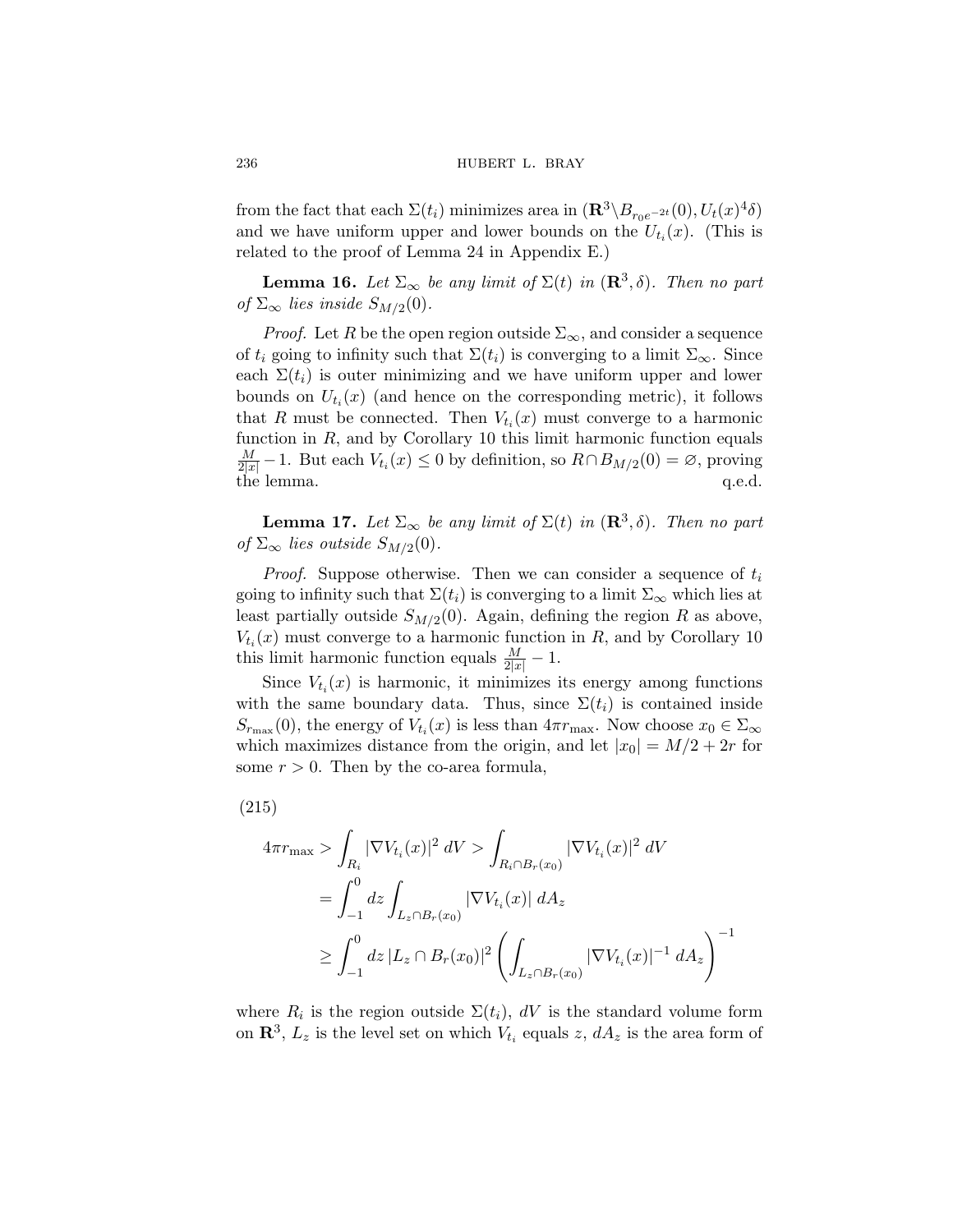<span id="page-60-0"></span> $L_z$ , and  $|\cdot|$  denotes area in  $\mathbb{R}^3$ . Next, we define

(216)  $\mathcal{V}(z) =$  the volume of the region  $\{x \in B_r(x_0) \mid V_{t_i}(x) > z\}$ 

for  $-1 < z \leq 0$ . Then from inequality ([215](#page-59-0)),

(217) 
$$
4\pi r_{\max} > \int_{-1}^{0} |L_z \cap B_r(x_0)|^2 \, \mathcal{V}'(z)^{-1} \, dz.
$$

Since  $V_{t_i}(x)$  equals zero on  $\Sigma(t_i)$  and yet is converging to  $\frac{M}{2|x|} - 1$  in R, we must have  $\mathcal{V}'(z)$  approaching zero and the surfaces  $L_z \cap B_r(x_0)$ converging to  $\Sigma(t_i) \cap B_r(x_0)$  for  $z \in \left(\frac{M}{2|x_0|} - 1, 0\right)$  as  $t_i$  goes to infinity. However, since  $\Sigma(t_i)$  minimizes area in  $(\mathbf{R}^3 \setminus B_{r_0e^{-2t_i}}^{\bullet}(0), U_{t_i}(x)^4\delta)$  and  $U_{t_i}(x)$  is uniformly bounded, it follows that  $|L_z \cap B_r(x_0)|$  is not going to zero for  $z \in \left(\frac{M}{2|x_0|} - 1, 0\right)$ . Hence, the right hand side of inequality  $(217)$  is going to infinity as  $t_i$  goes to infinity, giving us a contradiction and proving the lemma.  $q.e.d.$ 

**Theorem 17.** *The surfaces*  $\Sigma(t)$  *converge to*  $S_{M/2}(0)$  *in the Hausdorff distance sense in the limit as* t *goes to infinity,*

(218) 
$$
\lim_{t \to \infty} U_t(x) = 1 + \frac{M}{2|x|}
$$

*for*  $|x| > M/2$ *, and* 

(219) 
$$
\lim_{t \to \infty} U_t(x) = \sqrt{\frac{2M}{|x|}}
$$

*for*  $0 < |x| \le M/2$ *, where as usual*  $M = \lim_{t \to \infty} m(t) > 0$ *.* 

*Proof.* First we observe that for all  $\delta > 0$ , there exists a t such that

(220) 
$$
\Sigma(t) \subset B_{\frac{M}{2} + \delta}(0) \setminus B_{\frac{M}{2} - \delta}(0)
$$

for all  $t \geq \overline{t}$ . Otherwise, we could choose a sequence of  $t_i$  going to infinity such that each  $\Sigma(t_i)$  did not lie entirely in the annulus. By previous discussions, a limit  $\Sigma_{\infty}$  would have to exist, and since this limit is valid in the Hausdorff distance sense as previously discussed, at least part of  $\Sigma_{\infty}$  would have to lie off of  $S_{M/2}(0)$ , contradiction at least one of the two previous lemmas. This proves Equation (220).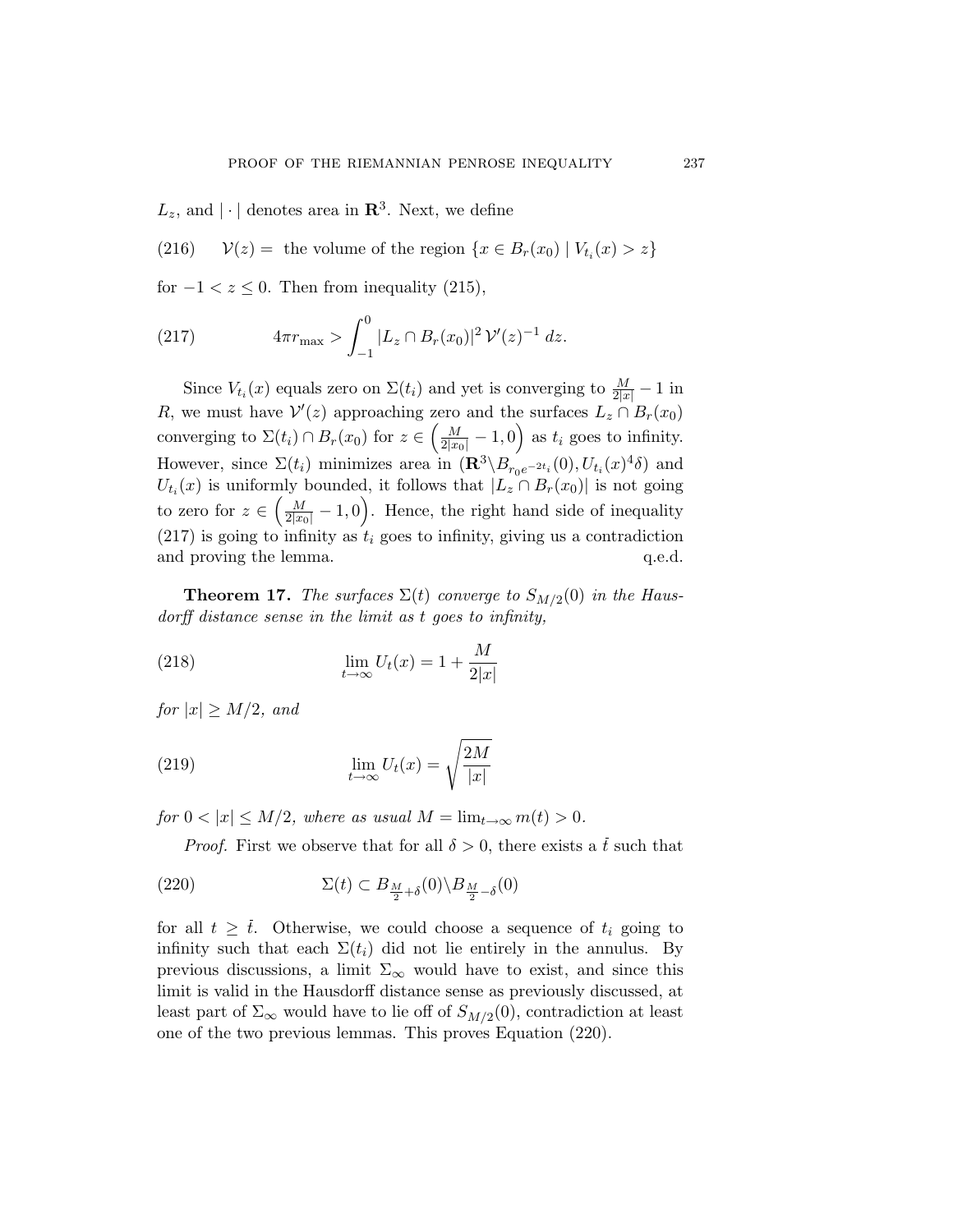As a corollary, we get that for all  $\delta > 0$ , there exists a  $\bar{t}$  such that

(221) 
$$
F_{\frac{M}{2}-\delta}(x) \leq V_t(x) \leq F_{\frac{M}{2}+\delta}(x)
$$

where we define

(222) 
$$
F_a(x) = \begin{cases} \frac{a}{|x|} - 1 & \text{for } |x| \ge a \\ 0 & \text{for } |x| \le a \end{cases}
$$

for  $a > 0$ . Then Equations [\(218\)](#page-60-0) and [\(219](#page-60-0)) follow (with uniform convergence on compact subsets of  $\mathbb{R}^3 - \{0\}$  from inequality (221) and analyzing the behavior of Equation ([164](#page-46-0)).  $q.e.d.$ 

Theorem [4](#page-11-0) then follows from the above theorem and Corollary [5](#page-45-0).

# **13. Generalization to asymptotically flat manifolds and the case of equality**

Up to this point in the paper we have assumed that  $(M^3, g_0)$  was harmonically flat at infinity. In particular, Theorems [2](#page-10-0), [3](#page-11-0), and [4](#page-11-0) only apply to harmonically flat manifolds as stated. In this section, we will extend Theorems [2](#page-10-0) and [3](#page-11-0) and elements of Theorem [4](#page-11-0) to asymptotically flat manifolds. This will prove the main theorem, Theorem [1](#page-8-0), except for the case of equality, which we will see follows from the case of equality of Theorem [9.](#page-29-0)

It is worth noting that the main reason for initially considering only harmonically flat manifolds was convenience. Alternatively, we could have ignored harmonically flat manifolds and dealt only with asymptotically flat manifolds. However, this would have complicated some of the arguments unnecessarily, so we chose to delay these considerations until now.

**Definition 21.** The manifold  $(M^n, g)$  is said to be *asymptotically flat* if there is a compact set  $K \subset M$  such that  $M\backslash K$  is the disjoint union of ends  $\{E_k\}$ , such that for each end there exists a diffeomorphism  $\Phi_k : E_k \to \mathbf{R}^n \backslash B_1(0)$  such that, in the coordinate chart defined by  $\Phi_k$ ,

$$
g = \sum_{i,j} g_{ij}(x) dx^i dx^j,
$$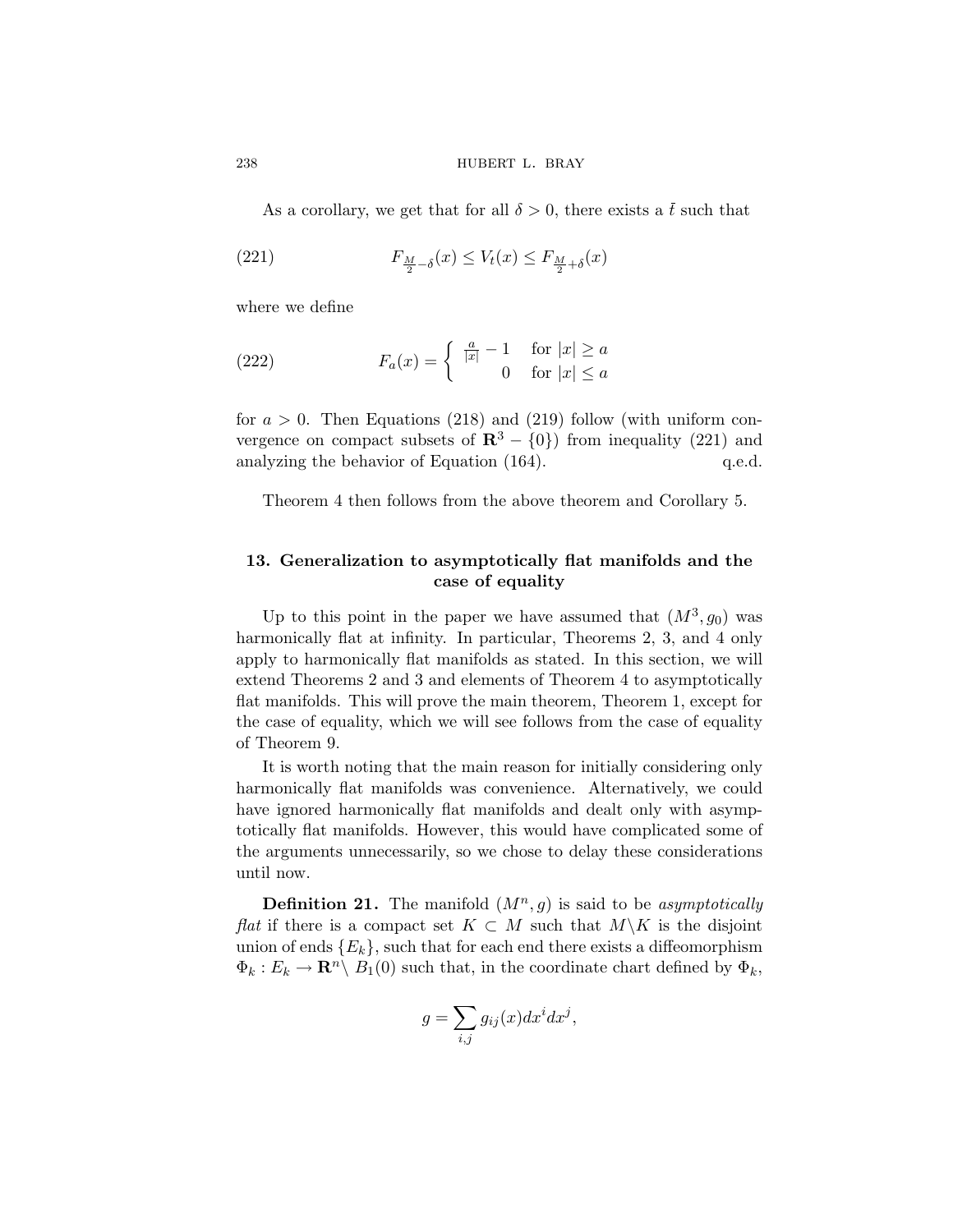<span id="page-62-0"></span>where

$$
g_{ij}(x) = \delta_{ij} + O(|x|^{-p})
$$
  

$$
|x||g_{ij,k}(x)| + |x|^2|g_{ij,kl(x)}| = O(|x|^{-p})
$$
  

$$
|R(g)| = O(|x|^{-q})
$$

for some  $p > \frac{n-2}{2}$  and some  $q > n$ , where we have used commas to denote partial derivatives in the coordinate chart, and  $R(q)$  is the scalar curvature of  $(M^n, g)$ .

These assumptions on the asymptotic behavior of  $(M^n, g)$  at infinity imply the existence of the limit

(225) 
$$
M_{\text{ADM}}(g) = \frac{1}{16\pi} \lim_{\sigma \to \infty} \int_{S_{\sigma}} \sum_{i,j} (g_{ij,i} \nu_j - g_{ii,j} \nu_j) d\mu
$$

where  $S_{\sigma}$  is the coordinate sphere of radius  $\sigma$ ,  $\nu$  is the unit normal to  $S_{\sigma}$ , and  $d\mu$  is the area element of  $S_{\sigma}$  in the coordinate chart. The quantity  $M_{\text{ADM}}$  is called the *total mass* of  $(M^n, g)$  (see [[1](#page-87-0)], [[2](#page-87-0)], [\[42](#page-89-0)], and [[46\]](#page-89-0)), and agrees with the definition of total mass for harmonically flat 3-manifolds given in Definition [2.](#page-7-0)

First we observe that the arguments in the proof of the existence theorem, Theorem [2,](#page-10-0) did not use harmonic flatness anywhere, so we immediately get existence of the conformal flow of metrics for asymptotically flat manifolds. Similarly, the arguments used in Section [5](#page-22-0) to prove that  $A(t)$  is constant still hold. Next we reexamine the proof of Theorem [10](#page-37-0) which proved that  $m(t)$  was nonincreasing. The only modification we need to make is to use the more general definition for the total mass of an asymptotically flat manifold given by Equation (225). It is then straight forward to check that Equation [\(113](#page-36-0)) and hence Theorem [10](#page-37-0) are still true. Hence:

**Theorem 18.** *Theorems* [2](#page-10-0) *and* [3](#page-11-0) *are true for asymptotically flat manifolds as well as harmonically flat manifolds.*

We choose not to extend Theorem [4](#page-11-0) to asymptotically flat manifolds, but conjecture that it is still true. Instead, we observe that we must still have

(226) 
$$
m(t) \ge \sqrt{\frac{A(t)}{16\pi}}
$$

for asymptotically flat manifolds. Otherwise, given an asymptotically flat counterexample, we could use Lemma [1](#page-6-0) to perturb the manifold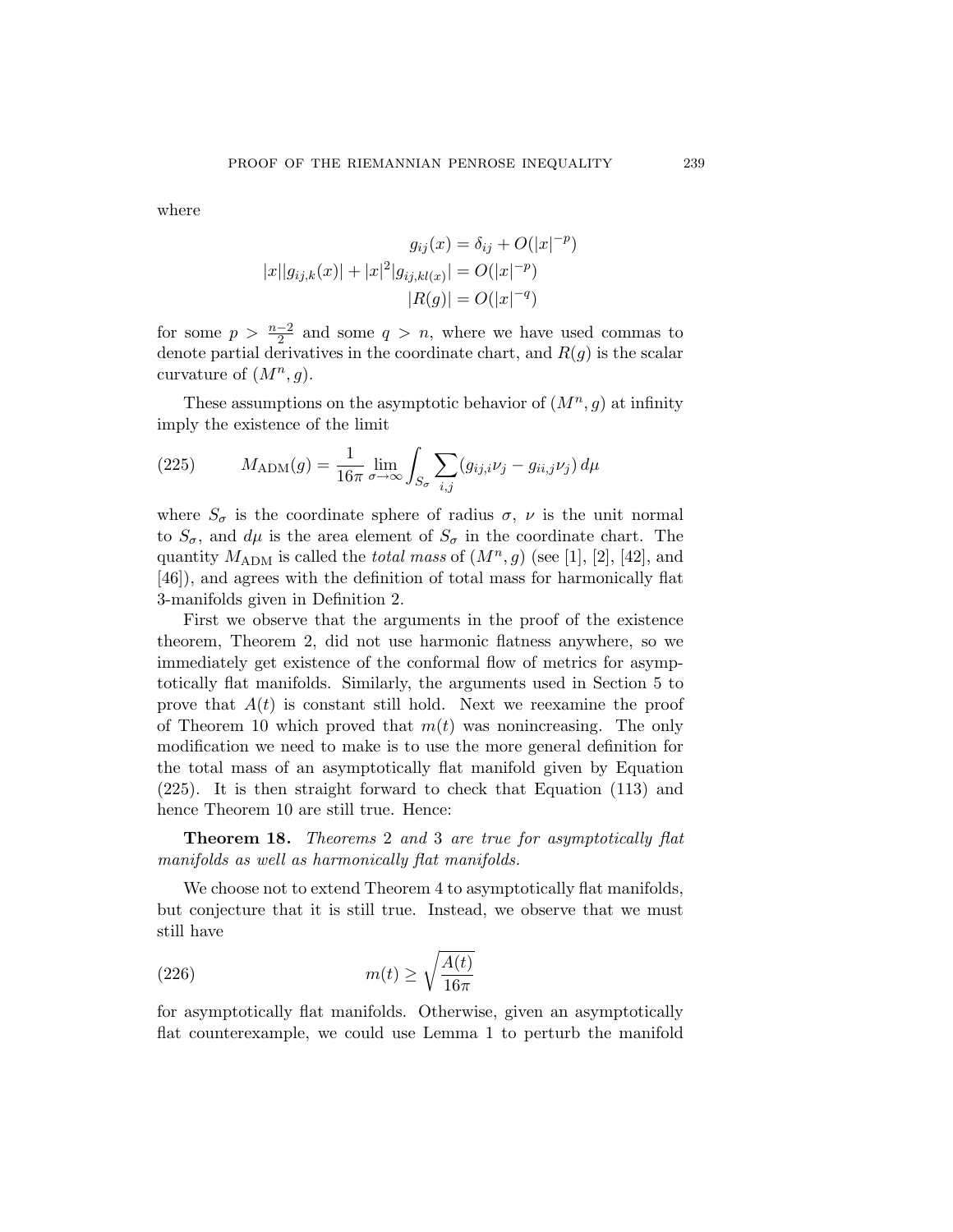slightly making it harmonically flat at infinity such that it still violated Equation [\(226\)](#page-62-0). Then applying the conformal flow of metrics to this harmonically flat manifold would violate Theorems [3](#page-11-0) and [4,](#page-11-0) which is a contradiction. Setting  $t = 0$  in inequality ([226](#page-62-0)) then proves the Riemannian Penrose inequality for asymptotically flat manifolds.

The case of equality of Theorem [1](#page-8-0) then follows from Equation [\(113\)](#page-36-0) and Theorem [9](#page-29-0). If we have equality in the Riemannian Penrose inequality, then applying the conformal flow of metrics to this initial metric must also give equality in inequality [\(226\)](#page-62-0) for all  $t \geq 0$ . Hence, the right hand derivative of  $m(t)$  at  $t = 0$  equals zero, so by Equation [\(113\)](#page-36-0),

(227) 
$$
\mathcal{E}(\Sigma^+(0),g_0) = 2m(0).
$$

By Definition [11](#page-19-0) and Equation [\(14\)](#page-9-0),  $\Sigma^+(0)$  is the outermost minimal area enclosure of  $\Sigma_0$  in  $(M^3, g)$ . Furthermore, by the case of equality of Theorem [9](#page-29-0),  $(M^3, g)$  is a Schwarzschild manifold outside  $\Sigma^+(0)$ . Hence,  $\Sigma^+(0)$  is the outermost horizon of  $(M^3, g)$ , so  $(M^3, g)$  is isometric to a Schwarzschild manifold outside their respective outermost horizons. This completes the proof of Theorem [1](#page-8-0) and the Riemannian Penrose inequality.

The reader might also have noticed that none of the arguments in this paper have used anything about the original manifold inside the original horizon  $\Sigma_0$ . Hence, we can generalize Theorem [1](#page-8-0) to the following.

**Theorem 19.** Let  $(M^3, g)$  be a complete, smooth, asymptotically *flat* 3*-manifold with boundary which has nonnegative scalar curvature and total mass* m*. Then if the boundary is an outer minimizing horizon* (*with one or more components*) *of total area* A*, then*

$$
(228)\qquad \qquad m \ge \sqrt{\frac{A}{16\pi}}
$$

with equality if and only if  $(M^3, g)$  is isometric to a Schwarzschild man*ifold outside their respective outermost horizons.*

## **14. New quasi-local mass functions**

Given a region in a space-like slice of a space-time, it is natural to ask how much energy and momentum is contained in that region. As described in the introduction, there does exist a well-defined notion of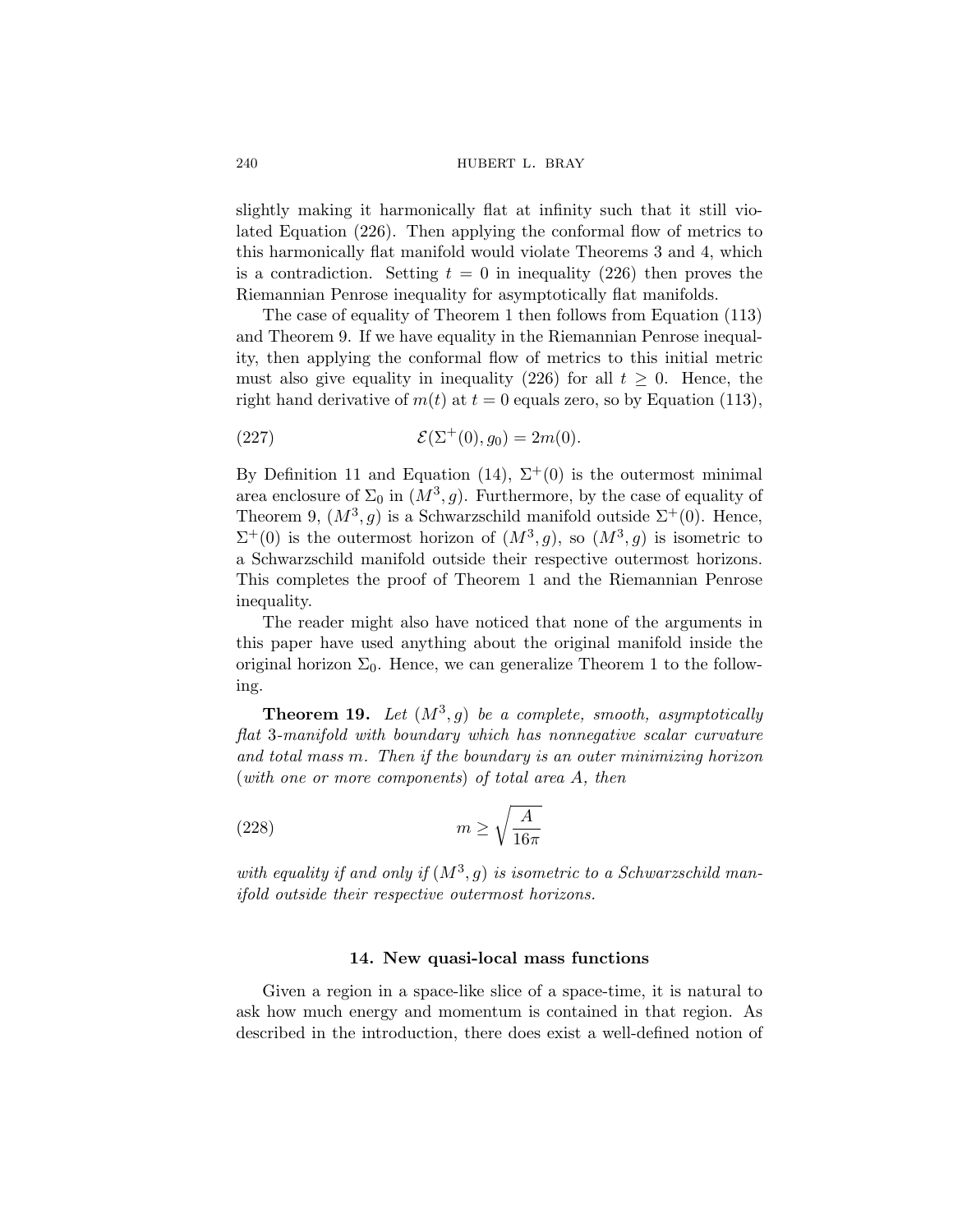<span id="page-64-0"></span>total mass and also of energy-momentum density. However, when the region in question is some finite region which is not the entire manifold or just a single point, it is not very well understood how to define how much energy and momentum is in that region.

Various definitions of "quasi-local" mass exist, such as the Hawking mass, which was used by Huisken and Ilmanen in [\[30](#page-88-0)] to prove their Riemannian Penrose inequality, for example. Good definitions of quasi-local mass should satisfy certain reasonable properties [[14\]](#page-88-0) such as positivity and some kind of monotonicity, either under a flow or by inclusion. In addition, for a large region, the quasi-local mass function should approach the total mass of the manifold, and for horizons with area A it is thought that the mass should be  $\sqrt{A/16\pi}$ .

Let  $(M^3, g)$  be a complete asymptotically flat manifold with nonnegative scalar curvature and total mass m. Let  $\Sigma$  be any surface in  $M^3$  which is in the class of surfaces S defined in Section [2.](#page-6-0)

**Definition 22.** Suppose  $u(x)$  is a positive harmonic function in  $(M^3, g)$  outside  $\Sigma$  going to a constant at infinity scaled such that  $(M^3, g)$  $u(x)^4q$  has the same total mass as  $(M^3, q)$ .

Then if  $\Sigma$  is an outer minimizing horizon with area A in  $(M^3, u(x)^4g)$ , we define the quasi-local mass of  $\Sigma$  in  $(M^3, g)$  to be

(229) 
$$
m_g(\Sigma) = \sqrt{\frac{A}{16\pi}}.
$$

**Definition 23.** We define S to be the subset of S of surfaces  $\Sigma$ for which such a conformal factor  $u(x)$  exists, and we note that (by Equation ([239](#page-68-0)) mostly) this conformal factor is unique for each  $\Sigma$  when it exists.

As usual  $\Sigma$  could have multiple components. It is also interesting that

(230) 
$$
m_g(\Sigma) = m_{u(x)^4 g}(\Sigma)
$$

for all surfaces  $\tilde{\Sigma} \in S$  where the conformal factor  $u(x)$  is any harmonic function in  $(M^3, q)$  defined outside  $\widetilde{\Sigma}$  which goes to a constant at infinity scaled such that  $(M^3, u(x)^4g)$  has the same total mass as  $(M^3, g)$ .

**Lemma 18.** *The quasi-local mass function*  $m_q(\Sigma)$  *defined for*  $(M^3, g)$  *is nondecreasing for the family of surfaces*  $\Sigma(t)$  *defined by Equa-*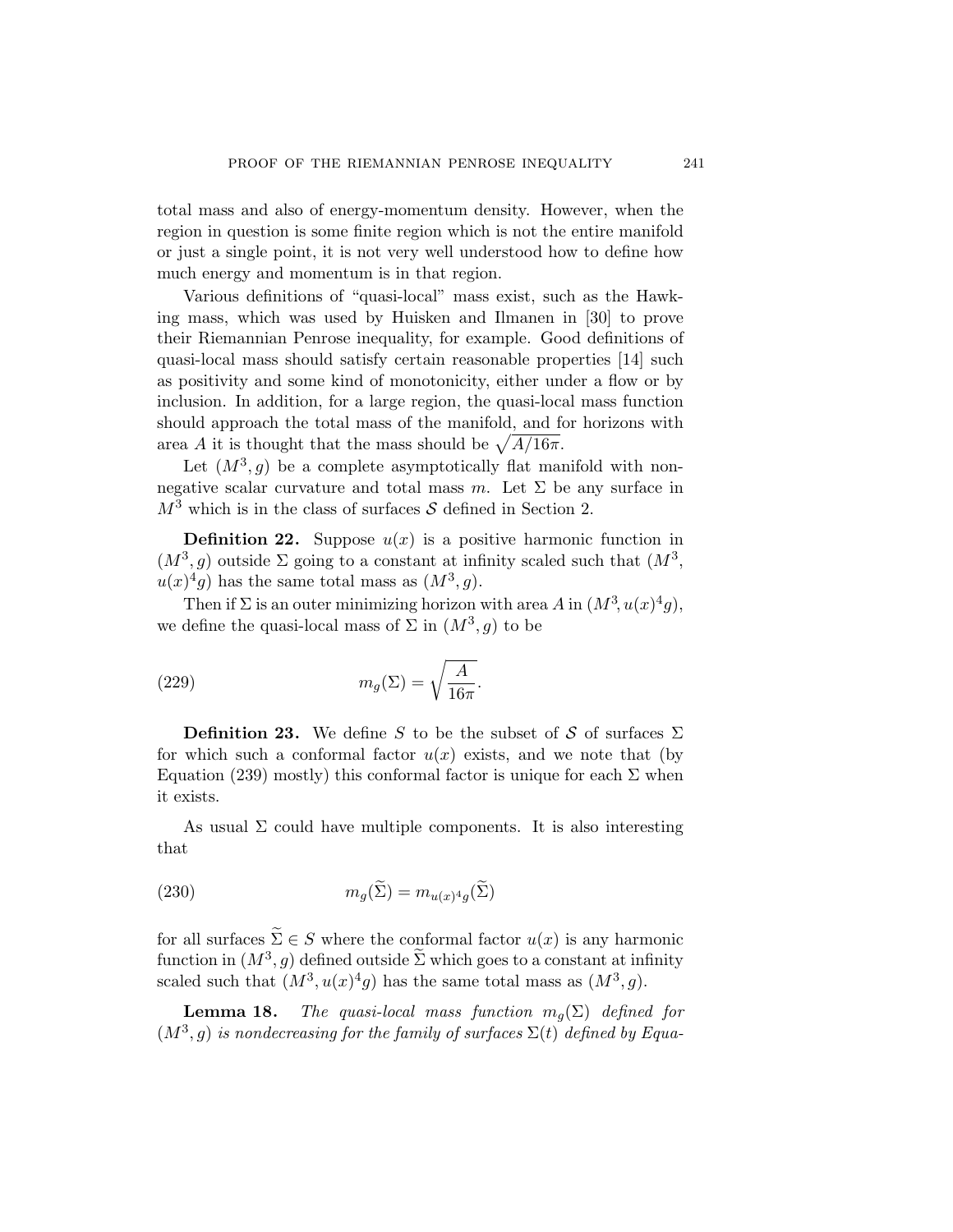242 **hubert L. BRAY** 

*tion* [\(14](#page-9-0)). That is,  $m_q(\Sigma(t))$  *is nondecreasing in t. Furthermore,* 

(231) 
$$
m_g(\Sigma(0)) = \sqrt{\frac{A}{16\pi}}
$$

*where* A *is the area of the original outer minimizing horizon*  $\Sigma_0$  *in*  $(M^3, g)$ *, and* 

(232) 
$$
\lim_{t \to \infty} m_g(\Sigma(t)) = m,
$$

*the total mass of*  $(M^3, g)$ *.* 

*Proof.* We consider the conformal flow of metrics  $g_t$  beginning with  $(M^3, g)$  as discussed throughout this paper and in the previous section for asymptotically flat manifolds. Then we note that by Equation ([14\)](#page-9-0),  $\Sigma(t)$  is an outer minimizing horizon in  $(M^3, u_t(x)^4 g)$  with area  $A(t)$ . Hence,  $u_t(x)$  satisfies the conditions in Definition [22](#page-64-0) except that it is not scaled to have the correct mass. Hence, since mass has units of length, it follows that

(233) 
$$
m_g(\Sigma(t)) = \frac{m}{m(t)} \sqrt{\frac{A(t)}{16\pi}}
$$

where again m is the total mass of  $(M^3, g)$ . Then the lemma follows from Theorems [3](#page-11-0) and [4](#page-11-0) and the fact that  $m(0) = m$ . q.e.d.

There is a trick which allows us to extend the definition of this quasi-local mass function to all surfaces in  $S$ .

**Definition 24.** Define

(234) 
$$
\widetilde{m}_g(\Sigma) = \sup \left\{ m_g(\widetilde{\Sigma}) \mid \Sigma \text{ (entirely) encloses } \widetilde{\Sigma} \in S \right\}
$$

where  $\Sigma$  is any surface in  $\mathcal{S}$ .

It follows trivially that  $\widetilde{m}_q(\Sigma)$  is monotone with respect to enclosure, which is a desirable property for quasi-local mass functions to have since larger regions should contain more mass in the nonnegative energy density setting which we are in. We also note that this same construction can be used with the Hawking mass to make it monotone with respect to enclosure too, where the original Hawking mass should only be defined to exist for surfaces which are their own outermost minimal area enclosures, as motivated by the results of Huisken and Ilmanen in [[30\]](#page-88-0).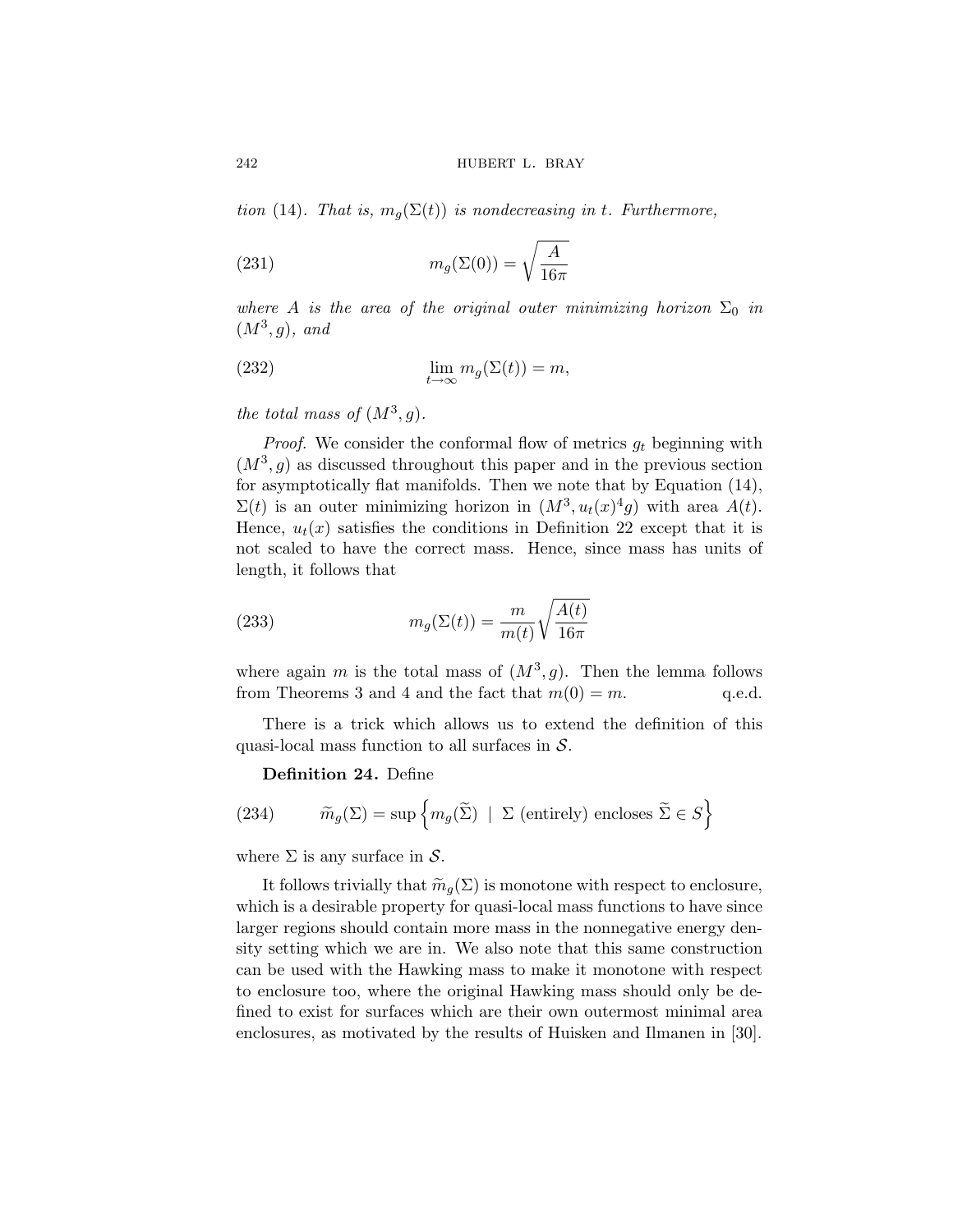We also notice that the existence of the Penrose inequality allows us to define another new quasi-local mass function which is similar in nature to the Bartnik mass [[3](#page-87-0)], [[30\]](#page-88-0). In fact, whereas the Bartnik mass could also be called an outer quasi-local mass function, it makes sense to call the new quasi-local mass function defined below the inner quasilocal mass function, which is clear from the definition. We have recently learned that Huisken and Ilmanen have also considered something similar to the following definition.

**Definition 25.** Given a surface  $\Sigma \in \mathcal{S}$  in  $(M^3, g)$ , consider all other asymptotically flat, complete, Riemannian manifolds  $(\tilde{M}^3, \tilde{g})$  with nonnegative scalar curvature which are isometric to  $(M^3, g)$  outside  $\Sigma$ . Then we define

(235) 
$$
m_{\text{inner}}(\Sigma) = \sup \sqrt{\frac{\widetilde{A}}{16\pi}}
$$

where  $\widetilde{A}$  is the infimum of the areas of all of the surfaces in  $(\widetilde{M}^3, \widetilde{g})$  in  $\widetilde{\mathcal{S}}$ .

We note here that  $\widetilde{S}$  is defined the same way as  $S$  in Definition [3](#page-7-0) and that the surface in  $\widetilde{\mathcal{S}}$  with minimum area may have multiple components. We also note that for  $\widetilde{A}$  to be nonzero that  $(\widetilde{M}^3, \widetilde{g})$  must have more than one asymptotically flat end.

**Lemma 19.** Let  $(M^3, g)$  be an asymptotically flat, complete, Rie*mannian manifold with nonnegative scalar curvature, and let*  $\Sigma_1, \Sigma_2 \in \mathcal{S}$ *such that*  $\Sigma_2$  (*entirely*) *encloses*  $\Sigma_1$ *. Then* 

(236) 
$$
m \geq m_{\text{inner}}(\Sigma_2) \geq m_{\text{inner}}(\Sigma_1)
$$

*where m is the total mass of*  $(M^3, g)$ *.* 

*Proof.* Follows directly from the Penrose inequality and Definition 25. q.e.d.

Also, if  $\Sigma$  is outer minimizing (see Definition [6\)](#page-8-0), then

(237) 
$$
m_{\text{outer}}(\Sigma) \ge m_{\text{inner}}(\Sigma)
$$

where  $m_{\text{outer}}(\Sigma)$  is basically the Bartnik mass [\[3\]](#page-87-0) except that we only consider extensions of the metric in which  $\Sigma$  continues to be outer minimizing. The proof of this inequality and related discussions will be included in a paper on quasi-local mass which is currently in progress.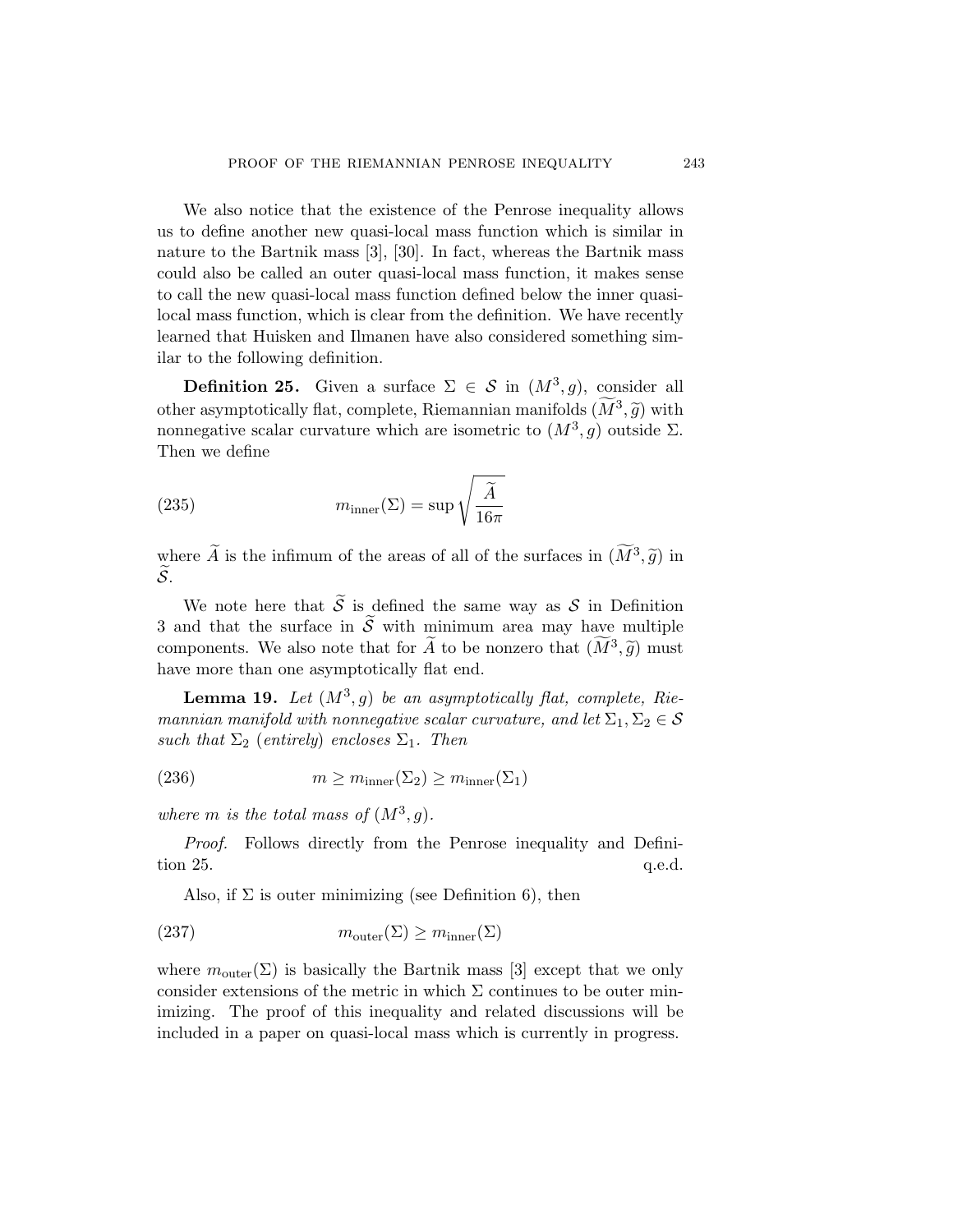#### 244 **hubert L. BRAY**

### **15. Open problems and acknowledgments**

Even though the original Penrose Conjecture concerned only three dimensional, space-like slices of a space-time, it is easy to generalize the conjecture to higher dimensions using the same motivation as the three-dimensional case. In this paper we have restricted our attention to proving the three dimensional case of the Riemannian Penrose Conjecture, which is perhaps the most physically interesting dimension. However, the techniques presented here generalize to higher dimensions. The author is currently working on a paper to treat dimensions 4,5,6,7. Dimensions 8 and higher present additional technical challenges because the horizons, which are minimal hypersurfaces, can have co-dimension 7 singularities.

The Positive Mass Theorem is also technically still open in dimensions 8 and higher for manifolds which are not spin. The Witten proof [[52\]](#page-90-0) only works for spin manifolds (but in any dimension) and the Schoen-Yau proof [[46\]](#page-89-0) (which uses minimal hypersurface techniques) has the same technical difficulties that the author has encountered in dimension 8 and higher. It seems plausible that these technical difficulties might be able to be overcome so that the Schoen-Yau proof would work in all dimensions. This is a good problem to study.

Another important problem is to prove the Penrose Conjecture for arbitrary space-like slices (as opposed to totally-geodesic slices treated here) of a space-time as described in Section [1.](#page-1-0) There seem to be several natural ideas to try in this regard. First, one could attempt to solve a variant of Jang's equation which was used to extend the Riemannian Positive Mass Theorem to the general case [[46\]](#page-89-0). Otherwise, one could try to modify the flow of metrics defined in this paper to define a flow of the Cauchy data  $(M^3, g, h)$  which has good monotonicity properties. Both of these approaches are speculative but could yield interesting results.

We also note that in this paper we did not ever prove the uniqueness of the conformal flow of metrics defined by Equations  $(13)$  $(13)$ ,  $(14)$  $(14)$ ,  $(15)$  $(15)$ , and [\(16](#page-10-0)), although we conjecture that this is true. It would also be interesting to understand the relationship between the Hawking mass used in the Huisken-Ilmanen paper and the quasi-local mass function  $m_q$ defined in the previous section. In the spherically symmetric case,  $m_q$ is bounded below by the Hawking mass on the spherically symmetric spheres since the Hawking mass equals the Bartnik mass in this case (outside the outermost horizon). It is unclear if such a relationship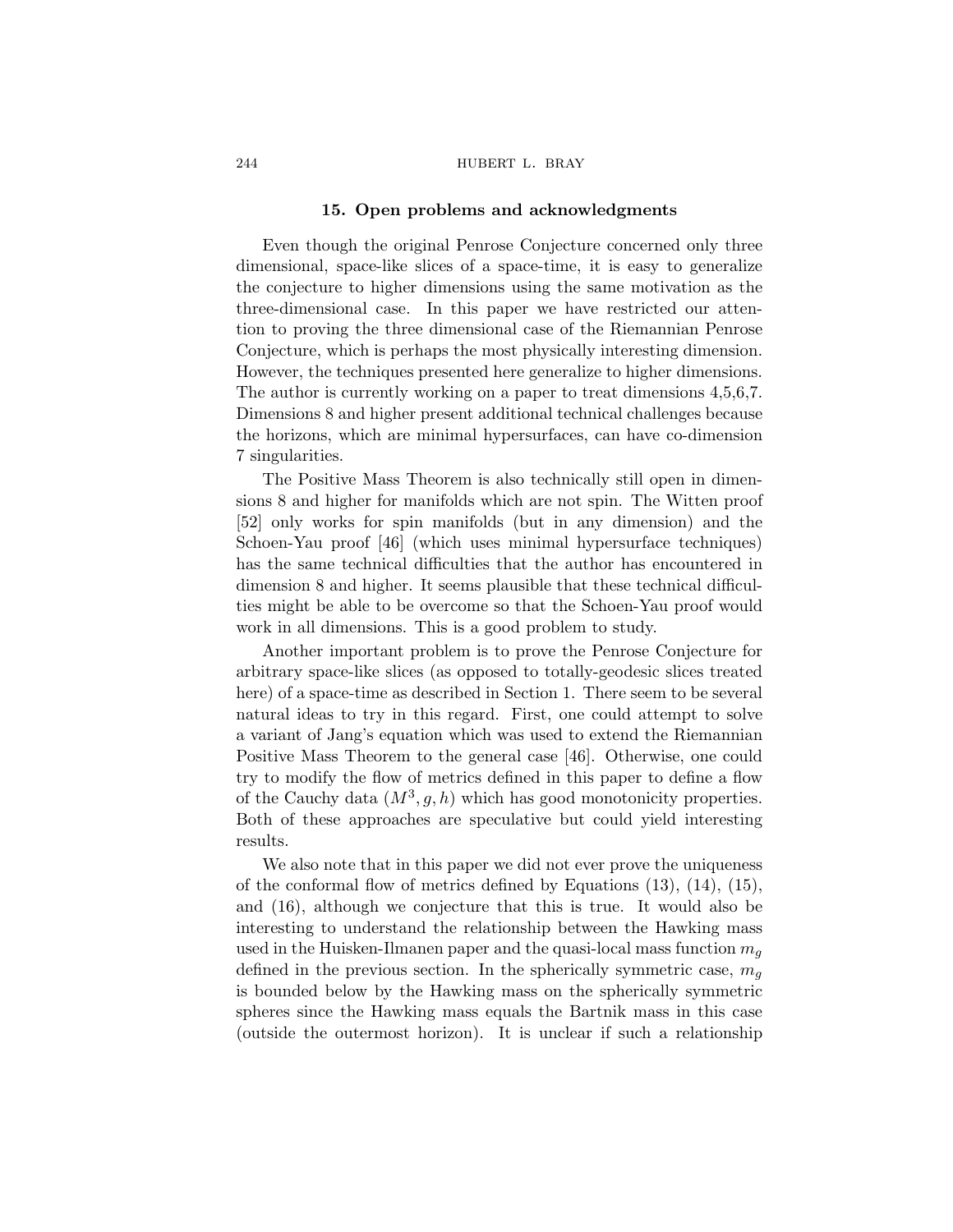<span id="page-68-0"></span>generally holds.

I have many people to thank who have helped make this paper possible. I am very fortunate to have been introduced to the Penrose Conjecture by Richard Schoen, who has shared many of his thoughts on the problem with me and has given me much helpful feedback about this paper. I would also like to thank Shing-Tung Yau, who hosted me during my stay at Harvard University during the academic year 1997- 98, and the NSF (grant #DMS-9706006) for supporting my research during that time in which the idea of this paper materialized. I am also indebted to David Jerison, Leon Simon, and Gang Tian who all gave me very helpful suggestions for working out many of the important details of this paper. I also thank Robert Bartnik for explaining the Bunting/Masood-ul-Alam paper [[11\]](#page-87-0) to me, which turned out to be very useful. I must also thank Felix Finster and Kevin Iga who both helped me think about certain aspects of this paper so much that in both cases it resulted in other papers [\[8\]](#page-87-0), [\[9\]](#page-87-0). Finally, I would like to thank Helmut Friedrich, Gerhard Huisken, Tom Ilmanen, Richard Rennie, Dan Stroock, and Brian White for enthusiastic and helpful conversations.

### **A. The harmonic conformal class of a metric**

In this appendix we define a new equivalence class and partial ordering of conformal metrics. This provides a natural motivation for studying conformal flows of metrics to try to prove the Riemannian Penrose inequality.

Let

(238) 
$$
g_2 = u(x)^{\frac{4}{n-2}}g_1
$$

where  $g_2$  and  $g_1$  are metrics on an *n*-dimensional manifold  $M^n$ ,  $n \geq 3$ . Then we get the surprisingly simple identity that

(239) 
$$
\Delta_{g_1}(u\phi) = u^{\frac{n+2}{n-2}} \Delta_{g_2}(\phi) + \phi \Delta_{g_1}(u)
$$

for any smooth function  $\phi$ .

This motivates us to define the following relation.

**Definition 26.** Define

 $g_2 \sim g_1$ 

if and only if Equation (238) is satisfied with  $\Delta_{g_1}(u) = 0$  and  $u(x) > 0$ .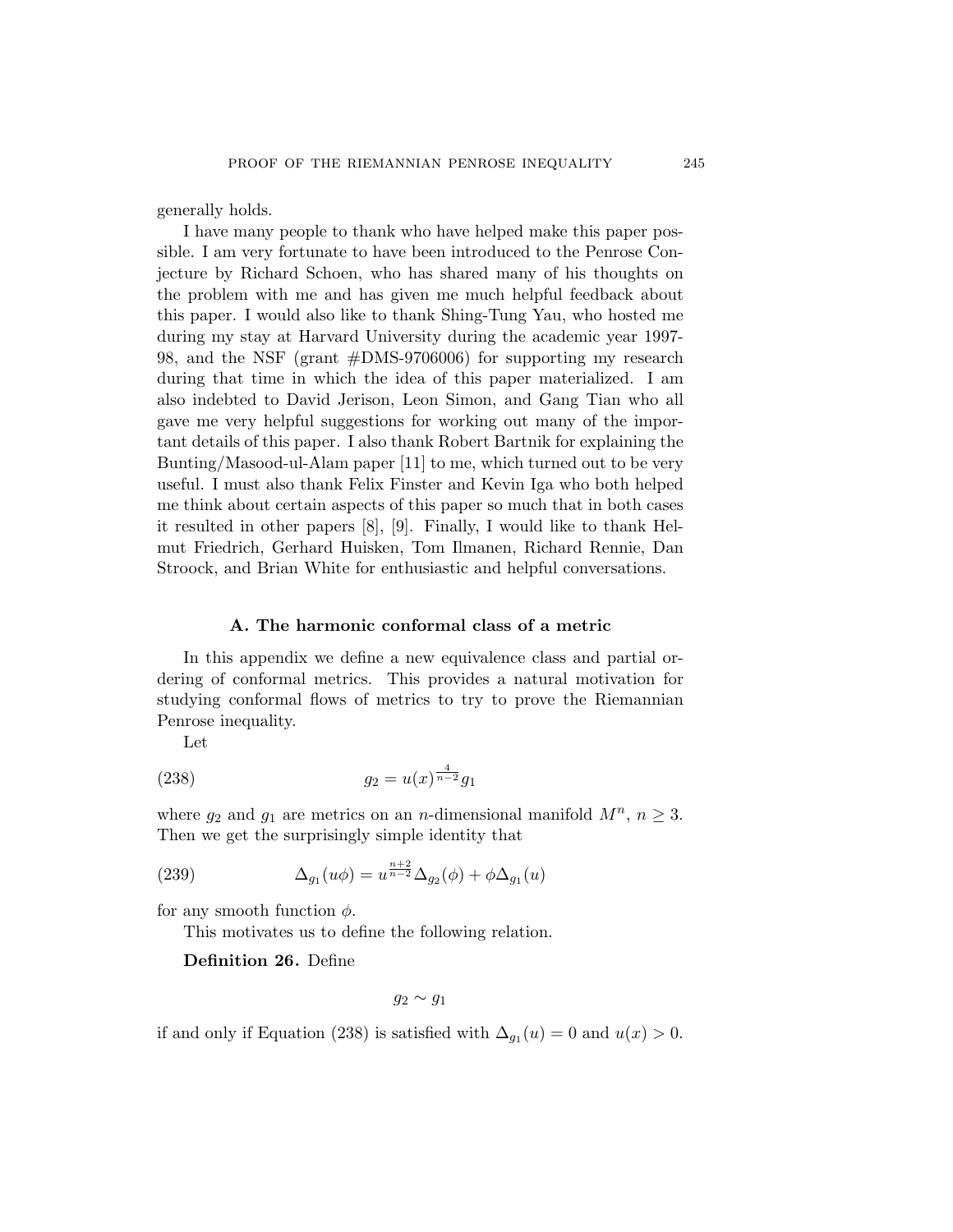Then from Equation [\(239\)](#page-68-0) we get the following lemma.

**Lemma 20.** *The relation* ∼ *is reflexive, symmetric, and transitive, and hence is an equivalence relation.*

Thus, we can define the following equivalence class of metrics.

# **Definition 27.** Define

$$
[g]_H = \{\bar{g} \mid \bar{g} \sim g\}
$$

to be the *harmonic conformal class* of the metric g.

Of course, this definition is most interesting when  $(M^n, g)$  has nonconstant positive harmonic functions, which happens for example when  $(M^n, g)$  has a boundary.

Also, we can modify the relation  $\sim$  to get another relation  $\succeq$ .

**Definition 28.** Define

$$
g_2 \succeq g_1
$$

if and only if Equation ([238](#page-68-0)) is satisfied with  $-\Delta_{q_1}(u) \geq 0$  and  $u(x) > 0$ .

Then from Equation [\(239\)](#page-68-0) we get the following lemma.

**Lemma 21.** *The relation*  $\succeq$  *is reflexive and transitive, and hence is a partial ordering.*

Since  $\succeq$  is defined in terms of superharmonic functions, we will call it the superharmonic partial ordering of metrics on  $M^n$ . Then it is natural to define the following set of metrics.

# **Definition 29.** Define

$$
[g]_S = \{\bar{g} \mid \bar{g} \succeq g\}.
$$

This set of metrics has the property that if  $\bar{g} \in [g]_S$ , then  $[\bar{g}]_S \subset [g]_S$ 

Also, the scalar curvature transforms nicely under a conformal change of the metric. In fact, assuming Equation [\(238](#page-68-0)) again,

(240) 
$$
R(g_2) = u(x)^{-(\frac{n+2}{n-2})} (-c_n \Delta_{g_1} + R(g_1)) u(x)
$$

where  $c_n = \frac{4(n-1)}{n-2}$  [[42\]](#page-89-0). This gives us the following lemma.

**Lemma 22.** *The sign of the scalar curvature is preserved pointwise by* ∼*.* That is, if  $g_2 \sim g_1$ , then  $sgn(R(g_2)(x)) = sgn(R(g_1)(x))$  for all  $x \in M^n$ .

*Also, if*  $g_2 \succeq g_1$ *, and*  $g_1$  *has non-negative scalar curvature, then*  $g_2$ *has non-negative scalar curvature.*

<span id="page-69-0"></span>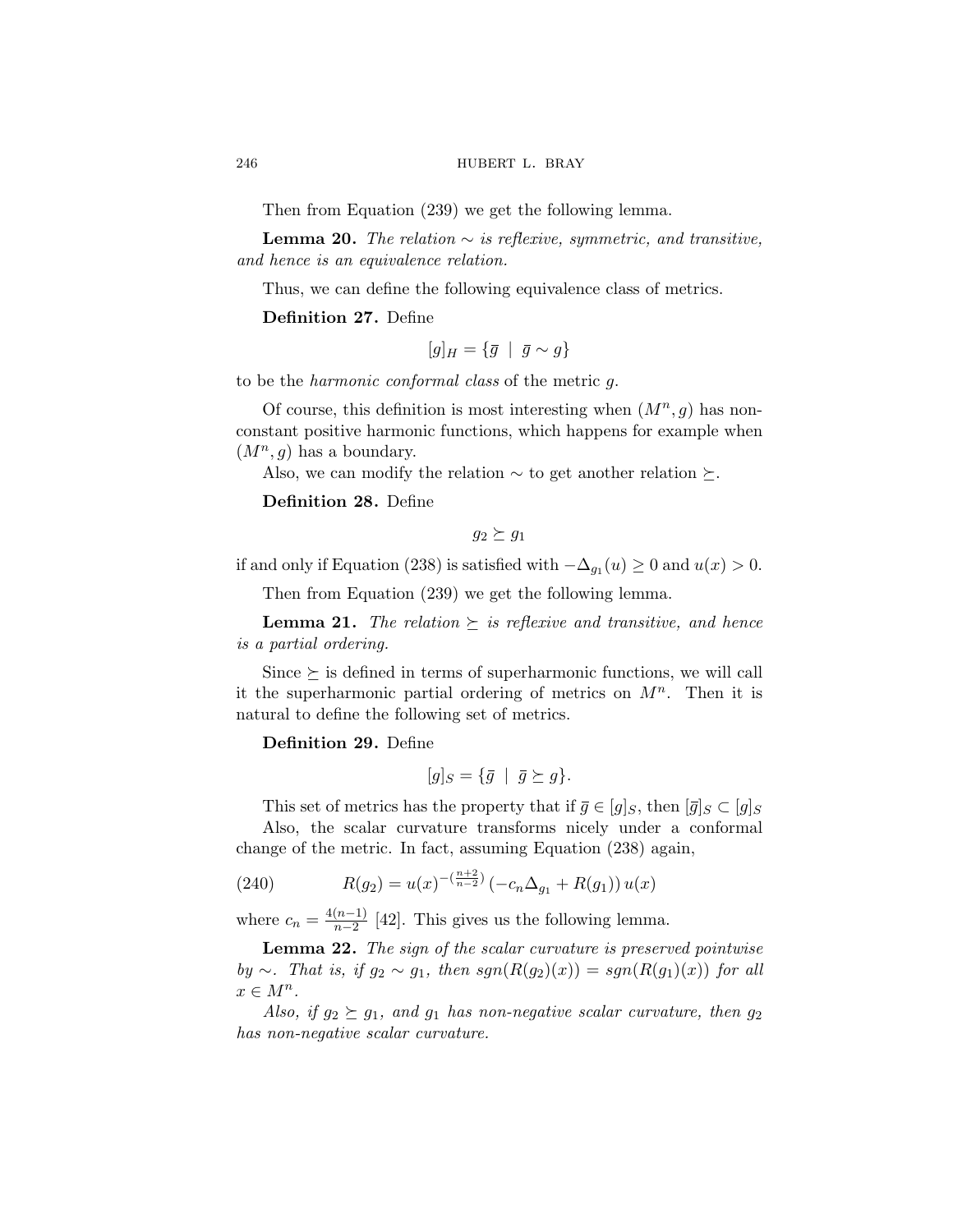Hence, the harmonic conformal equivalence relation  $\sim$  and the superharmonic partial ordering  $\succeq$  are useful for studying questions about scalar curvature. In particular, these notions are useful for studying the Riemannian Penrose inequality which concerns asymptotically flat 3-manifolds  $(M^3, g)$  with non-negative scalar curvature. Given such a manifold, define  $m(g)$  to be the total mass of  $(M^3, g)$  and  $A(g)$  to be the area of the outermost horizon (which could have multiple components) of  $(M^3, g)$ . Define  $P(g) = \frac{m(g)}{\sqrt{A(g)}}$  to be the Penrose quotient of  $(M^3, g)$ . Then an interesting question is to ask which metric in  $[g]_S$  minimizes  $P(g)$ .

This paper can be viewed as an answer to the above question. We showed that there exists a conformal flow of metrics (starting with  $g_0$ ) for which the Penrose quotient was non-increasing, and in fact this conformal flow stays inside  $[g_0]_S$ . Furthermore,  $g_{t_2} \in [g_{t_1}]_S$  for all  $t_2 \geq t_1 \geq 0$ . We showed that no matter which metric we start with, the metric converges to a Schwarzschild metric outside its horizon. Hence, the minimum value of  $P(g)$  in  $[g]_S$  is achieved in the limit by metrics converging to a Schwarzschild metric (outside their respective horizons).

In the case that the  $g$  is harmonically flat at infinity, a Schwarzschild metric (outside the horizon) is contained in  $[g]_S$ . More generally, given any asymptotically flat manifold  $(M^3, g)$ , we can use  $\mathbb{R}^3 \setminus B_r(0)$  as a coordinate chart for the asymptotically flat end of  $(M^3, g)$  which we are interested in, where the metric  $g_{ij}$  approaches  $\delta_{ij}$  at infinity in this coordinate chart. Then we can consider the conformal metric

(241) 
$$
g_C = \left(1 + \frac{C}{|x|}\right)^4 g
$$

in this end. In the limit as  $C$  goes to infinity, the horizon will approach the coordinate sphere of radius C. Then outside this horizon in the limit as C goes to infinity, the function  $(1 + \frac{C}{|x|})$  will be close to a superharmonic function on  $(M^3, g)$  and the metric  $g_C$  will approach a Schwarzschild metric (since the metric  $q$  is approaching the standard metric on  $\mathbb{R}^3$ ). Hence, the Penrose quotient of  $g_C$  will approach  $(16\pi)^{-1/2}$ , which is the Penrose quotient of a Schwarzschild metric.

As a final note, we prove that the first order o.d.e. for  ${g_t}$  defined in Equations  $(13),(14),(15)$  $(13),(14),(15)$  $(13),(14),(15)$  $(13),(14),(15)$  $(13),(14),(15)$ , and  $(16)$  is naturally defined in the sense that the rate of change of  $g_t$  is a function only of  $g_t$  and not of  $g_0$  or t. To see this, given any solution  $g_t = u_t(x)^4 g_0$  to Equations ([13\)](#page-9-0), [\(14](#page-9-0)),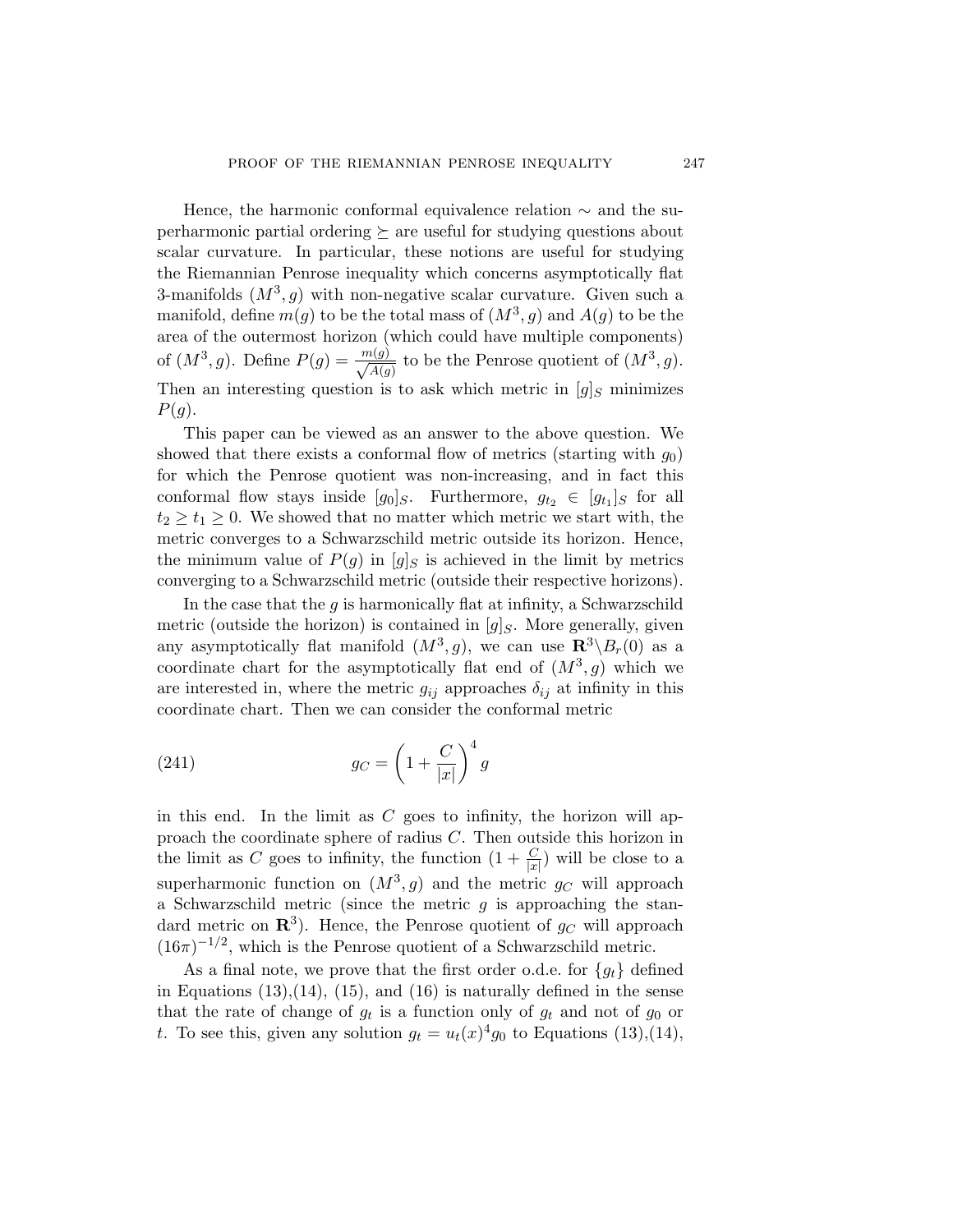([15\)](#page-10-0), and ([16\)](#page-10-0), choose any  $s > 0$  and define  $\overline{u}_t(x) = u_t(x)/u_s(x)$  so that

$$
(242) \t\t\t g_t = \overline{u}_t(x)^4 g_s
$$

and  $\bar{u}_s(x) \equiv 1$ . Then define  $\bar{v}_t(x)$  such that

(243) 
$$
\begin{cases} \Delta_{g_s}\overline{v}_t(x) = 0 & \text{outside } \Sigma(t) \\ \overline{v}_t(x) = 0 & \text{on } \Sigma(t) \\ \lim_{x\to\infty}\overline{v}_t(x) = -e^{-(t-s)} \end{cases}
$$

and  $\bar{v}_t(x) \equiv 0$  inside  $\Sigma(t)$ . Then what we want to show is

(244) 
$$
\overline{u}_t(x) = 1 + \int_s^t \overline{v}_r(x) dr
$$

To prove the above equation, we observe that from Equations [\(239\)](#page-68-0),  $(243)$ , and  $(15)$  $(15)$  it follows that

$$
(245) \t vt(x) = \overline{v}t(x) us(x)
$$

since  $\lim_{x\to\infty} u_s(x) = e^{-s}$ . Hence, since

(246) 
$$
u_t(x) = u_s(x) + \int_s^t v_r(x) dr
$$

by Equation [\(16](#page-10-0)), dividing through by  $u_s(x)$  yields Equation (244) as desired. Thus, we see that the rate of change of  $g_t(x)$  at  $t = s$  is a function of  $\bar{v}_s(x)$  which in turn is just a function of  $g_s(x)$  and the horizon  $\Sigma(s)$ . Hence, to understand properties of the flow we need only analyze the behavior of the flow for t close to zero, since any metric in the flow may be chosen to be the base metric. This point is used many times throughout the paper.

### **B. An example solution to the conformal flow of metrics**

In this section we give the simplest example of a solution to the first order o.d.e. conformal flow of metrics defined by Equations ([13\)](#page-9-0), ([14\)](#page-9-0), ([15\)](#page-10-0), and ([16\)](#page-10-0). The initial metric in this example is the three dimensional, space-like Schwarzschild metric which represents a single, non-rotating black hole in vacuum. The Schwarzschild metrics are also very natural from a geometric standpoint as well since they are spherically symmetric and have zero scalar curvature.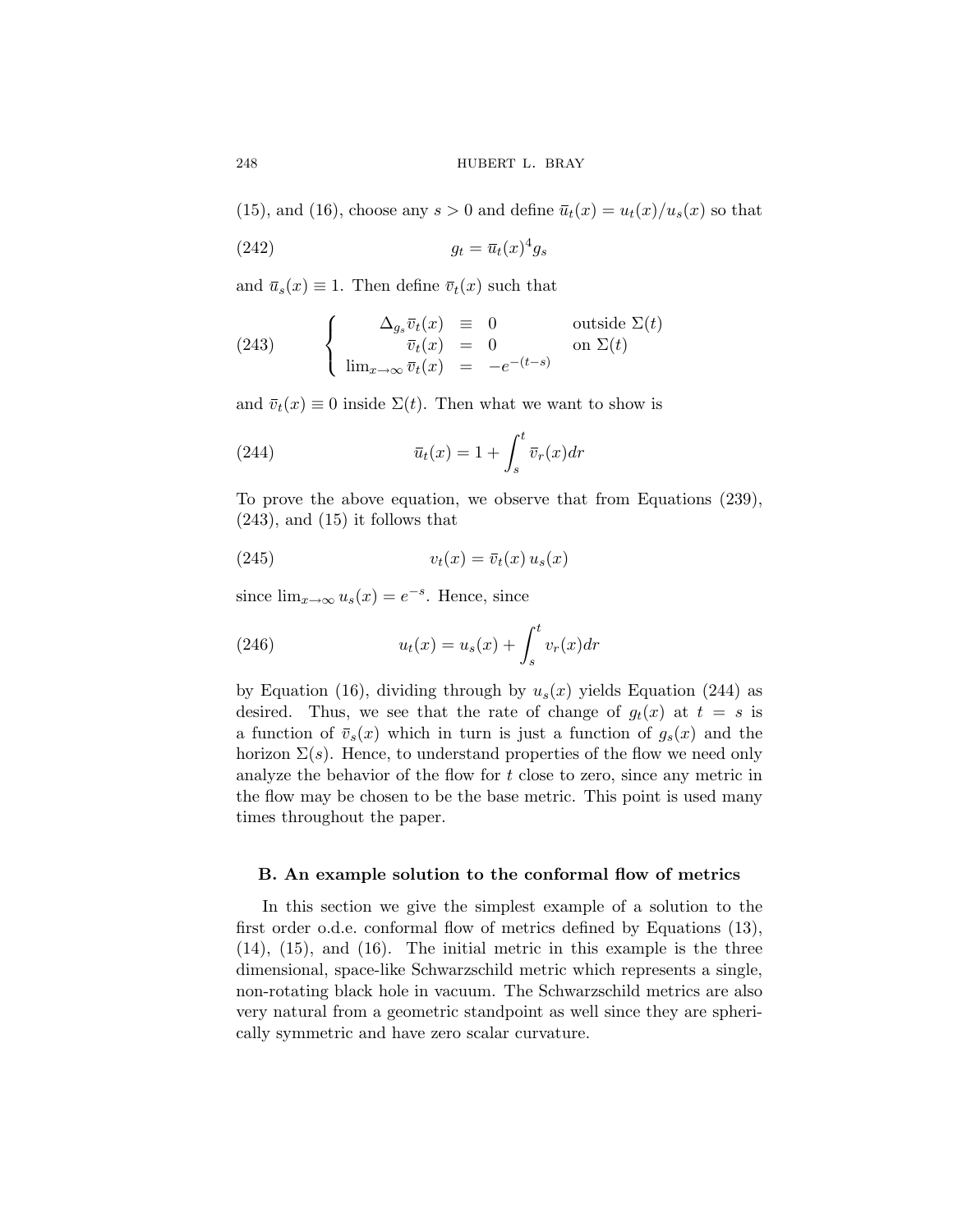Since the flow does not change the metric inside the horizon, we will define this metric to have its horizon as a boundary, which is always allowable. Then  $(M^3, g_0)$  will be defined to be isometric to  $({\bf R}^{3} - B_{m/2}(0), U_{0}(x)^{4} \delta_{ij}),$  where

<sup>U</sup>0(x)=1+ <sup>m</sup> <sup>2</sup><sup>r</sup> (247)

where r is the distance from the origin in  $(\mathbb{R}^3, \delta_{ij})$  and m is a positive constant equal to the mass of the black hole.

Next we define  $(M^3, g_t)$  to be isometric to  $(\mathbf{R}^3 - B_{m/2}(0), \mathcal{U}_t(x)^4 \delta_{ij}),$ where

(248) 
$$
\mathcal{U}_t(x) = \begin{cases} e^{-t} + \frac{m}{2r} e^t, & \text{for } r \ge \frac{m}{2} e^{2t} \\ \sqrt{\frac{2m}{r}}, & \text{for } r < \frac{m}{2} e^{2t}. \end{cases}
$$

We note that on this metric the outermost horizon (and also the outermost minimal area enclosure of the original horizon) is the coordinate sphere given by  $r = \frac{m}{2}e^{2t}$ , so by Equation [\(14\)](#page-9-0) we define this horizon to be  $\Sigma(t)$ .

Next we recall from Equation [\(13](#page-9-0)) that  $q_t = u_t(x)^4 q_0$ . Hence,  $u_t(x) = \mathcal{U}_t(x)/\mathcal{U}_0(x)$ . Furthermore, by Equation ([16](#page-10-0)) we must have  $v_t(x) = \frac{d}{dt}u_t(x)$ , so

(249) 
$$
v_t(x) = \frac{1}{\mathcal{U}_0(x)} \begin{cases} -e^{-t} + \frac{m}{2r} e^t, & \text{for } r \ge \frac{m}{2} e^{2t} \\ 0, & \text{for } r < \frac{m}{2} e^{2t}. \end{cases}
$$

By Equation ([239](#page-68-0)),  $v_t(x)$  is harmonic on  $(M^3, q_0)$  outside  $\Sigma(t)$  since  $a+b/r$  is harmonic in  $(\mathbf{R}^3, \delta_{ij})$ . Then since  $v_t(x)$  goes to  $-e^{-t}$  at infinity, is continuous, and equals zero inside  $\Sigma(t)$ , it follows that Equation [\(15](#page-10-0)) is satisfied. Hence,  $(M^3, g_t)$  is a solution to the first order conformal flow of metrics defined by Equations  $(13)$  $(13)$ ,  $(14)$  $(14)$ ,  $(15)$  $(15)$ , and  $(16)$  $(16)$ .

This example is a good example to keep in mind when considering the main theorems of this paper. For example, we notice that by Definition [2](#page-7-0) the total mass  $m(t)$  of  $(M^3, g_t)$  equals m and hence is non-increasing as claimed in Section [7,](#page-35-0) and the area  $A(t)$  of the horizon  $\Sigma(t)$ in  $(M^3, g_t)$  is constant as claimed in Section [5](#page-22-0). Also, we see that the diameter of  $\Sigma(t)$  is growing exponentially as claimed in Theorem [12](#page-39-0) and contains any given bounded set in a finite amount of time as claimed by Theorem [13](#page-41-0).

Finally, we note that for all  $t \geq 0$  in this example,  $(M^3, g_t)$  is isometric to a Schwarzschild metric of total mass m outside their respective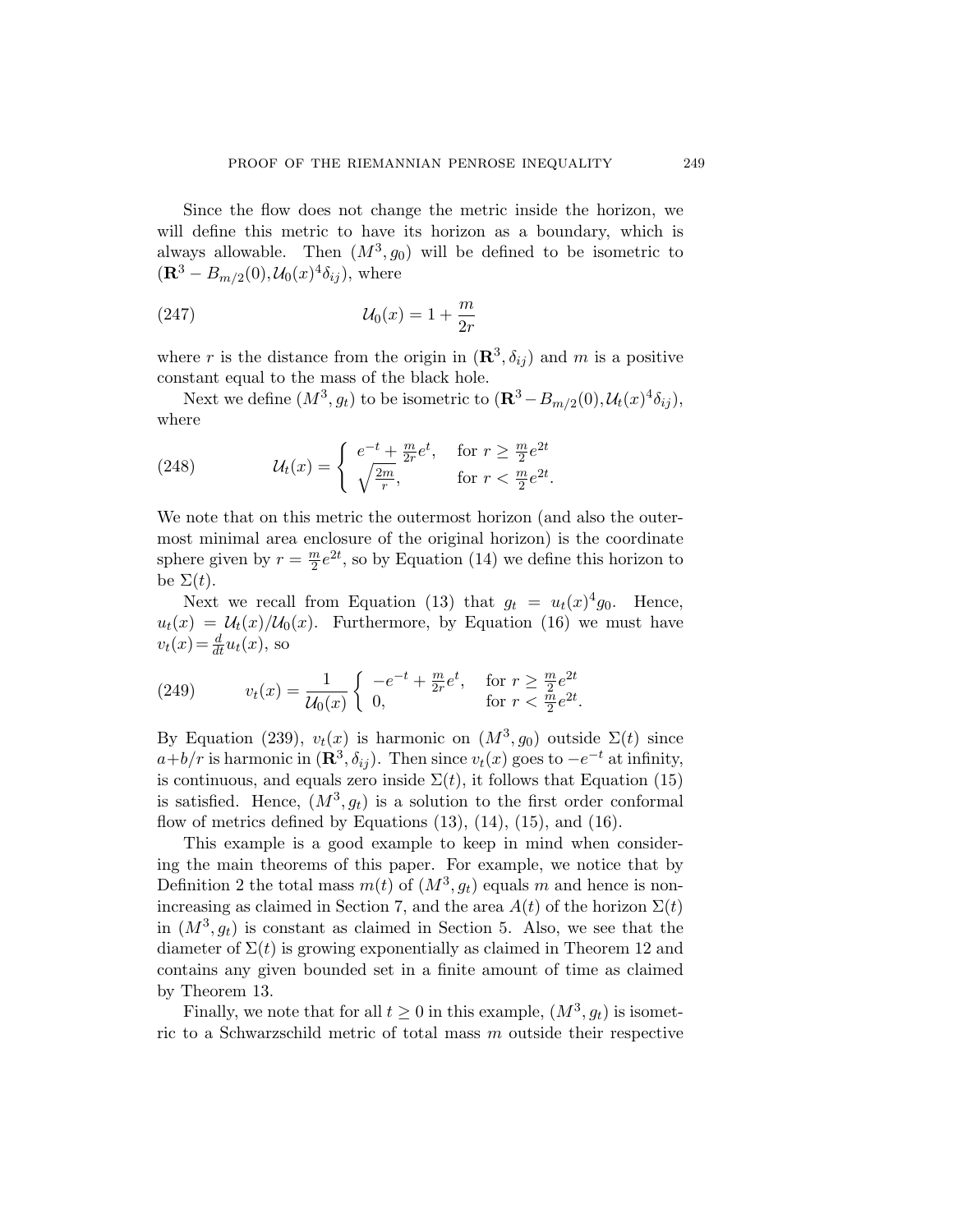horizons. Hence, even though the metric is shrinking pointwise, it is not changing at all outside its horizon, *after a reparametrization of the metric*. It is in this sense that Theorem [4](#page-11-0) states that no matter what the initial metric is, it eventually converges to a Schwarzschild metric outside its horizon.

### **C. A nonlinear property of superharmonic functions in R**<sup>3</sup>

In this appendix we present a nonlinear property of superharmonic functions in **R**<sup>3</sup> which we needed in Section [10](#page-41-0). However, this result is of independent interest and, as is proven in [\[9\]](#page-87-0), directly implies the Riemannian Penrose inequality with suboptimal constant for manifolds which are conformal to  $\mathbb{R}^3$ . Furthermore, the following theorem can be generalized to higher dimensions (for certain powers which unfortunately are not applicable to the Riemannian Penrose inequality in higher dimensions) and is fully discussed and proven in [[9](#page-87-0)].

**Theorem 20.** *There exists a constant*  $c > 0$  *such that if*  $u(x)$  *is* any positive, continuous, superharmonic function in  $R^3$  satisfying

(250) 
$$
\int_{S_r(0)} u(x)^4 \, dA \ge a
$$

*for all*  $r > r_0$ *, then* 

(251) 
$$
u(x) \geq c a^{1/4} |x|^{-1/2}
$$

*for*  $|x| \geq r_0$ *.* 

*Discussion of proof.* We refer the reader to [[9](#page-87-0)] (which is a joint work with Kevin Iga) for the details of the proof. In that paper we show that without loss of generality we may assume that  $u(x)$  goes to zero at infinity. Then the next important step is a symmetrization argument to argue that without loss of generality we may also assume that the support of  $\Delta u$  is on the x-axis. Then it follows that

(252) 
$$
u(\vec{x}) = \int_0^\infty \frac{d\mu(t)}{|\vec{x} - (t, 0, 0)|}
$$

where  $\mu(t)$  is a positive measure on [0,  $\infty$ ). The remainder of the proof then involves converting inequality (250) to a lower bound on an integral expression of  $d\mu(t)$  which is then used to prove inequality (251). q.e.d.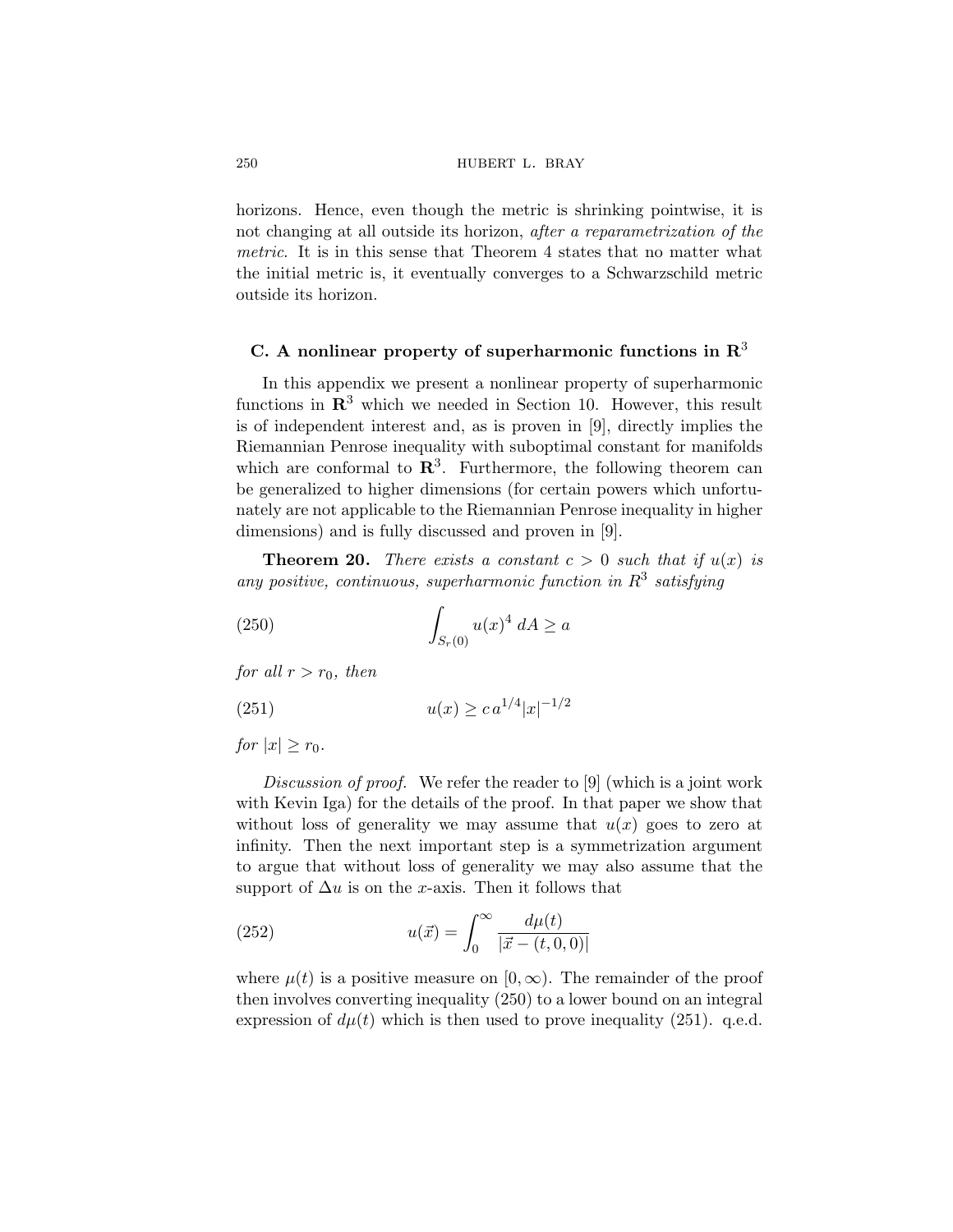## **D. Lower bound for the capacity of a surface in R**<sup>3</sup> **with bounded Willmore functional**

In this appendix we consider surfaces  $\Sigma$  which are smooth, compact boundaries of open sets in **R**<sup>3</sup> and which have bounded Willmore functional. That is, we will assume that

(253) 
$$
\int_{\Sigma} H^2 d\mu \leq w,
$$

where  $H$  is the mean curvature (equal to the trace of the second fundamental form) and  $d\mu$  is the area form of  $\Sigma$ .



Figure 8.

Define the potential function f of  $\Sigma$  to be the constant function 1 inside  $\Sigma$  and the function satisfying

(254) 
$$
\begin{cases} f(x) = 1 & \text{on } \Sigma \\ \Delta f \equiv 0 & \text{outside } \Sigma \\ f \rightarrow 0 & \text{at infinity} \end{cases}
$$

outside Σ. Expanding in terms of spherical harmonics, we see that

(255) 
$$
f(x) = \frac{a}{r} + O\left(\frac{1}{r^2}\right).
$$

We define a to be the capacity of both  $f(x)$  and  $\Sigma$ . Also, since f is nonnegative, a is always nonnegative. Furthermore, we notice that

(256) 
$$
a = \lim_{r \to \infty} -\frac{1}{4\pi} \int_{S_r(0)} \frac{df}{dr} d\mu,
$$

where  $S_r(0)$  is the sphere of radius r centered around zero. But since  $f(x)$  is harmonic, it follows from the divergence theorem that if we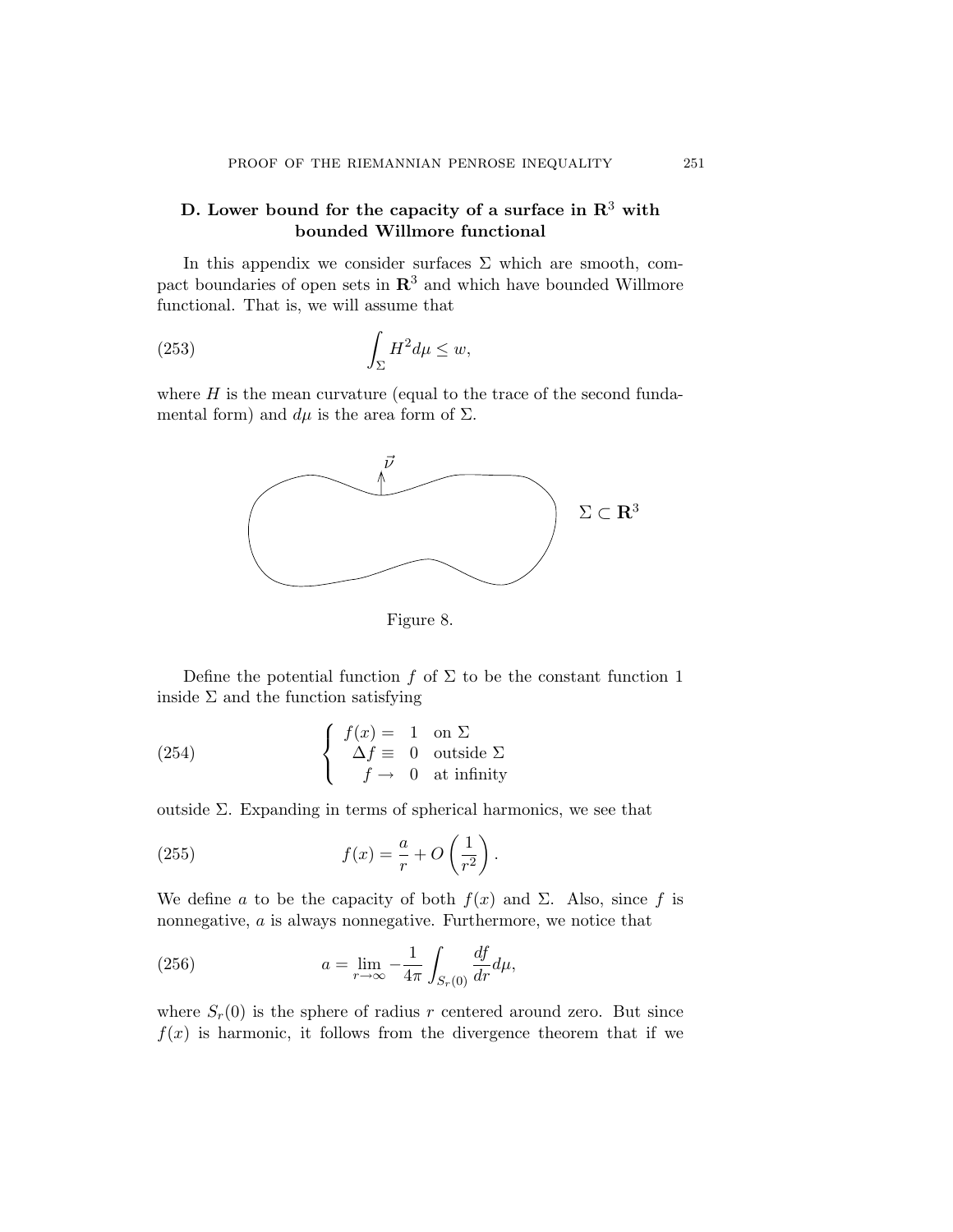perform the above integral over any surface enclosing  $\Sigma$ , we will get the same result. Thus,

(257) 
$$
a = -\frac{1}{4\pi} \int_{\Sigma} \frac{df}{d\vec{\nu}} d\mu,
$$

where  $\vec{\nu}$  is the outward pointing unit normal vector to  $\Sigma$ . The goal of this appendix is to find a lower bound for a in terms of the area of  $\Sigma$ and the Willmore bound w.

Since f is harmonic off of  $\Sigma$ , the support of the distribution  $\Delta f$  is on Σ. In fact

(258) 
$$
\Delta f(\phi) = \int_{\mathbf{R}^3} f \Delta \phi = \int_{\Sigma} \phi \frac{df}{d\vec{\nu}} d\mu
$$

where  $\frac{df}{d\vec{\nu}}$  is defined to be the outward directional derivative of f (which does not equal the inward directional derivative which is zero). Then since f equals  $\Delta f$  convolved with the Green's function  $-\frac{1}{4\pi|x|}$ , we get that

(259) 
$$
f(y) = -\frac{1}{4\pi} \int_{\Sigma} \frac{df}{d\vec{\nu}} \cdot \frac{1}{|y-x|} dx,
$$

where dx is the area form of  $\Sigma$  with respect to the variable x. In a moment dy will be the area form of  $\Sigma$  with respect to the variable y. Then using the fact that  $f(y) = 1$  on  $\Sigma$ , we find that

(260) 
$$
|\Sigma| = \int_{\Sigma} f(y) dy = -\frac{1}{4\pi} \int_{\Sigma} \frac{df}{d\vec{\nu}} \cdot \left( \int_{\Sigma} \frac{1}{|y-x|} dy \right) dx.
$$

The next step is to find an upper bound for  $\int_\Sigma$ 1  $\frac{1}{|y-x|}dy$ . To do this, we need the following lemma which follows from Equation 16.34 in [\[21](#page-88-0)] (when  $R$  is chosen to go to infinity). We note that the definition of mean curvature in [\[21](#page-88-0)] is half that of ours.

**Lemma 23.** *Given a surface* Σ *which is a smooth, compact boundary of an open set in* **R**3*,*

(261) 
$$
|\Sigma \cap B_r(x)| \leq \left(\frac{3}{4} \int_{\Sigma} H^2 d\mu\right) r^2
$$

*for all*  $r > 0$  *and all*  $x \in \Sigma$ *.* 

<span id="page-75-0"></span>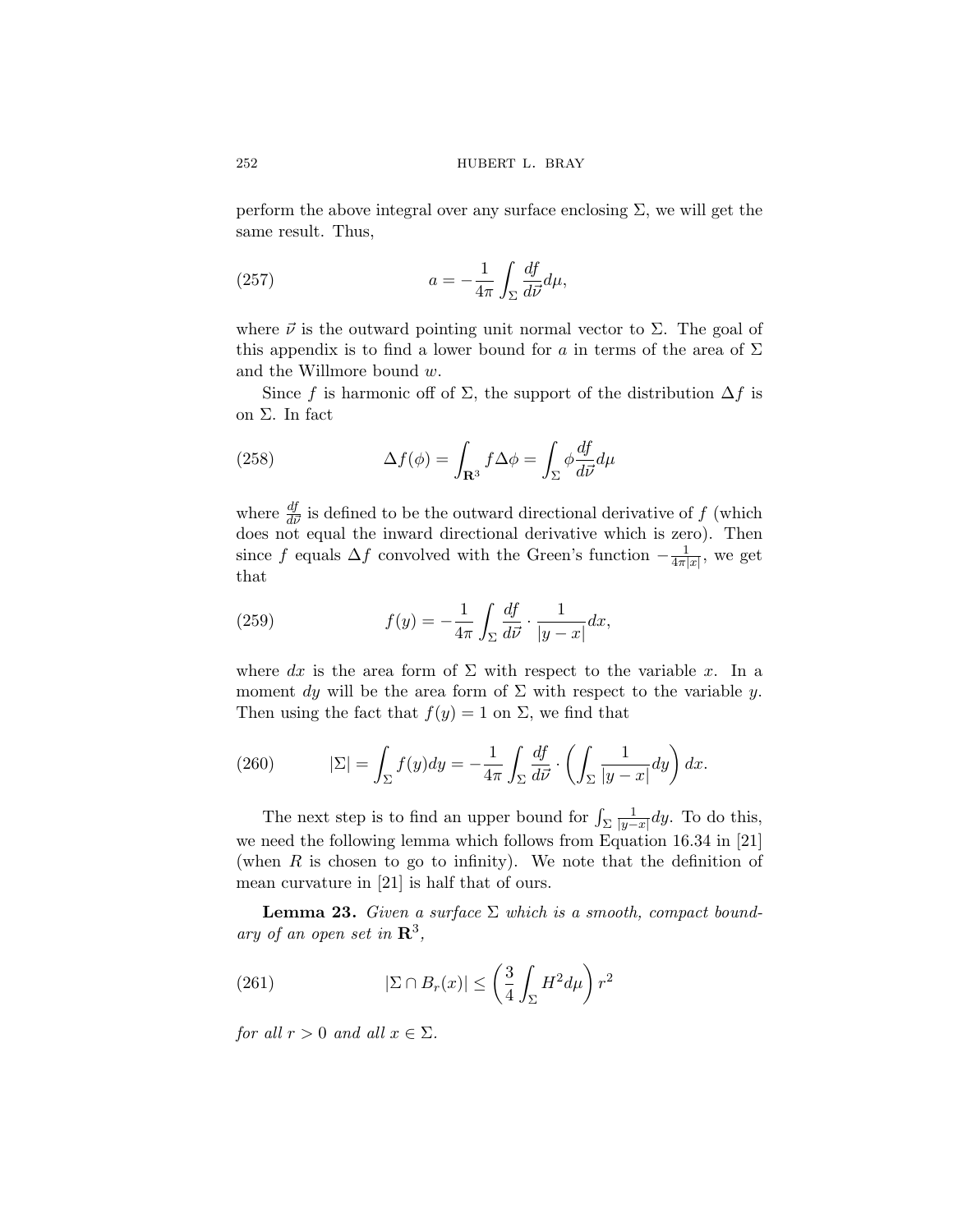Hence, in our case,

(262) 
$$
|\Sigma \cap B_r(x)| \leq \left(\frac{3}{4}w\right)r^2,
$$

for any  $x \in \Sigma$ . Then since  $\frac{1}{|y-x|}$  is maximized when x and y are closest together, we get that  $\int_\Sigma$ 1  $\frac{1}{|y-x|}dy$  is maximized subject to the constraint in Equation (262) when  $|\Sigma \cap B_r(x)| = (\frac{3}{4}w)r^2$ , which gives us

(263) 
$$
\int_{\Sigma} \frac{1}{|y-x|} dy \le \int_0^{\sqrt{\frac{4|\Sigma|}{3w}}} \frac{1}{r} \cdot 2 \left(\frac{3}{4}w\right) r dr = (3w)^{1/2} |\Sigma|^{1/2}.
$$

Thus, from Equation ([260](#page-75-0)),

(264) 
$$
|\Sigma| \le -\frac{1}{4\pi} \int_{\Sigma} \frac{df}{d\vec{\nu}} dx \cdot (3w)^{1/2} |\Sigma|^{1/2},
$$

so that we have

(265) 
$$
a = -\frac{1}{4\pi} \int_{\Sigma} \frac{df}{d\vec{\nu}} d\mu \ge (3w)^{-1/2} |\Sigma|^{1/2}.
$$

Thus, in summary, we have the following theorem.

**Theorem 21.** *Let*  $\Sigma$  *be a smooth, compact boundary of an open set in*  $\mathbb{R}^3$  *with*  $\int_{\Sigma} H^2 d\mu \leq w$ *. Let*  $f(x)$  *be the harmonic function equal to one on* Σ *and going to zero at infinity. Then the capacity*

(266) 
$$
a \equiv -\frac{1}{4\pi} \int_{\Sigma} \frac{df}{d\vec{\nu}} d\mu \ge (3w)^{-1/2} |\Sigma|^{1/2}.
$$

We need this lower bound on the capacity of  $\Sigma(t)$  in Section [11.](#page-46-0)

# **E.** Regularity of the horizons  $\Sigma^{\epsilon}(t)$

In this appendix we compute upper bounds on the  $C^{k,\alpha}$  "norms" (see Definition [33\)](#page-81-0) of the surfaces  $\Sigma^{\epsilon}(t)$ , for some  $\alpha \in (0,1)$ . We will also compute upper bounds on the  $C^{k,\alpha}$  norms of the metrics  $g_t^{\epsilon}$  outside  $\Sigma^{\epsilon}(t)$ . These bounds are independent of  $\epsilon$ , allowing us to conclude in Section [4](#page-13-0) that that the horizons  $\Sigma(t)$  are smooth and the metrics  $g_t$  are smooth outside  $\Sigma(t)$ .

The critical step will be to achieve a uniform (independent of  $\epsilon$ ) bound on the  $C^{1,\alpha}$  norms of the surfaces  $\Sigma^{\epsilon}(t)$  in the coordinate charts,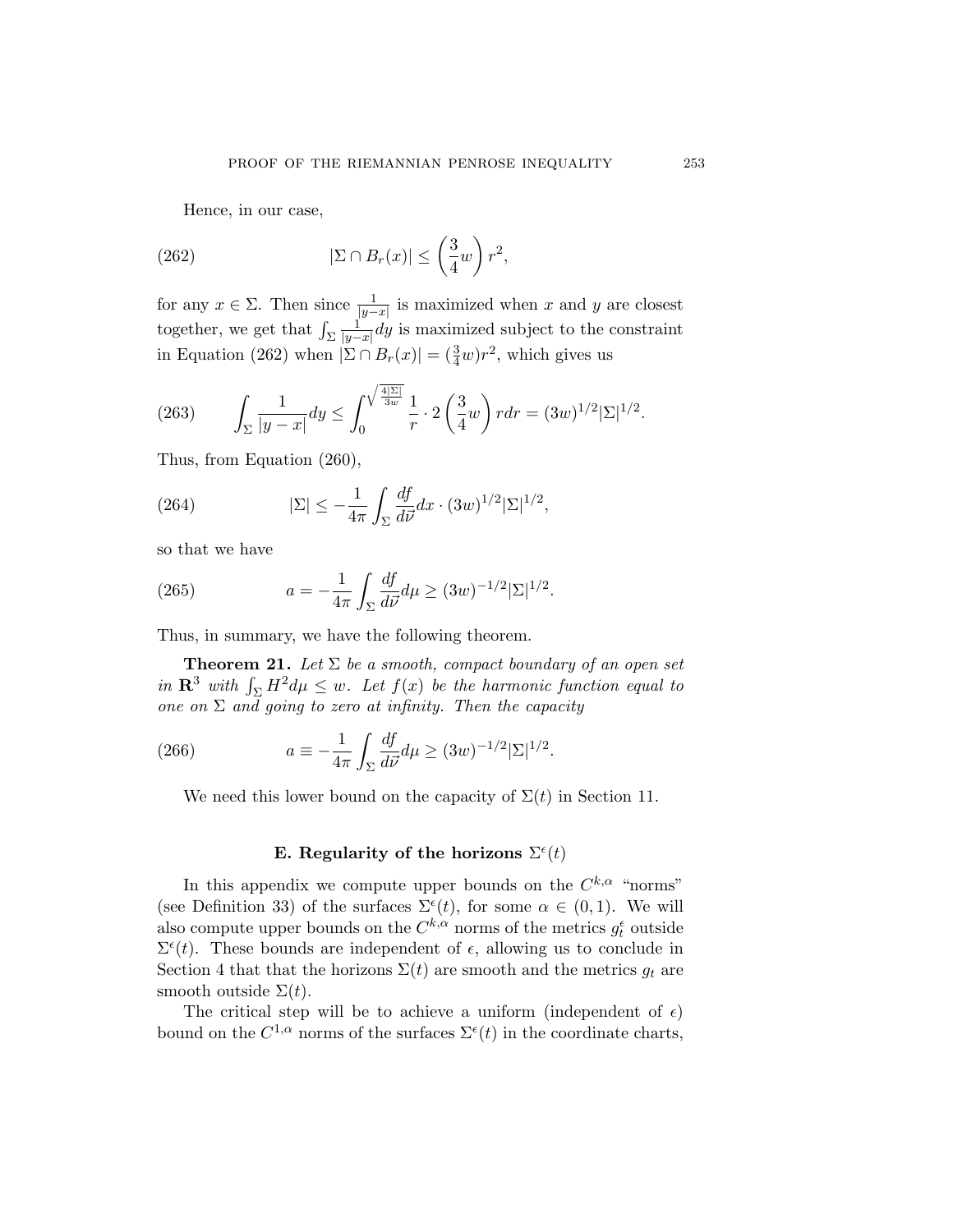for  $t \in [0, T]$ . Then by Equations ([23](#page-13-0)) and ([24\)](#page-13-0), we will also have a uniform bound on the  $C^{1,\alpha}$  norms of the metrics  $g_t^{\epsilon} = u_t^{\epsilon}(x)^4 g_0$  outside  $\Sigma^{\epsilon}(t)$ . Schauder estimates applied to the minimal surface equation will then give us a uniform bound on the  $C^{2,\alpha}$  norms of the surfaces  $\Sigma^{\epsilon}(t)$ . Repeating this bootstrapping argument yields the desired uniform bounds on the  $C^{k,\alpha}$  norms of the surfaces  $\Sigma^{\epsilon}(t)$  and the metric  $g_t^{\epsilon}$ outside  $\Sigma^{\epsilon}(t)$ .

We note that it follows from the definition of  $\Sigma^{\epsilon}(t)$  given in Equation ([22\)](#page-13-0) (and from Equation ([23\)](#page-13-0)) that  $\Sigma^{\epsilon}(t)$  globally minimizes area among surfaces in  $\mathcal S$  (defined in Section [2](#page-6-0)) which contain the original horizon  $\Sigma_0$ . Then as in Section [6,](#page-25-0) let us define  $M_{\Sigma_0}^3$  to be the closed region of  $M^3$  which is outside (or on)  $\Sigma_0$ , and define  $(\overline{M}_{\Sigma_0}^3, \overline{g}_0)$  to be two distinct copies of  $(M^3_{\Sigma_0}, g_0)$  identified along  $\Sigma_0$ . Hence,  $(\overline{M}^3_{\Sigma_0}, \overline{g}_0)$  has a reflection symmetry which keeps  $\Sigma_0$  fixed.

With out loss of generality, let us now replace  $(M^3, g_0)$  with  $(\overline{M}_{\Sigma_0}^3, \overline{g}_0)$ for the remainder of this section. We can do this since the portion of  $(M^3, g_0)$  which is inside  $\Sigma_0$  does not affect the conformal flow of metrics defined in Equations  $(21)$  $(21)$ ,  $(22)$ ,  $(23)$  $(23)$ , and  $(24)$  $(24)$ . It is true that this operation means that the new  $(M^3, g_0)$  will not be smooth along  $\Sigma_0$ , but this turns out not to be important. Furthermore, the big advantage (which we leave to the reader to check) is that now  $\Sigma^{\epsilon}(t)$  globally minimizes area among *all* surfaces in  $S$ , which is a fact we will use in the next lemma. However, because of this construction, all of the constants we will be defining will depend on  $\Sigma_0$ , although this is not a problem.

We will continue with the same notation as defined in Section [4](#page-13-0). Since the initial manifold  $(M^3, g_0)$  is smooth (except possibly on  $\Sigma_0$  because of the above construction, which we will ignore) and harmonically flat at infinity, it may be covered by a finite number of smooth coordinate charts  $\{\mathcal{C}_i\}$ , where each harmonically flat end (of which there can only be a finite number) has  $\mathbb{R}^3 \setminus B_1(0)$  as an asymptotically flat coordinate chart and all of the other coordinate charts are different copies of  $B_1(0) \subset \mathbb{R}^3$ . For the rest of this appendix we will work inside the coordinate charts  $\{\mathcal{C}_i\}$  which have the standard  $\mathbb{R}^3$  metric.

**Definition 30.** Let  $dis_i(x, S)$  be the infimum (which could equal infinity) of the lengths of all of the paths in  $\mathcal{C}_i$  between the point x and the set S with respect to the coordinate chart metric in  $\mathcal{C}_i$ . Also, let  $dis_{q_0}(x, S)$  be the infimum of the lengths of all of the paths in  $M^3$ between the point x and the set S with respect to the metric  $g_0$ .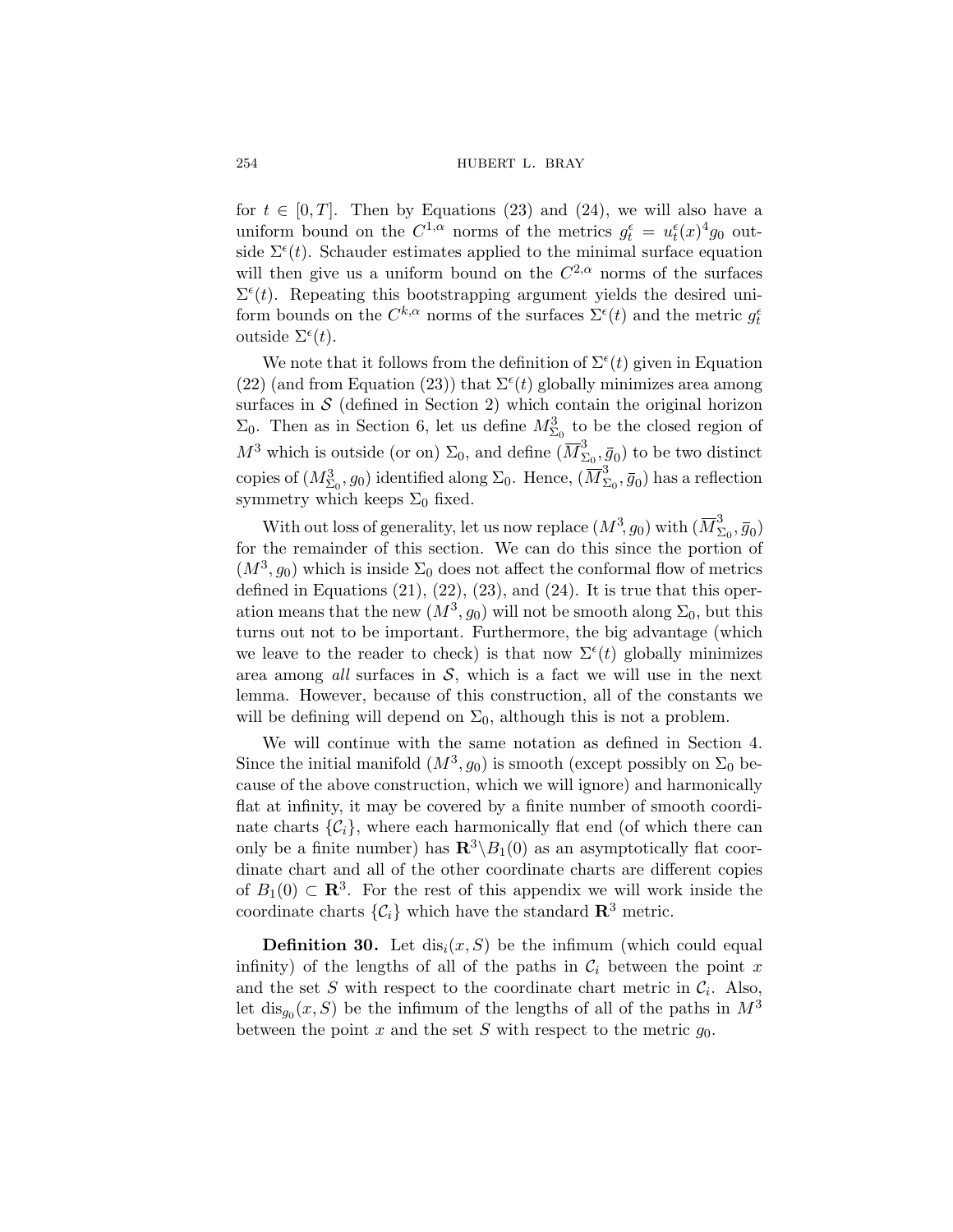<span id="page-78-0"></span>**Definition 31.** Let  $X^{\epsilon}(t)$  be the three dimensional open region inside  $\Sigma^{\epsilon}(t)$  so that

(267) 
$$
\Sigma^{\epsilon}(t) = \partial X^{\epsilon}(t).
$$

The region  $X^{\epsilon}(t)$  always exists since  $\Sigma^{\epsilon}(t) \in \mathcal{S}$ .

**Lemma 24.** *There exists a constant*  $c_1 > 0$  *depending only on*  $T$ *,*  $\Sigma_0$ , g<sub>0</sub>, and the choice of coordinate charts  $\{\mathcal{C}_i\}$  *such that for all i* and  $all x_0 \in \Sigma^{\epsilon}(t) \cap C_i,$ 

(268) 
$$
|X^{\epsilon}(t) \cap S_r(x_0)|_{\mathcal{C}_i} \geq c_1 r^2
$$

*for all*  $r \in (0, dis_i(x_0, \partial \mathcal{C}_i))$  *and*  $t \in [0, T]$ *.* 

*Proof.* Let  $S_r(x_0)$  and  $B_r(x_0)$  respectively be the coordinate 2-sphere and closed coordinate 3-ball of radii r centered at  $x_0 \in \Sigma^{\epsilon}(t) \cap C_i$ . Define

- (269)  $A(r) = |\Sigma^{\epsilon}(t) \cap B_r(x_0)|_{C_i},$
- (270)  $L(r) = |\Sigma^{\epsilon}(t) \cap S_r(x_0)|_{\mathcal{C}_i},$
- (271)  $\overline{A}(r) = |X^{\epsilon}(t) \cap S_r(x_0)|_{\mathcal{C}_i}.$

Let us also define  $f(a) = l$  for  $a \in [0, 4\pi]$ , where l is the minimum length required to enclose a region of area a in the unit sphere  $S^2$ . Hence, for small a,  $f(a) \approx \sqrt{4\pi a}$ .

Finally, we let  $\gamma_1$  be the infimum of the smallest eigenvalue and let  $\gamma_2$  be the supremum of the largest eigenvalue of the metric  $g_0$  over every point in all of the coordinate charts  $\{\mathcal{C}_i\}$ , and then define  $\gamma = \gamma_1/\gamma_2$ . Since the coordinate charts are smooth and  $g_0$  approaches the standard metric  $\delta_{ij}$  in the ends of the noncompact coordinate charts,  $\gamma > 0$ . Then since

(272) 
$$
1 \ge u_t^{\epsilon}(x) \ge (1 - \epsilon)^{\left\lfloor \frac{t}{\epsilon} \right\rfloor} \approx e^{-t}
$$

by the maximum principle and Equations [\(25](#page-14-0)) and [\(26](#page-14-0)), it then follows that the corresponding ratio of eigenvalues for the metric  $g_t^{\epsilon}$  in the coordinate charts  $\{\mathcal{C}_i\}$  is at least  $\gamma_T$ , where

(273) 
$$
\gamma_T = (1 - \epsilon)^{\left\lfloor \frac{4T}{\epsilon} \right\rfloor} \gamma > 0,
$$

 $t \in [0, T]$ , and as usual we are requiring t to be an integral multiple of  $\epsilon$ . In the limit as  $\epsilon$  goes to zero, we note that  $\gamma_T$  approaches  $e^{-4T}\gamma$ , which is positive.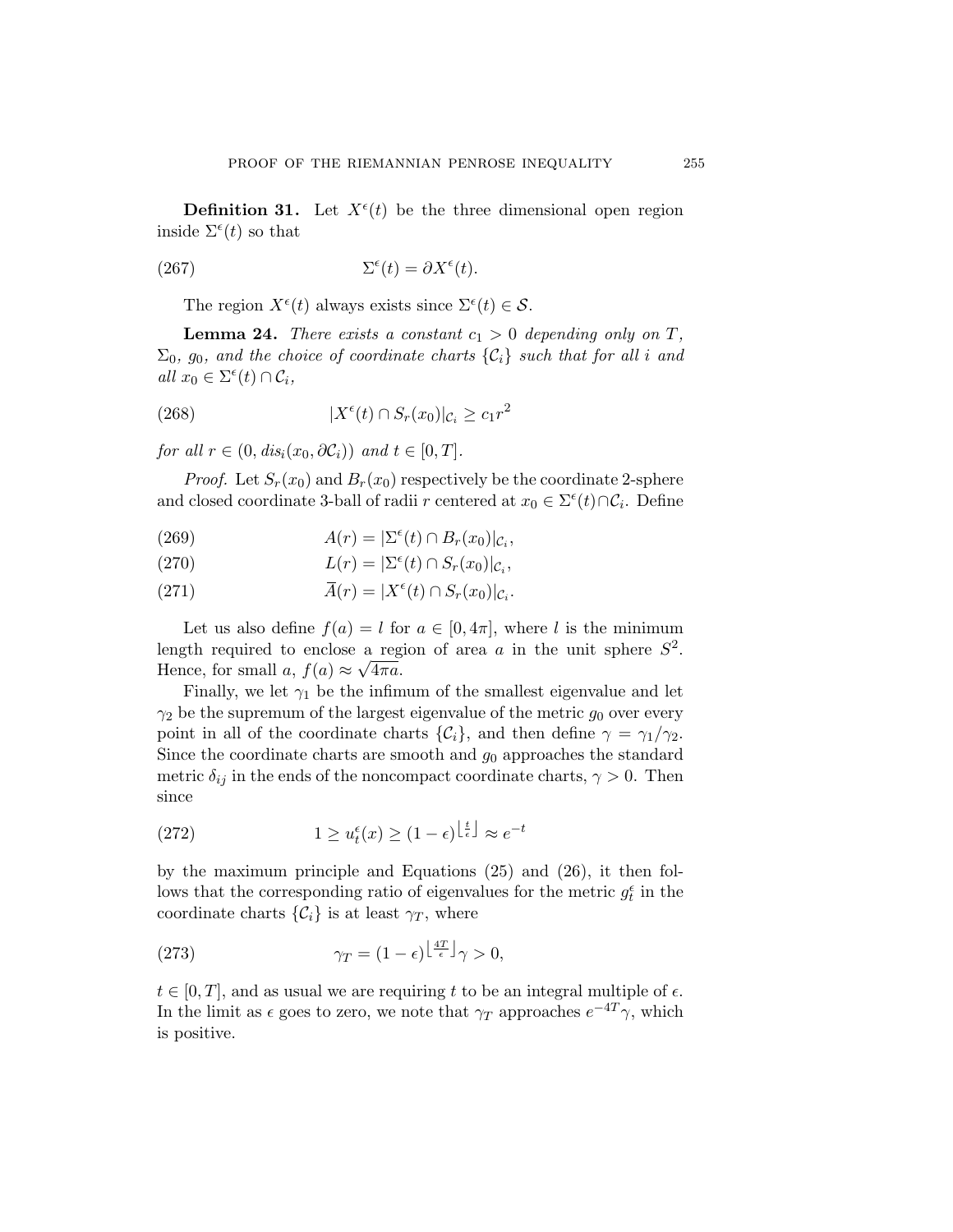Now we are ready to begin the actual proof of the lemma. Since  $\Sigma^{\epsilon}(t)$  is globally area minimizing among surfaces in S with respect to the metric  $g_t^{\epsilon}$ , we know that it has area in  $(M^3, g_t^{\epsilon})$  less than or equal to the areas of the two comparison surfaces  $\partial(X^{\epsilon}(t) \backslash B_r(x_0))$  and  $\partial(X^{\epsilon}(t) \cup$  $B_r(x_0)$ ). Putting this into terms of the above definitions, this yields

(274) 
$$
\gamma_T A(r) \leq \overline{A}(r) \leq 4\pi r^2 - \gamma_T A(r).
$$

Hence, it follows from the above equation that

(275) 
$$
f\left(\frac{\overline{A}(r)}{r^2}\right) \ge f\left(\frac{\gamma_T A(r)}{r^2}\right)
$$

since  $f(a) = f(4\pi - a)$  and is monotone increasing from 0 to  $2\pi$ . Furthermore, it follows from the definition of  $f$  that

(276) 
$$
L(r) \ge f\left(\frac{\overline{A}(r)}{r^2}\right)r.
$$

Hence, since from multivariable calculus we have that  $A'(r) \geq L(r)$ , we deduce that

(277) 
$$
A'(r) \ge f\left(\frac{\gamma_T A(r)}{r^2}\right) r.
$$

It is then straightforward to show that inequalities (274) and (277) imply inequality ([268](#page-78-0)) with  $c_1 = 4\gamma_T^2/\pi$ , proving the lemma. q.e.d.

**Corollary 11.** *Let* w(x) *be any nonnegative harmonic function in*  $(M^3, g_0)$  *defined outside*  $\Sigma^{\epsilon}(t)$  *which equals zero on*  $\Sigma^{\epsilon}(t)$ *. Define*  $w(x)$ *to be identically zero inside*  $\Sigma^{\epsilon}(t)$ *. Then there exists a constant*  $c_2 \in$  $(0, 1)$  *depending only on* T,  $\Sigma_0$ ,  $g_0$ , and  $\{\mathcal{C}_i\}$  *such that for all i and all*  $x_0 \in \Sigma^{\epsilon}(t) \cap C_i$ ,

$$
\sup_{S_{r/2}(x_0)} w(y) \le c_2 \sup_{S_r(x_0)} w(y)
$$

*for all*  $r \in (0, \text{dis}_i(x_0, \partial \mathcal{C}_i))$  *and*  $t \in [0, T]$ *.* 

*Proof.* The function  $w(x)$  is subharmonic in  $(M^3, q_0)$ , and hence is bounded above by the harmonic function  $h(x)$  defined in the coordinate ball  $B_r(x_0)$  with Dirichlet boundary data  $h(x) = \sup_{S_r(x_0)} w(y)$  on  $S_r(x_0)\backslash X^{\epsilon}(t)$  and  $h(x) = 0$  on  $S_r(x_0)\cap X^{\epsilon}(t)$ . The corollary then follows by estimating  $h(x)$  on  $S_{r/2}(x_0)$  using the Poisson kernel and Lemma [24](#page-78-0). q.e.d.

<span id="page-79-0"></span>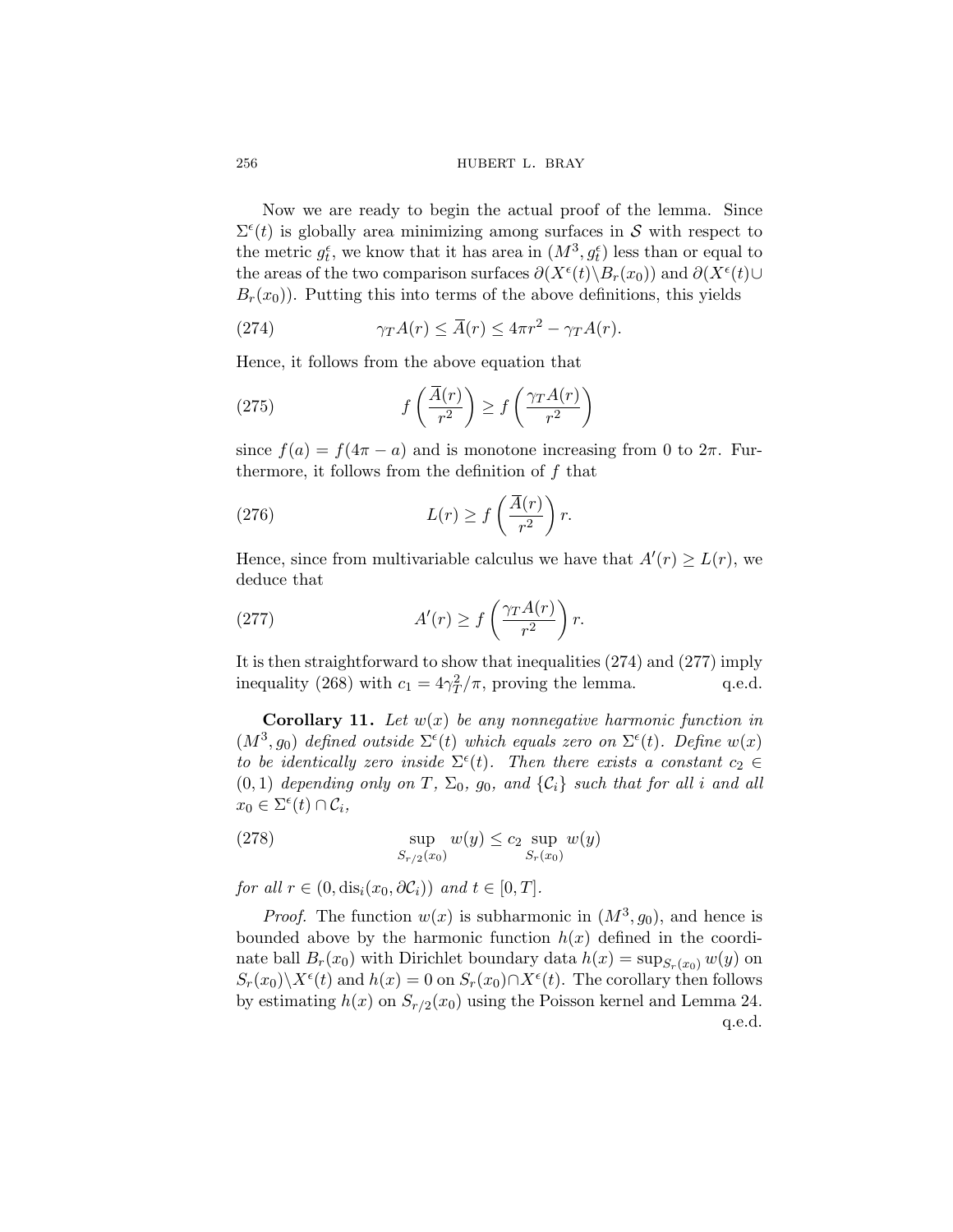<span id="page-80-0"></span>**Corollary 12.** *There exist constants*  $c_3$ ,  $c_4$ , and  $\beta \in (0,1)$  depend*ing only on* T,  $\Sigma_0$ ,  $g_0$ , and  $\{\mathcal{C}_i\}$  *such that* 

(279) 
$$
|v_t^{\epsilon}(x)| \leq c_3 \text{dis}_{g_0}(x, X^{\epsilon}(t))^{\beta}
$$

*and for all*  $y \in C_i$  *with*  $dis_{g_0}(x, y) \leq dis_{g_0}(x, X^{\epsilon}(t))$ 

(280) 
$$
|v_t^{\epsilon}(x) - v_t^{\epsilon}(y)| \le c_4 \text{dis}_{g_0}(x, y)^{\beta}
$$

*for all*  $t \in [0, T]$ 

*Proof.* First we note that since distances with respect to the coordinate chart metrics and  $g_0$  are within a bounded factor of each other, we only need to prove each of the above inequalities in each coordinate chart.

Inequality (279) follows from the definition of  $v_t^{\epsilon}(x)$  given in Equation ([23\)](#page-13-0) and from recursively applying Corollary [11.](#page-79-0) Inequality (279) then implies the interior gradient estimate

(281) 
$$
|\nabla v_t^{\epsilon}(x)| \leq c_5 \operatorname{dis}_{g_0}(x, X^{\epsilon}(t))^{\beta - 1},
$$

which, when integrated along the straight path connecting x and  $y$ , implies inequality (280).  $q.e.d.$ 

**Corollary 13.** *Let*  $c_6 = 2 \max(c_3, c_4)$ *. Then* 

(282) 
$$
|v_t^{\epsilon}(x) - v_t^{\epsilon}(y)| \leq c_6 \text{dis}_{g_0}(x, y)^{\beta}.
$$

*for all* x and y and *for*  $t \in [0, T]$ *.* 

*Proof.* Let  $r_x = \text{dis}_{g_0}(x, X^{\epsilon}(t))$  and  $r_y = \text{dis}_{g_0}(y, X^{\epsilon}(t))$ , and let B now denote geodesic balls in  $(M^3, g_0)$ . Then we consider two cases.

*Case* 1. Suppose  $B_{r_x}(x) \cap B_{r_y}(y) = \emptyset$ . Then inequality (282) follows from inequality (279) and the triangle inequality.

*Case* 2. Suppose  $B_{r_x}(x) \cap B_{r_y}(y) \neq \emptyset$ . Then choose  $z \in B_{r_x}(x) \cap$  $B_{r_y}(y)$  which is on the length minimizing geodesic connecting the points x and y. Then inequality  $(282)$  follows from the triangle inequality and inequality (280) applied to the points x and z and to the points y and z. q.e.d.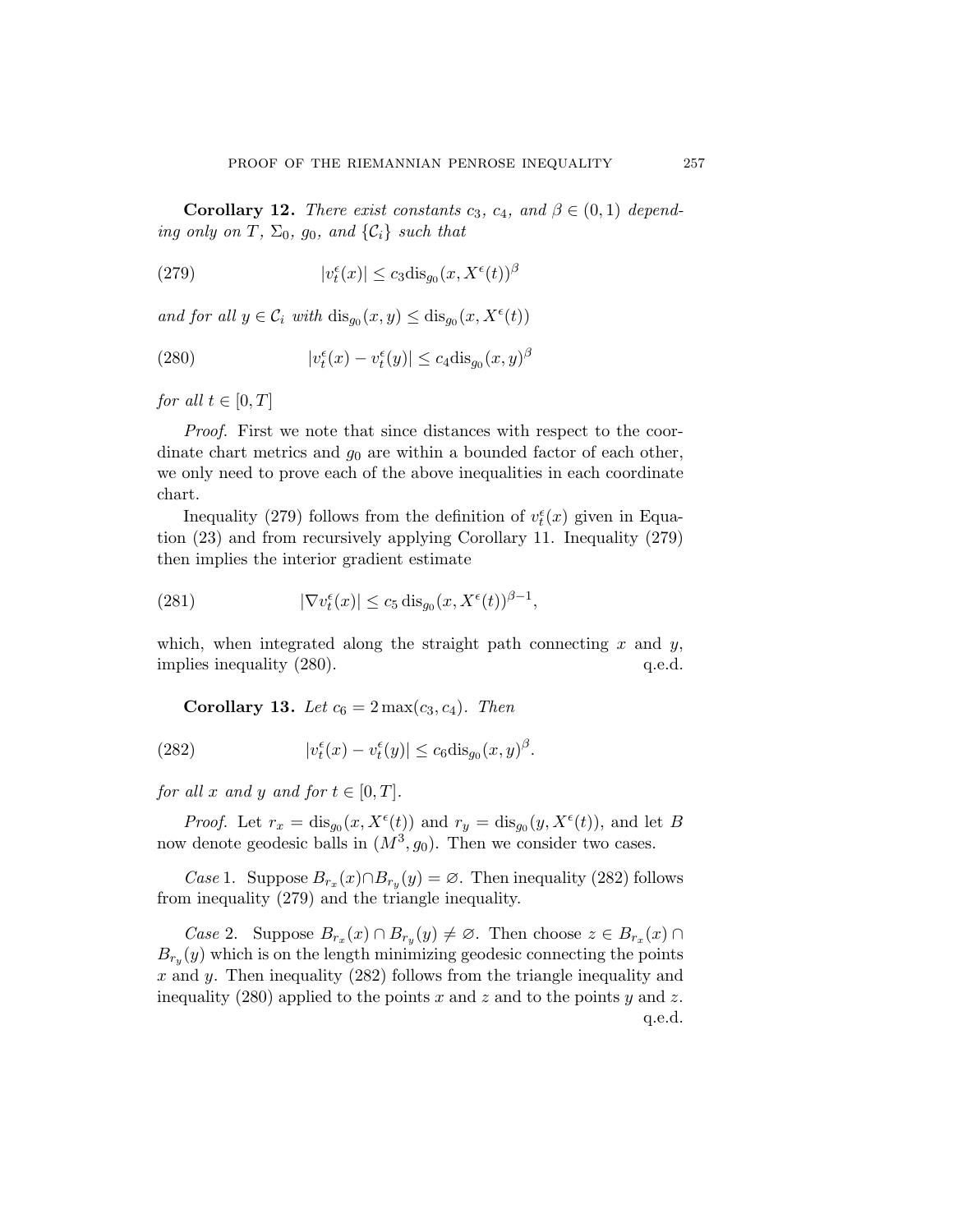**Definition 32.** Let  $w(x)$  be any  $C^k$  function defined on  $(M^3, g_0)$ . Then we define the following norm and seminorms (denoted by brackets), all of which depend on our choice of coordinate charts  $\{\mathcal{C}_i\}, \alpha \in$  $(0, 1)$ , and  $k = 0, 1, 2, \ldots$ 

(283) 
$$
[w]_{k;\Omega} = \sup_{i} \sup_{x \in C_i} \sup_{|\gamma|=k} |D^{\gamma}w(x)|,
$$

(284) 
$$
[w]_{k,\alpha;\Omega} = \sup_{i} \sup_{x \neq y} \sup_{|\gamma| = k} \left\{ \frac{|D^{\gamma}w(x) - D^{\gamma}w(y)|}{|x - y|^{\alpha}} \mid x, y \in C_{i} \right\},\
$$

and

(285) 
$$
||w||_{C^{k,\alpha}(\Omega)} = [w]_{k,\alpha;\Omega} + \sum_{j=1}^{k} [w]_{j;\Omega},
$$

where we also require that  $x, y \in \Omega \subset M^3$  in the above equations.

Hence, from Corollary [13](#page-80-0) and Equation [\(24](#page-13-0)), it follows that

$$
||u_t^{\epsilon}||_{C^{0,\beta}(M^3)} \leq c_7
$$

for  $t \in [0, T]$ , where  $c_7$  depends only on T,  $\Sigma_0$ ,  $g_0$ , and  $\{\mathcal{C}_i\}$ .

**Definition 33.** Let S be any smooth surface in  $(M^3, g_0)$  which is the boundary of a region. Let  $\eta$  be any vector field defined on all of  $(M^3, g_0)$  such that on S it equals the outward pointing unit normal vector of S. Let  $\eta = (\eta_1, \eta_2, \eta_3)$  be the pull back of  $\eta$  on each coordinate chart. We note that Definition 32 can be used for vector valued functions as well as real valued functions. Then abusing notation slightly (since the following is not a norm), we define

(287) 
$$
||S||_{C^{k,\alpha}} = \inf_{\eta} ||\eta||_{C^{k-1,\alpha}(S)}
$$

for  $\alpha \in (0,1)$  and  $k = 1,2,...$ 

The next part of the proof is to use inequality (286) and the fact that  $\Sigma^{\epsilon}(t)$  minimizes area in  $(M^3, g_t^{\epsilon} = u_t^{\epsilon}(x)^4 g_0)$  to conclude that the  $\Sigma^{\epsilon}(t)$ are uniformly  $C^{1,\beta/4}$  surfaces. By this we mean that we will find an upper bound on  $||\Sigma^{\epsilon}(t)||_{C^{1,\beta/4}}$  which is independent of  $\epsilon$ . Conveniently, the main theorem we need, Theorem [22,](#page-84-0) was essentially proved already by De Giorgi [\[15\]](#page-88-0) to understand the regularity of codimension one minimal surfaces in  $\mathbb{R}^n$ , and is summarized in [[39\]](#page-89-0). However, the application of this theorem to this setting is quite interesting, so we summarize the arguments below.

<span id="page-81-0"></span>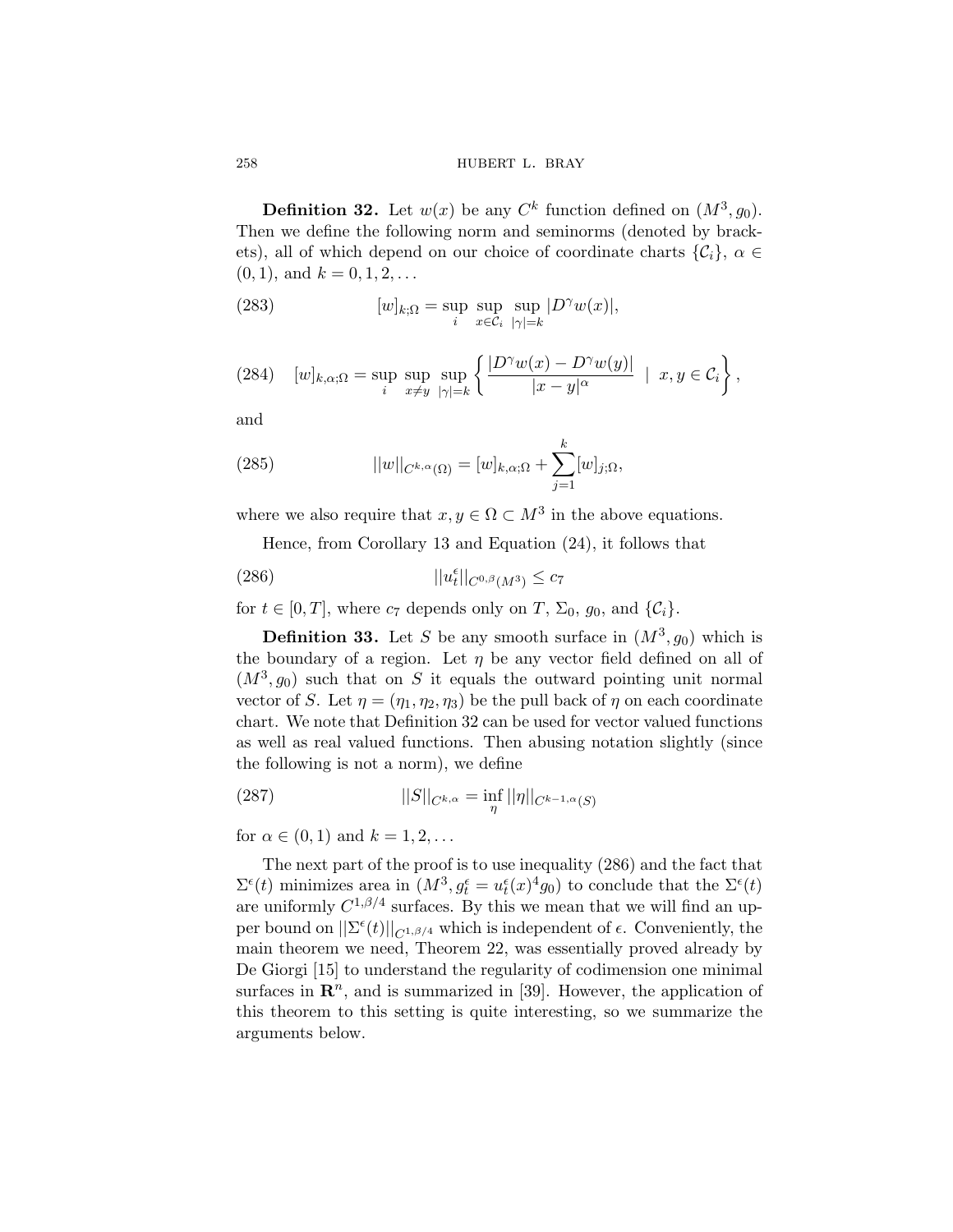<span id="page-82-0"></span>**Definition 34.** Let X and Y be regions in  $(M^3, g_0)$  (and hence also in the coordinate charts  $\{\mathcal{C}_i\}$  with smooth boundaries of finite area. Then we define

$$
\psi_{g_0}(X, x, r) =
$$
  

$$
|\partial X \cap B_r(x)|_{g_0} - \inf \{ |\partial Y \cap B_r(x)|_{g_0} | Y = X \text{ outside } B_r(x)
$$

for  $x \in C_i$  and  $r \in (0, dis_i(x, \partial C_i))$ , where  $B_r(x)$  is the closed ball of radius r in the coordinate chart  $C_i$ .

Hence, the function  $\psi_{q_0}(X, x, r)$  can be thought of as the excess area of  $\partial X$  in  $(M^3, g_0)$  in the coordinate ball  $B_r(x)$ . We note that the above definition for  $\psi_{q_0}(X, x, r)$  in the coordinate chart  $\mathcal{C}_i$  equals  $\psi(X, x, r)$ defined in [[39\]](#page-89-0) in the special case that  $g_0$  equals the coordinate chart metric.

**Definition 35.** Let X be a region in  $(M^3, g_0)$  which has a smooth boundary of finite area. Then following [[39\]](#page-89-0), we define X to be  $(K, \lambda)_{q_0}$ *minimal* in  $\{\mathcal{C}_i\}$  if and only if

$$
(288) \t\t \psi_{g_0}(X, x, r) \le Kr^{2+\lambda}
$$

for all  $i, x \in C_i$ , and  $r \in (0, \text{dis}_i(x, \partial C_i))$ .

Again, we note that a region which is  $(K, \lambda)_{q_0}$ -minimal in the coordinate chart  $\mathcal{C}_i$  as defined above is  $(K, \lambda)$ -minimal as defined in [[39\]](#page-89-0) in the special case that  $g_0$  equals the coordinate chart metric. The usefulness of the above definition can be seen in the next lemma and theorem.

**Lemma 25.** *Suppose* X *is a region in*  $(M^3, g_0)$  *which has a smooth boundary of finite area and which is*  $(K, \lambda)_{q_0}$ *-minimal in*  $\{C_i\}$ *. We note that the metric*  $g_0$  *and the coordinate charts*  $\{\mathcal{C}_i\}$  *are assumed to be smooth. Then for all*  $\epsilon > 0$ *, there exists a*  $\delta > 0$  (*depending only on* K,  $\lambda$ *, g*<sub>0</sub>*, and*  $\{\mathcal{C}_i\}$ *) such that for all i and*  $x_0 \in \partial X \cap \mathcal{C}_i$ *,* 

(289) 
$$
\omega_i(X, x_0, r) \equiv |D\chi_X|(B_r(x_0)) - |D\chi_X(B_r(x_0))| < \epsilon r^2
$$

*for all*  $r \in (0, \min(\delta, \text{dis}_i(x_0, \partial \mathcal{C}_i)))$ .

*Proof.* We note that we are adopting the notation of [[39\]](#page-89-0), so that  $\chi_X$ is the characteristic function of the region X and  $D\chi_X$  is the distributional derivative (with respect to the coordinate chart) of that characteristic function. Hence,  $\omega_i$  equals zero for regions with flat boundaries in the coordinate chart  $\mathcal{C}_i$ , and in general can be thought of as a way of

 $\big\}$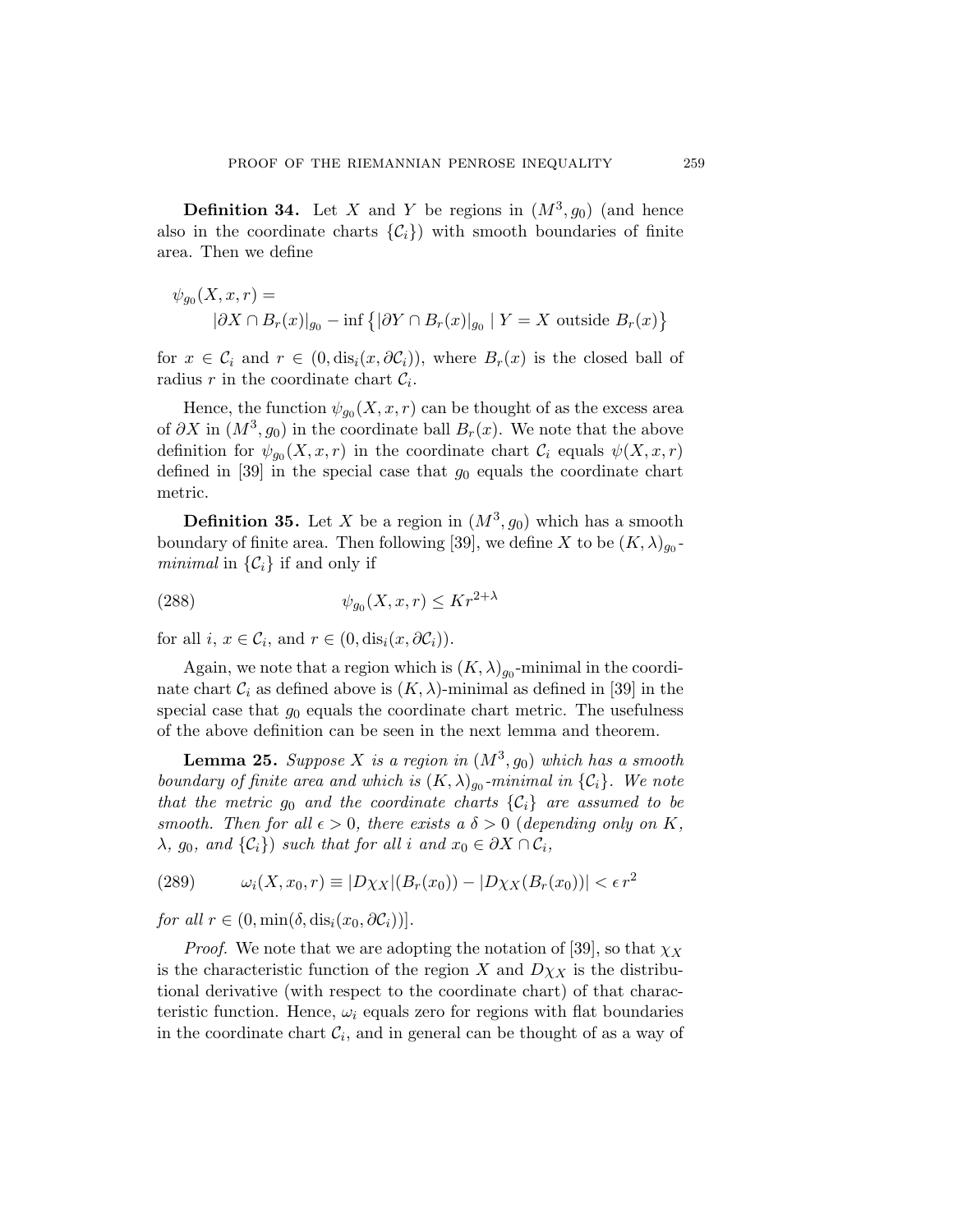measuring how far a boundary is from being flat inside the coordinate ball  $B_r(x_0)$ .

For convenience, we will also assume that  $g_0$  equals the standard  $\mathbb{R}^3$ metric in each of the finite number of coordinate charts. Then since  $g_0$ is smooth and the proof uses a blow up argument, it is easy to adapt the proof we give here to the general case.

We proceed with a proof by contradiction. Suppose that for some  $\epsilon > 0$ , there existed a counterexample region  $X_{\delta}$  for all  $\delta > 0$  such that

(290) 
$$
\omega_i(X_\delta, x_0, r_\delta) \geq \epsilon r_\delta^2
$$

for some i and  $x_0 \in \partial X_\delta \cap C_i$  and for some  $r_\delta \in (0, \min(\delta, \text{dis}_i(x_0, \partial C_i))$ . We may as well think of each region  $X_{\delta}$  being in the same  $\mathbb{R}^{3}$ , and for convenience we translate each region by  $-x_0$  (which depends on  $\delta$ ) so that  $0 \in \partial X_{\delta}$ . Let  $X_{\delta}$  be  $X_{\delta}$  rescaled by a factor of  $1/r_{\delta}$ . Then we have that

$$
\omega(\overline{X}_{\delta}, 0, 1) \ge \epsilon,
$$

where  $\omega$  is defined for regions in **R**<sup>3</sup>. Furthermore,  $\overline{X}_{\delta}$  is  $(Kr_{\delta}^{\lambda}, \lambda)$ minimal in  $B_{1/r_\delta}(0) \subset \mathbf{R}^3$ .

Let  $\overline{X}$  be a limit region of  $\{\overline{X}_{\delta}\}\)$ , in the sense that the characteristic function of  $\overline{X}$  is the  $L^1$  limit of the characteristic functions of  $\{\overline{X}_{\delta_i}\},\$ for some sequence of  $\{\delta_i\}$  converging to zero. The fact that such a limit region exists is proven on p. 70 of [[39](#page-89-0)], and relies on the fact that the areas of the boundaries of  $\{\overline{X}_{\delta}\}\$ are uniformly bounded above, which follows from Theorem 1 of Section 2.5.3 of [\[39](#page-89-0)]. Furthermore, by the lower semicontinuity of the area functional as defined in [\[39](#page-89-0)], it follows that  $\overline{X}$  has minimal boundary. Since the only minimizing boundaries in  $R^3$  are planes,  $\partial \overline{X}$  must be a plane going through the origin, which we may as well assume is the x-y plane in  $\mathbb{R}^3$  after a suitable rotation.

Let  $\pi$  be the projection of **R**<sup>3</sup> to the x-y axis, and let  $\vec{\nu}$  be the outward pointing normal vector of  $\partial \overline{X}_{\delta_i}$ . Then

$$
(292)
$$

$$
\lim_{\delta_i\to 0}|\int_{\partial\overline X_{\delta_i}\cap B_1(0)}\nu_z|=\lim_{\delta_i\to 0}|\pi(\partial\overline X_{\delta_i}\cap B_1(0))|=\lim_{\delta_i\to 0}|\partial\overline X_{\delta_i}\cap B_1(0)|
$$

since  $\{\overline{X}_{\delta}\}\rightarrow\overline{X}$  and the areas converge as well since each  $\overline{X}_{\delta}$  is  $(K_{\underline{r}_{\delta}}^{\lambda}, \lambda)$ -minimal. The above equation then implies that  $\lim_{\delta_i \to 0} \omega(\overline{X}_{\delta_i}, 0, 1) = 0$ , contradicting inequality (291) and proving the lemma. q.e.d. lemma.  $q.e.d.$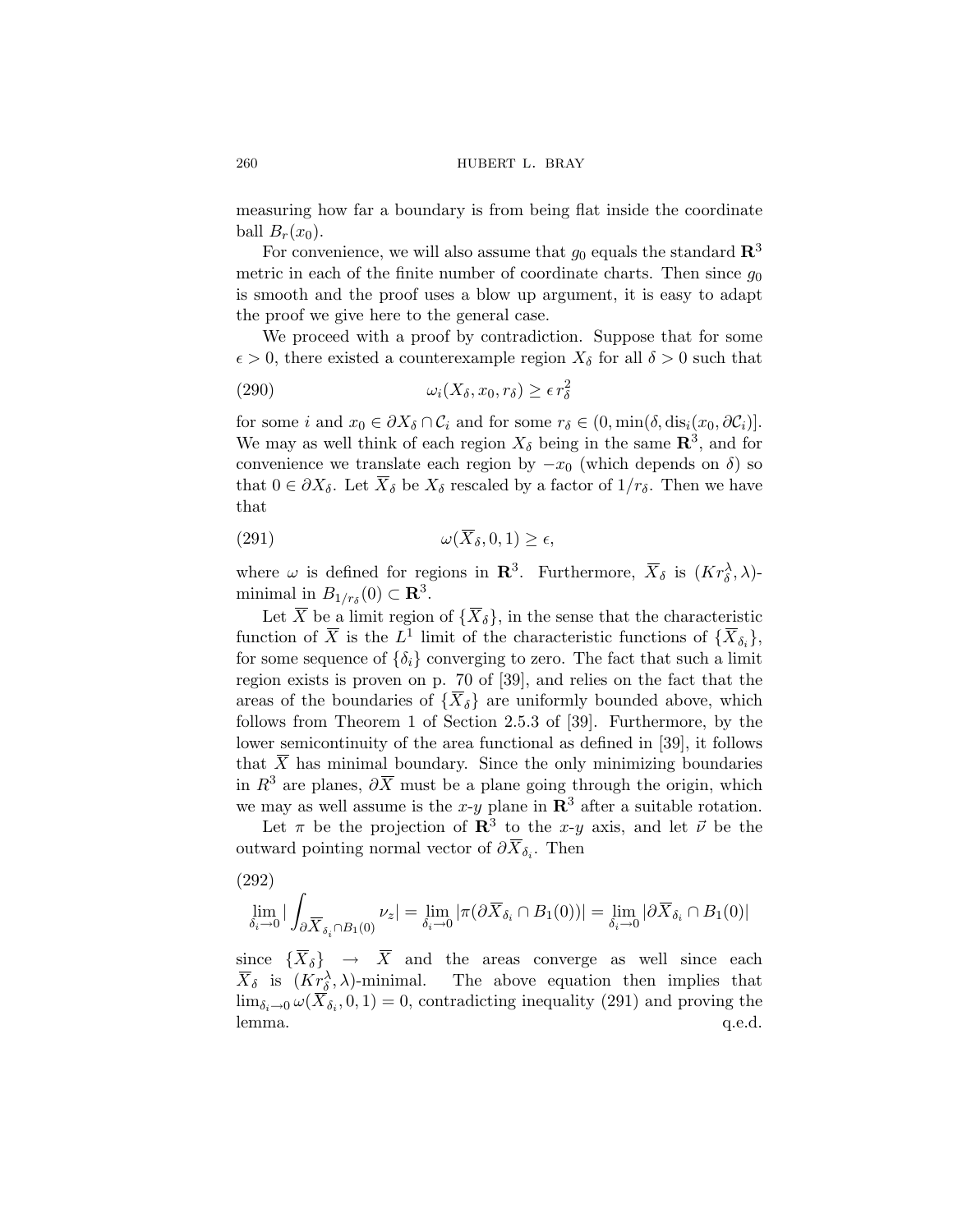<span id="page-84-0"></span>**Theorem 22.** *Suppose* X *is a region in* M<sup>3</sup> *which has a smooth boundary of finite area and which is*  $(K, \lambda)_{q_0}$ *-minimal in*  $\{\mathcal{C}_i\}$ *. Then*  $\partial X$  *is a*  $C^{1,\lambda/4}$  *surface and* 

$$
||\partial X||_{C^{1,\lambda/4}} \leq \bar{k},
$$

*where*  $\bar{k}$  *depends only on*  $K$ *,*  $\lambda$ *, g<sub>0</sub><i>, and*  $\{\mathcal{C}_i\}$ *.* 

*Proof.* We restrict our attention to each coordinate chart  $\mathcal{C}_i$  one at a time, and first consider the case that  $g_0$  equals the coordinate chart metric. In this case, the theorem follows directly from the proof of Theorem 1 of Section 2.5.4 of [\[39](#page-89-0)] and Lemma [25.](#page-82-0) Then it is then a somewhat long but straightforward task to adapt the relevant theorems of [\[39\]](#page-89-0) to verify that Theorem 1 of Section 2.5.4 of [\[39](#page-89-0)] is still true if we replace the standard metric on  $\mathbb{R}^3$  with any smooth fixed metric  $g_0$ .

q.e.d.

**Lemma 26.** The region  $X^{\epsilon}(t)$ , which we recall is defined to be the *region inside*  $\Sigma^{\epsilon}(t)$ *, is a*  $(K,\beta)_{g_0}$ *-minimal set in*  $\{\mathcal{C}_i\}$ *, for*  $t \in [0,T]$ *, where* K depends only on T,  $\Sigma_0$ ,  $g_0$ , and  $\{\mathcal{C}_i\}$ .

*Proof.* We need to estimate

(294) 
$$
\psi_{g_0}(X^{\epsilon}(t), x, r) =
$$
  
\n $|\partial X^{\epsilon}(t) \cap B_r(x)|_{g_0} - \inf \{ |\partial Y \cap B_r(x)|_{g_0} | Y = X^{\epsilon}(t) \text{ outside } B_r(x) \}$ 

from above. Well, since  $\partial X^{\epsilon}(t)$  has minimal area in  $(M^{3}, g_{t}^{\epsilon})$ , we have that

(295) 
$$
|\partial Y \cap B_r(x)|_{g_t^{\epsilon}} \ge |\partial X^{\epsilon}(t) \cap B_r(x)|_{g_t^{\epsilon}},
$$

which gives us

(296) 
$$
|\partial Y \cap B_r(x)|_{g_0} \ge |\partial X^{\epsilon}(t) \cap B_r(x)|_{g_0} \left(\frac{u_{\min}}{u_{\max}}\right)^4
$$

where  $u_{\text{min}}$  and  $u_{\text{max}}$  are respectively the minimum and maximum values of  $u_t^{\epsilon}(x)$  on the closed coordinate ball  $B_r(x)$ . Hence,

(297) 
$$
\psi_{g_0}(X^{\epsilon}(t),x,r) \leq |\partial X^{\epsilon}(t) \cap B_r(x)|_{g_0} \left[1 - \left(\frac{u_{\min}}{u_{\max}}\right)^4\right].
$$

The lemma then follows from Equations ([272\)](#page-78-0), [\(274](#page-79-0)), and ([286](#page-81-0)). q.e.d.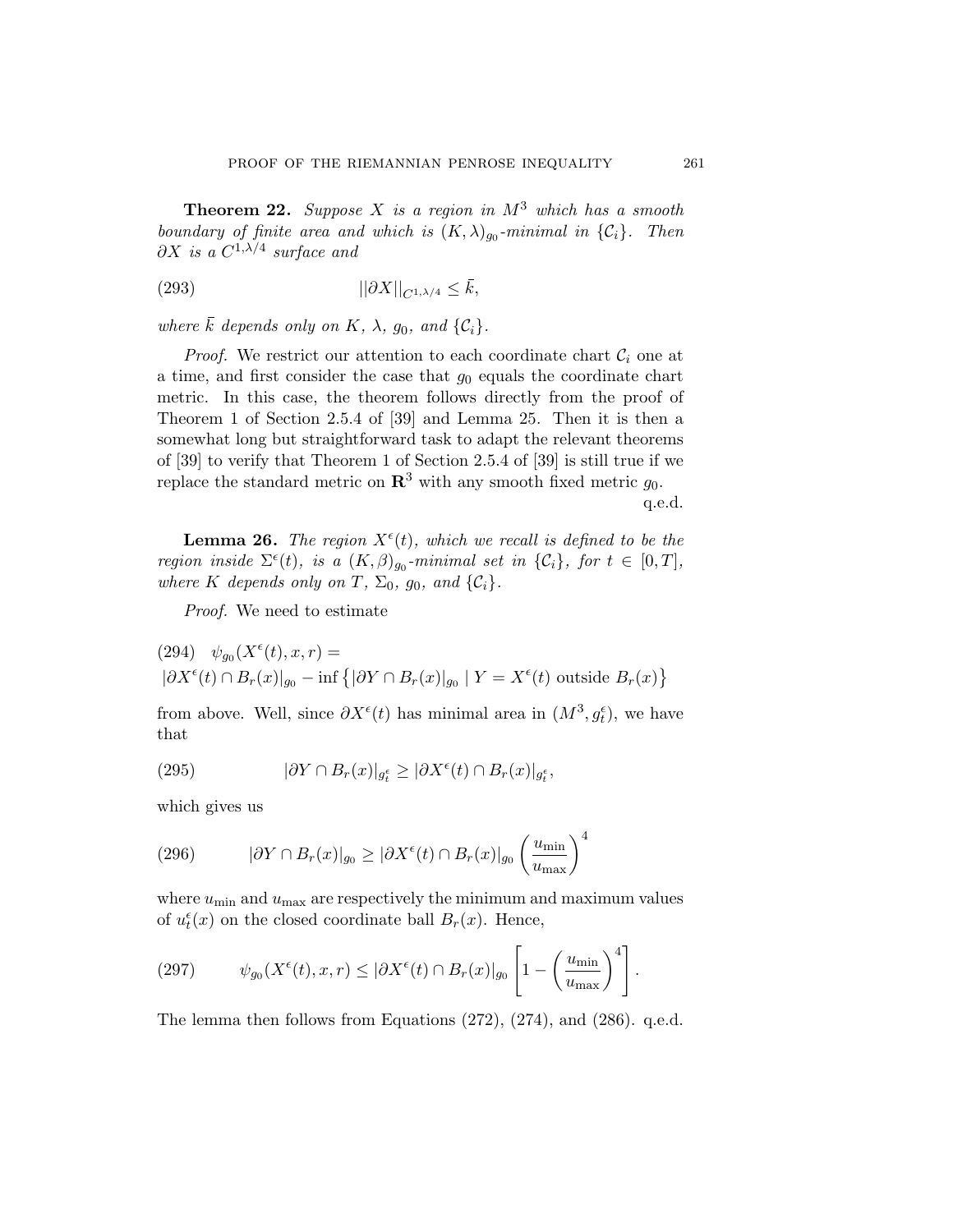<span id="page-85-0"></span>262 **hubert L. BRAY** 

**Corollary 14.** *The surface*  $\Sigma^{\epsilon}(t)$  *is a*  $C^{1,\beta/4}$  *surface, and* 

(298) 
$$
||\Sigma^{\epsilon}(t)||_{C^{1,\beta/4}} \leq \bar{c}_1,
$$

*for*  $t \in [0, T]$ *, where*  $\bar{c}_1$  *depends only on*  $T$ *,*  $\Sigma_0$ *, g*<sub>0</sub>*, and*  $\{\mathcal{C}_i\}$ *.* 

*Proof.* Follows directly from Theorem [22](#page-84-0) and Lemma [26](#page-84-0). q.e.d.

The remainder of the arguments presented in this appendix are mostly standard applications of [\[21\]](#page-88-0). For convenience, we now let  $\alpha =$  $\beta/4$ .

**Lemma 27.** *For*  $k \geq 1$ *,* 

(299)

$$
||\Sigma^{\epsilon}(s)||_{C^{k,\alpha}} \leq \bar{c}_k \text{ for all } s \in [0,T] \Rightarrow ||u_t^{\epsilon}(x)||_{C^{k,\alpha}(M^3 \setminus X^{\epsilon}(t))} \leq \bar{c}_k
$$

*for*  $t \in [0, T]$ *, where*  $\overline{c}_k$  *depends only on*  $\overline{c}_k$ *, T,*  $\Sigma_0$ *, g*<sub>0</sub>*, and*  $\{\mathcal{C}_i\}$ *.* 

*Proof.* By the hypothesis of the lemma, the definition of  $v_t^{\epsilon}(x)$  given in Equation ([23\)](#page-13-0), and standard theorems found in [\[21](#page-88-0)] and [[51\]](#page-90-0) (for  $k = 1$ , we get an upper bound on  $||v_s^{\epsilon}(x)||_{C^{k,\alpha}(M^3 \setminus X^{\epsilon}(t))}$ . The lemma then follows from Equation  $(24)$  $(24)$  $(24)$ . q.e.d.

**Lemma 28.** *For*  $k \geq 1$  *and*  $t \in [0, T]$  *an integer multiple of*  $\epsilon$ *,* 

$$
(300) \t\t ||u_t^{\epsilon}(x)||_{C^{k,\alpha}(M^3 \setminus X^{\epsilon}(t))} \leq \overline{\overline{c}}_k, \Rightarrow ||\Sigma^{\epsilon}(t)||_{C^{k+1,\alpha}} \leq \overline{c}_{k+1}
$$

*where*  $\bar{c}_{k+1}$  *depends only on*  $\bar{\bar{c}}_k$ *, T,*  $\Sigma_0$ *, g*<sub>0</sub>*, and*  $\{C_i\}$ *.* 

*Proof.* Since  $\Sigma^{\epsilon}(t)$  minimizes area in  $(M^{3}, g_{t})$  and since it can be viewed as a graph of a function of two variables over a uniformly large domain by Corollary 14, we can apply Schauder estimates to the minimal surface equation to prove the lemma.

Let the graph of  $x_3 = f(x_1, x_2)$  represent the minimal surface  $\Sigma^{\epsilon}(t)$ in the coordinate chart  $C_i \subset \mathbb{R}^3$  with metric  $g_{ij}(x_1, x_2, x_3)$  given by the metric  $g_t^{\epsilon} = u_t^{\epsilon}(x)^4 g_0$ . Then we note that the minimal surface equation in this setting is

(301) 
$$
a^{ij}(x)D_{ij}f(x) = p(x)
$$

where

(302) 
$$
a^{ij} = G^{ij} - \frac{G^{i\alpha} N_{\alpha} G^{j\beta} N_{\beta}}{N^t G N},
$$

(303) 
$$
p = \frac{1}{2}N^tG_3N + \left(\frac{D_i(G^{\alpha\beta})N_{\alpha}N_{\beta}G^{i\lambda}}{2N^tGN} - D_i(G^{i\lambda})\right)N_{\lambda},
$$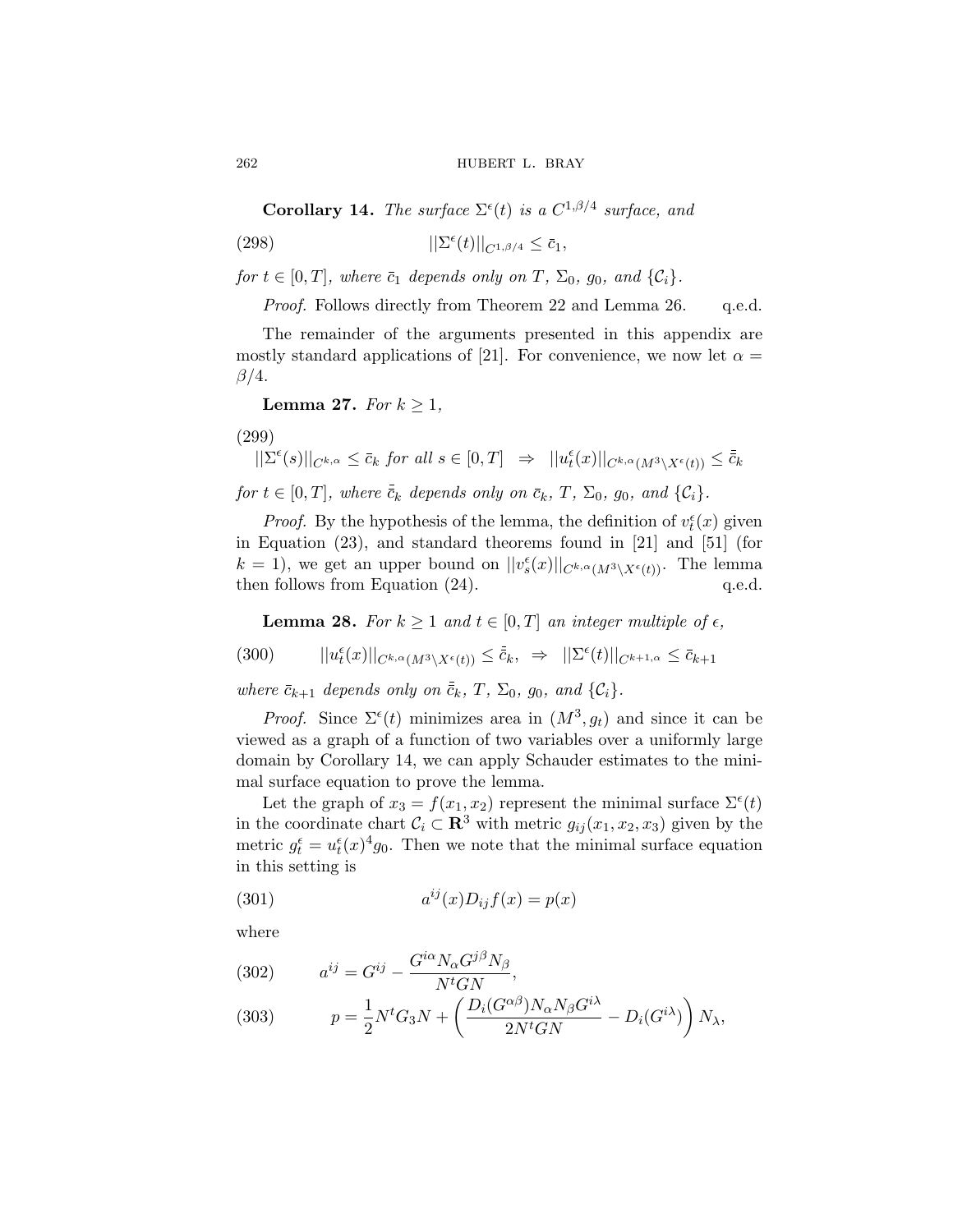where

(304) 
$$
G^{\alpha\beta} = g_{\alpha+1,\beta+1}g_{\alpha+2,\beta+2} - g_{\alpha+1,\beta+2}g_{\alpha+2,\beta+1}
$$

is the determinant of the  $\alpha\beta$  minor matrix and the subscript addition in the above equation is modulo 3,

(305) 
$$
G_3^{\alpha\beta} = \frac{\partial}{\partial x_3} G^{\alpha\beta},
$$

and

(306) 
$$
N = (D_1 f, D_2 f, -1),
$$

where  $x = (x_1, x_2)$  and naturally  $x_3 = f(x_1, x_2)$  in the above equations, and we are using the convention that Latin indices are summed from 1 to 2 while Greek indices are summed from 1 to 3.

We also note that since

(307) 
$$
\Lambda_1 |v|^2 \le g_{\alpha\beta} v^{\alpha} v^{\beta} \le \Lambda_2 |v|^2
$$

for some positive  $\Lambda_1$  and  $\Lambda_2$  which depend on t by Equation ([272\)](#page-78-0), and since

$$
(308)\t\t\t |Df| \le B
$$

over a uniformly sized domain by Corollary [14](#page-85-0), then it can be shown that

(309) 
$$
a^{ij}v_iv_j \geq \lambda |v|^2,
$$

where

(310) 
$$
\lambda = \frac{\Lambda_1^8}{4\Lambda_2^6 (1 + B^2)^2}.
$$

Hence, since the  $a_{ij}$  are uniformly positive definite and  $a^{ij}(x)$  and  $p(x)$  involve only first order derivatives of  $f(x)$  and the metric  $g_{ij}$ , the lemma follows from Corollary [14](#page-85-0) and bootstrapping with Schauder es-timates applied to Equation ([301](#page-85-0)).  $q.e.d.$ 

Then combining Corollary [14](#page-85-0) with Lemmas [27](#page-85-0) and [28](#page-85-0), we get the main result in this appendix.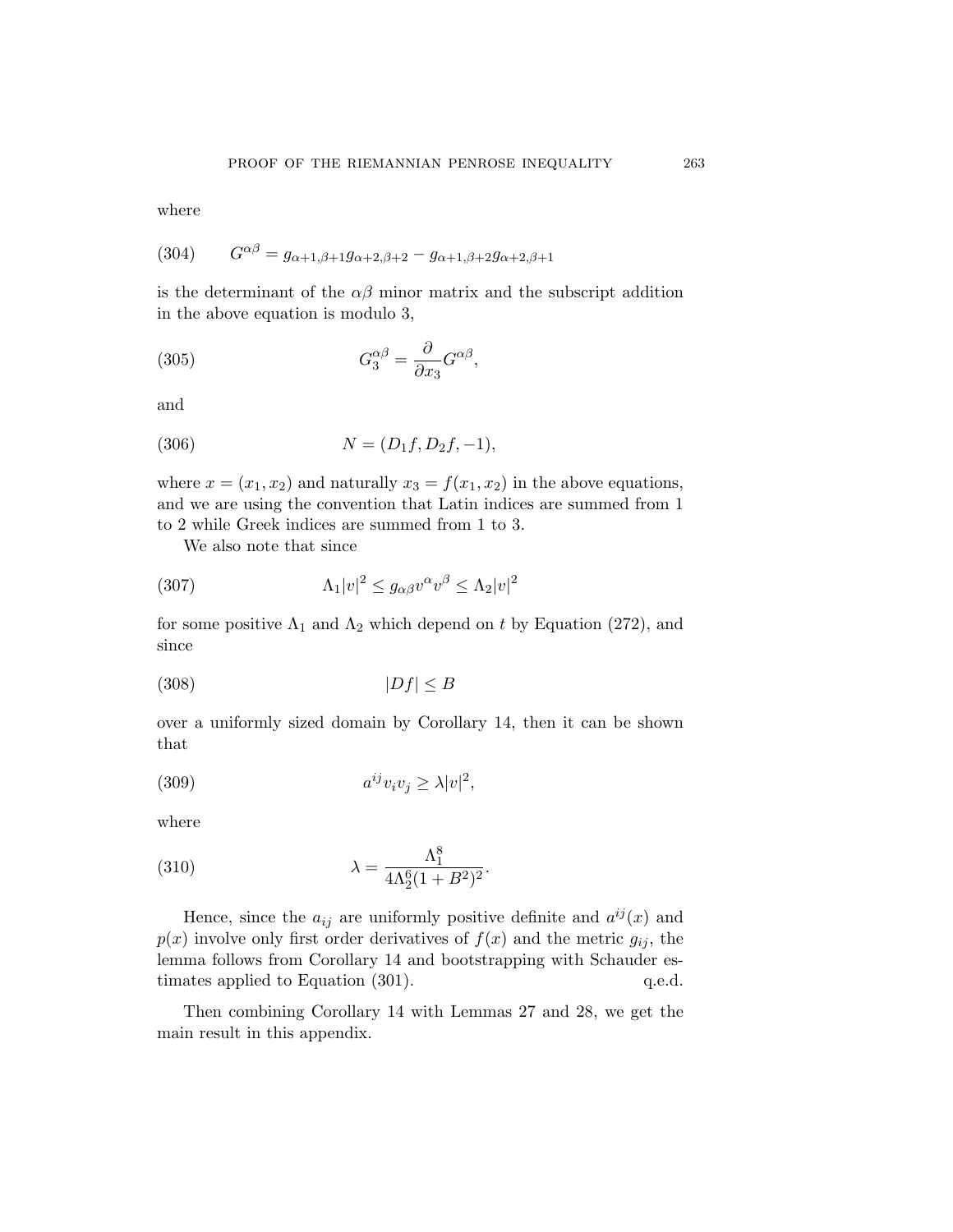<span id="page-87-0"></span>**Corollary 15.** *For*  $t \in [0, T]$ *, for some*  $\alpha \in (0, 1/4)$ *, and for*  $k \geq 1$ *, we have uniform bounds on the*  $C^{k,\alpha}$  *norms of*  $u_t^{\epsilon}(x)$  *outside*  $\Sigma^{\epsilon}(t)$  *and* on the surfaces  $\Sigma^{\epsilon}(t)$ , as defined in Definitions [32](#page-81-0) and [33](#page-81-0). Furthermore, *these bounds depend only on*  $k$ ,  $T$ ,  $\Sigma_0$ ,  $g_0$ , and  $\{\mathcal{C}_i\}$ , and are independent *of*  $\epsilon$ .

#### **References**

- [1] R. Arnowitt, S. Deser, & C. Misner, Coordinate Invariance and Energy Expressions in General Relativity, Phys. Rev. **122** (1961) 997–1006.
- [2] R. Bartnik, The Mass of an Asymptotically Flat Manifold, Comm. Pure Appl. Math. **39** (1986) 661–693.
- [3] R. Bartnik, New Definition of Quasi-Local Mass, Phys. Rev. Lett. **62** (1989) 2346.
- [4] R. Bartnik, Quasi-Spherical Metrics and Prescribed Scalar Curvature, J. Differential Geom. **37** (1993) 31–71.
- [5] R.C. Bassanezi & I. Tamanini, Subsolutions to the Least Area Problem and the 'Minimal Hull' of a Bounded Set in  $\mathbb{R}^n$ , Ann. Univ. Ferrara Sez. VII (N.S.) 30 (1984) 27–40.
- [6] G. Bergquist, On the Penrose Inequality and the Role of Auxiliary Spinor Fields, Class. Quantum Grav. **14** (1997) 2577–2583.
- [7] H.L. Bray, The Penrose Inequality in General Relativity and Volume Comparison Theorems Involving Scalar Curvature, thesis, Stanford University, 1997.
- [8] H.L. Bray & F. Finster, Curvature Estimates and the Positive Mass Theorem, Communications in Analysis and Geometry, to appear.
- [9] H.L. Bray & K. Iga, A Nonlinear Property of Superharmonic Functions in  $\mathbb{R}^n$  and the Penrose Inequality in General Relativity, Communications in Analysis and Geometry, to appear.
- [10] H.L. Bray & R. M. Schoen, Recent Proofs of the Riemannian Penrose Conjecture, Current Developments in Mathematics 1999, edited by S.-T. Yau.
- [11] Bunting & Masood-ul-Alam, Non-Existence of Multiple Black Holes in Asymptotically Euclidean Static Vacuum Space-Time, Gen. Rel. and Grav. **19**(**2**) (1987).
- [12] M. Cai and G. Galloway, Rigidity of Area Minimizing Tori in 3-Manifolds of Nonnegative Scalar Curvature, Comm. in Anal. and Geom., to appear, [math.DG/9804096](http://arXiv.org/abs/math.DG/9804096).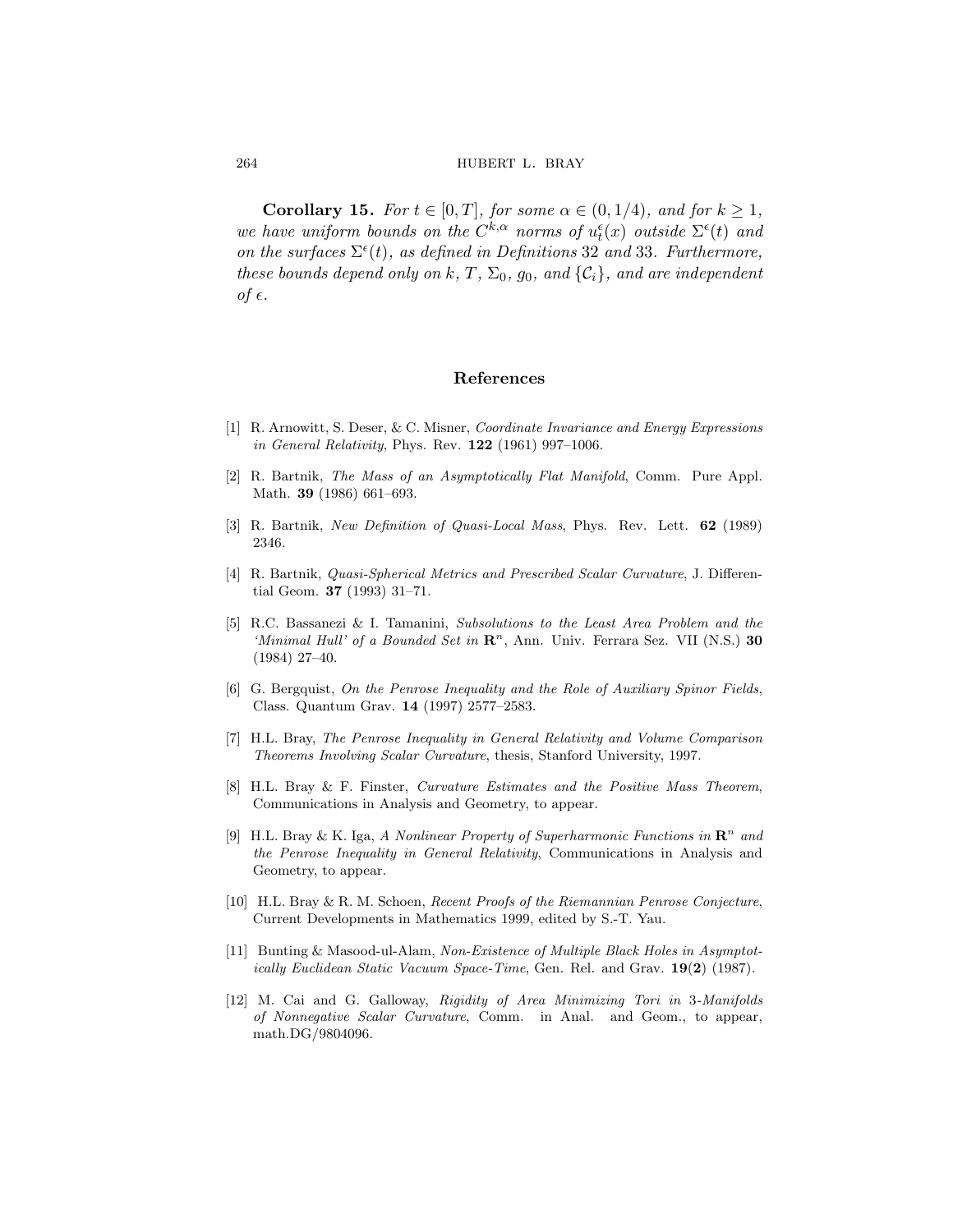- <span id="page-88-0"></span>[13] D. Christodoulou, Examples of Naked Singularity Formation in the Gravitational Collapse of a Scalar Field, Ann. of Math. **140** (1994) 607–653.
- [14] D. Christodoulou & S.-T. Yau, Some Remarks on the Quasi-Local Mass, Contemporary Mathematics **71** (1988) 9–14.
- [15] E. De Giorgi, Frontiere Orientate di Misura Minima, Sem. Mat. Scuola Norm. Sup. Pisa, 1960-61.
- [16] L.D. Foddeev, Soviet Phys. Usp. **25** (1982) 130.
- [17] F. Finster, Local  $U(2, 2)$  Symmetry in Relativistic Quantum Mechanics, hepth/9703083, J. Math. Phys. **39** (1998) 6276–6290.
- [18] R. Geroch, Energy Extraction, Ann. New York Acad. Sci. **224** (1973) 108–17.
- [19] G. Gibbons, Collapsing Shells and the Isoperimetric Inequality for Black Holes, Class. Quant. Grav. **14** (1997) 2905.
- [20] Gibbons, Hawking, Horowitz, & Perry, Comm. Math. Phys. **88** (1983) 295.
- [21] D. Gilbarg & N.S. Trudinger, Elliptic Partial Differential Equations of Second Order, 2nd edition, Springer-Verlag, 1983.
- [22] S.W. Hawking, Gravitational Radiation in an Expanding Universe, J. Math. Phys. **9** (1968) 598–604.
- [23] S.W. Hawking, Black Holes in General Relativity, Comm. Math. Phys. **25** (1972) 152–166.
- [24] S.W. Hawking & G.F.R. Ellis, The Large-Scale Structure of Space-Time, Cambridge University Press, Cambridge, 1973.
- [25] S.W. Hawking & R. Penrose, The Singularities of Gravitational Collapse and Cosmology, Proc. Roy. Soc. A **314** (1970) 529–548.
- [26] M. Herzlich, A Penrose-like Inequality for the Mass of Riemannian Asymptotically Flat Manifolds, Comm. Math. Phys. **188** (1997) 121.
- [27] M. Herzlich, J. Geom. Phys **26** (1998) 97.
- [28] Heusler, Class. Quant. Grav. **12** (1995) 779.
- [29] Heusler, Black Hole Uniqueness Theorems, Cambridge University Press, 1996.
- [30] G. Huisken & T. Ilmanen, The Inverse Mean Curvature Flow and the Riemannian Penrose Inequality, J. Differential Geom., to appear.
- [31] G. Huisken & T. Ilmanen, The Riemannian Penrose Inequality, Int. Math. Res. Not. **20** (1997) 1045–1058; [http://www.math.nwu.edu/˜ilmanen.](http://www.math.nwu.edu/~ilmanen)
- [32] G. Huisken & T. Ilmanen, A Note on Inverse Mean Curvature Flow, Proceedings of the Workshop on Nonlinear Partial Differential Equations (Saitama University, Sept. 1997), [http://www.math.nwu.edu/˜ilmanen.](http://www.math.nwu.edu/~ilmanen)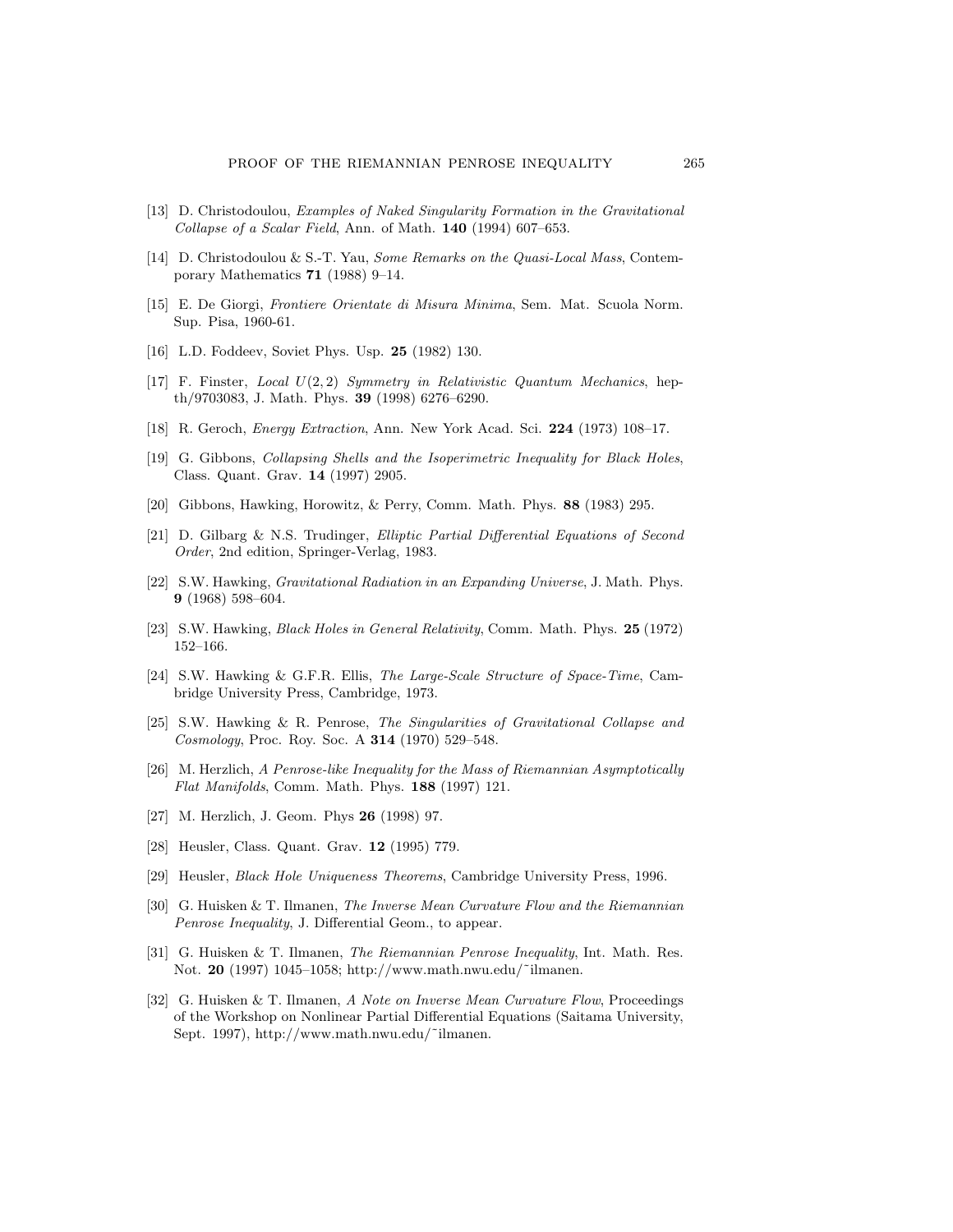#### <span id="page-89-0"></span>266 **hubert l. bray**

- [33] P.S. Jang, On the Positive Energy Conjecture, J. Math. Phys. **17** (1976) 141–145.
- [34] P.S. Jang, On the Positivity of Energy in General Relativity, J. Math. Phys. **19** (1978) 1152–1155.
- [35] P.S. Jang, Note on Cosmic Censorship, Phys. Rev. Lett. D **20** (1979) 834–838.
- [36] P.S. Jang, On the Positivity of the Mass for Black Hole Space-Times, Comm. Math. Phys. **69** (1979) 257–266.
- [37] P.S. Jang & R.M. Wald, The Positive Energy Conjecture and the Cosmic Censor Hypothesis, J. Math. Phys. **18** (1977) 41–44.
- [38] M. Ludvigsen & J. Vickers, J. Phys. A: Math. Gen. **16** (1983) 3349.
- [39] U. Massari & M. Miranda, Minimal Surfaces of Codimension One, North-Holland mathematics studies, **91**, Elsevier Science Publishing, 1984.
- [40] T.H. Parker & C.H. Taubes, On Witten's Proof of the Positive Energy Theorem, Commun. Math. Phys. **84** (1982) 223–238.
- [41] R. Penrose, Naked Singularities, Ann. New York Acad. Sci. **224** (1973) 125–134.
- [42] R. Schoen, Variational Theory for the Total Scalar Curvature Functional for Riemannian Metrics and Related Topics, Topics in Calculus of Variations (M. Giaquinta, ed.) Lecture Notes in Math. **1365** 120–154, Springer, Berlin, 1987.
- [43] R. Schoen & S.-T. Yau, Existence of Incompressible Minimal Surfaces and the Topology of Three Dimensional Manifolds with Non-negative Scalar Curvature, Annals of Mathematics **110** (1979) 127–142.
- [44] R. Schoen & S.-T. Yau, On the Proof of the Positive Mass Conjecture in General Relativity, Comm. Math. Phys. **65** (1979) 45–76.
- [45] R. Schoen & S.-T. Yau, Positivity of the Total Mass of a General Space-Time, Phys. Rev. Lett. **43** (1979) 1457–1459.
- [46] R. Schoen & S.-T. Yau, Proof of the Positive Mass Theorem II, Comm. Math. Phys. **79** (1981) 231–260.
- [47] R. Schoen & S.-T. Yau, The Energy and the Linear Momentum of Space-Times in General Relativity, Comm. Math. Phys. **79** (1981) 47–51.
- [48] R. Schoen & S.-T. Yau, The Existence of a Black Hole due to Condensation of Matter, Comm. Math. Phys. **90** (1983) 575–579.
- [49] L. Simon, Existence of Surfaces Minimizing the Willmore Functional, Comm. Anal. Geom. **1**(**2**) (1993) 281–326.
- [50] K.P. Tod. Class. Quant. Grav. **9** (1992) 1581–1591.